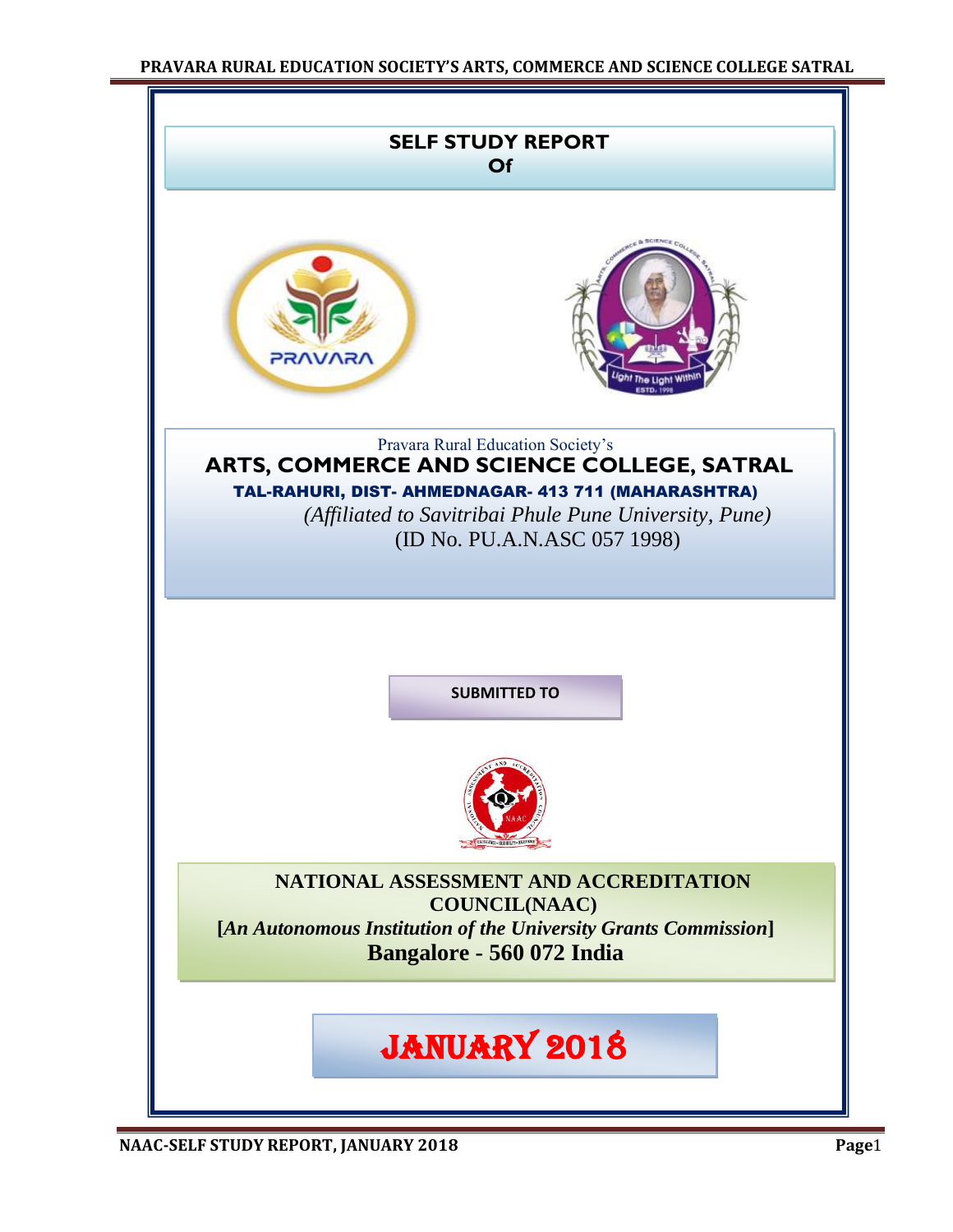# **Pravara Rural Education Society's Arts, Commerce and Science College, Satral**

Tal. -Rahuri, Dist. Ahmednagar, Maharashtra-413 711.

# **NAAC STEERING COMMITTEE**

# **Chairman**

**Dr. Sopan Shingote** (In-charge Principal)

**Co-ordinator**

**Dr. Anil Kurhe**

**Co-ordinator- IQAC** 

**Mr. Prashant Harale**

*MEMBERS*

**Dr. Mrs. Sujata Lamkhade**

**Dr. Gajanan Pandhare**

**Dr. Ashok Bhosale**

**Mr. Shrikant Susar**

**Mr. Dinkar Ghane**

**Dr. Ram Tambe**

**Mrs. Jayshree Singar**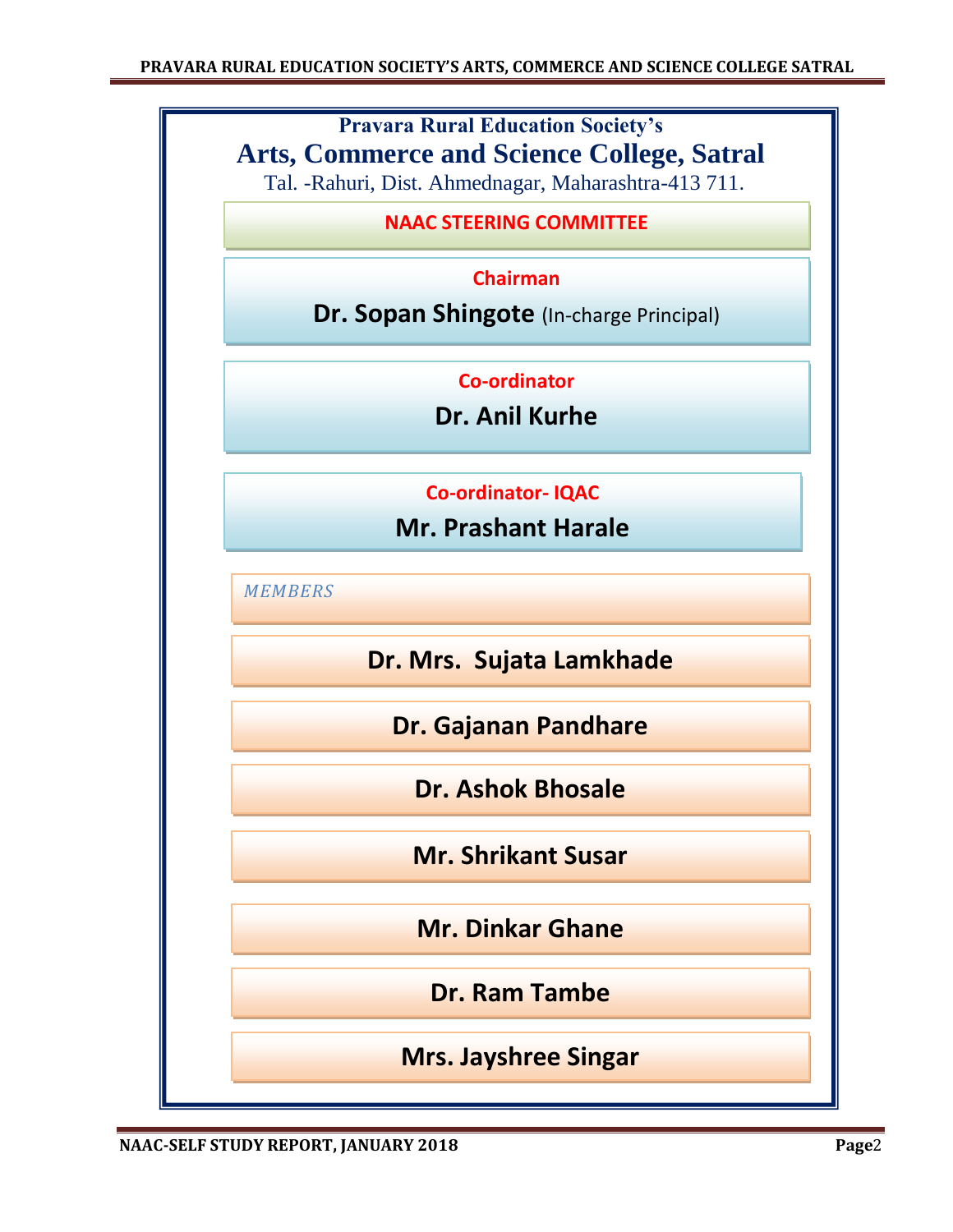# **PREFACE**

It is indeed a great pleasure and privilege for us to present the Self Study Report of our Arts, Commerce and Science College and pen a few words about this most dynamic and developing rural institution.

This college was established in Satral village by Pravara Rural Education Society on 18<sup>th</sup> August 1998. Under the guidance of the great visionary and versatile person **Dr. Balasaheb Vikhe Patil** (Padmabhushan Awardee), the college has developed both horizontally and vertically with facilities needed to cater to the education of rural masses in Arts, Commerce and Science streams. The college is affiliated to the Savitribai Phule Pune University, Pune and also included under sections 2(f) and 12(B) of the UGC Act. The college received DST-FIST, BSR grants and accredited with "A" grade by NAAC in 2012 with CGPA 3.15.

The college offers undergraduate degree programs in Arts, Commerce and Science faculties viz., Bachelor of Arts (B.A.) in Marathi, Hindi, English, Economics, History, Politics and Geography; Bachelor of Commerce (B.Com.) and Bachelor of Science (B.Sc.) in Chemistry and Botany as special subjects at third year level. In addition to this, the institution also offers Post Graduate degree programs: English and Economics in Arts; Business Administration and Advanced Marketing Management in Commerce; Analytical Chemistry in Science. The College conducts skill-oriented add-on courses which enable the students to face the highly competitive job market with self confidence. The institution caters to the weaker and poor sections of the society by providing coaching classes for entry in services, competitive exams, and remedial classes for weak students. Since the last accreditation the College has made substantial growth in curricular and cocurricular and extension activities. Curriculum offered by the institution is highly relevant to the present needs of the society and aimed at overall personality and career development of students. The institution is committed to impart quality and value based education to the students, which help them in gaining knowledge and employment. The institution has highly qualified and experienced teachers, well equipped laboratories, library, gymnasium and spacious playground.

Various cells plan and monitor the activities following the guidelines by the affiliated university under Student Development Council (NSS, Earn and Learn, Redressal, Anti Ragging, Prevention of Sexual Harassment, Women Empowerment, Competitive Examination and Career Guidance). In addition, activities like Science Association, Bio-diversity Club, Literary Association, Extra Mural, Dr. Kalam Ignited Group, Commerce Association, Alumini association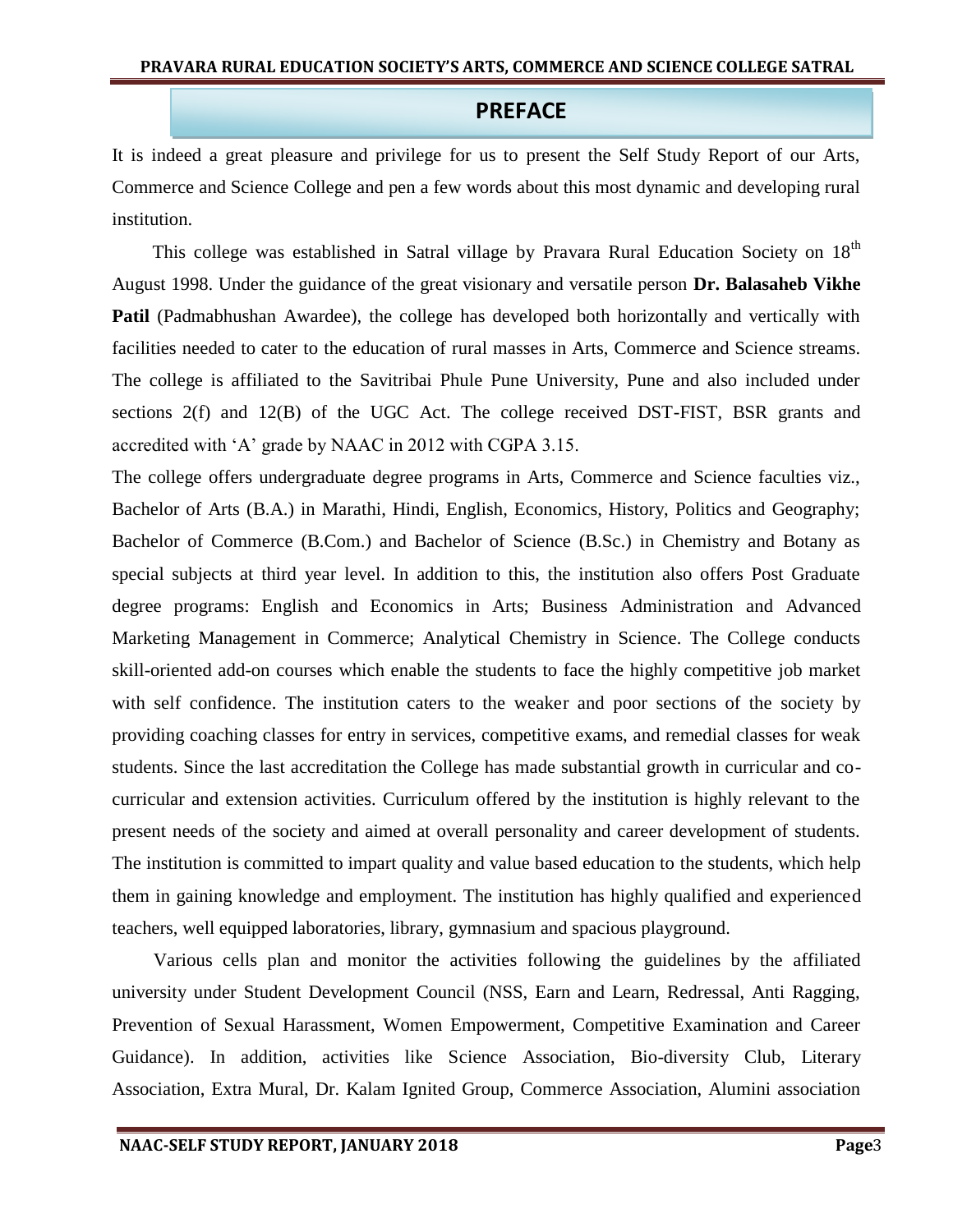are conducted. Programs for students' Soft Skill and Personality Development are well planned. Earn and Learn and Book Bank Scheme for economically and socially backward students is also in place. For counseling and recognizing the needs of students the institution has started "Student-Teacher Guardian Scheme".

The institution has introduced 12 Vocational and Career Oriented Certificate Courses viz. Agricultural Retail Marketing, Nursery Techniques, Poultry Farm Management, Bee Keeping, Dairy Farm Management; Computer Operation with MS Office, Tally 9.0, C.C.C., Data Entry, Personality Development, Spoken English and Padmabhushan Dr. Balasaheb Vikhe Patil Computer Literacy Program is made mandatory for first year students for basic computer literacy. Most of the faculties are actively engaged in research and published their research results in national and international journals. Infrastructural facilities of G+3 administrative and academic building, library, multipurpose hall, guest room, cycle stand and Botanical garden are available. The management and staff take strong efforts for quality enhancement and to achieve academic excellence in higher education. Students and staff are provided with broadband internet facility. The institution has begun Virtual Learning Center (VLC) to access recent knowledge and information. An annual system of academic and administrative audit has been implemented wherein the departments are assessed on their quality standards. The grade obtained in the last accreditation has helped our college to get reputation in the society and increased our academic standard. It is evidenced by the remarkable increase in the academic development, number of local applicants for courses offered during the past few years. I am proud to inform you that the institution has dynamic staff and modern infrastructure to keep pace with its future plans and successfully execute its mission and goals. It will definitely help the students in their vertical academic growth, gaining knowledge and generating employment. The institution always introspects to know its strengths and weaknesses. We wholeheartedly invite you to asses and reacreditate under cycle II of the institution.

Principal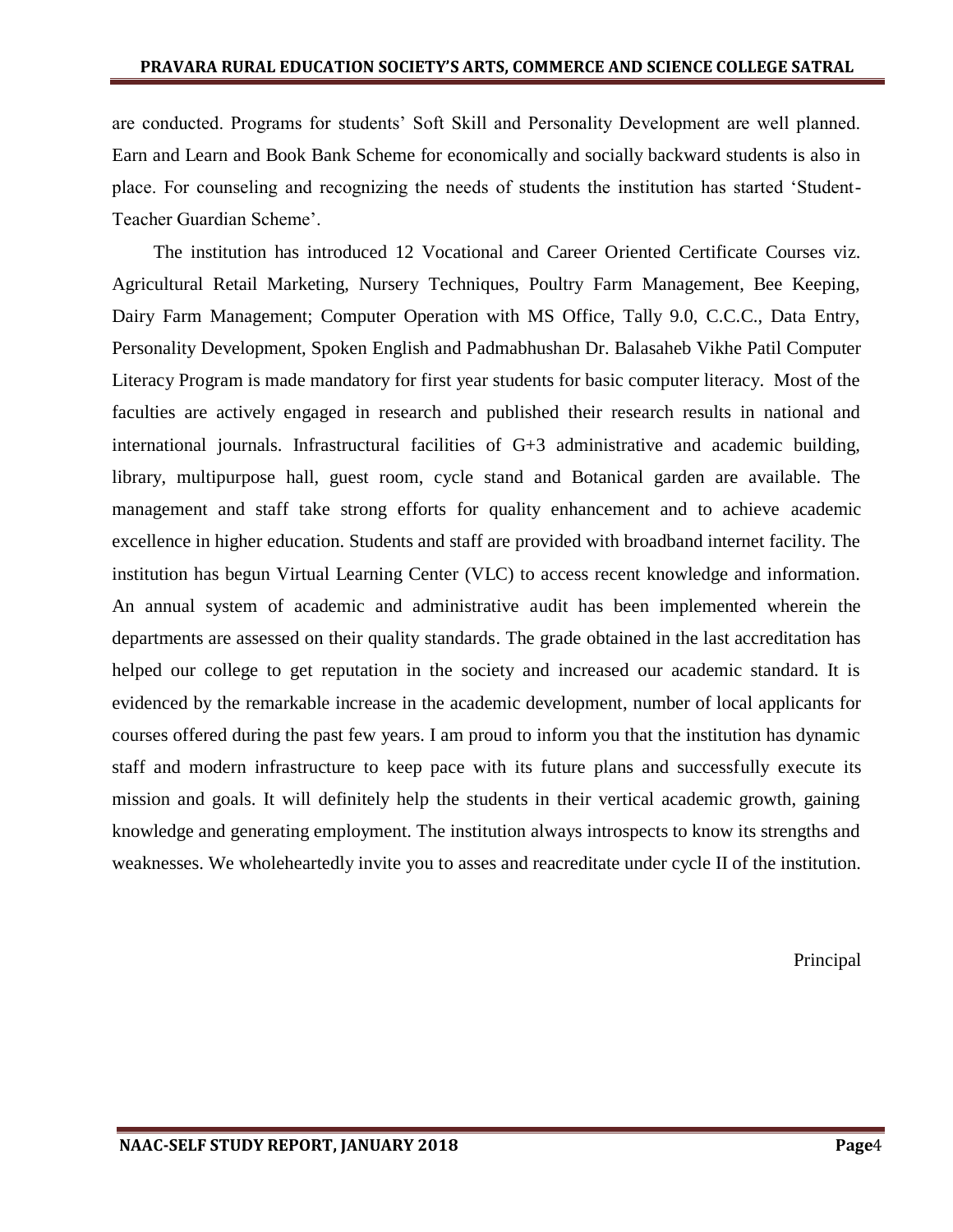# **OUR INSPIRATION**

# **PADMASHRI DR. VITTHALRAO VIKHE PATIL**

**Padmashri Dr. Vitthalrao Vikhe Patil, the pioneer of co-operative sugar movement in sugar industry, established the Asia's first co-operative sugar factory at Pravaranagar** in 1948. He strongly believed that economic prosperity was not an end in itself. He realized that the **key** for allround development of the rural masses is **education** and dreamt of making this rural area a fount of learning. Thus was established **Pravara Rural Education Society** in 1964 and under its umbrella, **Pravara Public School (1964), Pravara Kanya Vidya Mandir** (1969), (an exclusive residential school for girls) were established to provide primary and secondary education to the deprived class of rural masses. Not contented with school education offered at these two institutions, the society felt the need for a centre imparting higher education particularly to women. Subsequently a chain of several institutions mushroomed in this Pravara region for providing education in Technical, Vocational and Medical streams turning the founder father"s dream into a reality, and **Arts, Commerce and Science College**, **Satral** is one of the elements of it.

The precise and artistic **emblem** of the collegesymbolizes the philosophy and objectives of our college.



**Lit the Light Within** which means "One should raise oneself with the help of self." It means that the soul only can uplift itself. There is no external agency which can help the soul in its liberation. Man can, with his spiritual efforts, transcend the senses, the mind, the intellect and the vital. Just as no one can help the soul except himself, we want the students to realize that they only can bring about their intellectual, physical, cultural and finally spiritual development. They should not depend upon anyone else for it. Such strong students will only build civilized and strong nation. The book in logo symbolizes the support of knowledge represents **Arts faculty.** The transaction symbolizes the **Commerce faculty.** The rocket and the burette stand for the **Science faculty**. Computer symbolizes new emerging technology. Sugarcane symbolizes the clean, healthy and pollution free, and eco-friendly atmosphere in college.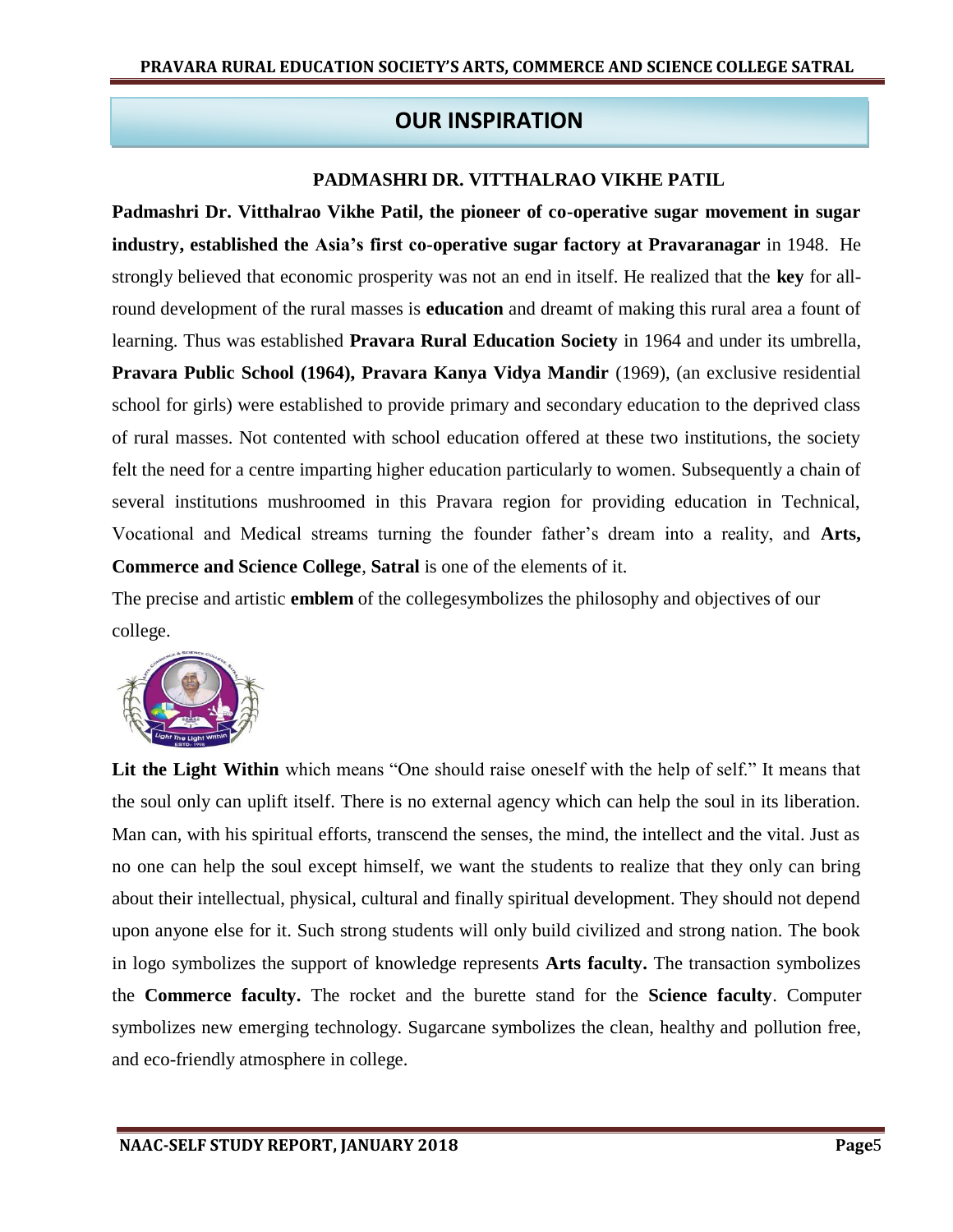# **GENESIS**

Pravara group consist three Tahshils i.e. Rahuri, Rahata and Sangamner of Ahmednagar District of Maharashtra. Adjoining 44 villages are remote, drought prone and undeveloped areas inhabited by poor villagers reeling under economic misery having practically no access to higher education. This situation pained and left a deep impact on Late Padmashri Dr. Vitthalrao Vikhe Patil who realized that the rural masses could be uplifted only through the highly potent medium of education. As a first step to achieve this goal Pravara Rural Education Society was established in 1964, under which Pravara Public School (1964) was the first English medium residential school, exclusively for the boys, established to impart quality education to the children of farming community. It was followed by Pravara Kanya Vidya Mandir in 1969 an exclusive residential school for girls. Padmashree firmly believed that education of a girl meant education for the family. Then the need for the establishing a centre for higher education is required and that is the genesis of Arts, Commerce and Science College, Satral, Tal. Rahuri, Dist. Ahmednagar.

Before the establishment of the institution in 1998, students from this rural area, who desired to pursue higher education, had no other option except joining the colleges at District & Tahshil level which was beyond reach for many. Only those who were with sound financial background could go for higher studies. All the rest, particularly girls, were found totally deprived of pursing higher education. Due to financial hurdles, social psychology, lack of residential facilities, insecurity etc; almost all the parents from these areas were reluctant to educate their daughters. Because of such limitations, very few youth from the nearby villages could take graduation programmes. As we understand, the number of secondary school teachers from this area was just below ten and not even a single person was engaged in college level teaching. Such a pathetic situation was prevailing all over rural Maharashtra when our education society was established.

We wish to make a special mention about the fact that when this institution was established, a considerable number of students of this institution were hailing from extremely poor families located in drought prone area. In fact, several constraints were preventing them from the very idea of going for higher education. Only because of the Earn & Learn Scheme and other supporting schemes such as Poor Boys Funds, Free Computer Education Program, installment in fees,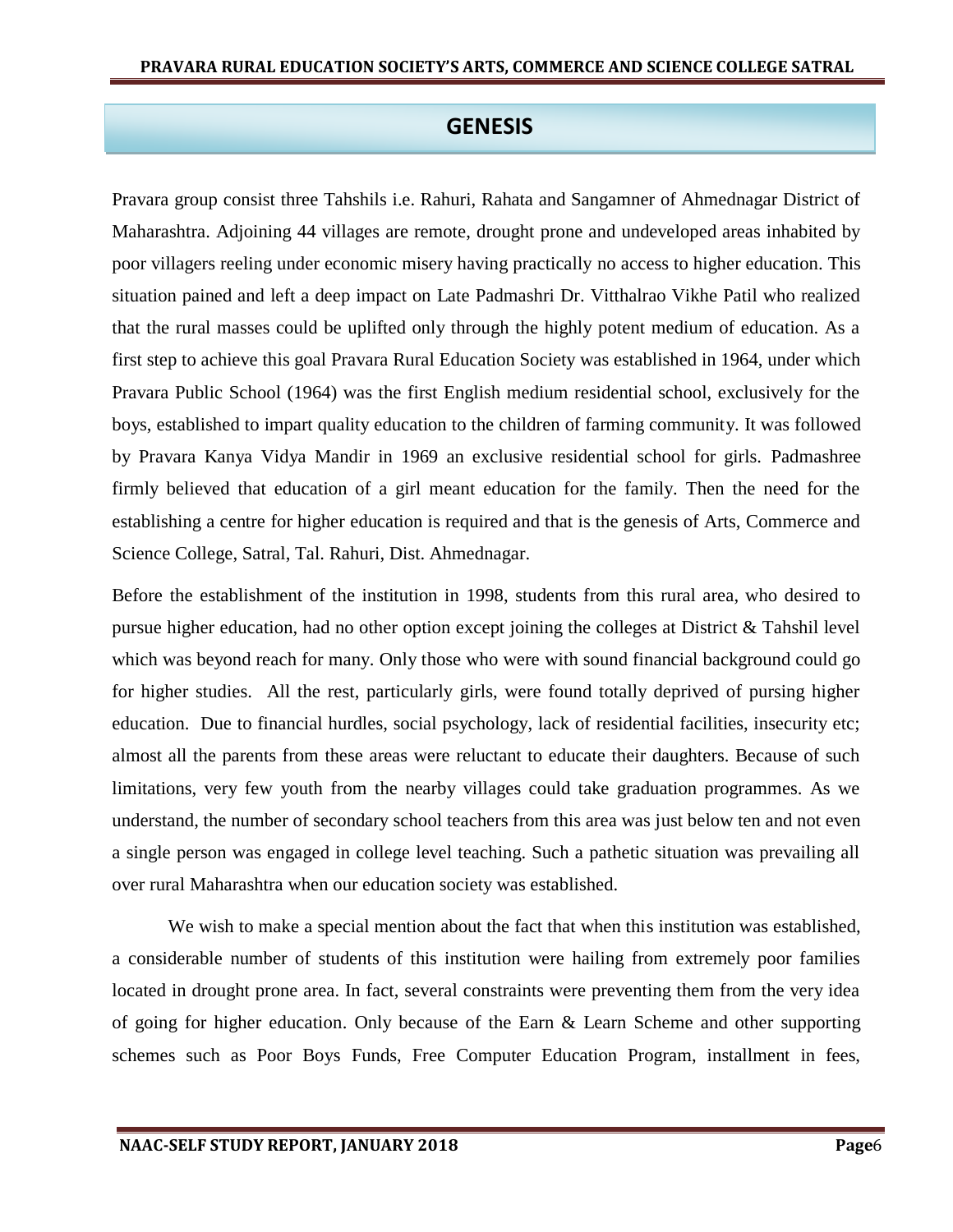Vocational Courses for personality development and self employment etc., those students could find a way out of these hurdles of vicious cycle of the life.

It is pertinent to mention that lack of graduates in rural areas caused great damage to the educational enthusiasm and aspiration in the early stage. Parents even did not realize that lack of higher education would have detrimental effect on their socio-economic status, development, lifestyle, approach towards new developments and innovation in the field of agriculture. By realizing the growing importance and role of higher education in all sectors of life, this college was established in 1998 under the able leadership of the great visionary, Padmabhushan Balasaheb Vikhe Patil. This step proved to be a golden opportunity for rural students especially for girls, who were deprived from higher education. The situation off course did not change instantly, even after the establishment of this institution. Only seven girl students had joined higher education during the 1st year of establishment, which is increased to three hundred twenty seven in the present year. Due to the teamwork of teachers for motivating the parents through interactive programmes like "Teacher Guardian Contact Programmes", special coaching, personal attention etc. given in this college created faith, confidence, a sense of belonging and attachment among the students as well as parents. The attitude of the parents dramatically changed at a gradual pace. With greater security exclusively for girls supplemented with scholarships measurably promoted education of rural girls. Around this institution minority community are also noticeable and benefited by awarding various scholarships promoted for education without paying amount. All these efforts created a deep impact on the image of the institution as a Developing Centre, which vertically and horizontally caused an increase in student's strength. Students, especially from poor families, preferred to be students of this college and were proud of being the alumni.

Various activities and programmes organized by the institution for educational and academic excellence of our students changed the educational environment to a higher degree of congeniality. This also resulted in improving the sheer number of graduates and postgraduates in the area. At present, in every family, at least one graduate member is seen. These days no one finds the compulsion to go to district place or cities for higher education.

We can observe that the living standards and out look towards women have totally changed due to increase in number of the beneficiaries of higher education. The outlook of rural society is also modified considerably. The acceptability of new technology, in the field of agriculture is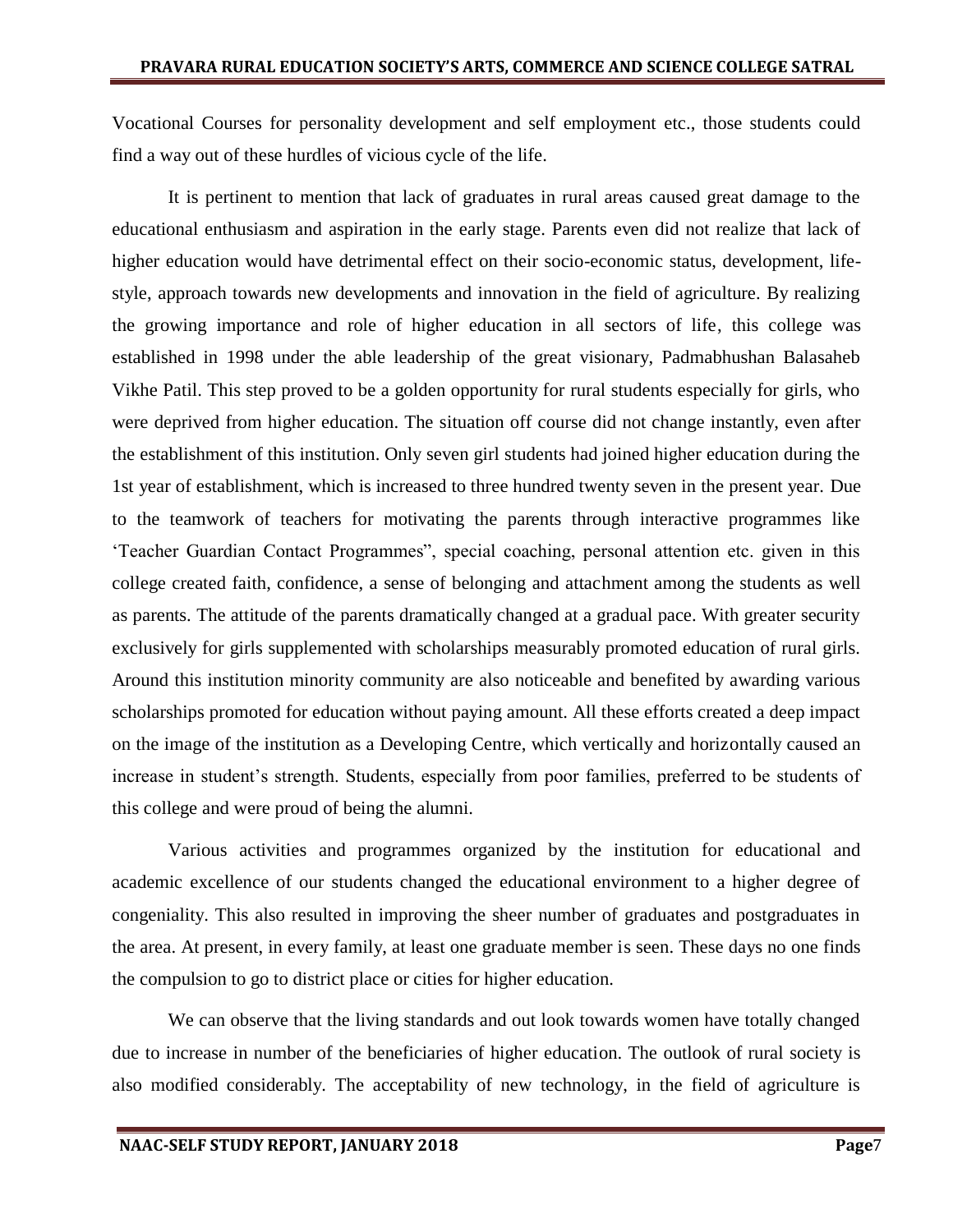clearly visible as many farmers are going for crop diversity, crop rotation, horticulture, floriculture and dairy farming etc. Many of the youth have also entered self-employment in entrepreneurship and service sectors. We hope that the progressive endeavors and activities of our college will help to reduce the percentage of dependents on agriculture with better alternative. Apart from the conventional education, the institution has introduced vocational courses for  $II<sup>nd</sup>$  and  $III<sup>rd</sup>$  year students and compulsory project writing for commerce students, which enables them to fit for employment and self employment, vocational avenues benefiting society and the nation at large.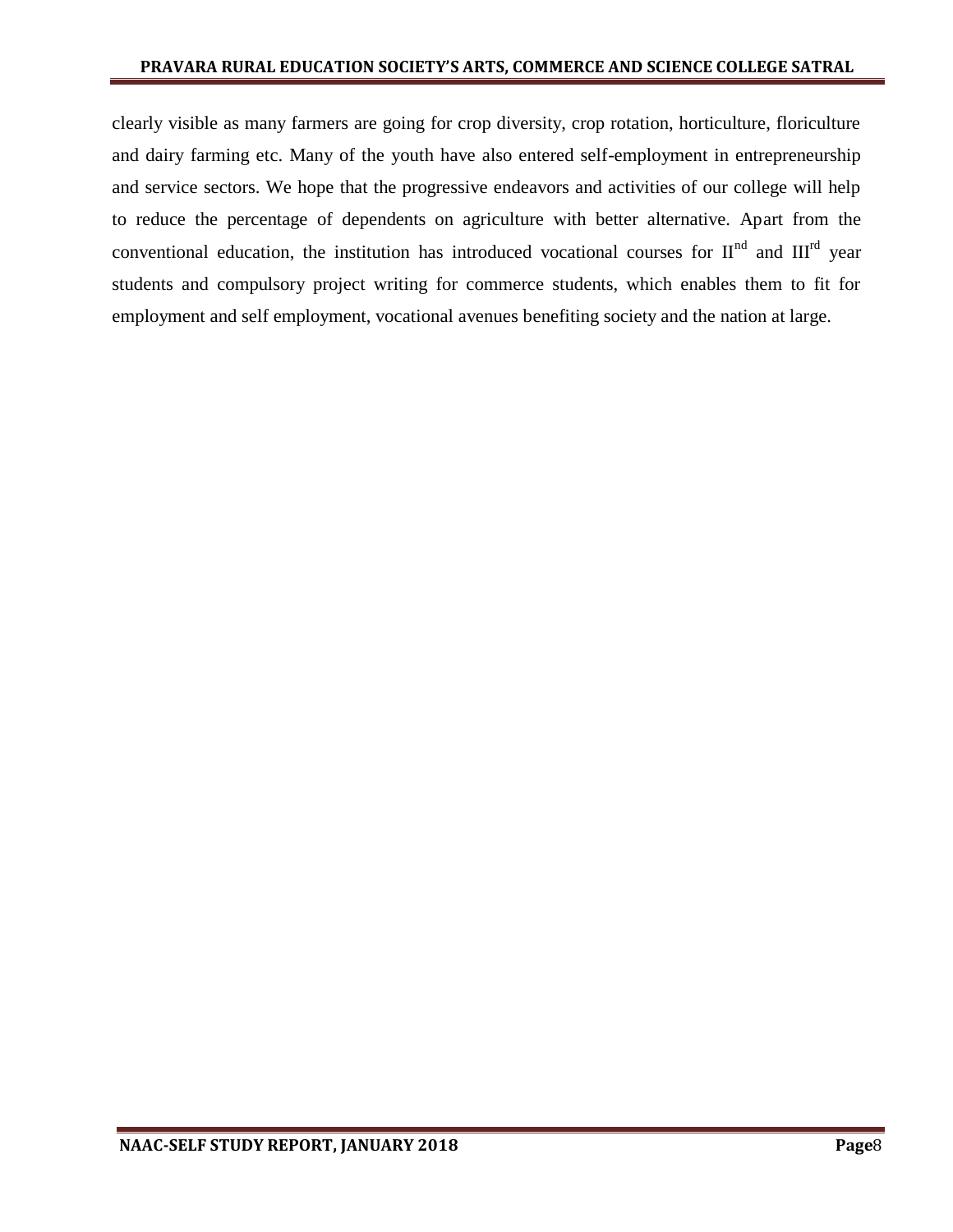# **INDEX**

| <b>Title</b>                                             | Page No. |
|----------------------------------------------------------|----------|
| ❖ Part I : Institutional Data                            |          |
| * Profile of the college                                 | 01       |
| <b>↑ Part II : Evaluative Report</b>                     |          |
| A) Criterion-wise Evaluative Report                      |          |
|                                                          |          |
| $\div$ Criterion – II                                    |          |
|                                                          |          |
|                                                          |          |
| $\div$ Criterion – V                                     |          |
|                                                          |          |
| Criterion – VII<br>$\bullet^{\bullet}_{\bullet} \bullet$ |          |
| $\div$ B) Evaluative Report of the<br>Departments        |          |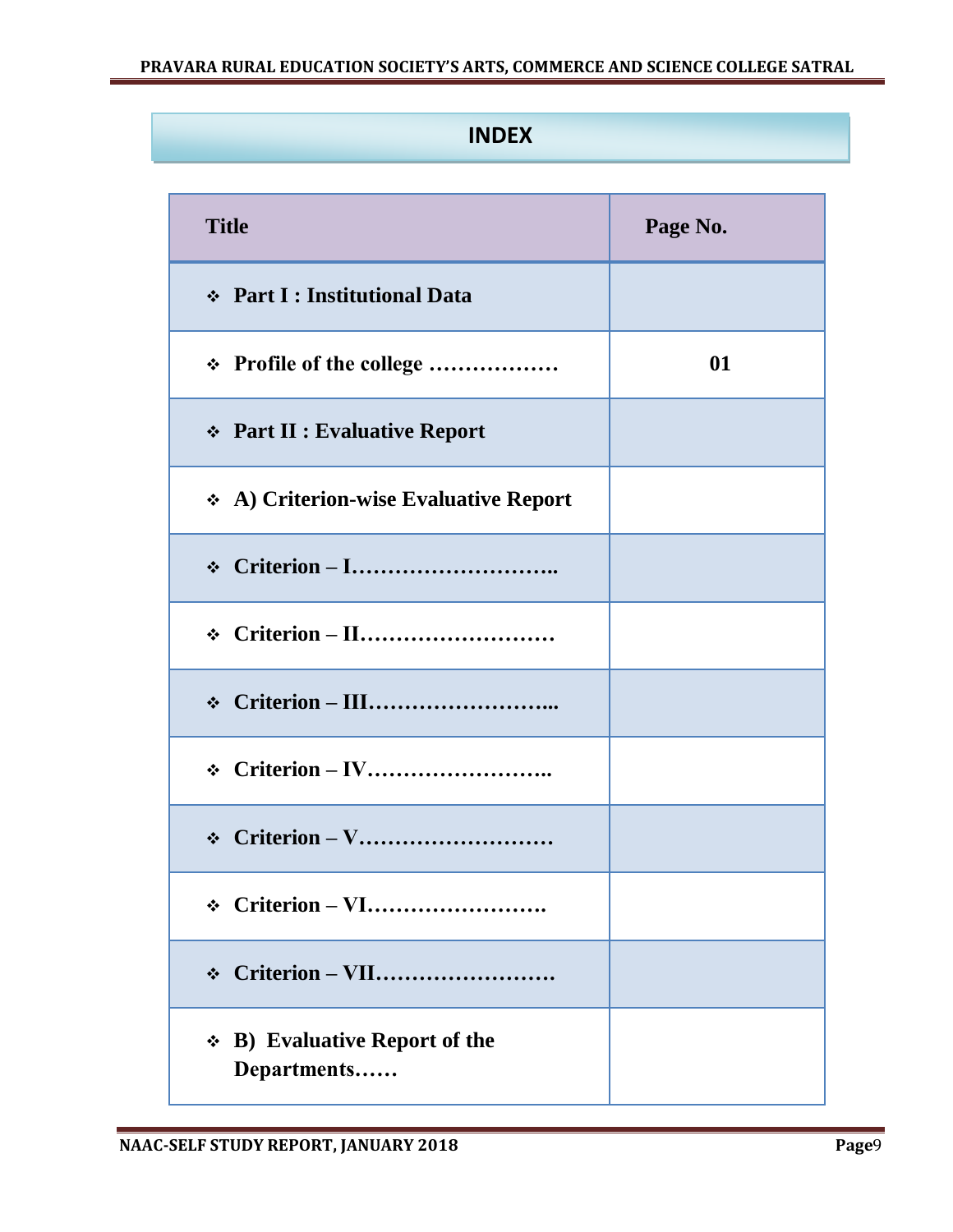#### **PRAVARA RURAL EDUCATION SOCIETY'S ARTS, COMMERCE AND SCIENCE COLLEGE SATRAL**



**NAAC-SELF STUDY REPORT, JANUARY 2018 Page**10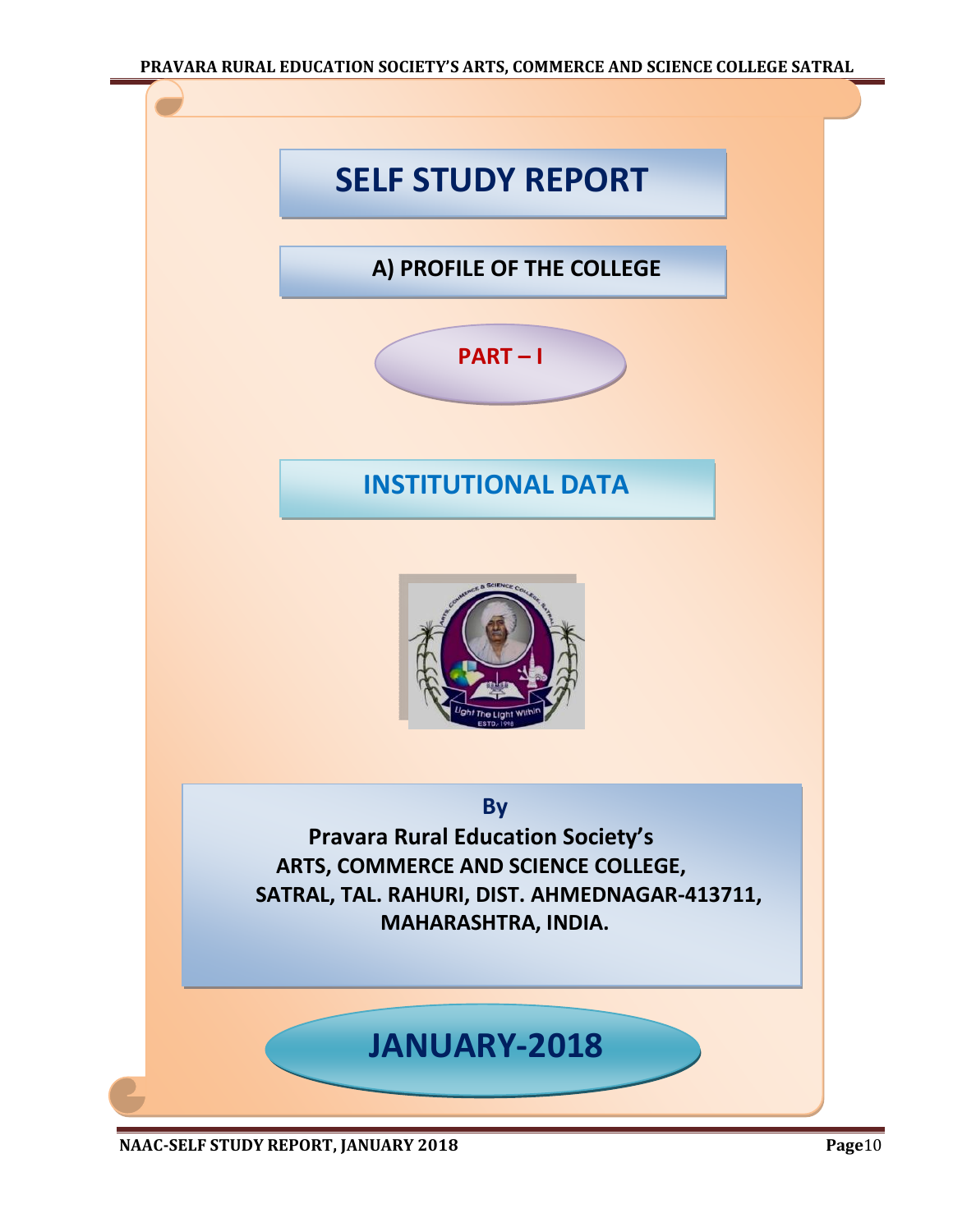# **1. EXECUTIVE SUMMARY**

The present college was established in Satral village on 18<sup>th</sup> August 1998 by Pravara Rural Education Society in 12.5 acres of premises comprising of eco-friendly surroundings,  $G+3$ administrative and academic building, laboratories, library, multi-purpose hall, guest room, parking sheds, botanical garden, gymnasium and spacious playground congenial for running curricular, cocurricular and extracurricular programs. The college is permanently affiliated to Savitribai Phule Pune University and approved under UGC sections 2 (f) and 12 (B). Apart from UG and PG programs in Arts, Commerce and Science, vocational, certificate, remedial, bridge courses and coaching for competitive examinations are also offered. The college stands with a specific objective of empowering the youth to make them responsible citizens through quality and need and value based education. Curriculum offered by the institution is highly relevant to the present needs of the society and aimed at overall personality and career development of students. Various cells in the institution plan and monitor different activities following the guidelines by the Student Development Council. Most of the faculty do research and publish papers in national and international journals. The management and staff constantly take efforts for quality enhancement to achieve academic excellence. Students and staff are provided with ICT facilities to enable them for self learning. Academic and Administrative Audit is conducted annually. The college received DST-FIST, BSR grants and accredited with "A" grade by NAAC in 2012 with CGPA 3.15. Since the college is far from residential and industrial areas it is free from any kind of disturbances and noise pollution.

## **Criterion I – Curricular Aspects**

The College follows a proper curriculum planning and implementation strategy. The practices such as preparing teaching plan, maintaining academic diary, continuous assessment, and feedback help imparting knowledge and effective transaction of the curriculum. To make the teaching and learning more innovative and interactive the college has been equipped with the modern gadgets and ICT tools.

The college has provided 13 UG and 04 PG programs in Arts, Commerce and Science. In addition, the college has been offering Skill Oriented, Certificate, Vocational, Remedial and Bridge courses. 91% students are enrolled in these add-on courses. The college has also introduced Spoken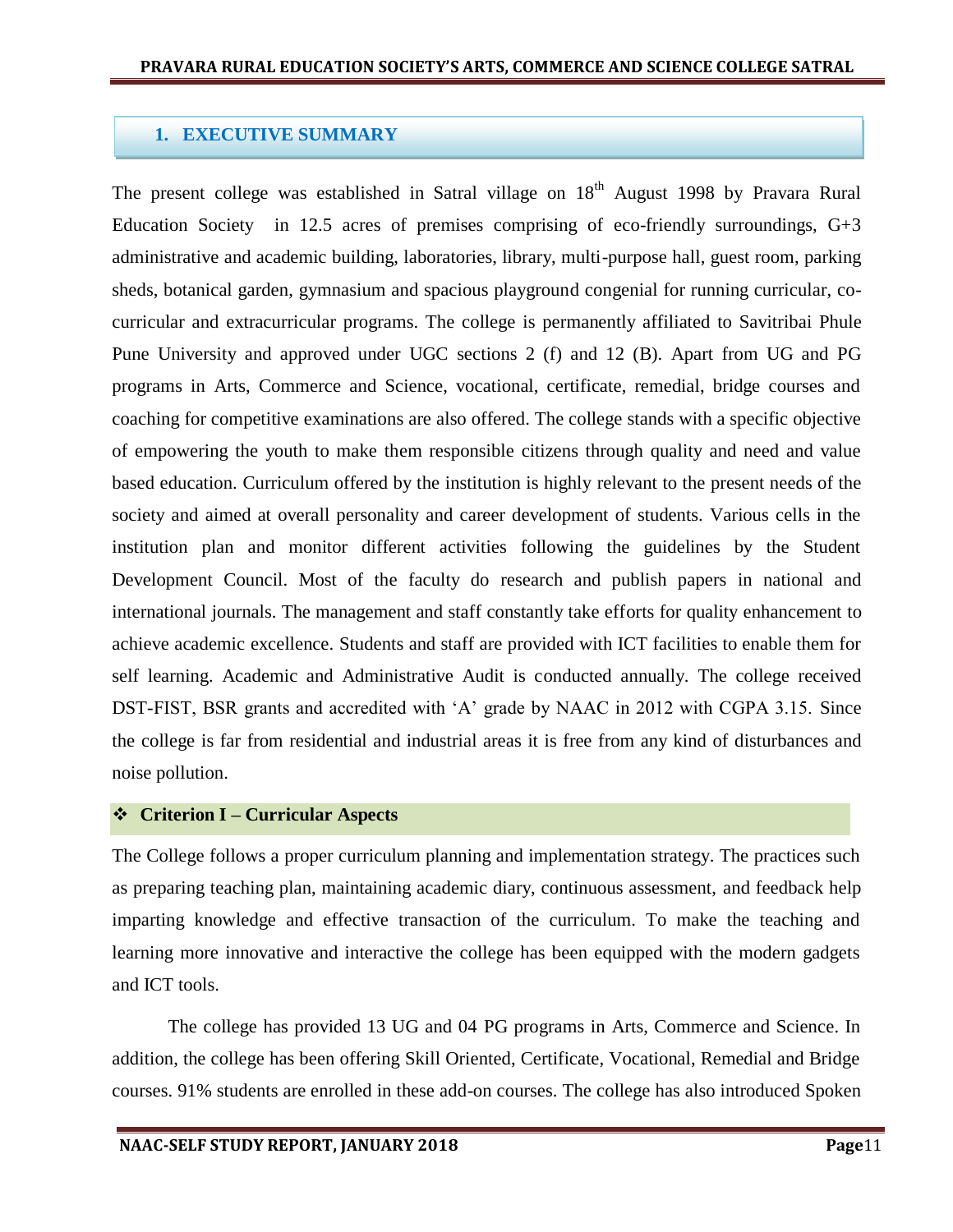English and Communication Skills and Mulberry Sapling Producer courses. The curriculum addresses the issues of Gender, Environment and Sustainability, Human Values and Professional Ethics.

The faculty makes suggestions regarding curriculum to members of Board of Studies and are involved as members of Board of Studies. The curriculum of UG and PG programmes are framed by affiliating University, but the curriculum of Skill Oriented Certificate Courses and other enrichment programmes are framed by the institution.

Choice Based Credit System as recommended by the University is implemented for Post-graduation courses in Arts, Science and Commerce streams since 2013, in the institution.

The students are encouraged to undertake field projects in the areas of Environment Awareness, Business Administration and Marketing.

Feedback is obtained from stakeholders and necessary actions are taken.

#### **Criterion II – Teaching-Learning and Evaluation**

The college has a transparent admission process adhering to the policies and procedures prescribed by the university and Govt. of Maharashtra.

The facilities and programs in the college cater to the needs of individual differences amongst learners.

"Academic calendar and teaching plan" is prepared at the beginning of academic year. The students are provided with necessary support, guidance and care to enable them to be in tune with the current IT world around. In addition, students" performance in continuous assessment, cocurricular and extra- curricular activities, the special activities are offered to advanced learners.

The facilities and programs in the institution cater to the needs of the slow and advanced learners as well as differently abled students. Teaching and learning methodology is comprehensive that include student centric methods such as experiential and participative learning, problem solving methodology, and use of ICT, interactive learning in classrooms. Out of 39 teaching staff members, 01 teacher rewarded with Post Doctorate, 11 teachers with Ph.D., 07 with M.Phil. 08 teachers qualified SET/NET. The student teacher ratio is 25:1 and under each mentor there are up to 25 mentees.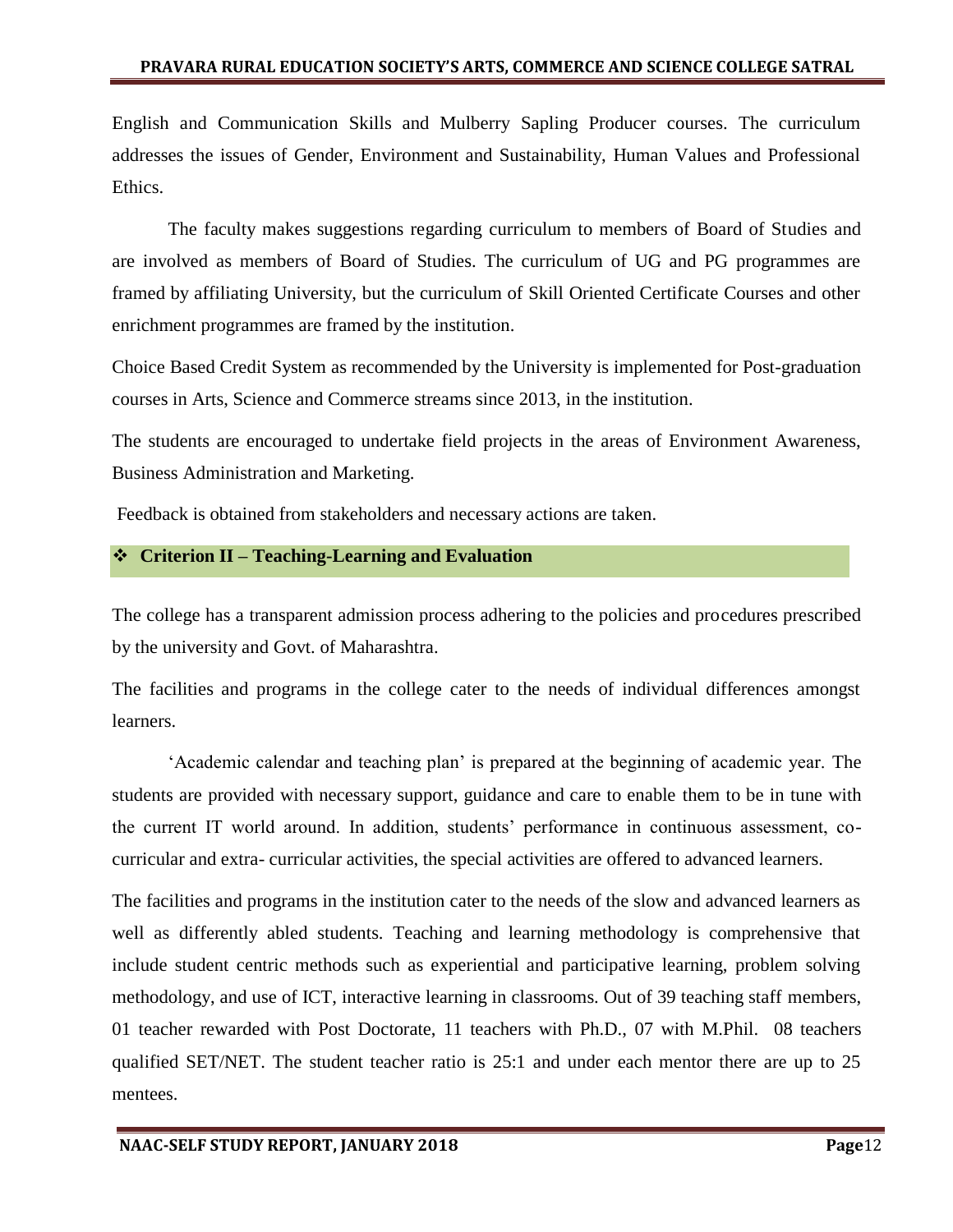The institution follows the evaluation process as stipulated by the university. Besides, tutorials, unit and open book tests, group discussions, seminars, home assignments, project work, test, viva –voce methods are also followed in the evaluation process.

The college uploads stated information of all the courses and programs and their outcomes on college website.

#### **Criterion III: Research, Consultancy and Extension**

The financial resources are from UGC, DST, and affiliating university which were used for establishing research laboratory in chemistry, updating the science laboratories, research projects, research papers, seminars and conferences. Five faculty members are recognized as research guides under whom six students have been awarded with Ph.D. Degree and thirteen students have been pursuing their M. Phil studies.

One of the staff members from Department of Zoology received the fellowship from Erasmus Mundus European Union under Namaste Program at Polytechnic University of Valencia, Spain and submitted two proposals for research grants from national international funding agencies.

The institution has designed and established vermi-composting incubation unit as an innovative initiative and also organized workshops and seminars on Intellectual Property Rights and Industry-Academia.

The faculty has published 115 research papers in national and international journals and 112 papers in proceedings of the conferences/seminars. Faculty also published 07 books and contributed 15 chapters in books having ISBN. Some of the teachers have received awards and recognitions in academics. The institution has received The Best College Award from SP Pune University for the outstanding performance under Student Welfare Council.

The Research Committee has devised the code of ethics to check plagiarism and malpractices.

The extension activities are carried out by the students under the guidance and supervision of the staff in collaboration with NGOs. Annual social gathering is organized in which students bring out their hidden talents in cultural and sports activities. The institution has national and international linkages.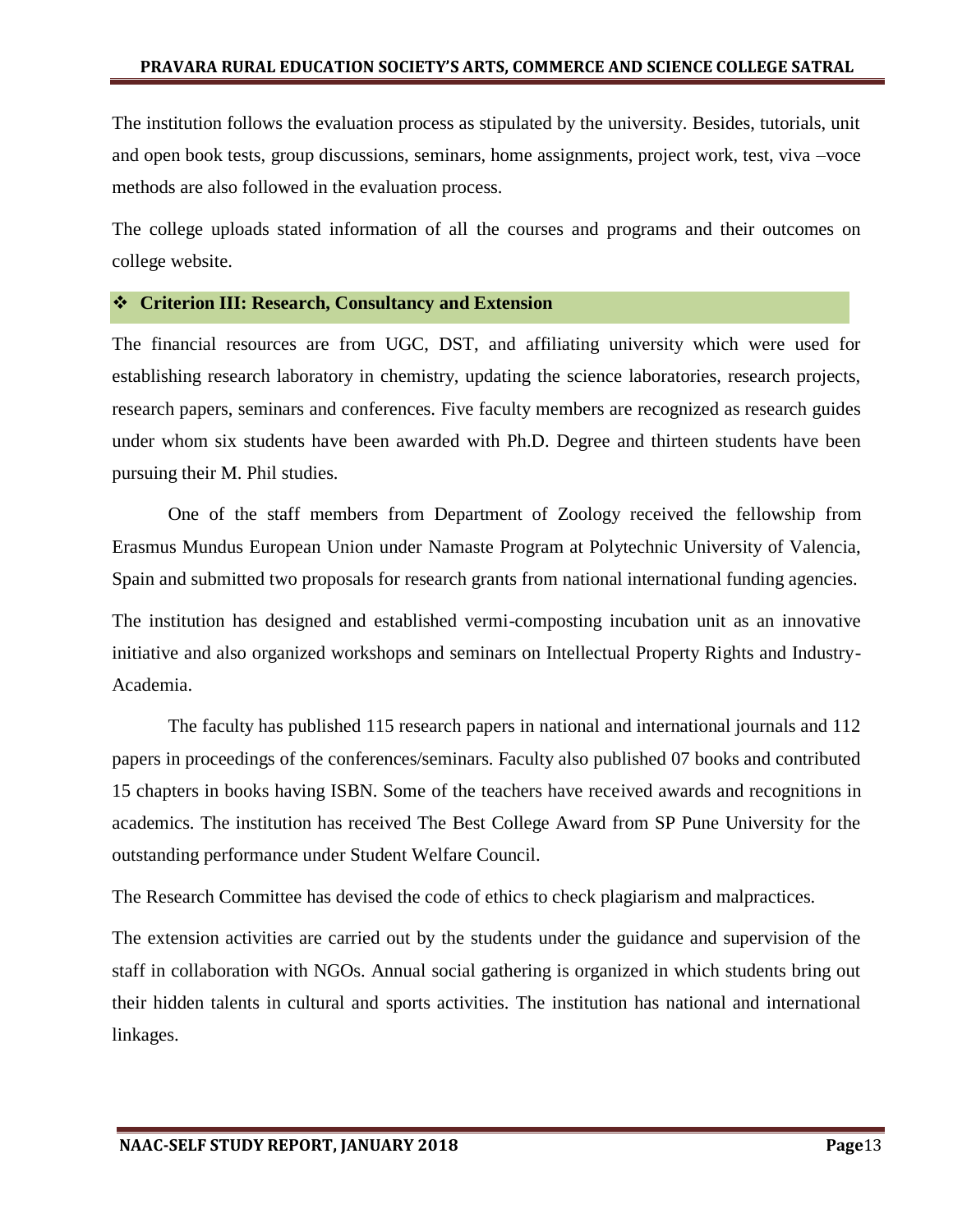### **Criterion-IV: Infrastructure and Learning Resources**

The institution has provided required physical facilities and learning resources to the students thereby facilitating teaching and learning. The institution has 8 classrooms and 12 laboratories with ICT facilities. The institution has allocated required budget for augmenting infrastructure such as building construction, Purchasing Laboratory equipment etc. Physical department provides adequate sport facilities with a seven station multi-gym in a separate gymnasium. Grounds are utilized for playing outdoor games like Kho-Kho, Kabaddi, Cricket, Volleyball etc. Library functions as key learning resource which is automated with "Koha" and "Vridhhi" LMS. It provides e-resources through e-books, e- journals and databases. An amount of 1.19 lakhs is spent every year for purchase of books and journal. It has also provided remote access to e resources of the library. The Institution keeps updating its IT facilities such as, computers, internet connectivity, CCTV cameras, Printers, Wi-Fi modems etc. It has made use of ICT tools for teaching. Students are provided with 53 computers having 24 mbps internet speed. The students have an access to the recorded lectures through media centre available on the college website. There is a provision of allotting budget for the maintenance of physical and academic facilities. These expenses have been mentioned in the audited statements. The policy details of systems and procedures for maintaining and utilizing infrastructural facilities are uploaded on the website of the college.

#### **Criterion V: Student Support and Progression:**

The students are supported with various scholarships sanctioned by Government of India, Government of Maharashtra, Savitribai Phule Pune University, Pune. Around seventy five percent students are benefitted from these scholarships. Sweaters and blankets purchased by Padmabhushan Awardee Dr. Balasaheb Vikhe Patil from his own funds are distributed free of cost to the students of "Earn and Learn Scheme".

The college also conducts eight capability enhancement and development programs. Career Counseling and Guidance for Competitive Examinations are keeping the students abreast of various opportunities in their career. The college conducts fifteen vocational courses for developing entrepreneurial skills among the students. The grievances of the students are addressed through Student Grievances Redressal Cell, Prevention of Sexual Harassment and Anti-Ragging Committee.

The institution takes efforts for the proper placement of the students and in the last five years, an average of 33% students could secure jobs in various sectors.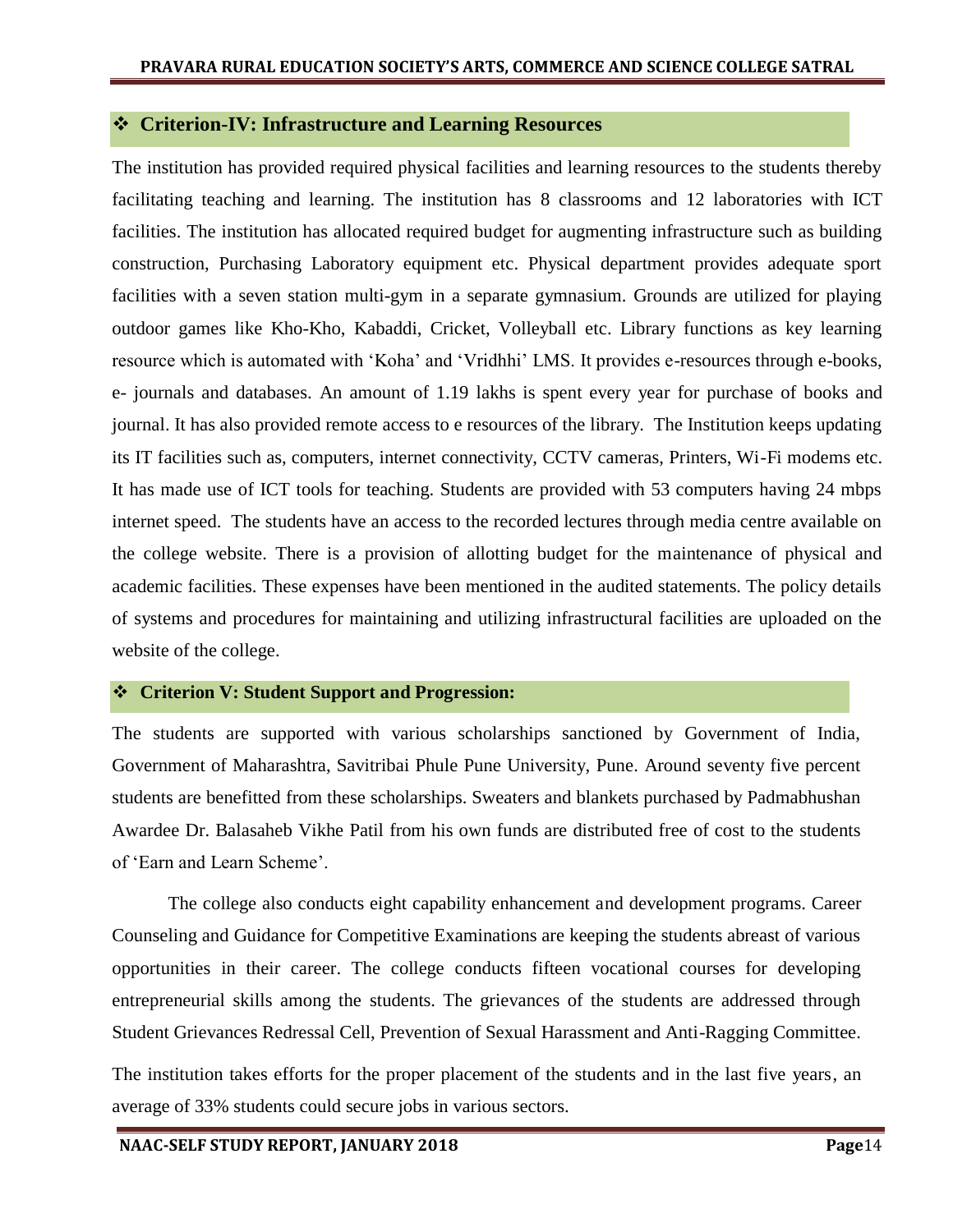#### **PRAVARA RURAL EDUCATION SOCIETY'S ARTS, COMMERCE AND SCIENCE COLLEGE SATRAL**

During the last five years, around 29% of the passed out students were able to pursue higher education. Some students got qualified in the state and central government competitive and also SET/NET/GATE examinations.

Five gold, one silver and one bronze medal were awarded to the students in the national sports competitions.

The college has student council which ensures the representation of the students in academic and administrative bodies.

The institution organizes several competitions, personality development, awareness and cultural activities all through the year.

The college has registered Alumni Association.

#### **Criterion VI: Governance, Leadership and Management**

The leadership has provided a clear vision and mission to the institution which is displayed on the website and in the college premises, and also mentioned in the prospectus.

The governance and effective leadership by the education society frames the policies, develops new ideas and plans, strategies for e-governance and implements them and reviews the functioning of the college. The structure includes management of education society, local management, the Principal, Vice-Principals, IQAC Co-ordinator and Heads of the Departments all with specific roles and functions.

The management is always keen for the knowledge enrichment and welfare of the staff. The staff is provided with duty leave and / or study leave for participating in faculty development programs or pursuing higher studies or research work. The employees" co-operative credit society provides personal and emergency loans on easy installments. The entire outstanding loan amount is waived in case of unfortunate demise of the employee. The employees are covered under group and health insurance schemes.

The financial resources of the college include students' fees, grants from the funding agencies and state government. The financial status is audited regularly by the auditors. As compliance to the NAAC guidelines, the college has established Internal Quality Assurance Cell which advises plans and implements and monitors academic and administrative policies and activities, growth of the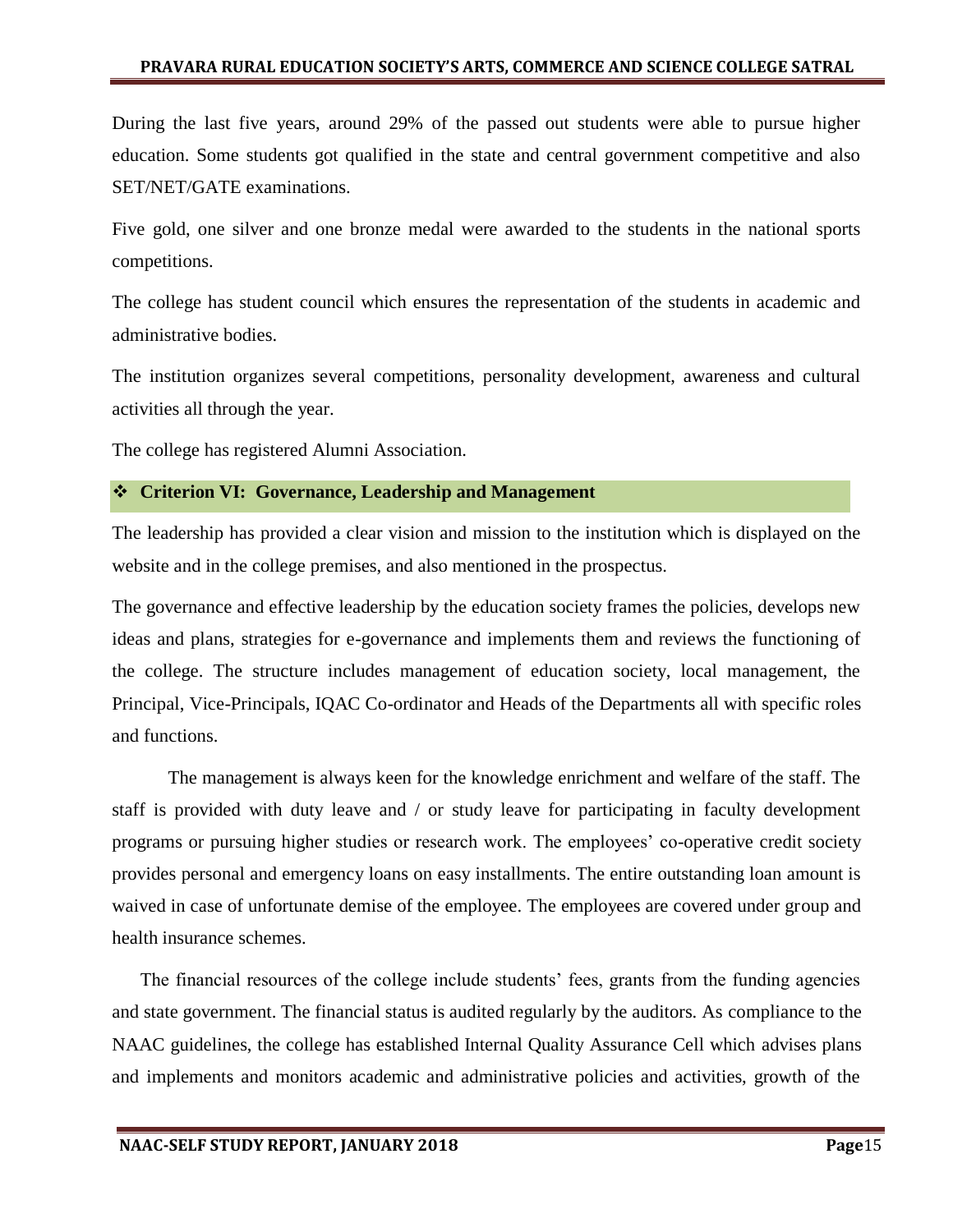college and submits AQAR report to the NAAC. The IQAC also verifies the self appraisal report and API score of the staff and recommends for promotions under career advancement scheme.

#### **Criterion VII: Institutional Values and Best Practices**

In addition to academic programs, the institution adopted some values and best practices related to student, community and environment aiming at creating consciousness in every stakeholder and sustain quality in every aspect of the institution.

Considering the fact if given the opportunities women can show extraordinary performance and to remove the misconception regarding their gender, safety and security, various gender equity programs are conducted. A woman Vice- Principal and security guard were anointed. Counseling centre, common room and sick room are available.

Regarding environmental consciousness aspect, system for tapping solar energy is in place. LEDs help minimizing power consumption.

Initiatives taken for waste management include establishment of vermi-composting. Solid, liquid (Chemical) and e-waste are collected and deposited in the garbage collection centre.

The college has made provision for harvesting and storing rainwater from the terrace.

Steps are taken to ensure for a pollution-free and eco-friendly campus. Use of plastic items is discouraged. Paper usage and wastage is brought down due to computers and internet facilities. Saplings are planted on important occasions. Students are advised to come on bicycles. Budget is allocated for Green Audit and other practices.

Facilities for differently abled persons are available. Code of conduct is given in the prospectus, handbooks. The core values are displayed in premises and on website.

Programs to promote universal values, celebrate national festivals, birth and death anniversaries of great personalities are organized. Transparency in financial, academic and administrative functioning is ensured. Initiatives to address the locational advantages and disadvantages are undertaken.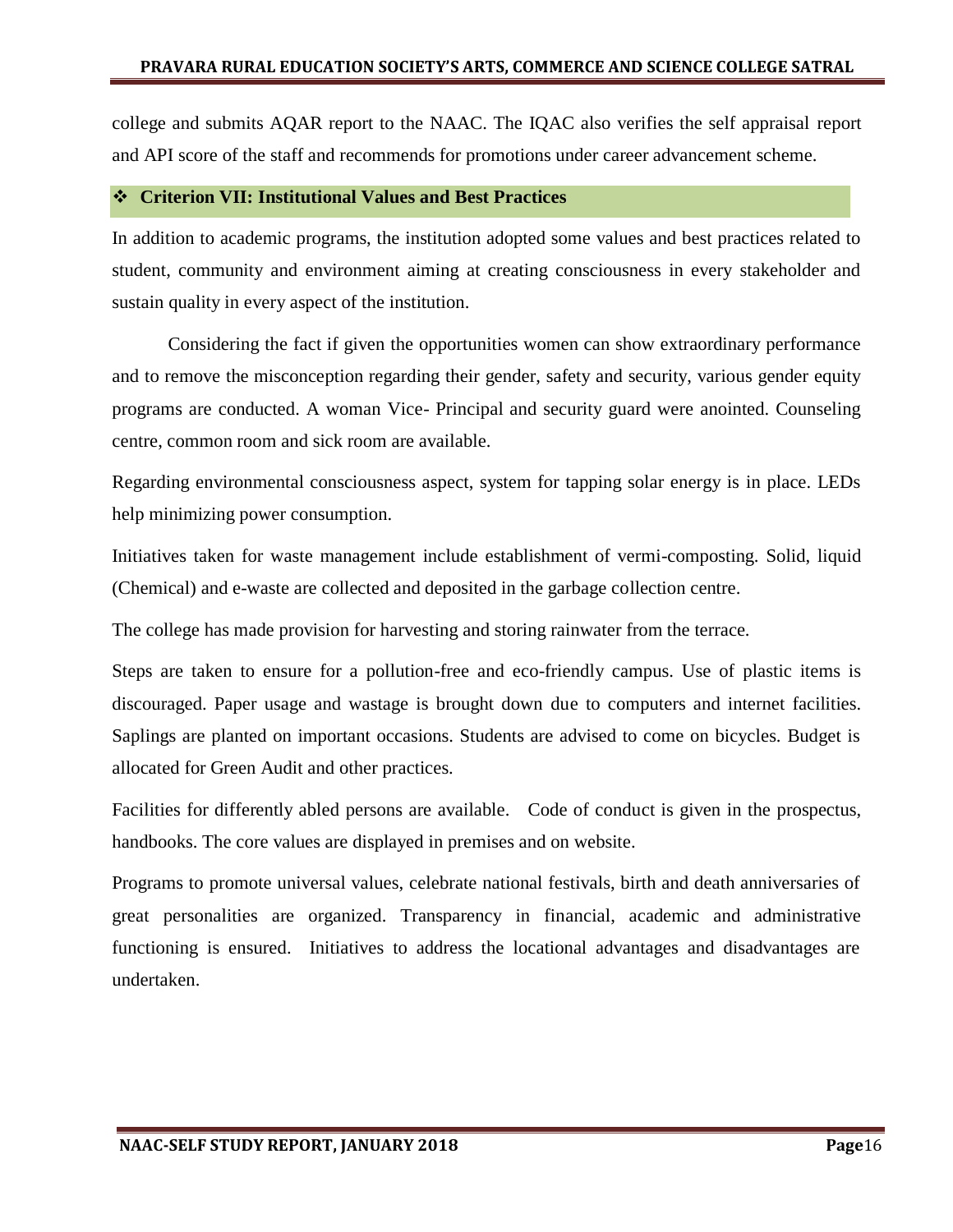### **Strengths, Weaknesses, Opportunities and Challenges (SWOC) Strengths:**

## **STRENGTHS:**

- The college is co-educational offering UG, self financing PG, Vocational, and Skill Oriented Certificate Courses.
- The campus is Eco-Friendly, pollution-free, serene, with spacious administrative and academic buildings and well equipped laboratories.
- The college is 100% grant-in-aid and also eligible to receive the development grants from various funding sources.
- Fully computerized Library enriched with assorted text books, reference books, magazines, journals along with free internet facility and e-resources.
- Separate playground segments and other facilities for indoor and outdoor games and well equipped gymnasium
- The Institute has well qualified and experienced teaching staff of which 01 is Postdoctorate, 11 with Ph.D., 07 with M. Phil., and 08 qualified in SET/NET and majority of the staff members are young and dynamic.
- An average of 72 % of the students are supported with various types of scholarships'
- Since the college is far from residential and industrial areas it is free from any kind of disturbances and noise pollution.

## **WEAKNESSES:**

- Unablity of the poor students to pay fees for self financed programs
- No recognized research center
- No access to main road and no public transport facility.
- Students are from the rural background hence poor in English conversation and comprehension
- Irregularities in the electric power supply.

## **OPPORTUNITIES:**

- To start some more PG and research programs
- Scope for expansion of the infrastructure facilities
- To get more development grants
- Upgrading and strengthening ICT facilities.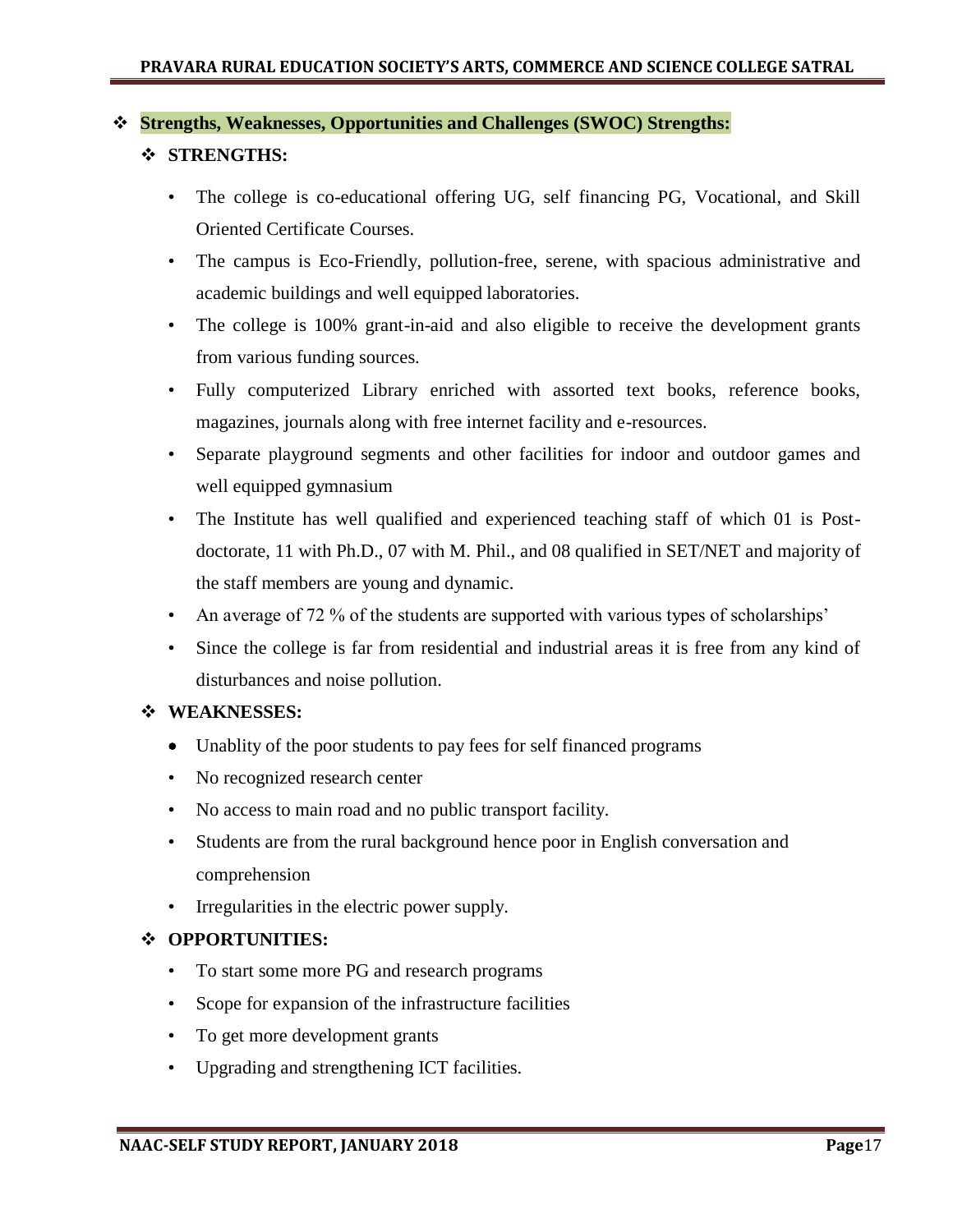- The college being located in rural area gives easy access to higher education to the students particularly girls from nearby villages in a homely atmosphere.
- Scope and potential for strengthening strengths and weakening the weaknesses

# **THREATS:**

- Rural and poor background of students.
- Less students exposure to the challenges in modern world
- Poor economic condition of the students hence may not pursue higher studies
- Competition from nearby colleges hence possibility of decrease in admissions

# **CHALLENGES**

- Rural and poor background of the students.
- Competition from nearby colleges hence possibility of decrease in admissions
- Language competence

# **FUTURE PLANS :**

- To start PG programmes so as to enable the students complete their higher level education in the same institute.
- To initiate more advanced kill oriented program
- To get the recognition for research center so as to inculcate research culture
- To inculcate competitive nature among students to withstand in the competitive avenues at national and global levels
- Continuous up-gradation of infrastructure and knowledge enrichment of the staff
- Strive to receive more grants from various funding agencies.
- To increase number of collaborations at national and international level

# ❖ ADDITIONAL INFORMATION

## **LIFE IN OUR COLLEGE**

Twelve acres of lush green and serene premises of college with all facilities is conducive for conducting curricular, co and extra- curricular programs.

At 6.00 am, security staff opens locks, switches off lights and ensures that overhead water tanks are full.

Students in college uniform are seen entering campus at 7.45 am. Staff endowed with high professional integrity and work culture reaches in time in dress code.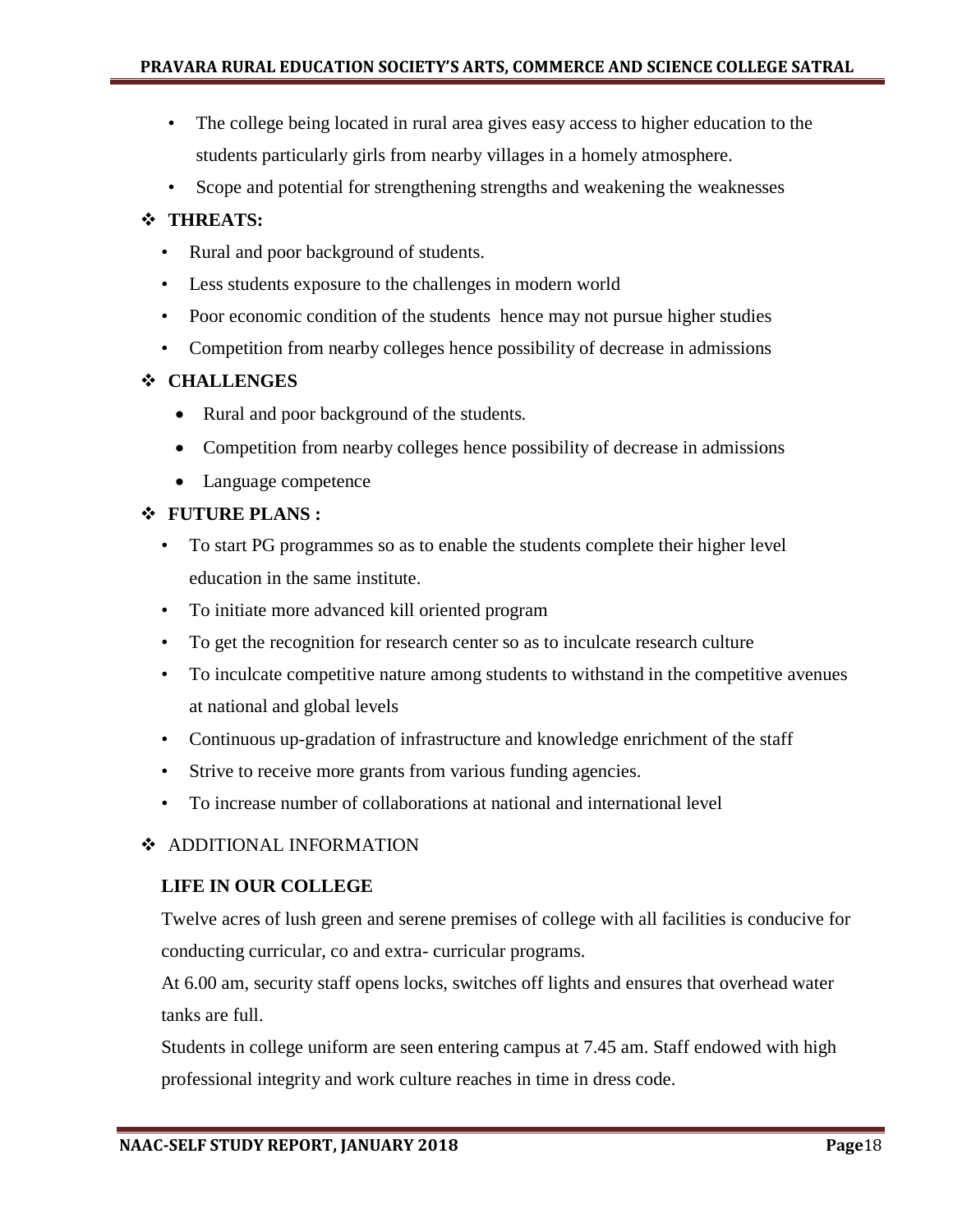Theory classes for Arts and Commerce students commence at 8 am and practical at 9 am for science students. Interval of 15 minutes makes staff and students relax and refresh for next session. At 5 PM, security staff takes the control of college premises.

Students under earn and learn help in college work under guidance of coordinator. 10 days NSS camp is conducted in adopted villages in first week of December for extension and personality development activities.

First term examinations are generally concluded before winter vacation.

Staff, students participate in various academic enrichment programs, co and extra-curricular events conducted as per the calendar.

Educational / field study tours are arranged to different places of interest or importance.

During the end of January, a two day annual students gathering is organized in which student exhibit their artistic talents. Annual sports competitions and prize distribution ceremony in first week of February marks the end of co and extracurricular activates.

Come March-April, examinations commence and staff is engaged in examinations work. All these remain as memorable events to every one of us.

## ❖ CONCLUSION

The college offers UG, PG, Vocational, and Skill Oriented Certificate Courses. The campus is made Eco-Friendly, pollution-free, serene, with spacious administrative and academic buildings and well equipped laboratories. The college is 100% grant-in-aid and also eligible to receive the development grants from various funding sources. The college is well equipped with computerized Library enriched with assorted text books, reference books, magazines, journals along with free internet facility and e-resources. The college has a separate playground and other facilities for indoor and outdoor games and well equipped gymnasium. The Institute has well qualified and experienced teaching staff of which 01 is Post-doctorate, 11 with Ph.D., 07 with M. Phil., and 08 qualified in SET/NET and majority of the staff members are young and dynamic. Averages of 72 % of the students are supported with various types of scholarships". Since the college is far from residential and industrial areas it is free from any kind of disturbances and noise pollution.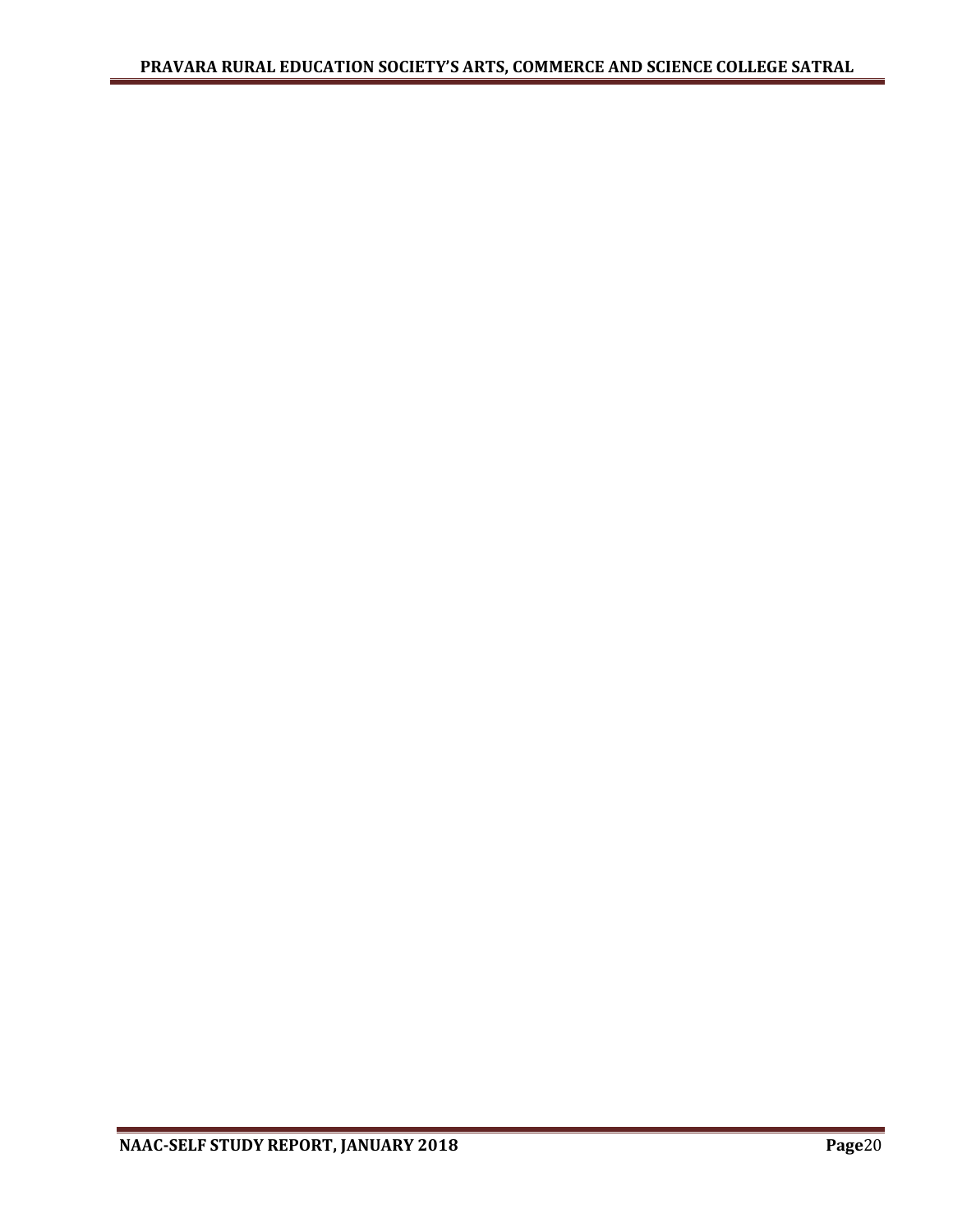# **2. PROFILE OF THE AFFILIATED /CONSTITUENT COLLEGE**

## **1. Name and Address of the College:**

| <b>Name</b>        | Pravara Rural Education Society's,                           |                     |                   |
|--------------------|--------------------------------------------------------------|---------------------|-------------------|
|                    | Arts, Commerce and Science College, Satral.                  |                     |                   |
| <b>Address</b>     | At.- Satral, Post- Songaon, Tal- Rahuri, District Ahmednagar |                     |                   |
| $\overline{C}$ ity | Satral                                                       | <b>Pin:</b> 413 711 | State:Maharashtra |
| Website            | http://pravaracollege.in/ASC_Satral/                         |                     |                   |

## **2. For communication:**

| <b>Designation</b>        | <b>Name</b>          | <b>Telephone with</b> | <b>Mobile</b> | Fax          | Email                       |
|---------------------------|----------------------|-----------------------|---------------|--------------|-----------------------------|
|                           |                      | <b>STD Code</b>       |               |              |                             |
| <b>Principal</b>          | Dr. Sopan Shingote   | O:02426-275763        | 9881330838    | 02426-275763 | acscsatral@gmail.com        |
|                           |                      | F:02426-275763        |               |              |                             |
| <b>Vice-Principal</b>     | Mrs. Jayshree Singar | O:02426-275764        | 9404449755    | 02426-275763 | acscsatral@rediffmail.com   |
|                           |                      |                       |               |              |                             |
| <b>Coordinator IQAC</b>   | Mr. Prashant Harale  | 02426-275764          | 9860370015    | 02426-275763 | prashantharale@rediffmail.c |
|                           |                      |                       |               |              | <u>om</u>                   |
| Coordinator               | Dr. Anil Kurhe       | 02426-275764          | 9420154754    | 02426-275763 | anil.kurhe@gmail.com        |
| <b>Steering Committee</b> |                      |                       |               |              |                             |

**3. Status of the of Institution :**

| <b>Affiliated College</b>  |  |
|----------------------------|--|
| <b>Constituent College</b> |  |
| Any other (specify)        |  |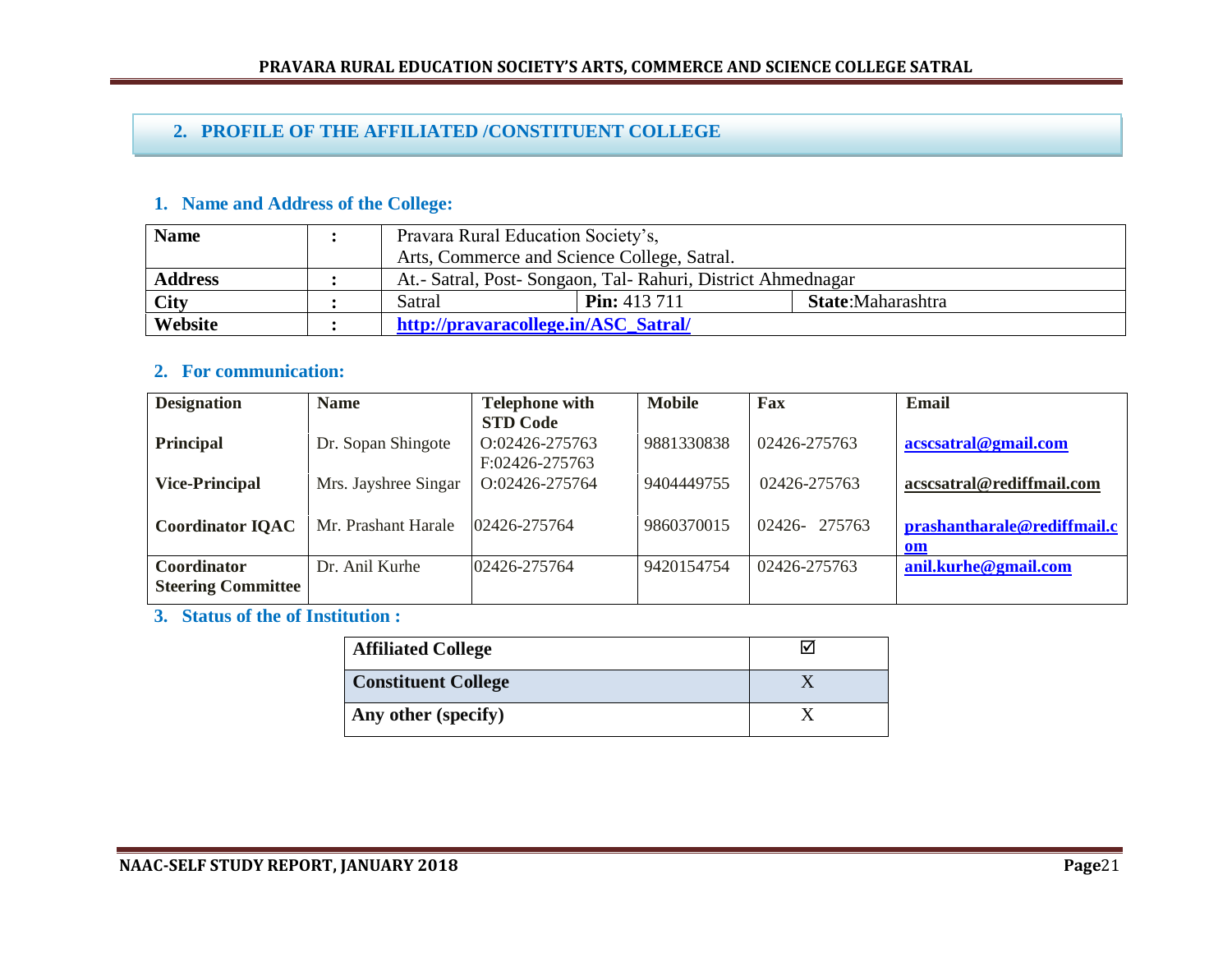# **4. Type of Institution:**

| a. By Gender |              |  |  |
|--------------|--------------|--|--|
|              | For Men      |  |  |
| ii           | For Women    |  |  |
| iii          | Co-education |  |  |

| b. By Shift                  |         |    |
|------------------------------|---------|----|
|                              | Regular |    |
| $\bullet\bullet$<br>11       | Day     | I۷ |
| $\bullet\bullet\bullet$<br>Ш | Evening | -  |

# **5. Is it a recognized minority institution?**

| Yes                              | - - |
|----------------------------------|-----|
| $\overline{ }$<br>N <sub>0</sub> | Ιv  |

If yes specify the minority status (Religious/linguistic/ any other) and provide documentary evidence.

# **6. Source of funding:**

| Government            |  |
|-----------------------|--|
| <b>Grant-in-aid</b>   |  |
| <b>Self-financing</b> |  |
| Any other             |  |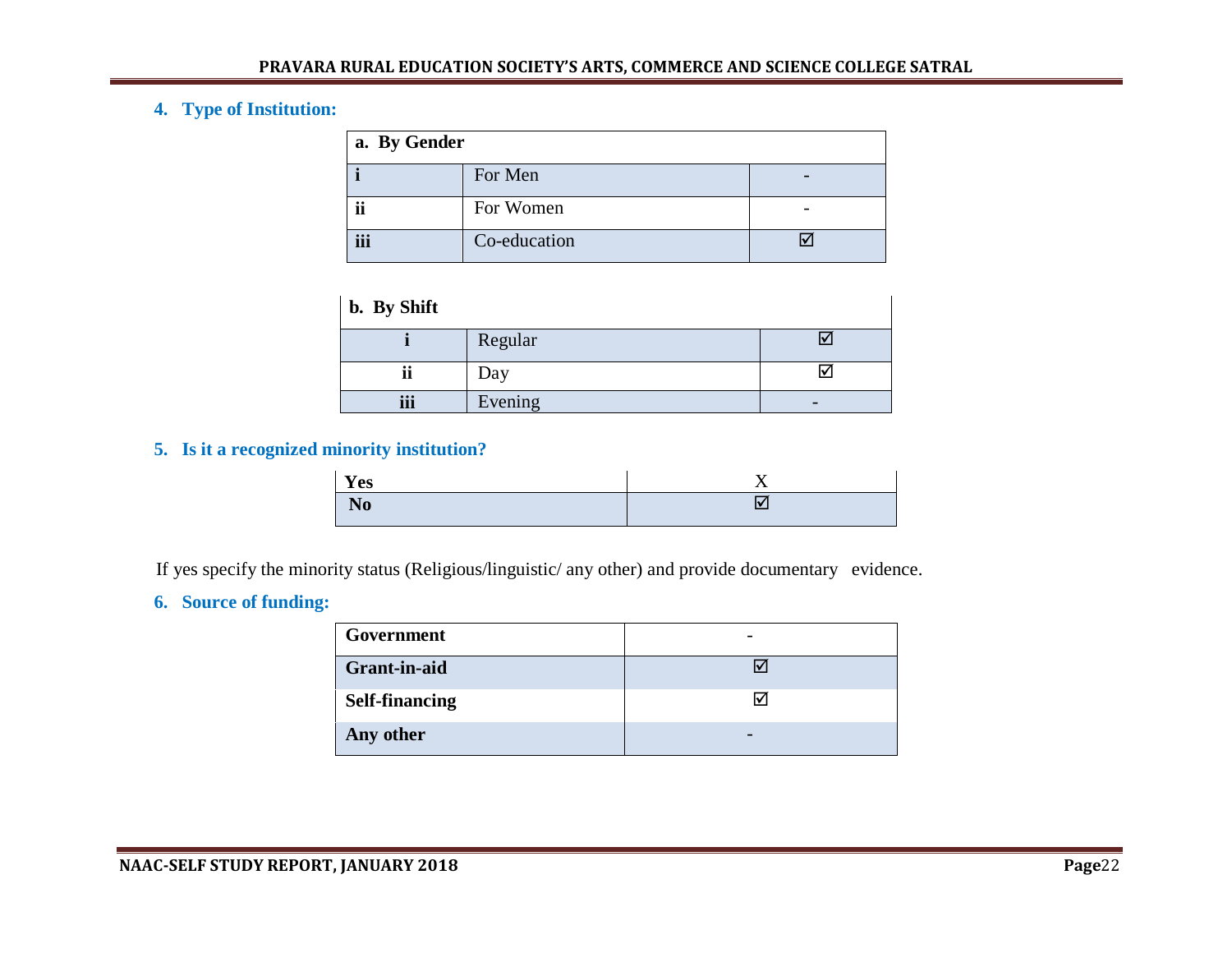## **7. a. Date of establishment of the college:**

| <b>Date</b> | <b>Month</b> | Year |
|-------------|--------------|------|
| ı O<br>10   | $08\,$       | 1998 |

# **b. University to which the college is affiliated/ or which governs the college (If it is a constituent college)**

**Savitribai Phule Pune University, Pune (Maharashtra State)**

### **c. Details of UGC recognition:**

|     | <b>Under Section</b> | Date, Month & Year | <b>Remarks (If any)</b>  |
|-----|----------------------|--------------------|--------------------------|
|     | 2(f)                 | $26$ 09-2008       | $F.8-150/2008(CPP-I)$    |
| ii. | 12(B)                | 27-09-2010         | $F.8-150/2010$ (CPP-I/C) |

(Enclose the Certificate of recognition u/s 2 (f) and 12 (B) of the UGCAct)

## **d. Details of recognition/approval by statutory/regulatory bodies like**

# **AICTE, NCTE, MCI, DCI, PCI, RCI etc (other than UGC).:**

| <b>Statutory Regulatory</b>               | <b>Recognition/Approval details Institution/</b> | Day, Month and Year   Validity |                          | <b>Remarks</b> |
|-------------------------------------------|--------------------------------------------------|--------------------------------|--------------------------|----------------|
| <b>Authority</b>                          | <b>Department Programme</b>                      |                                |                          |                |
| i. DST                                    | DST-FIST in Chemistry                            | 03-07-2015                     | 5 years                  | Ongoing        |
| ii. MSSDS                                 | Government of Maharashtra                        | 25-07-2017                     | <b>Temporary</b> Ongoing |                |
| (Enclose the recognition/approval letter) |                                                  |                                |                          |                |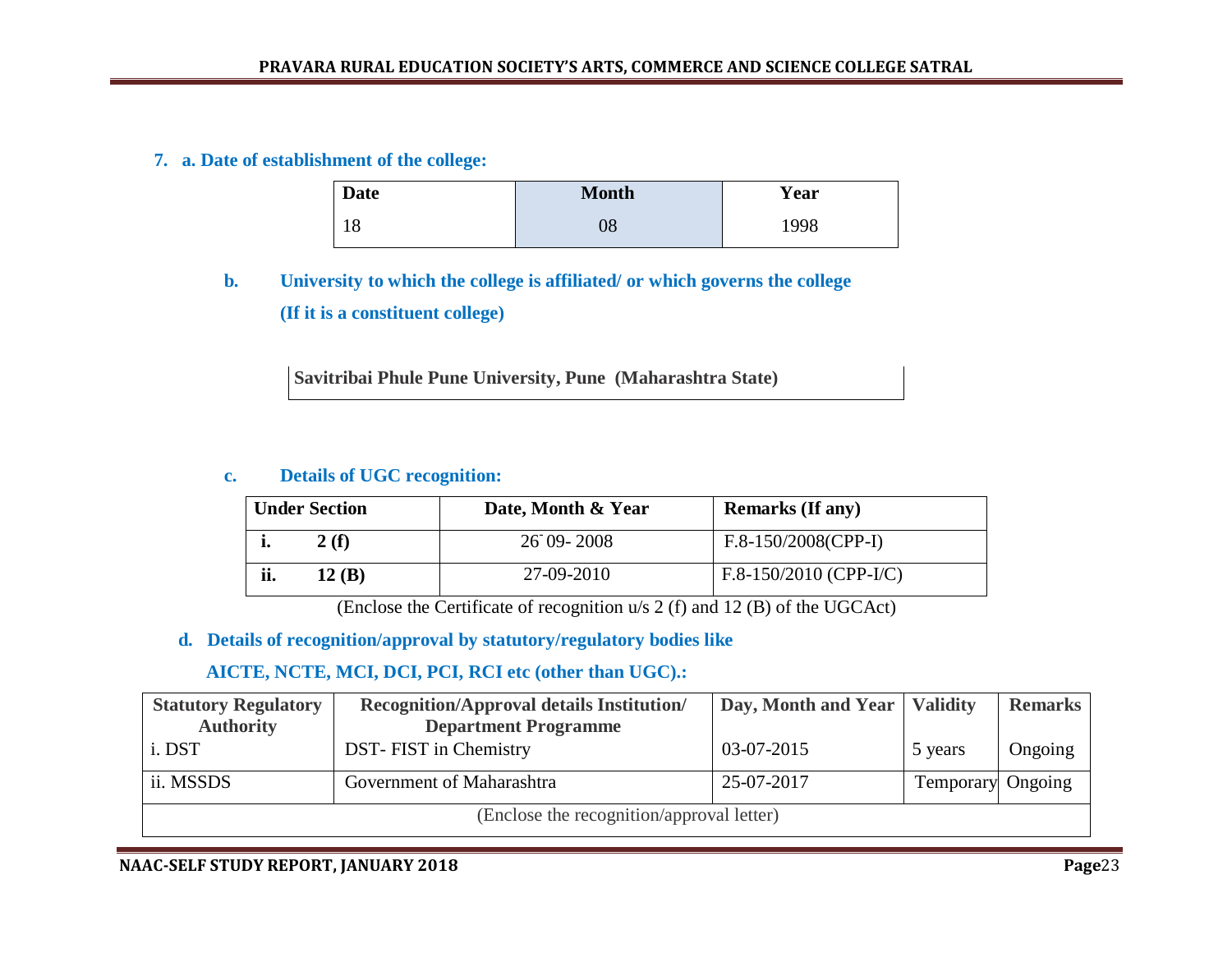#### **8. Does the affiliating university Act provide for conferment of autonomy (as recognized by the UGC), on its affiliated colleges?**

| <b>Yes</b>                                    |  |  |
|-----------------------------------------------|--|--|
| $\bf N0$                                      |  |  |
| If yes, has the college applied for autonomy? |  |  |
| Yes                                           |  |  |
|                                               |  |  |

#### **9. Is the college recognized:**

#### **a. By UGC as a College with Potential for Excellence (CPE)?**

| Yes            | . . |
|----------------|-----|
| N <sub>0</sub> |     |

If yes, date of recognition:

## **b. for its performance by any other governmental agency?**

| Yes            | l۷ |
|----------------|----|
| N <sub>0</sub> |    |

If yes, Name of the agency: **Student Development Council, Savitribai Phule Pune University Pune** 

Date of recognition**: 12/08/2017**

#### **10. Location of the campus and area in sq.mts:**

| <b>Location</b> *         | <b>Rural</b>     |
|---------------------------|------------------|
| Campus area in sq. mts.   | 50585.71 sq.mts. |
| Built up area in sq. mts. | 4187.85 sq. mts. |

(\* Urban, Semi-urban, Rural, Tribal, Hilly Area, Any others specify)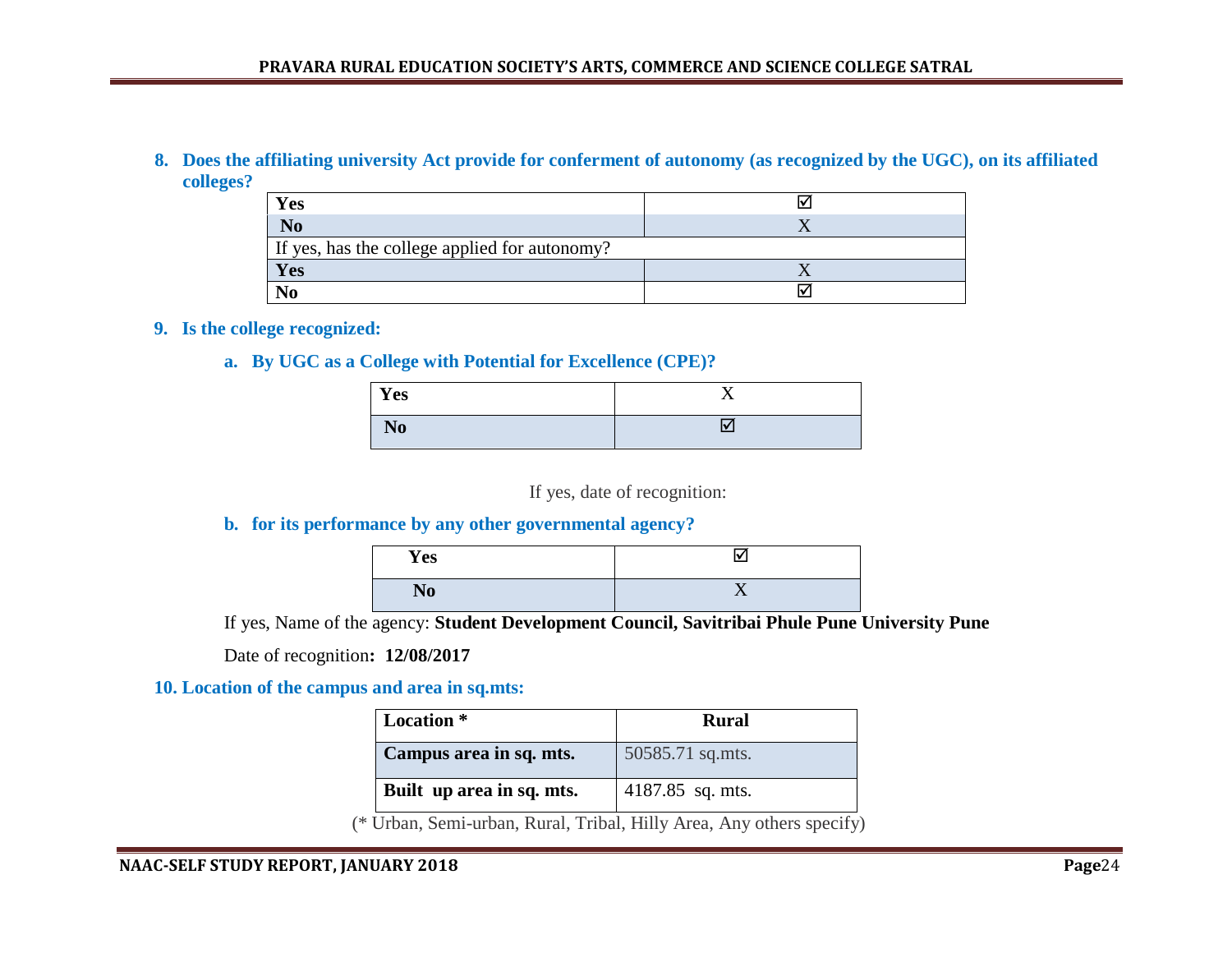| S.  | <b>Programme Level</b> Name of the |                  |                                             | <b>Duration</b> | <b>Entry</b>                       | <b>Medium of</b> | Sanctioned/             | No. of   |
|-----|------------------------------------|------------------|---------------------------------------------|-----------------|------------------------------------|------------------|-------------------------|----------|
| No. |                                    |                  | <b>Programme/Course</b>                     |                 | <b>Qualification</b>               | instruction      | approved                | students |
|     |                                    |                  |                                             |                 |                                    |                  | <b>Student strength</b> | admitted |
| 1.  | Under-                             | 1.               | B.A.                                        | 3 yrs           | H.S.C. $(10+2)$                    | Marathi          | 360                     | 174      |
|     | Graduate                           | $\overline{2}$ . | B.Com.                                      | 3 yrs           | H.S.C. $(10+2)$                    | Marathi          | 360                     | 184      |
|     |                                    | 3.               | B. Sc.                                      | 3 yrs           | H.S.C. $(10+2)$                    | English          | 372                     | 360      |
| 2.  | Post-                              | 1.               | $M.A.$ (Eco.)                               | 2 yrs.          | B.A.                               | Marathi          | 120                     | $00\,$   |
|     | Graduate                           | $\overline{2}$ . | $M.A.$ (Eng.)                               | $2$ yrs.        | B.A.                               | English          | 120                     | 00       |
|     |                                    | 3.               | M.Com.                                      | 2 yrs.          | B.Com.                             | Marathi          | 120                     | 57       |
|     |                                    | 4.               | M.Sc. (Analytical<br>Chemistry)             | $2$ yrs.        | B. Sc.                             | English          | 48                      | 48       |
| 3.  | Certificate<br>courses             | 1.               | Agricultural Retail<br>Marketing            | 3 months        | II & III year UG                   | Marathi          | 25                      | 25       |
|     |                                    | $\overline{2}$ . | Nursery Technique                           | 3 months        | II & III year UG                   | Marathi          | 25                      | 25       |
|     |                                    | 3.               | Poultry Farm<br>Management                  | 3 months        | II & III year UG                   | Marathi          | 25                      | 25       |
|     |                                    | 4.               | Apiculture                                  | 1 months        | II & III year UG                   | English          | 50                      | 50       |
|     |                                    | 5.               | Dairy Farm<br>Management                    | 3 months        | II & III year UG                   | Marathi          | 25                      | 25       |
|     |                                    | 6.               | <b>Computer Operation</b><br>with MS Office | 6 months        | $12^{th} +$                        | Marathi          | 25                      | 25       |
|     |                                    | 7.               | Tally 9.0                                   | 3 months        | $\frac{12^{th} + }{12^{th} + }$    | English          | 25                      | 25       |
|     |                                    | 8.               | <b>CCC</b>                                  | 3 months        | $12^{th} +$                        | English          | 50                      | 50       |
|     |                                    | 9.               | Data Entry                                  | 3 months        | $12^{th} +$                        | English          | 25                      | 25       |
|     |                                    | 10.              | Padmabhushan                                | 30 hours        | $\overline{1}^{\text{st}}$ year UG | English          | 372                     | 300      |
|     |                                    |                  | <b>Balasaheb Vikhe Patil</b>                |                 |                                    |                  |                         |          |
|     |                                    |                  | <b>Computer Literacy</b>                    |                 |                                    |                  |                         |          |
|     |                                    |                  | Program                                     |                 |                                    |                  |                         |          |
|     |                                    | 11.              | Personality                                 | 30 hours        | II & III year UG                   | Marathi /        | 50                      | 50       |

# **11. Details of programmes offered by the college (Give data for current academic year)**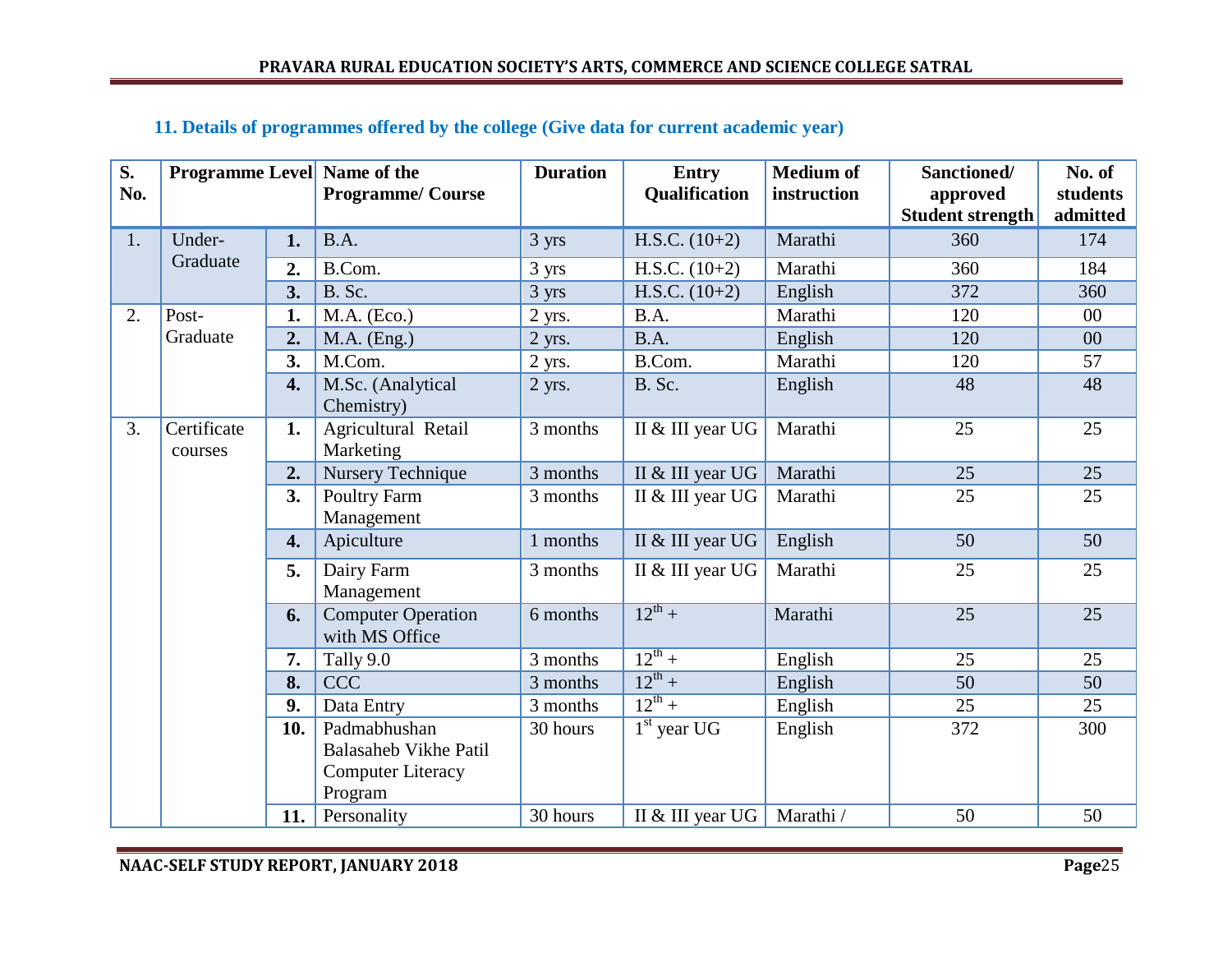| S.<br>No. | <b>Programme Level Name of the</b> |     | <b>Programme/Course</b>                          | <b>Duration</b> | Entry<br>Qualification | <b>Medium of</b><br>instruction | Sanctioned/<br>approved<br><b>Student strength</b> | No. of<br>students<br>admitted |
|-----------|------------------------------------|-----|--------------------------------------------------|-----------------|------------------------|---------------------------------|----------------------------------------------------|--------------------------------|
|           |                                    |     | Development                                      |                 |                        | English                         |                                                    |                                |
|           |                                    | 12. | Soft Skill<br>Development<br>Program             | 30 hours        | Third year UG          | English                         | 120                                                | 60                             |
| 4.        | <b>Skill</b><br>development        | 13. | Spoken English and<br><b>Communication Skill</b> | 180 hours       | 8 <sup>th</sup> Pass   | English                         | 30                                                 | 30                             |
|           | Certificate<br>Courses/            | 15. | <b>Mulberry Sapling</b><br>Producer              | 230 hours       | 5 <sup>th</sup> Pass   | English                         | 30                                                 | 30                             |
| 5.        | Any Other                          |     | Competitive Exam                                 | 3 months        | $12^{th} +$            | Marathi<br>/Hindi/English       | 50                                                 | 40                             |

#### **PRAVARA RURAL EDUCATION SOCIETY'S ARTS, COMMERCE AND SCIENCE COLLEGE SATRAL**

(Specify and provide details)

# **12. Does the college offer self-financed Programmes?**





**If yes, how many?** 



**13. New programmes introduced in the college during the last five years if** 

 **any?**

| <b>Yes</b> | w | -- | <b>Number</b> | $\mathbf{A}$<br>vJ |
|------------|---|----|---------------|--------------------|
|            |   |    |               |                    |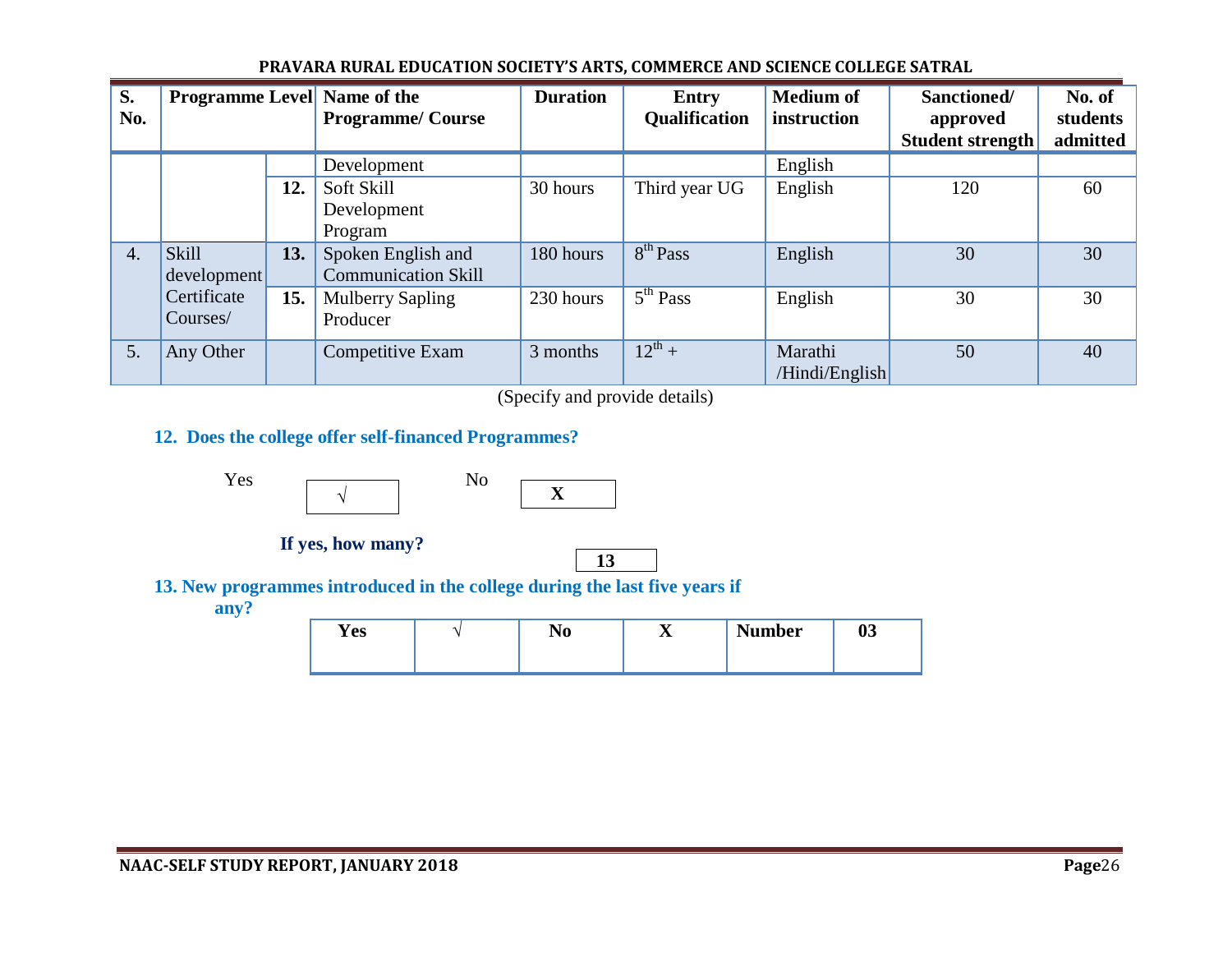#### **PRAVARA RURAL EDUCATION SOCIETY'S ARTS, COMMERCE AND SCIENCE COLLEGE SATRAL**

**1. List the departments:** (respond if applicable only and do not list facilities like Library, Physical Education as departments, unless they are also offering academic degree awarding programmes. Similarly, do not list the departments offering common compulsory subjects for all the programmes like English, regional languages etc.)

| <b>Faculty</b>  | <b>Departments</b>       | <b>UG</b> | <b>PG</b> | <b>Research</b> |
|-----------------|--------------------------|-----------|-----------|-----------------|
| <b>Arts</b>     | Marathi                  | B.A.      | --        | --              |
|                 | Hindi                    | B.A.      | --        | --              |
|                 | English                  | B.A.      | M.A.      | --              |
|                 | Geography                | B.A.      | $- -$     | --              |
|                 | Economics                | B.A.      | M.A.      | --              |
|                 | <b>Political Science</b> | B.A.      | --        | --              |
|                 | History                  | B.A.      | --        | --              |
| <b>Commerce</b> | Commerce                 | B.Com.    | M.Com.    |                 |
| <b>Science</b>  | Chemistry                | B.Sc.     | M.Sc.     | --              |
|                 | <b>Botany</b>            | B.Sc.     | $- -$     | --              |
|                 | Zoology                  | B.Sc.     | $- -$     | --              |
|                 | Physics                  | B.Sc.     | $- -$     | --              |
|                 | Mathematics              | B.Sc.     | $- -$     | --              |

#### **2. Number of teaching and non-teaching positions in the Institution**

| <b>Positions</b>        |           |                | <b>Teaching Faculty</b> |    | Non-teaching |    | <b>Technical</b> |              |                |        |
|-------------------------|-----------|----------------|-------------------------|----|--------------|----|------------------|--------------|----------------|--------|
|                         | Professor |                | Associate               |    | Assistant    |    | staff            |              | staff          |        |
|                         |           |                | Professor               |    | Professor    |    |                  |              |                |        |
|                         | M         | $\overline{F}$ | M                       | F  | M            | F  | M                | $\mathbf{F}$ | M              | F      |
| <b>Sanctioned by</b>    | 01        |                | 02                      | 01 | 18           | 03 | 10               | 00           | 00             | 00     |
| the UGC / University /  |           |                |                         |    |              |    |                  |              |                |        |
| <b>State Government</b> |           |                |                         |    |              |    |                  |              |                |        |
| <b>Recruited</b>        |           |                |                         |    |              |    |                  |              |                |        |
| Yet to recruit          | 01        |                | 00                      |    | 05           |    |                  |              | $\overline{0}$ |        |
| Sanctioned by the       |           |                |                         |    |              |    | 14               | 05           | 06             | $00\,$ |
| Management/             |           |                |                         |    |              |    |                  |              |                |        |
| society or other        |           |                |                         |    |              |    |                  |              |                |        |
| authorized bodies       |           |                |                         |    |              |    |                  |              |                |        |
| Recruited               |           |                |                         |    |              |    |                  |              |                |        |
| Yet to recruit          | --        |                |                         |    | --           |    | 04               |              | 01             |        |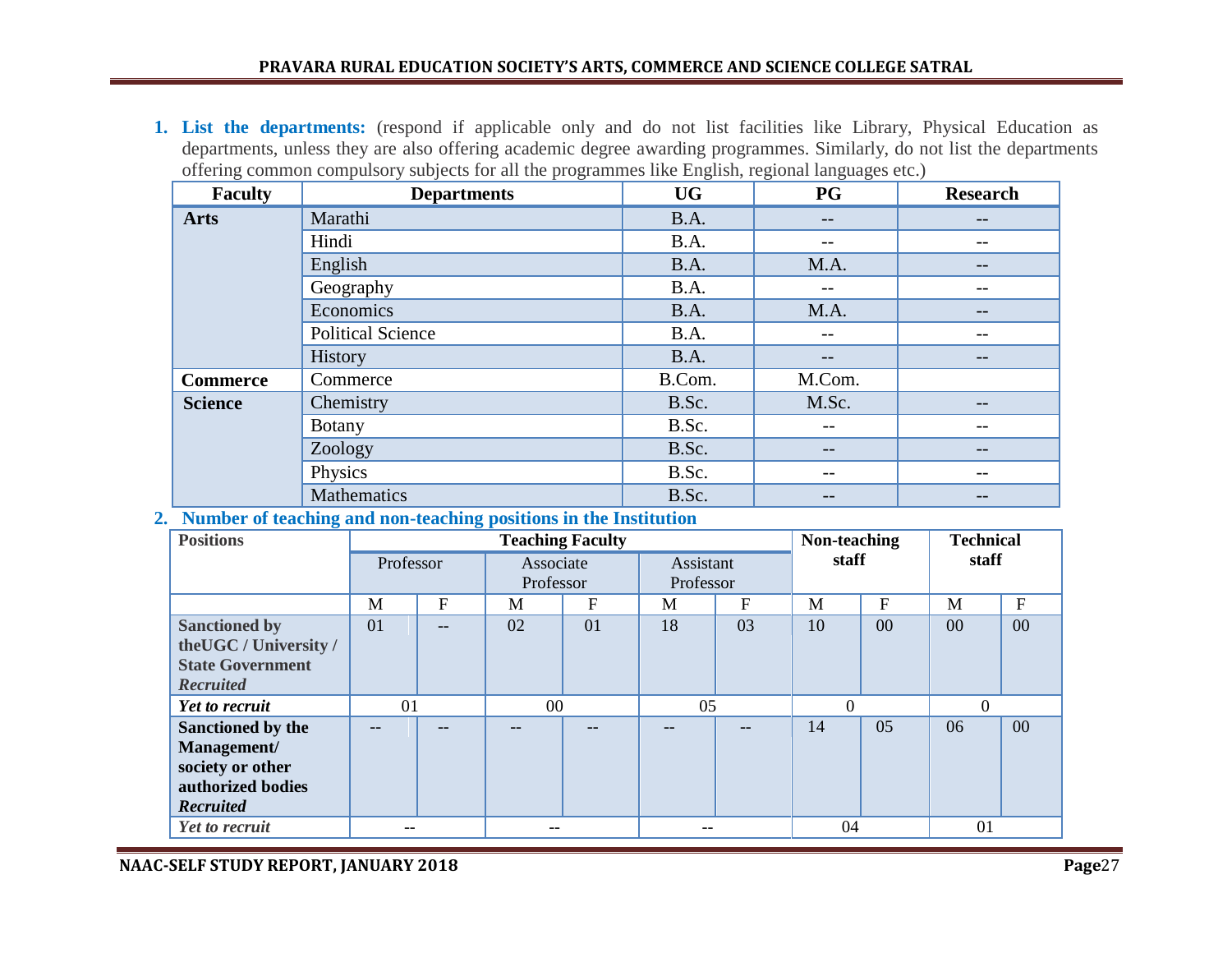**\*M-Male \*F-Female**

# **3. Qualifications of the teaching staff:**

| <b>Highest</b>            | <b>Professor</b>          |        | <b>Associate Professor</b> |        | <b>Assistant</b> | <b>Total</b> |    |  |  |
|---------------------------|---------------------------|--------|----------------------------|--------|------------------|--------------|----|--|--|
| qualification             | Male                      | Female | Male                       | Female | Male             | Female       |    |  |  |
| <b>Permanent teachers</b> |                           |        |                            |        |                  |              |    |  |  |
| D.Sc./D.Litt.             |                           |        |                            |        | 01               |              | 01 |  |  |
| /Post Doc                 |                           |        |                            |        |                  |              |    |  |  |
| Ph.D.                     | --                        | --     | 02                         | 01     | 06               | 01           | 10 |  |  |
| M. Phil.                  | --                        |        | $- -$                      | $- -$  | 04               | 02           | 06 |  |  |
| PG /NET/SET               | --                        | --     | $- -$                      | --     | 07               | $- -$        | 07 |  |  |
| <b>Temporary teachers</b> |                           |        |                            |        |                  |              |    |  |  |
| Ph.D.                     | $- -$                     | $- -$  | $- -$                      | $- -$  | 01               | $- -$        | 01 |  |  |
| M. Phil.                  | --                        | --     | $- -$                      | --     | 01               | $- -$        | 01 |  |  |
| <b>PG</b>                 | --                        | --     | $- -$                      | $- -$  | 05               | 07           | 12 |  |  |
| <b>NET/SET</b>            | $ -$                      | $- -$  | $- -$                      | --     | $00\,$           | 01           | 01 |  |  |
|                           | <b>Part-time teachers</b> |        |                            |        |                  |              |    |  |  |
| Ph.D.                     | $- -$                     | $- -$  | $- -$                      | --     | $ -$             | $- -$        | -- |  |  |
| M. Phil.                  | --                        |        | --                         |        | --               | --           |    |  |  |
| <b>PG</b>                 |                           |        |                            |        |                  |              |    |  |  |

**4. Number of Visiting Faculty /Guest Faculty engaged with the College.** 

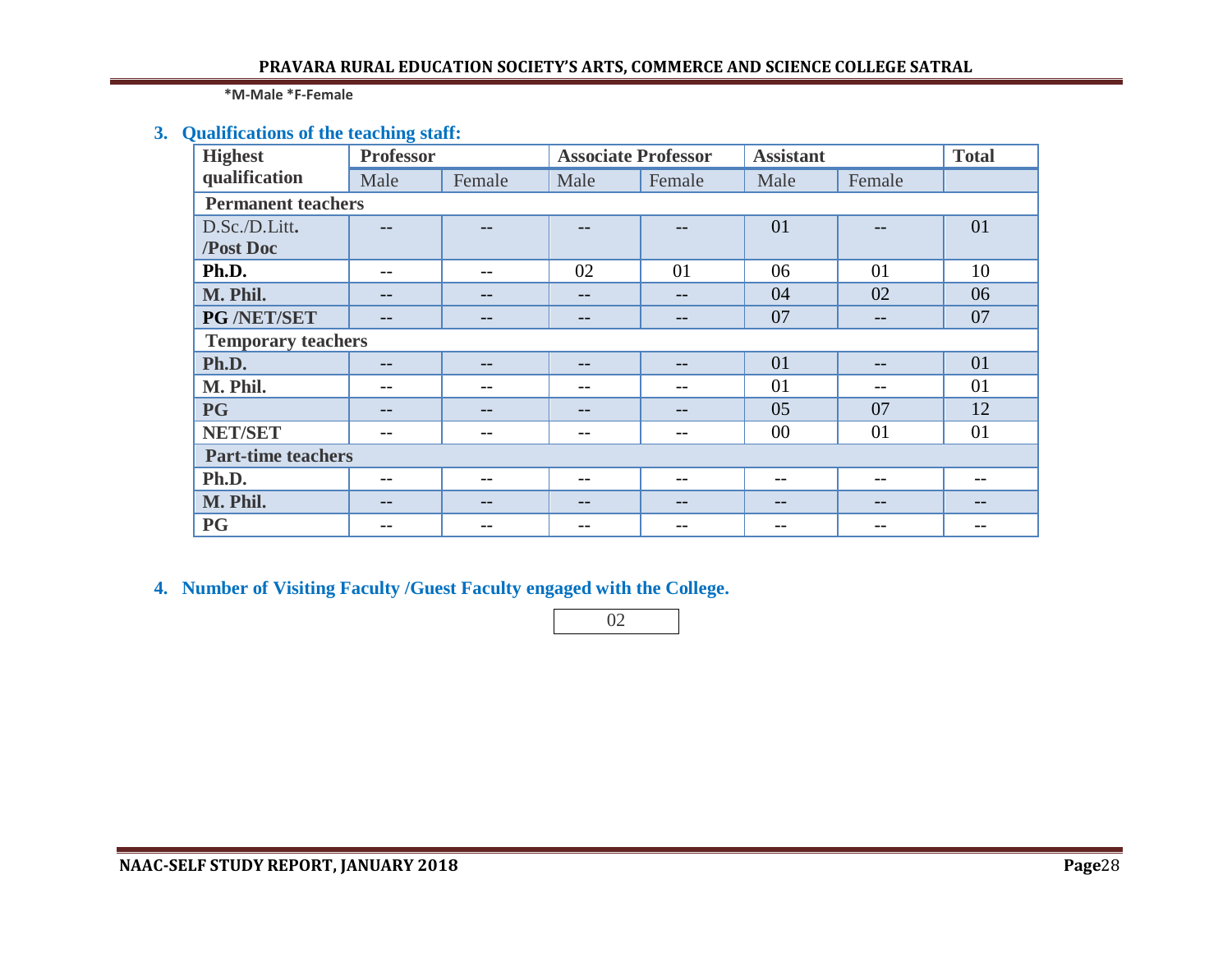| <b>Categories</b> |             | Year 1<br>$(2013-14)$ |             | Year 2<br>$(2014-15)$ |             | Year 3<br>$(2015-16)$ |             | Year 4<br>$(2016-17)$ |  |
|-------------------|-------------|-----------------------|-------------|-----------------------|-------------|-----------------------|-------------|-----------------------|--|
|                   | <b>Male</b> | <b>Female</b>         | <b>Male</b> | <b>Female</b>         | <b>Male</b> | Female                | <b>Male</b> | Female                |  |
| <b>SC</b>         | 55          | 31                    | 56          | 23                    | 73          | 23                    | 50          | 34                    |  |
| <b>ST</b>         | 17          | 03                    | 19          | 02                    | 20          | 02                    | 16          | 01                    |  |
| <b>OBC</b>        | 148         | 111                   | 168         | 121                   | 149         | 117                   | 119         | 104                   |  |
| <b>General</b>    | 256         | 199                   | 245         | 182                   | 248         | 187                   | 230         | 173                   |  |
| <b>Others</b>     | 41          | 22                    | 40          | 22                    | 43          | 21                    | 36          | 17                    |  |
| <b>Total</b>      | 517         | 366                   | 528         | 350                   | 533         | 350                   | 451         | 329                   |  |

#### **5. Furnish the number of the students admitted to the college during the last four academic years.**

### **6. Details on students enrollment in the college during the current academic year:**

| <b>Type of students</b>                                      | <b>UG</b> | <b>PG</b> | M. Phil.      | Ph.D. | <b>Total</b> |
|--------------------------------------------------------------|-----------|-----------|---------------|-------|--------------|
| Students from the same state where the<br>college is located | 718       | 105       | $- -$         |       | 823          |
| <b>Students from other states of India</b>                   |           |           |               |       |              |
| <b>RI</b> students                                           | --        | $ -$      | --            |       | --           |
| <b>Foreign students</b>                                      | --        | $- -$     | $- -$         |       | $- -$        |
| <b>Total</b>                                                 | 718       | 105       | $\sim$ $\sim$ | --    | 823          |

## **7. Unit Cost of Education**

*(Unit cost = total annual recurring expenditure (actual) divided by total number of students enrolled)*

| (a) including the salary component | Rs. 52112.81 |
|------------------------------------|--------------|
| (b) excluding the salary component | Rs. 8695.27  |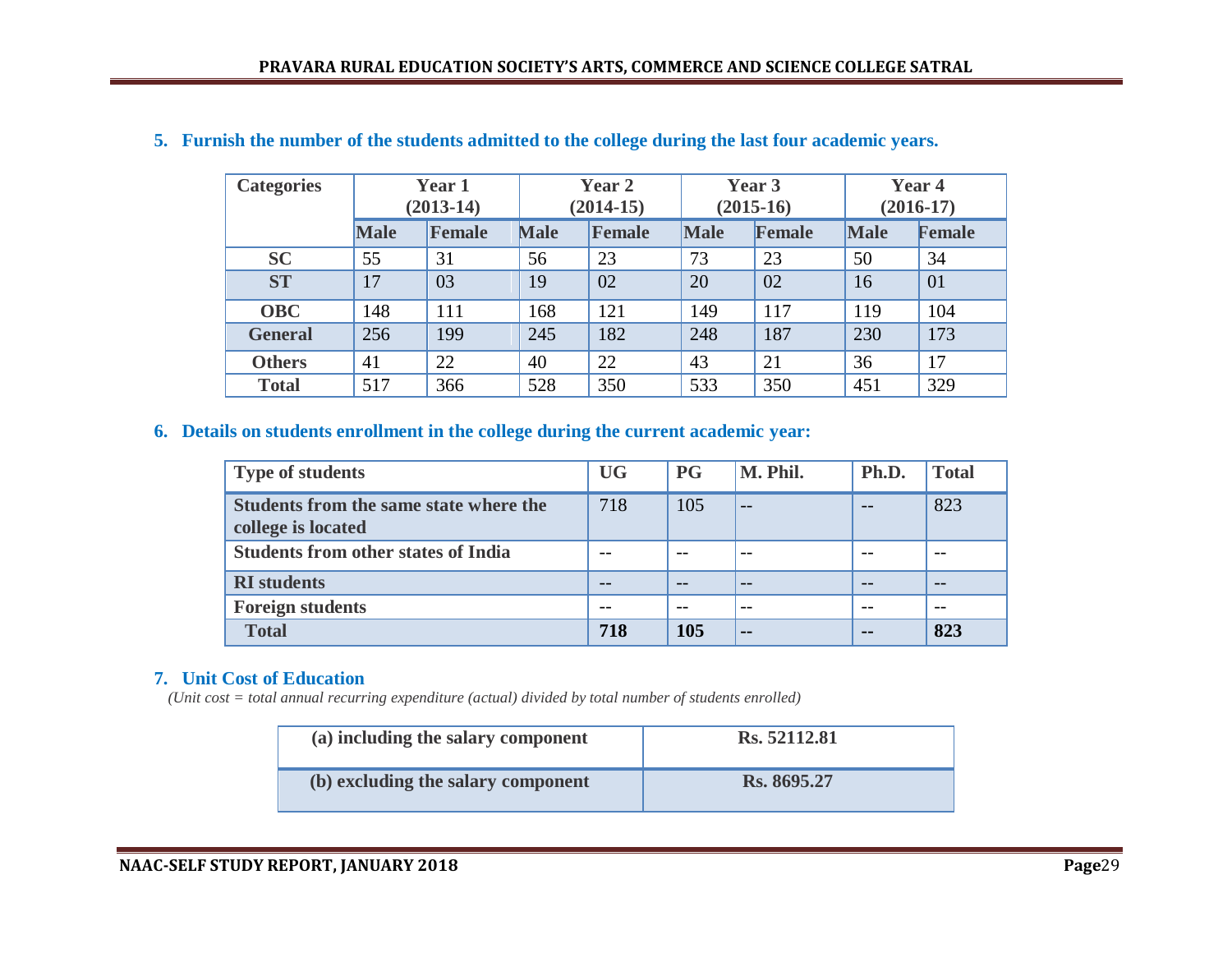#### **PRAVARA RURAL EDUCATION SOCIETY'S ARTS, COMMERCE AND SCIENCE COLLEGE SATRAL**

# **8. Date of accreditation\* (applicable for Cycle 2, Cycle 3, Cycle 4 and re-assessment only).** Cycle1:**15/09/2012**

Accreditation Outcome/Result -**A (3.15 CGPA)**

#### **9. Date of establishment of Internal Quality Assurance Cell (IQAC) :01/09/2012**

#### **10. Details regarding submission of Annual Quality Assurance Reports (AQAR) to NAAC**

| <b>AQAR</b> |                         | 31/08/2013 |
|-------------|-------------------------|------------|
| <b>AQAR</b> | $\overline{\textbf{i}}$ | 15/01/2014 |
| <b>AQAR</b> | $\cdots$<br>111         | 28/04/2016 |
| <b>AQAR</b> | iv                      | 31/10/2017 |
| <b>AQAR</b> | V                       | 21/11/2017 |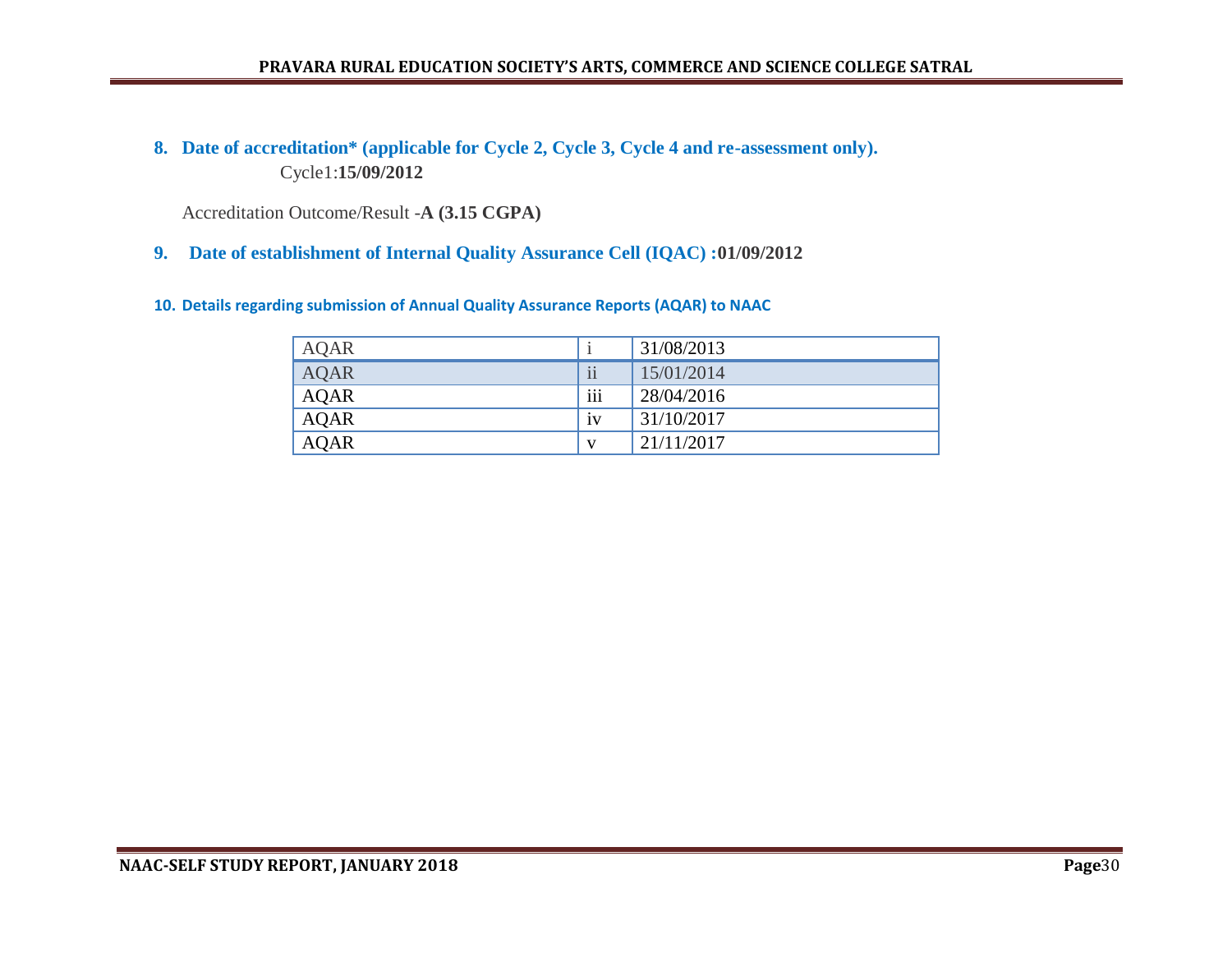# **3. Quality Indicator Framework (QIF) Essential Note:**

# **CRITERION I – CURRICULAR ASPECTS**

### **Key Indicator – 1.1 Curricular Planning and Implementation**

# **1.1.1 The institution ensures effective curriculum delivery through a well planned and documented process**

The college being affiliated to Savitribai Phule Pune University, Pune adheres to the syllabus prescribed by the University. The curriculum is designed by the Board of Studies of the affiliating university. The academic calendar issued by the affiliating university forms the basis for designing the academic calendar for college. The college systematically designs and develops action plans for effective implementation of the curriculum. At the outset, the Principal conducts meetings with the Heads of Departments and asks to develop various strategies for effective delivery of the curriculum. Commencement and concluding dates of the college, curricular, co-curricular, extracurricular activities, unit tests, tutorials and examination dates are mentioned in the academic calendar. Concerned departments conduct their internal meetings and develop academic plans such as time-tables, teaching plans and records for the academic year.

Teachers impart the curriculum through innovative teaching methods in addition to traditional methods. Apart from this, presentations, assignments, discussions, workshops, seminars, industrial visits are also organized. Lesson plans, subject course files and teaching diary is maintained by every faculty member.

Apart from regular classes, guest lecturers / workshops are also organized to keep the students abreast of the latest knowledge in the subjects. Advanced learners are encouraged to read and review articles, undertakes project work etc. Academic levels of the weaker students are raised through remedial coaching. Bridge courses are conducted for the entry level students. The educational tours and industrial visits are organized for the experiential learning and interaction with the external agencies.

The college runs **fifteen** vocational courses which include English Proficiency/Spoken English and Communication Skills, Apiculture, Sericulture/Mulberry Sapling Producer, Agricultural Retail Marketing, Nursery Techniques, Dairy Farm Management, Computer Operation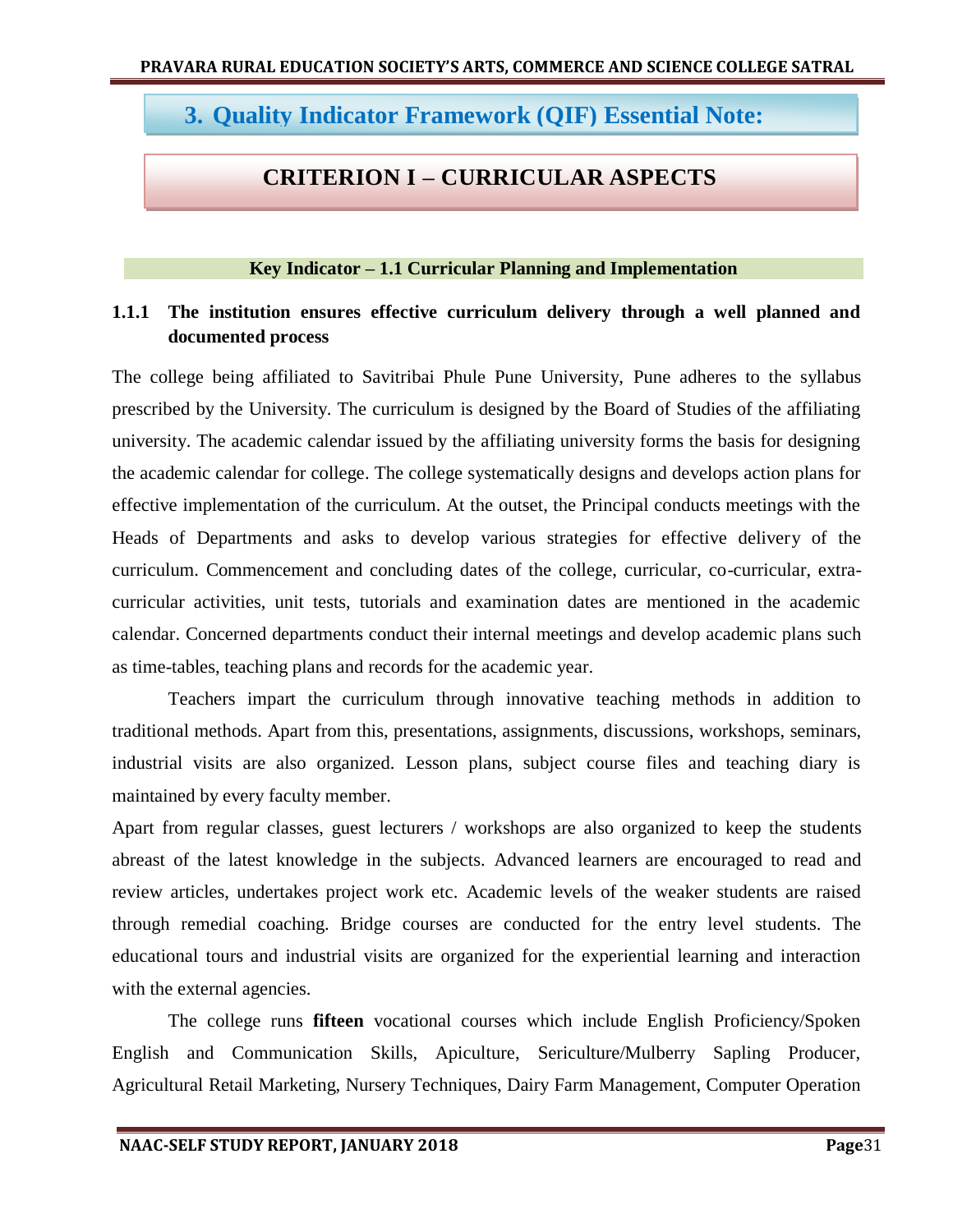with M.S. Office, Tally 9.0, Data Entry, Personality Development, Computer Literacy, Poultry Farm Management, CCC, Competitive Examination, and Soft Skill Development. Among the courses prescribed by the affiliating university, a student can opt for one core subject of his/her choice as special subject. Choice Based Credit System is introduced for PG courses since 2013, by the University. Students are provided with skill oriented programs such as Spoken English and Communication Skills and Mulberry Sapling Producer. Students are assigned mini project works which address cross cutting issues such as Gender Equity, Environmental awareness, Health, Female Foeticide, Human Values, Human Rights, Women Empowerment, Disaster Management and Professional Ethics.

The feedback obtained from students, Alumni, Faculty, Employers and Parents is analyzed by the committee to assess the SWOT in system. Staff members participate in workshop for syllabus framing organized by the Board of Studies. Syllabus for the Certificate Courses is designed at college level. Feedback of students is obtained through well designed questionnaire and informal discussion. Feedback from Alumni is obtained by informal discussion during alumni meet. Parents" feedback is obtained in parents' meet and a special program 'Mahila Melava'. Feedback from employers is informally obtained through the discussion, campus interviews and visits. Highlights of the SWOT in feedback are brought to the notice of Principal, LMC and Management as the case may be for perusal and further actions.

## **1.1.2 Number of certificate/diploma program introduced during the last five years: 02**

**1.1.3 Percentage of participation of full time teachers in various bodies of the Universities/ Autonomous Colleges/ Other Colleges, such as B o S and Academic Council during the last five years.** 

Answer: 3.70 %

## **Key Indicator – 1.2 Academic Flexibility**

# **1.2.1 Percentage of new courses introduced of the total number of courses across all programs offered during the last five years**

Answer: 10.27 %

**1.2.2 Percentage of programs in which Choice Based Credit System (CBCS)/elective course system has been implemented.** 

Answer: 26.66 %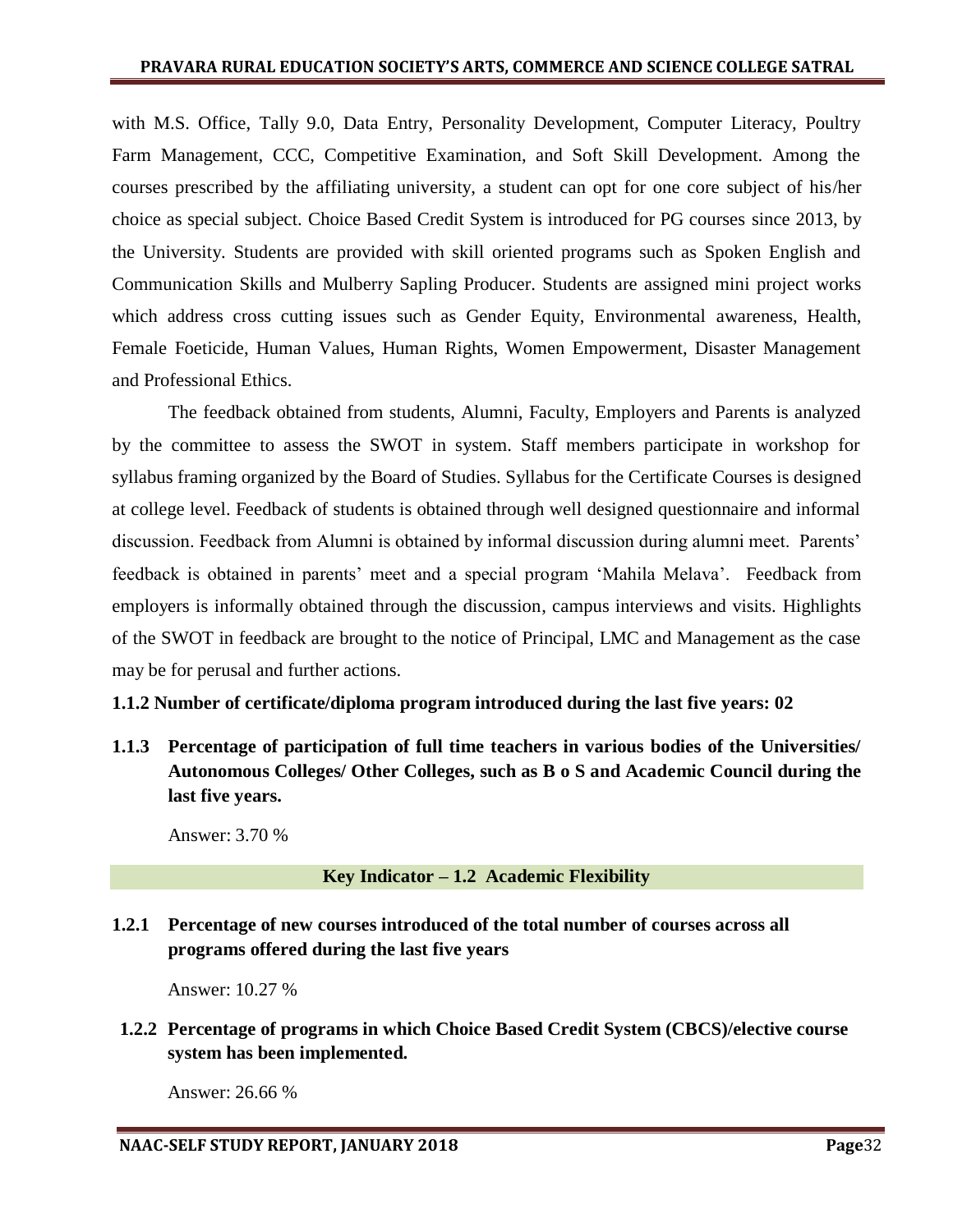**1.2.3 Average percentage of students enrolled in subject related Certificate/ Diploma /Addon programs as against the total number of students during the last five years** Answer: 91.85 %

## **Key Indicator - 1.3 Curriculum Enrichment**

## **1.3.1 Institution integrates cross cutting issues relevant to Gender, Environment and Sustainability, Human Values and Professional Ethics into the Curriculum**

#### **Description of courses**

The college adopts the curriculum designed by the Savitribai Phule Pune University, Pune. The curriculum offered in the college addresses the demands of the society in creating awareness, and knowledge among students. The courses in the curriculum which addresses above mentioned issues are as follows:

| S.<br>No. | <b>Cross Cutting</b><br><b>Issue</b> | <b>Course</b> | <b>Class</b>               | <b>Subject</b> | Topic in which<br>the issue is                                         | <b>Description of</b><br>the Issue                          |
|-----------|--------------------------------------|---------------|----------------------------|----------------|------------------------------------------------------------------------|-------------------------------------------------------------|
|           |                                      |               |                            |                | addressed                                                              | <b>Addressed</b>                                            |
| 1.        | <b>Gender</b>                        | <b>UG</b>     | <b>First Year</b><br>B.A.  | History        | Jijamata, Tarabai                                                      | Feminist issue is<br>addressed                              |
|           |                                      |               |                            | Economics      | Indian Economy -                                                       | Population-Sex<br>Composition                               |
|           |                                      |               | <b>First Year</b><br>B.Sc. | Zoology        | Cell biology and<br>Genetics,<br>Animal<br>Systematic and<br>Diversity | <b>Sex</b><br>differentiation,<br>hereditary<br>characters  |
|           |                                      |               | <b>Second</b><br>Year B.A. | Hindi          | Kathadhara (Mira<br>Nachi)                                             | Feminism                                                    |
|           |                                      |               |                            | History        | Annie Besant                                                           | <b>Social Reforms</b><br>through<br>Theosophical<br>Society |
|           |                                      |               | <b>Second</b>              | Zoology -      | Fishery,                                                               | Nutritional                                                 |
|           |                                      |               | Year B.Sc.                 | Applied        | Sericulture,                                                           | values                                                      |
|           |                                      |               |                            | Zoology        | Apiculture                                                             |                                                             |
|           |                                      |               | <b>Third</b>               | History        | Conceptional                                                           | Feminism                                                    |
|           |                                      |               | Year B.A.                  |                | <b>Studies</b>                                                         |                                                             |
|           |                                      |               |                            | Economics      | Gender Budget                                                          | Tax concession<br>for women                                 |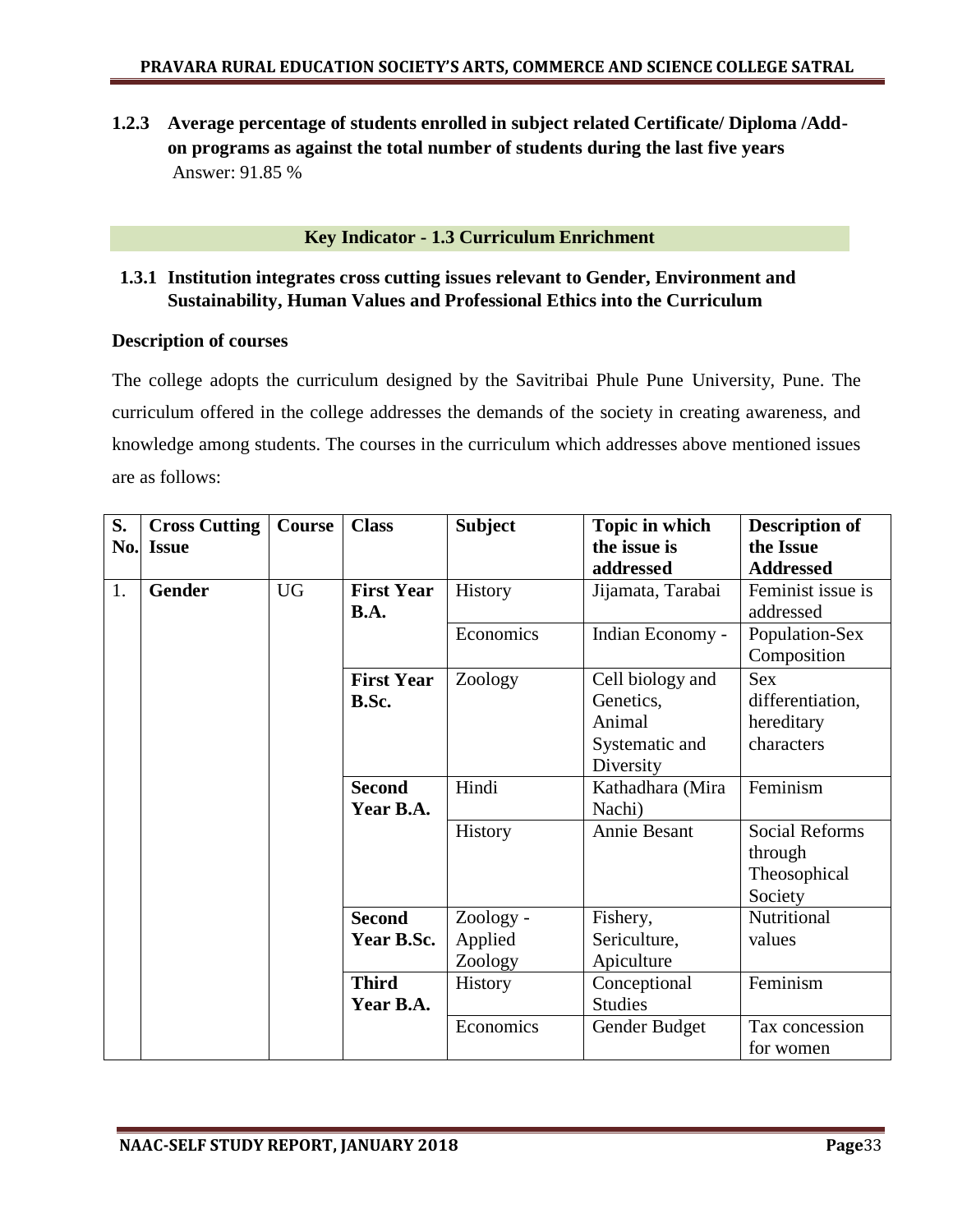|    |                           |           | <b>Third</b><br>Year B.Sc.                             | <b>Botany</b>              | Sex linked<br>inheritance,<br>Chromosomal<br>abbreviations                  | Problems of<br>inheritance                                      |
|----|---------------------------|-----------|--------------------------------------------------------|----------------------------|-----------------------------------------------------------------------------|-----------------------------------------------------------------|
| 2. | <b>Environment</b><br>and | <b>UG</b> | <b>Second</b><br>Year B.A                              | Hindi Kahani               | Gadya Gaurav                                                                | Noise pollution                                                 |
|    | <b>Sustainability</b>     |           | <b>Second</b><br>YearB.A,<br><b>B.Com</b><br>and B.Sc. | Environmental<br>Awareness | Environment                                                                 | environment<br>issues                                           |
|    |                           |           | <b>Second</b><br>Year B.A,<br>and B.Sc.                | Marathi                    | Conservation of<br>Environment                                              | Conservation                                                    |
|    |                           |           |                                                        | Hindi                      | Bharti Gadya<br>Sangrah                                                     | air, noise<br>pollution, atomic<br>energy, radiation<br>effect  |
|    |                           |           |                                                        | <b>Botany</b>              | Environmental<br>Awareness, Plant<br>and<br>Environmental<br>Biotechnology, | Effects due to<br>destruction or<br>disturbance of<br>Ecosystem |
|    |                           |           |                                                        | Physics                    | Physics principles<br>and Application                                       | <b>Radiation effects</b>                                        |
|    |                           | <b>UG</b> | <b>Third</b><br>Year B.Sc.                             | Chemistry                  | Environmental<br>Chemistry                                                  | Air, Water and<br>Soil pollution                                |
|    |                           |           |                                                        | <b>Botany</b>              | Plant Ecology and<br>Biodiversity                                           | Importance and<br>conservation                                  |
| 3. | Human values              | <b>UG</b> | <b>First Year</b><br>B.A.                              | Politics                   | Fundamental<br><b>Rights and Duties</b>                                     | Rights and duties<br>of the citizens                            |
|    |                           |           |                                                        | Marathi                    | Matrupanchak                                                                | Honoring the soil<br>as mother                                  |
|    |                           |           |                                                        | Hindi                      | Panch-<br>parmeshwar                                                        | Importance of<br>Truth                                          |
|    |                           |           | <b>First Year</b><br>B.Com.                            | Marathi                    | Biographies                                                                 | Human values                                                    |
|    |                           |           | <b>Second</b><br>Year B.A.                             | Politics                   | Constitutional<br>process in India,                                         | Freedom,<br>Equality, Justice                                   |
|    |                           |           |                                                        | Hindi                      | Usane Kaha Tha                                                              | Patriotism                                                      |
|    |                           |           |                                                        | History                    | Satyagraha,<br>Non-alignment                                                | Truth,<br>Non-violence,<br>Patriotism                           |
|    |                           |           |                                                        | Geography                  | <b>Cultural Factors</b><br>Assessment                                       | Cultural,<br><b>Traditional</b> and<br><b>Ethical values</b>    |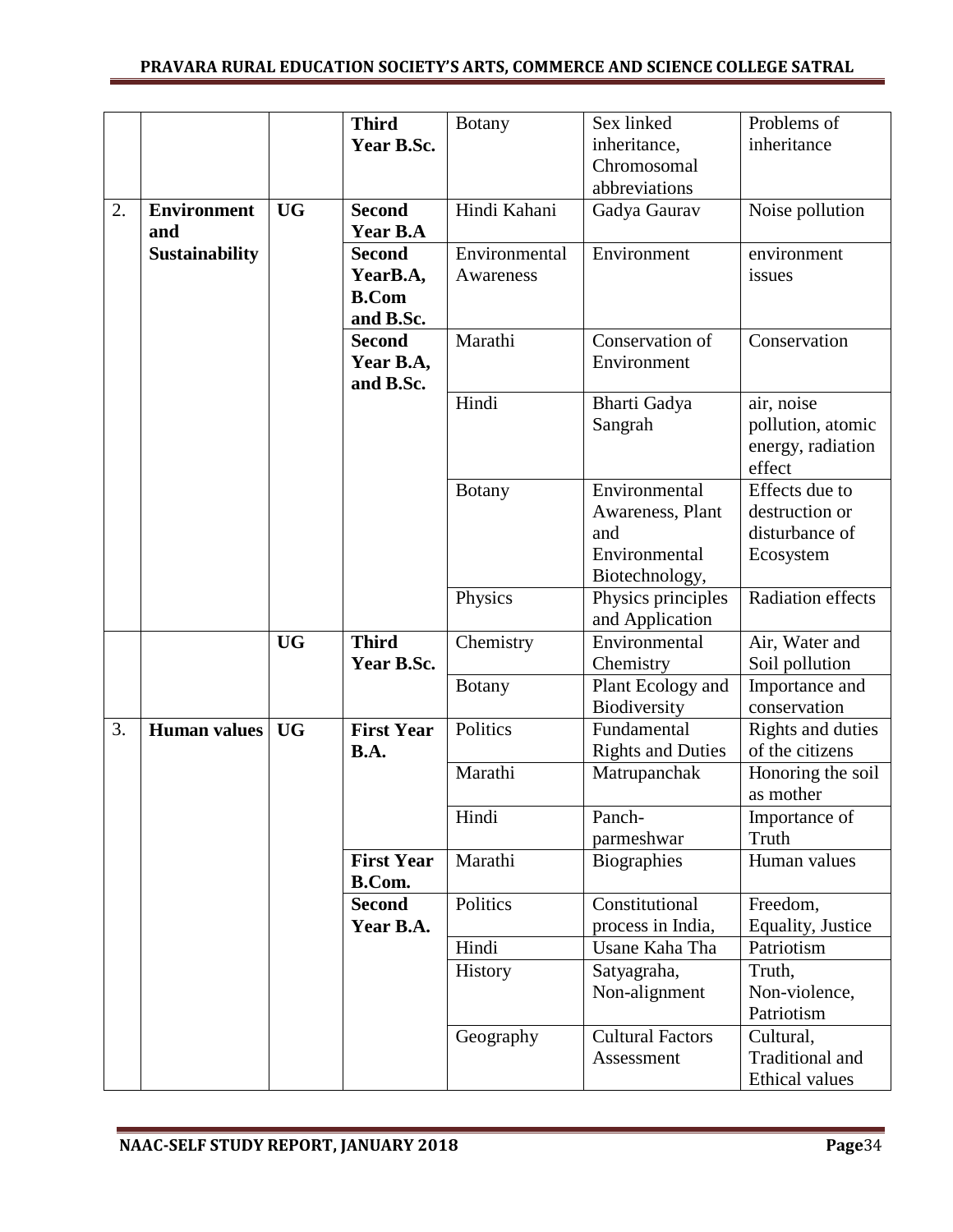### **PRAVARA RURAL EDUCATION SOCIETY'S ARTS, COMMERCE AND SCIENCE COLLEGE SATRAL**

|                  |                                      |           |                                    | Geography                                          | Human Race                                                                                 | Human Race and<br>Diversity                                             |
|------------------|--------------------------------------|-----------|------------------------------------|----------------------------------------------------|--------------------------------------------------------------------------------------------|-------------------------------------------------------------------------|
|                  |                                      |           | <b>Third</b><br>Year B.A.          | Geography                                          | Migration                                                                                  | Equality and<br>cooperation                                             |
|                  |                                      |           |                                    | Geography                                          | Tropical<br>Agriculture                                                                    | Human activity                                                          |
|                  |                                      |           |                                    | Hindi                                              | Mera Jeevan,<br>Kya Bhulu kya<br>Yad karu                                                  | Humanity, Truth,<br>Equality and<br>social justice                      |
|                  |                                      |           | <b>Third</b><br>Year<br>B.Com.     | Economics                                          | Human<br>Development<br>Index                                                              | International<br>ranking for age,<br>literacy, and per<br>capita income |
|                  |                                      | <b>PG</b> | M.Com.<br>M.Sc.                    | <b>Human Rights</b><br>Education<br>Cyber security | <b>Human Values</b><br>and Human Rights<br>Cyber Security,<br>Cyber Terrorism,<br>Topology | Equality and<br>justice<br>cyber piracy                                 |
| $\overline{4}$ . | <b>Professional</b><br><b>Ethics</b> | <b>UG</b> | <b>First Year</b><br><b>B.A.</b>   | History                                            | Shivkalin vyapar<br>(Gavagada)                                                             | <b>Business</b><br>strategies in $17th$<br>Century                      |
|                  |                                      |           | <b>First Year</b><br><b>B.Com.</b> | Hindi                                              | Gadya parimal                                                                              | Honesty and<br>punctuality                                              |
|                  |                                      |           | <b>First Year</b><br>B.Sc.         | Botany -<br>Industrial<br><b>Botany</b>            | <b>Green House</b><br>Technology,<br>Floriculture                                          | Nursery<br>Technique                                                    |
|                  |                                      |           | <b>Second</b><br>Year B.Sc.        | Zoology                                            | Sericulture,<br>Apiculture                                                                 | Rearing and<br>Management                                               |
|                  |                                      | PG        | M.Com.                             | Advance<br>Marketing<br>Management                 | <b>Business ethics</b><br>and Professional<br>values                                       | <b>Marketing Ethics</b>                                                 |

# **List of Core Courses: Under Graduate**

| Sr.<br>No. | Program       | <b>Core Course</b>                                                                                     |
|------------|---------------|--------------------------------------------------------------------------------------------------------|
| $\bullet$  | B.A.          | <b>Compulsory English</b>                                                                              |
|            | <b>B.Com.</b> | Functional English, Financial Account, Business Economics,<br>Banking, Marketing and Computer Concepts |
|            | B.Sc.         | Physics, Chemistry, Botany, Zoology, Mathematics                                                       |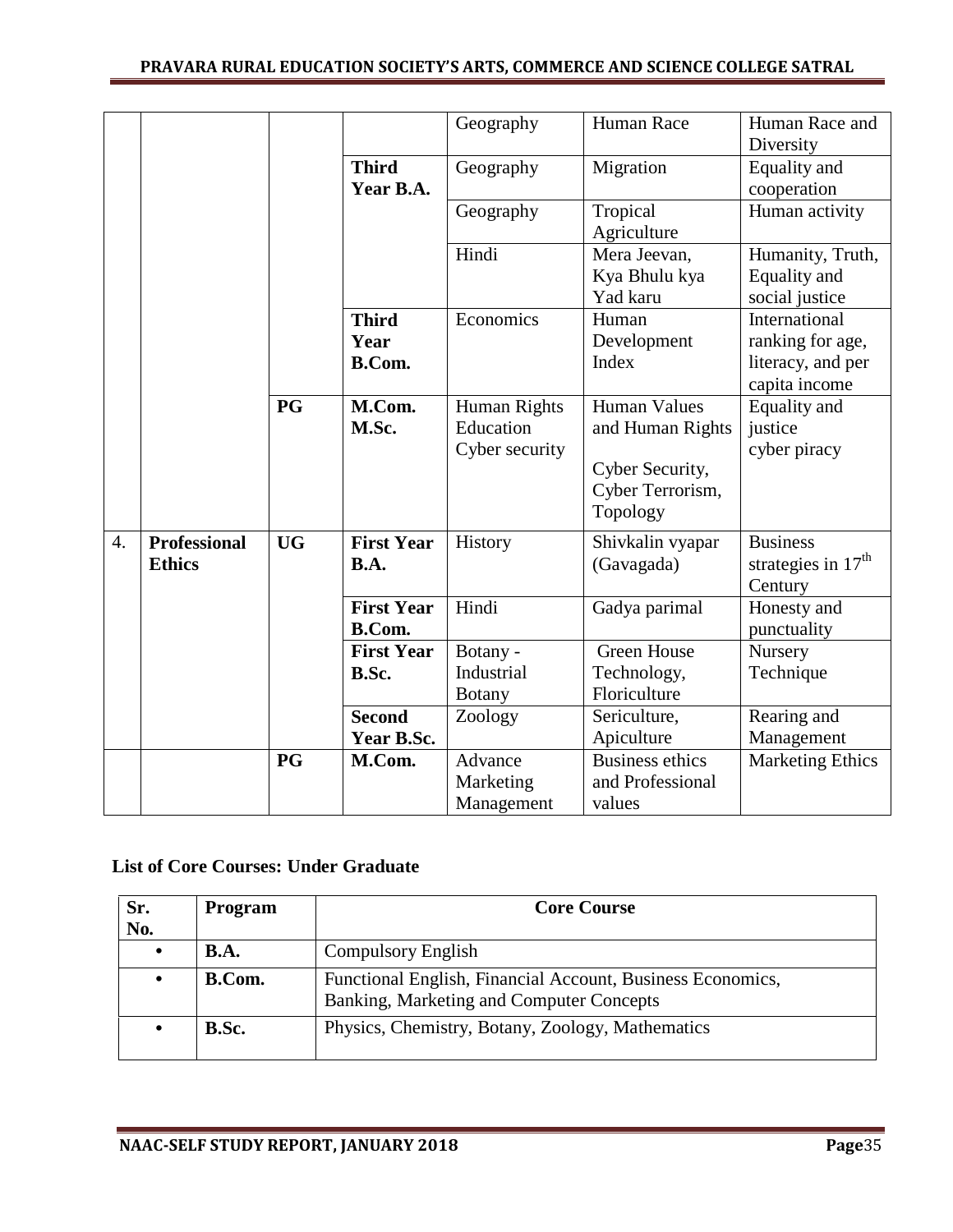## **Post Graduate**

| Sr. | Program     | <b>Core Course</b>                                |
|-----|-------------|---------------------------------------------------|
| No. |             |                                                   |
| ٠   | <b>M.A.</b> | English, Economics                                |
| ٠   | M.Com       | <b>Business Administration, Advance Marketing</b> |
|     | M.Sc.       | <b>Analytical Chemistry</b>                       |

**1.3.2 Number of value-added courses imparting transferable and life skills offered during the last five years**:

Answer: **15**

### **1.3.3 Percentage of students undertaking field projects / internships**

Answer: 33.16

#### **Key Indicator – 1.4 Feedback Systems**

#### **1.4.1 Structured feedback received from**

- Students,
- Teachers
- **Employers**
- Alumni
- Parents for**design and review of syllabus Semester wise /year wise Options:**
	- **Any 4 of above**
	- Any 3 of above
	- Any 2 of above
	- Any 1 of above
	- None of the above

#### **1.4.2 Feedback processes of the institution may be classified as follows**

## **Answer: A. Feedback collected, analyzed and action taken and feedback available on website**

- Feedback collected, analyzed and action has been taken
- Feedback collected and analyzed
- Feedback collected
- Feedback not collected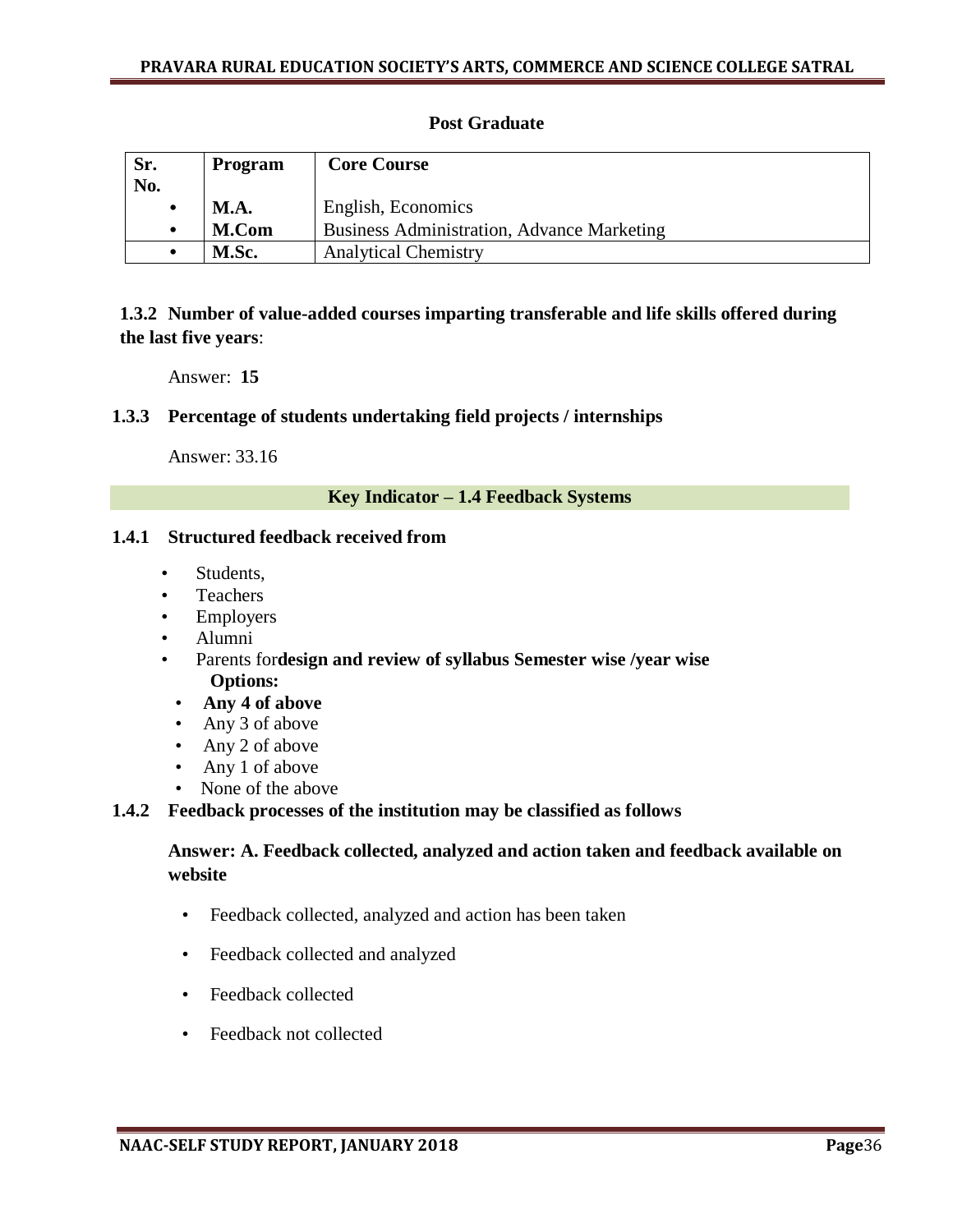# **CRITERIONII – TEACHING-LEARNING AND EVOLUTION**

#### **Key Indicator- 2.1 Student Enrolment and Profile**

**2.1.1 Average percentage of students from other States and Countries during the last five years:** 

Answer: Nil

**2.1.2 Average enrollment percentage (Average of last five years)** 

Answer: 60.51

**2.1.3 Average percentage of seats filled against seats reserved for various categories as per applicable reservation policy during the last five** 

Answer: 57.99

#### **Key Indicator- 2.2 Catering to Student Diversity**

# **2.2.1 The institution assesses the learning levels of the students, after admission and organizes special programs for advanced learners and slow learners**

After commencement of the teaching program, the learning levels of the students are assessed by the teacher based on the result of their previous examination, classroom participation and observation by the teacher in the beginning. Based on these criteria, the teacher identifies the slow and advanced learners. Since the college is in rural area, the students are from the rural background not having enough knowledge and skills. Head of the institution discusses about the programs required to be introduced in the meetings with the teachers, students, parents and management for the slow and advanced learners. After thorough discussion, the teachers are asked to prepare plan for conducting programs without overlapping the regular academic schedule. During the last five years certain programs such as remedial, bridge, vocational and certificate courses, seminars, workshops, competitions have been conducted. A guardian teacher is allotted a group of 20-25 students to look into their needs.

Weak students are paid more attention in the classrooms and provided with study materials. They are also given more home assignments and their difficulties are solved during the leisure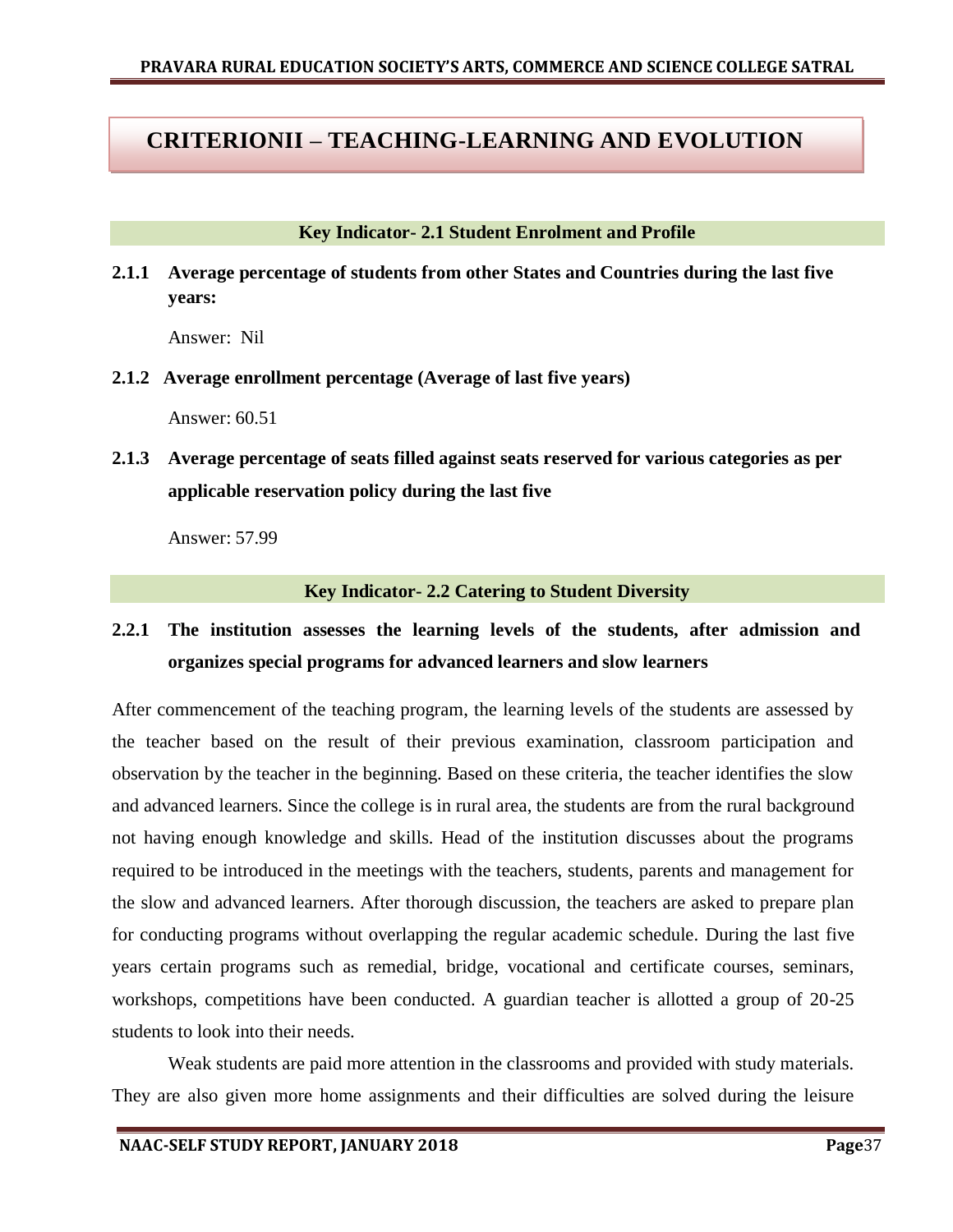time. The class teacher also counsels such students to instill confidence in them. Bridge courses are conducted by Financial Accounting, Physics, and Economics. Remedial coaching is offered to slow learners by the departments of English, Accountancy, Chemistry and Physics beyond the scheduled time. The students are asked to solve question papers of the past examinations conducted.

In addition, students" performance in continuous assessment, co-curricular and extra- curricular activities, the special activities are offered to advanced learners. Such students are encouraged to participate in various competitions, competitive examinations and are made aware of the opportunities and scope in career. These students are also motivated to take up mini research project work, present research papers in various conferences, seminars, workshops and appear for the qualifying examinations like GATE, JRE, SET, NET and so on and so forth.

#### **2.2.2 Student: Full time teacher ratio**

Answer:

| Sr.No.    | Year    | <b>Students Teachers ratio</b> |
|-----------|---------|--------------------------------|
|           | 2012-13 | 25:1                           |
|           | 2013-14 | 25:1                           |
| $\bullet$ | 2014-15 | 24:1                           |
|           | 2015-16 | 25:1                           |
|           | 2016-17 | 19:1                           |

#### **2.2.3 Percentage of differently abled students (Divyangjan) on rolls**

Answer: 0.38

**Key Indicator-2.3 Teaching-Learning Process** 

## **2.3.1 Student centric methods such as experimental learning, participative learning, and problem solving methodologies are used for enhancing learning experiences.**

The students are come from nearby villages with totally rural background and they are provided necessary support, guidance and care so that they are equipped to run with the current IT world around.

#### **Experiential learning:**

Teaching has been made more effective with the support of experiential learning, industrial and field visits organized by the college to enrich the knowledge of students. In addition to regular teaching, study tours are organized for students. Students of Chemistry visit chemical and pharmaceutical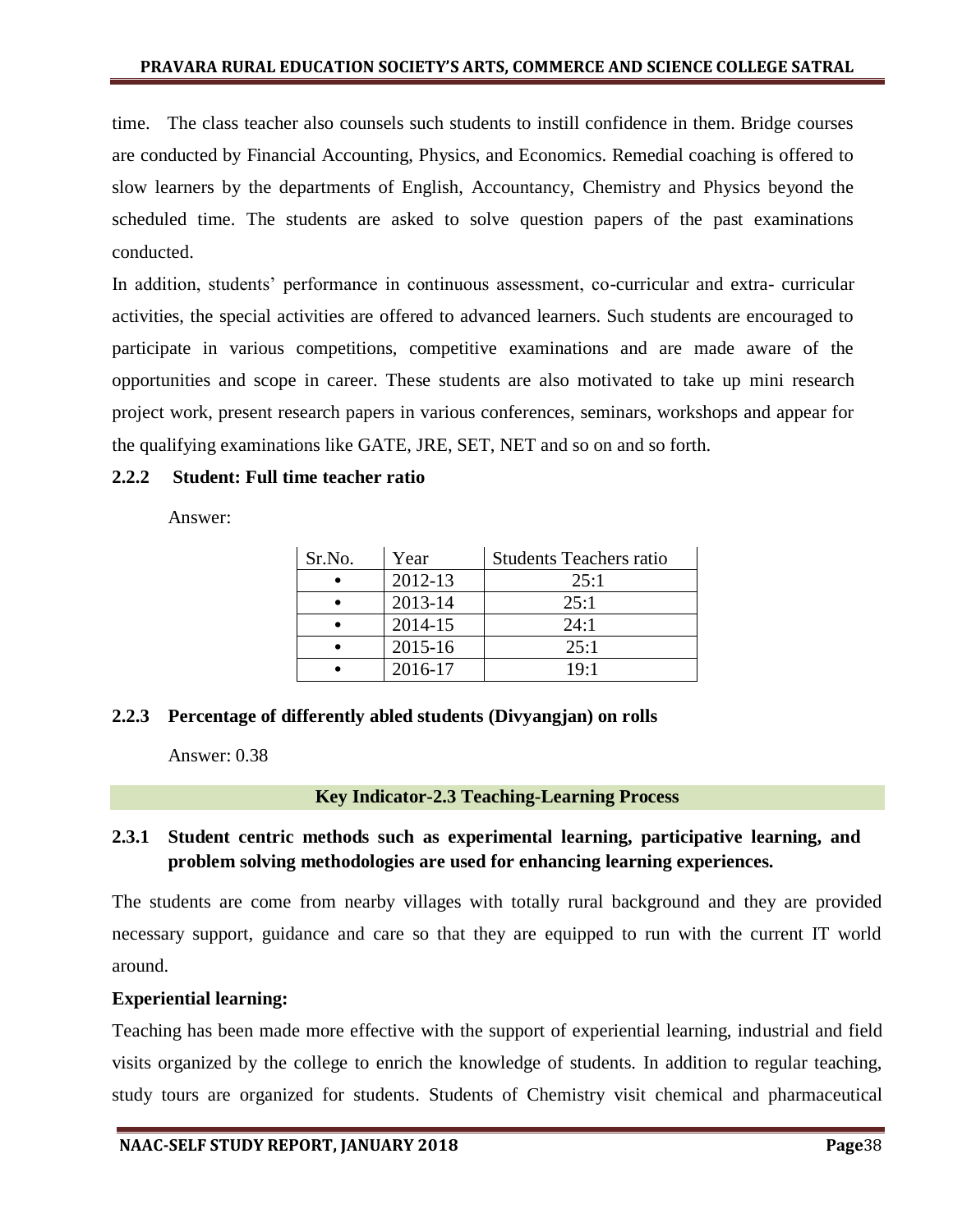industries to have practical knowledge. Botany students visit forest and study rare herbal endangered plants. Student of Zoology visits to seashore for the collection of shells. Students from Commerce faculty visits various manufacturing and service industries, financial institutions, bank etc. while Arts faculty students visits museums, historical and geographical places and libraries for experiential learning. Formal interaction and group discussion amongst the students and faculty have been useful in understanding the needs of industry especially in skill development. The college organizes workshops, seminars, conferences for strengthening the academic activity.

#### **Participative learning:**

Students are motivated to participate during regular theory and practical by interactive teaching methodology. Students are encouraged to contribute the articles in Marathi, Hindi and English sections of Annual Magazine "*Panchkroshi'* of the institution. Individual seminars are conducted for the students to assess their performance which enhances their technical communication skill and help to overcome stage fear. Industrial/field visits are organized for graduate and post graduate students to upgrade their theoretical and practical knowledge. Students participate in various activities such as debating competitions, elocution competitions, Career Guidance, speeches of eminent writers, poets, industrialists, social workers, Government Officers, and Chartered Accountants. They also actively volunteer themselves to participate in the activities organized by Literary, Commerce, and Science Associations

### **Problem Solving Methodologies**

The faculty, principal, vice principal, heads of departments guide and counsel students regarding academic difficulties like getting curriculum reference materials, inconvenience in theory and practical time table, writing project report, examination pattern etc. The Student Grievance Redressal cell addresses the problems. The Woman Vice –Principal is specially appointed to look into the problems of girl students. Under mentor teacher, up to 25 students get their problems solved. Economically weaker students are admitted in Earn and Learn Scheme to meet their financial needs. For slow and advance learners bridge and remedial courses are conducted.

Soft Skill Development Program is run very effectively for the final year students at under graduate level to improve personality and communication skills. Lectures are arranged to promote abilities for adaptive and positive behavior that enable students to deal effectively with the demands and challenges of everyday life. In addition to curriculum, skill based certificate courses are available for students which increase life skills and employability. Computer laboratory with free internet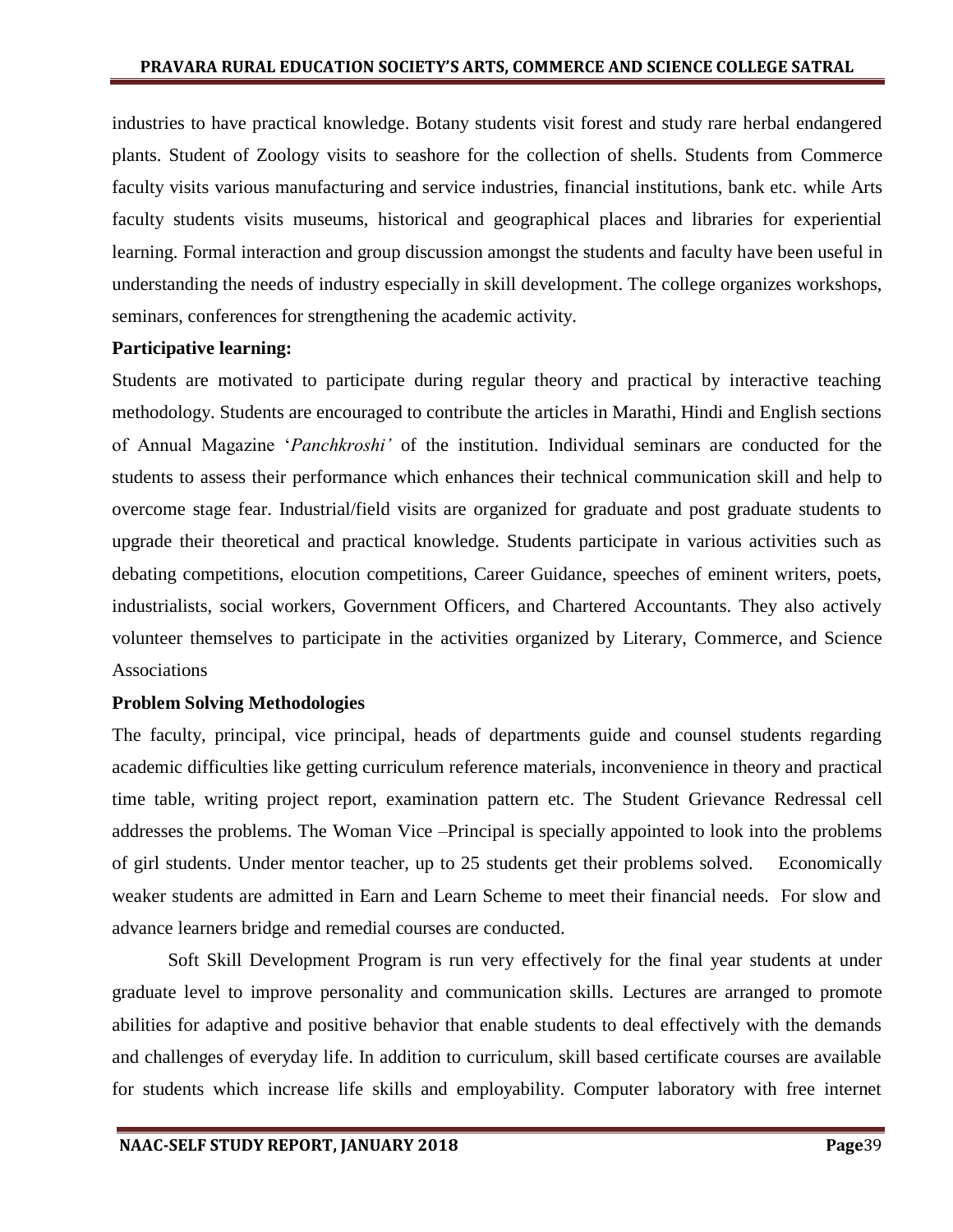services are available for students to get or submit their online information. The physically impaired students are provided with necessary facilities. A round the clock vigilance by security personnel is helping to avoid undesirable activities to large extent.

#### **2.3.2 Average Percentage of teachers using ICT for effective teaching with Learning Management Systems (LMS), E-learning resources etc.**

Answer: 100

| Sr. No. | Year    | Number of full time teachers<br><b>Mentor: Mentee Ratio</b> |
|---------|---------|-------------------------------------------------------------|
|         | 2012-13 | 1:25                                                        |
|         | 2013-14 | 1:25                                                        |
|         | 2014-15 | 1:24                                                        |
|         | 2015-16 | 1:25                                                        |
|         | 2016-17 | 1:19                                                        |

#### **2.3.3 Ratio of mentor to students for academic and stress related issues**

## **2.3.4 Innovation and creativity in teaching learning Process**

The college provides several opportunities to students which promotes Innovation and creativity amongst students.

### **Innovation:**

 The major innovative teaching approaches /methods adopted by the faculty during the last five years are use of ICT in teaching, delivery of lectures through Power Point Presentation, use of video clips, animations, creation and use of models, software. To enhance learning experiences of students, college has employed learning methodologies such has interactive, collaborative, and independent and project based learning. Lecture method is supplemented by guest lectures, seminars, charts, maps, group discussions, films, laboratory experiments, documentaries to make teaching interesting.

 Institute encourages the faculty to adopt new and innovative approaches by organization of seminars, workshops, and training programs. College has adequate resources and teaching aids. It also organizes field / industrial visit for imparting practical knowledge. Institute takes efforts to expose faculty and students to gain the advance level of knowledge and skill through blended learning, expert lectures, seminars, workshops, conferences etc. The College has a strong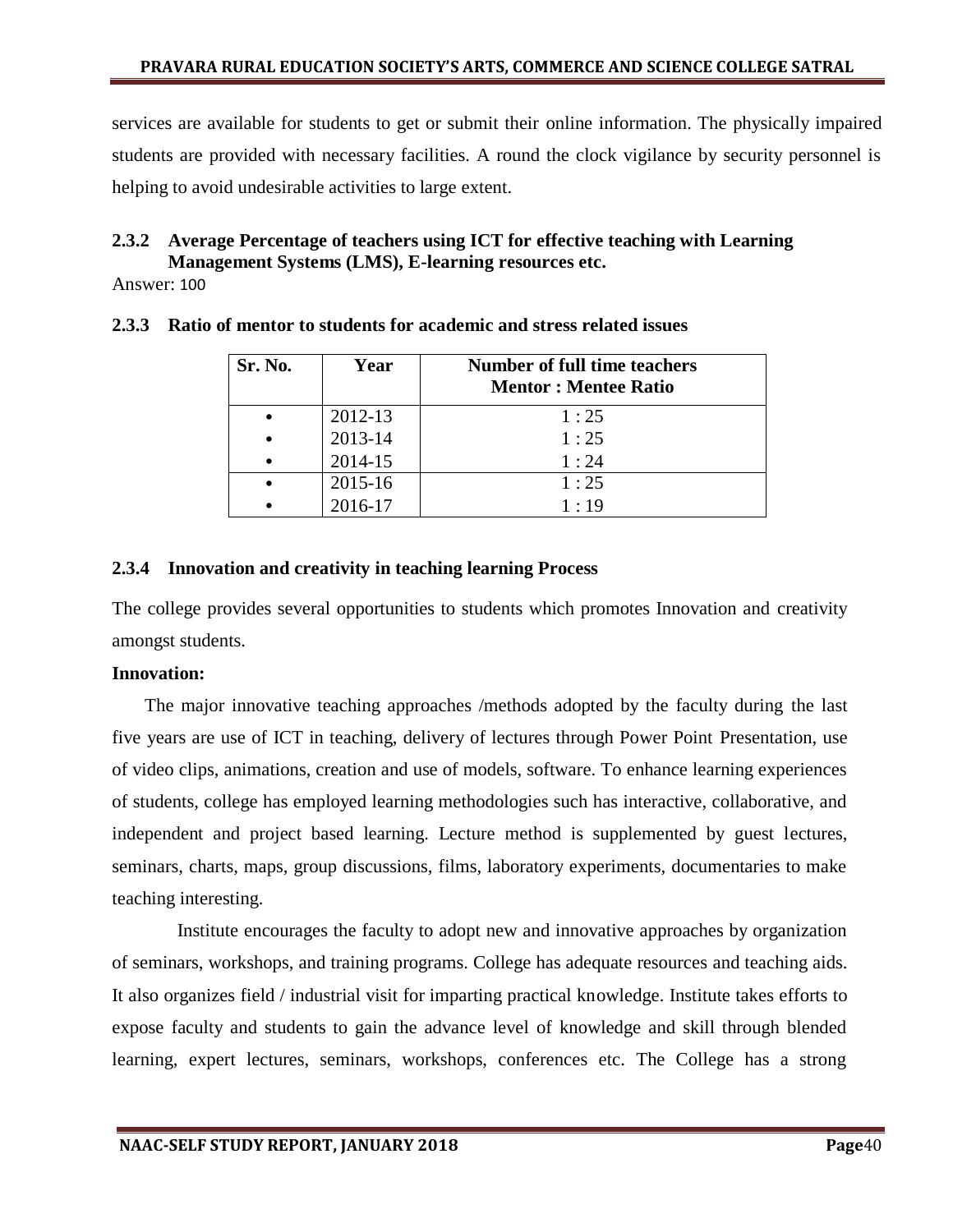networking and linkages with other institutions that help the faculty for teaching and learning effectively.

#### **Promotion of creativity:**

 The college has digital library which provides faculty and students with the latest available information through membership of reputed agencies. The annual cultural events such as drama, rangoli, dance, sport events, and commerce festivals and annual gathering provide a platform for students to bring out their leadership and managerial skills, creativity and other hidden talents in them. Students publish their written articles, poems in the college magazine.

Students are encouraged to participate in various activities like Avishkar (Regional Research) competition initiated by the University, blood donation, debating competition, science quiz, essay writing and also industrial / field visits to get exposure of practical knowledge.

Participation of students in project work at UG and PG Programs encourage them to develop creativity. They are also encouraged to participate in seminars workshops and conferences to present their research articles. The students actively participate in programs like science association, commerce association, literary association etc, to develop and share their ideas with others. The NSS volunteers are actively involved in various activities like community oriented surveys in adapted village, social issues, tree plantation, energy conservation, HIV-AIDS awareness etc. Guest lectures by eminent personalities are organized by the college to boost the creativity among the students.

#### **Key Indicator- 2.4 Teacher Profile and Quality**

- **2.4.1 Average percentage of full time teachers against sanctioned posts during last five years**  Answer: 88.93
- **2.4.2 Average percentage of full time Teacher with PhD during last five years.**  Answer: 4.9
- **2.4.3 Average Teaching experience of full time teacher in number of years**  Answer: 9.47
- **2.4.4 Average Percentage of full time teachers who received award, reorganization, fellowships at state, national, international level from Government, recognized bodies during the last five years.**

Answer: 11.08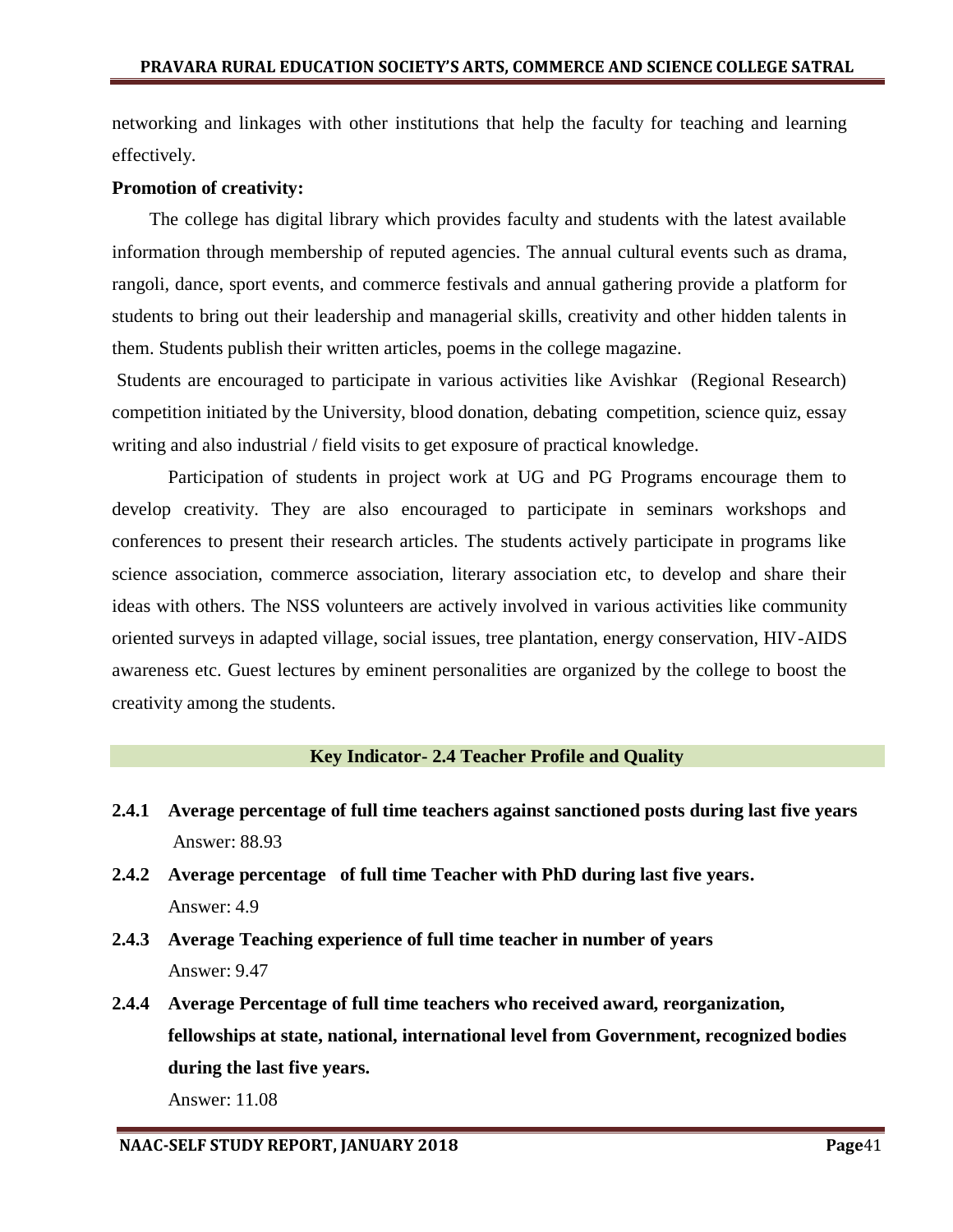# **2.4.5 Average percentage of full time teachers from other States against sanctioned posts during the last five years** Answer: Nil

#### **Key Indicator- 2.5 Evaluation process and Reforms**

#### **2.5.1 Reforms in Continuous Internal Evaluation (CIE) system at the institutional Level**

The evaluation reforms suggested by the University are brought into practice closely monitored by the Principal, College Examination Officer (CEO) and the examination committee of the college. This ensures the smooth functioning of all the examination schedules. The evaluation pattern is communicated to the departments before commencement of the internal and practical examinations. The required infrastructure and facilities for downloading the question papers, results, marks sheets and uploading the examination forms, theory and practical marks is available and regularly updated. Each department has a choice to select the evaluation tools from those prescribed by the affiliated University. The performance of students is monitored through continuous assessment and appropriate actions are taken for the improvement.

The subject teacher in introductory lectures tries to assess the depth of knowledge and skills of the students. After commencement of the program, students" assessment is done through tutorials, tests, and personal observation in the theory and practical classes etc. Students are clearly made aware of the eligibility conditions required to appear in the final examinations. The faculty members read the instructions even in the classrooms and copy of the same is also displayed on the college and departmental notice-board. Likewise, they are informed at the beginning of the session regarding the examination pattern.

The college monitors the progress of the students by continuous assessment on the basis of tutorial, home assignments, surprise test, group discussion, seminars, project work, objective test, open book test, oral, quiz, term end examination and internal test in theory and practical examination. Students are informed about schedule of examination well in advance by displaying it on notice board. The college has constituted internal squad to avoid any kind of unfair practices in the examination halls. The assessment of these examinations is done by respective subject teacher and the record of the same is kept in their department. For first year BA, B.Com., B.Sc., the answer books are assessed at Central Assessment programme (CAP) conducted at the college with the Principal as director and college examination officer as co-ordinator of the program.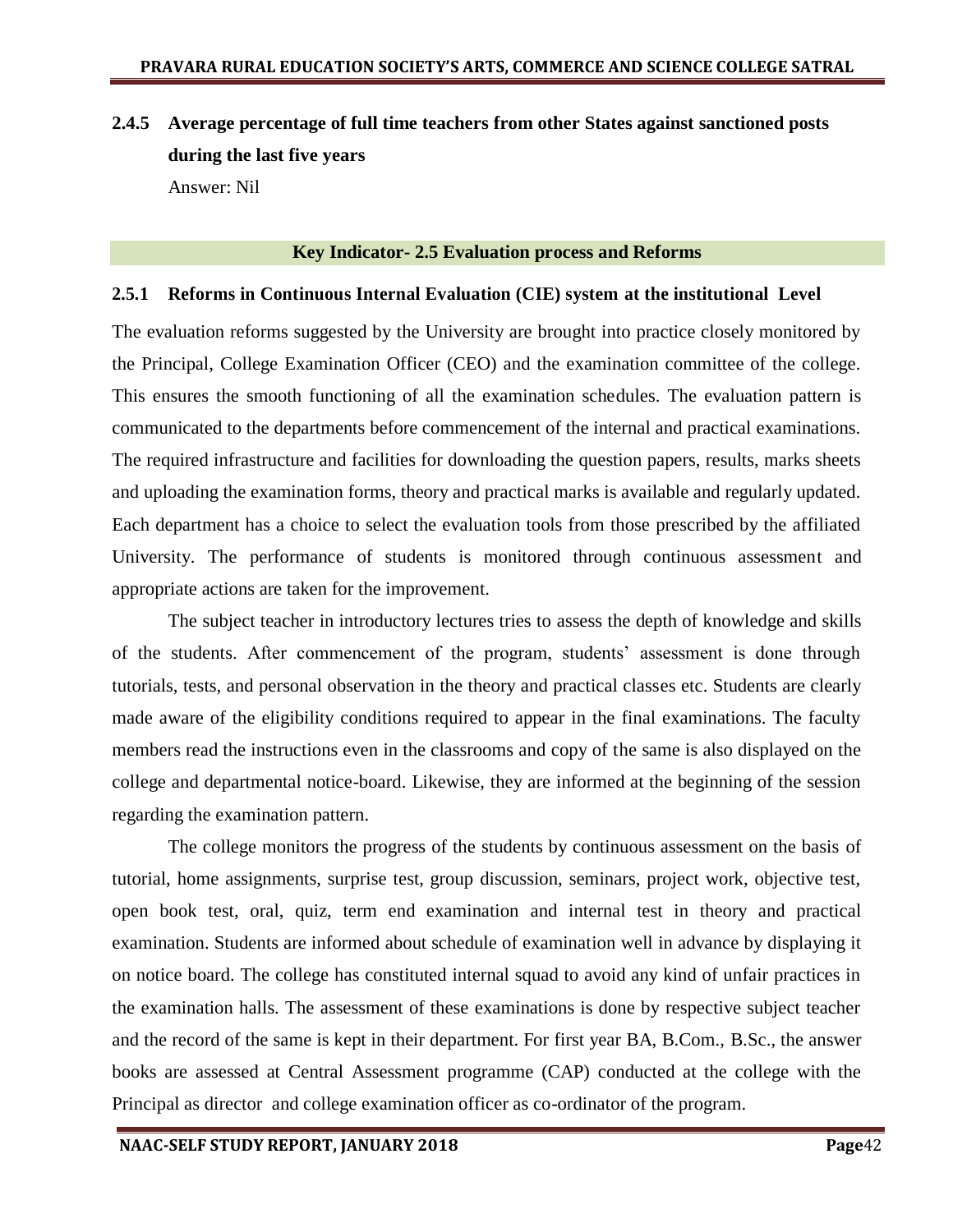The academic growth of disadvantaged section is evaluated and constant efforts are taken to improve their performance. Students are monitored through Student-Teacher Guardian Scheme.

# **2.5.2 Mechanism of internal assessment is transparent and robust in terms of frequency and variety**

The college is affiliated to Savitribai Phule Pune University. Theory and practical examinations are strictly followed as per university norms and guidelines. The College Examination Committee ensures the smooth conduct of the examinations. Complete transparency is done in the internal assessment, theory and practical examinations.

#### **Theory:**

The University has introduced 80:20 patterns for B.A., B.Com. and first year B.Sc. while semester pattern for second and third year B.Sc. In post graduate section, there is a semester system on choice based credit system. If the performance of the students in internal assessment is not satisfactory; re-examination is considered.

20 marks are allotted for practical examination in commerce while 100 mark for geography practical examination. The science faculty students have to appear for the practical examination in the respective subjects with 100 marks (in internal 20 and external examination 80).

#### **Research Project**:

A project work of 100 marks is mandatory in M.Com semester IV assessed by the External and Internal Examiners. Project works on environmental awareness courses are compulsory for all students of second year UG and on environment audit for PG (Analytical Chemistry) students.

### **Visits:**

The students of science have to visit nearby industries and prepared a report on the visit, interaction, participation and learning.

**Continuous assessment:** The performance of the students is evaluated continuously throughout the year regularly by class test, tutorial, seminar, group discussion, performance in practical, attendance, projects, viva – voce examination etc.

# **2.5.3 Mechanism to deal with examination related grievances is transparent, time-bound and efficient**

The college examination committee solves the problems of students regarding examination and evaluation. The Institution and SP Pune University have provision for redressal of grievances regarding examination and evaluation methodology. The students have the right to get photocopy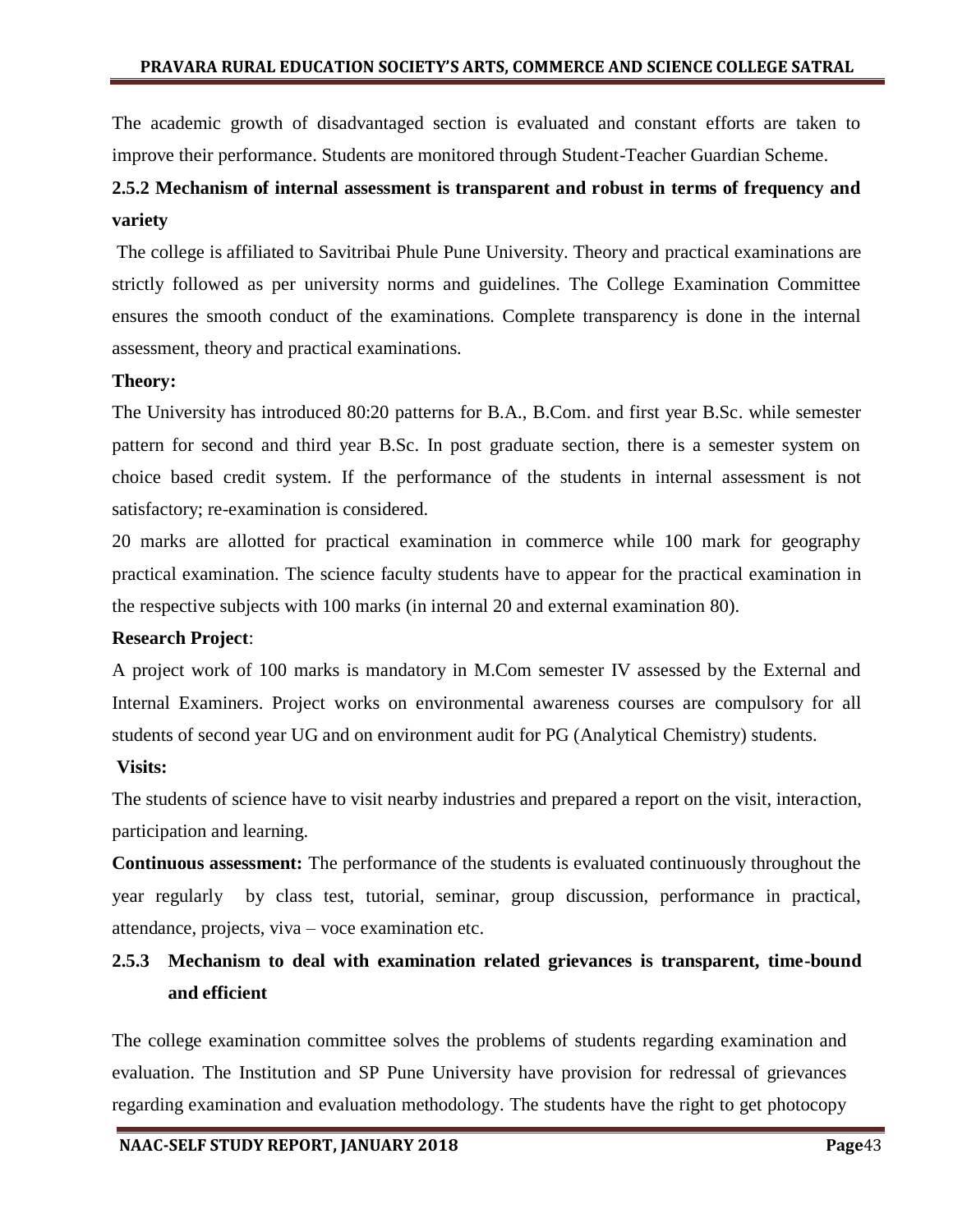of answer sheets verification and revaluation of answer paper and correction in hall ticket. If student due to genuine reason is unable to appear for practical examination as per schedule of university, he/she may be appear in the next batch as out of turn candidate or in another centre.

The provision of separate examination for students participating in competition at national and international level and **Allowed to Keep Term** (A.T.K.T.) system by the SP Pune University enables the student to continue the studies in the next year. ATKT is permissible to Arts and Commerce students who fail in not more than two subjects while for sciencestudents ATKT is applicable if they fail in four subjects. Unsuccessful candidate is given five years time to complete the degree course.

#### **2.5.4 The institution adheres to the academic calendar for the conduct of CIE**

#### • **Academic Calendar:**

The Academic calendar showing curricular, co-curricular, extra-curricular and examination activities is prepared at the beginning of the academic year in consultation with the academic schedule declared by the affiliating University in the month of June for smooth planning and implementation of academic programs. This calendar is printed in college prospectus.

#### • **Time Table:**

Time table committee prepares college time table as per the structure of curriculum of the affiliating University and curriculum designed by Institution for skill oriented courses, bridge and remedial courses.

The lectures of skill oriented courses, bridge and remedial courses are arranged in between morning and afternoon sessions as per the convenience of students.

#### • **Teaching Plans:**

Each faculty prepares teaching plan for first and second term separately. The HoDs take the review of teaching plan and monitor the same.

College has provided teachers' diary to each faculty member to maintain daily record of curricular, co-curricular and extracurricular activities.

#### • **Teaching Methods:**

The curriculum is effectively taught through conventional chalk and board method. Besides, teaching is also done through available ICT facilities, teaching aids, experiments, project works,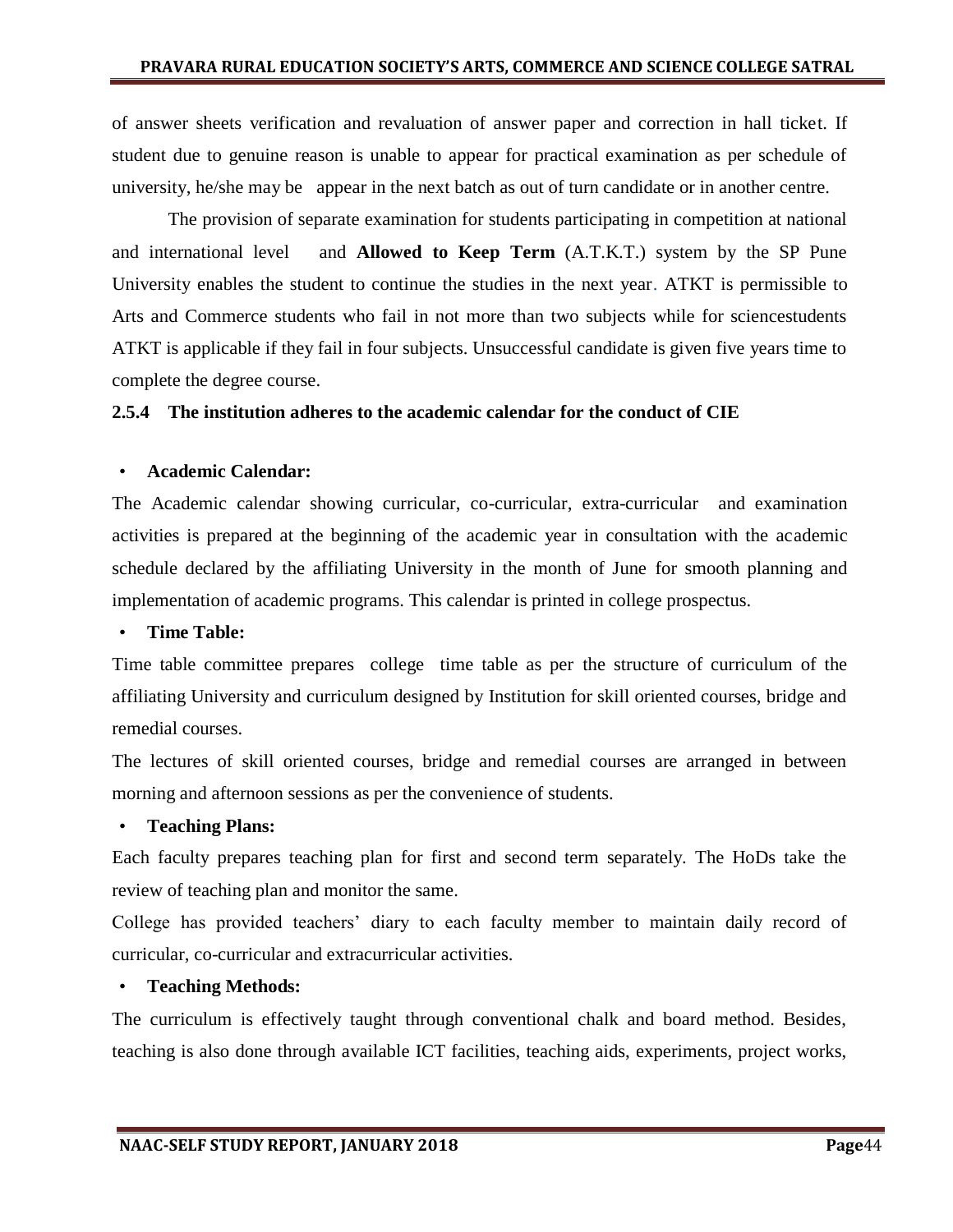educational tours, group discussions.Students are assigned some topics and asked to talk in seminars so as to build self-confidence in them.

Educational tours and field visits are arranged for UG and PG students as a part of curriculum.

#### • **Tests and Tutorials:**

The continuous internal assessment as per the Savitribai Phule Pune University norms and guidelines, subject wise internal tests and tutorials are conducted in each term.

#### • **Examination:**

At the end of the first term the college examination committee conducts term end for Arts and Commerce UG Courses and internal examination for Science courses.

University Practical and oral examinations of the respective subjects are conducted at the end of the year as per the schedule.

University theory examinations are conducted at the end of the semester for B.Sc. M.Sc. and M.Com and at the end of the year for B.A. and B.Com.

Examination for Certificate and Skill Development Courses is conducted by College

#### • **Feedback:**

The regular feedback on curriculum is taken from staff by HoD in their departmental meeting.

Feedback from the regular students is obtained through questionnaire and suggestions of stakeholders on curriculum and other related activities of college are collected and considered for effective implementation.

Principal and HoDs take feedback orally from the students.

### • **Follow up:**

Departmental performance review is conducted by all the members of the departments and preventive and/or corrective measures are initiated for continuous improvement and also the review is made by the principal along with respective Head of department.

### **Key Indicator- 2.6 Student Performance and Learning Outcomes**

## **2.6.1 Program outcomes, program specific outcomes and course outcomes for all programs offered by the institution are stated and displayed on website and communicated to teachers and students**

The college uploads stated information of all the courses and programs and their outcomes on college website.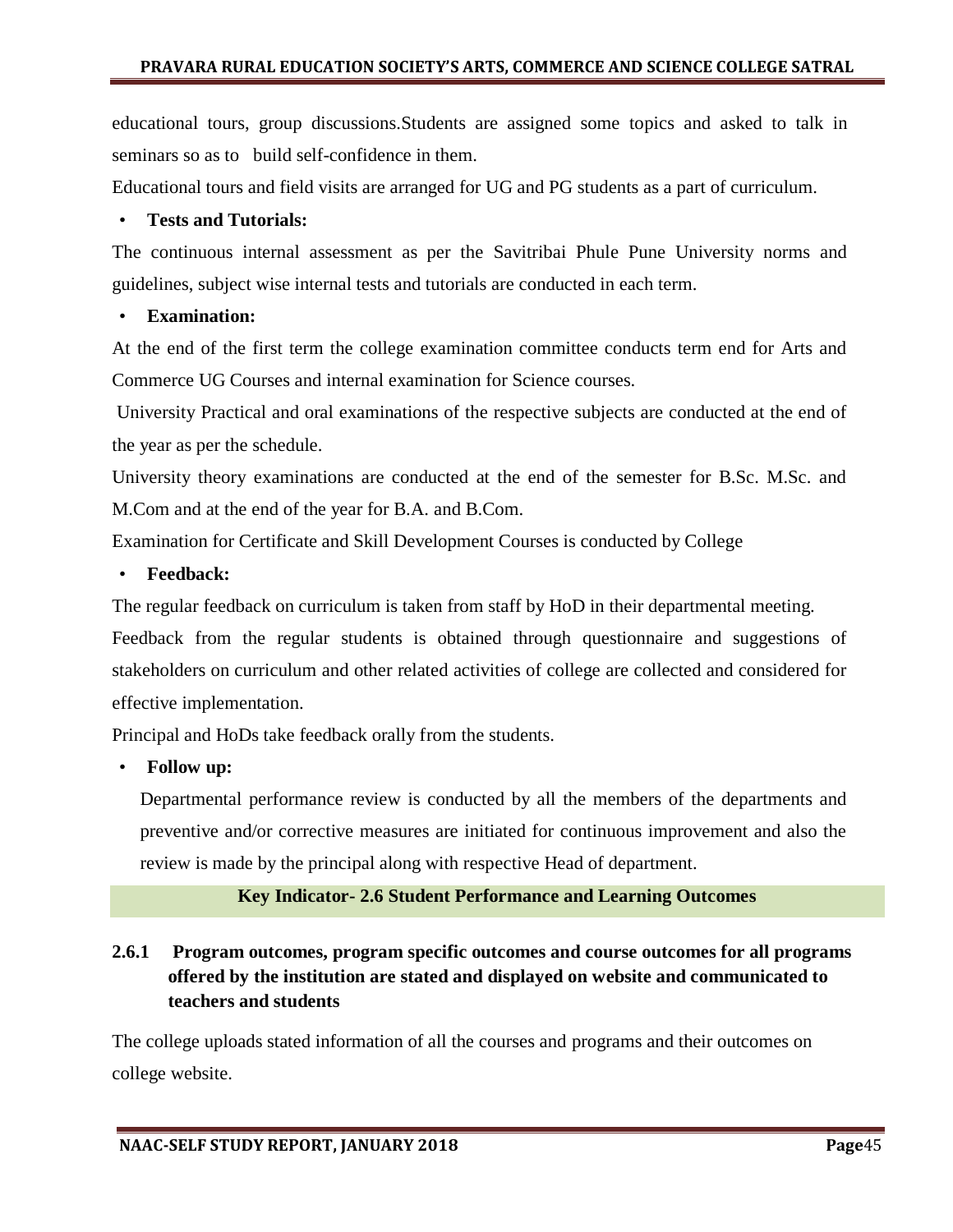The real test of the extent in which teaching learning has been effective is reflected by the student performance in the examinations. Student performance is seen as the realization of learning outcomes which are specifications of what a student should be capable of doing on successful completion of a course and program.

Curriculum is designed in such a way that desired outcome of the learning process in terms of skill development, up-gradation of knowledge and placement is attained to satisfaction. Hence all the stated Learning Outcomes are the part of evaluation procedure. IQAC of the college analyses the outcomes of the programs. IQAC has conducted workshop on advances in research methodology in higher education in January 2016 in which the learning outcomes was also discussed.

The outcomes are communicated by the institution to students

- By principal and teachers at the beginning of the every term.
- By display either on notice board or by HoD of the department.
- By uploading on the college website.
- By felicitating the outstanding students in presence of teachers and students.

## **2.6.2 Attainment of program outcomes, program specific outcomes and course outcomes are evaluated by the institution**

After the declaration of the examination and other activities results, they are analyzed to know the number of students passed in distinction, first class and awards and passing percentage. The analyzed report is discussed in the departmental meeting by HoD, in the staff meeting by Principal. This report is also sent to the Education Society for its perusal.

The outcome of the regular academic programs is seen in the selection of students in campus interviews organized by the institution and also at the sister institution. A round 75-80% of the M.Sc. Chemistry students have been placed in various chemical and pharmaceutical companies every year either through on campus or off campus interviews. The students completing their UG courses progress by enrolling to Post graduate courses. The Skill Oriented Courses and Certificate Courses enabled students in achieving the skills in respective courses. The Certificate Course in English Proficiency improved to some extent the communication skills of the students, Agricultural Retail Marketing enabled them to determine the cost in market, Data Entry helped student to know how to collect and analyze, The College organizes the Bridge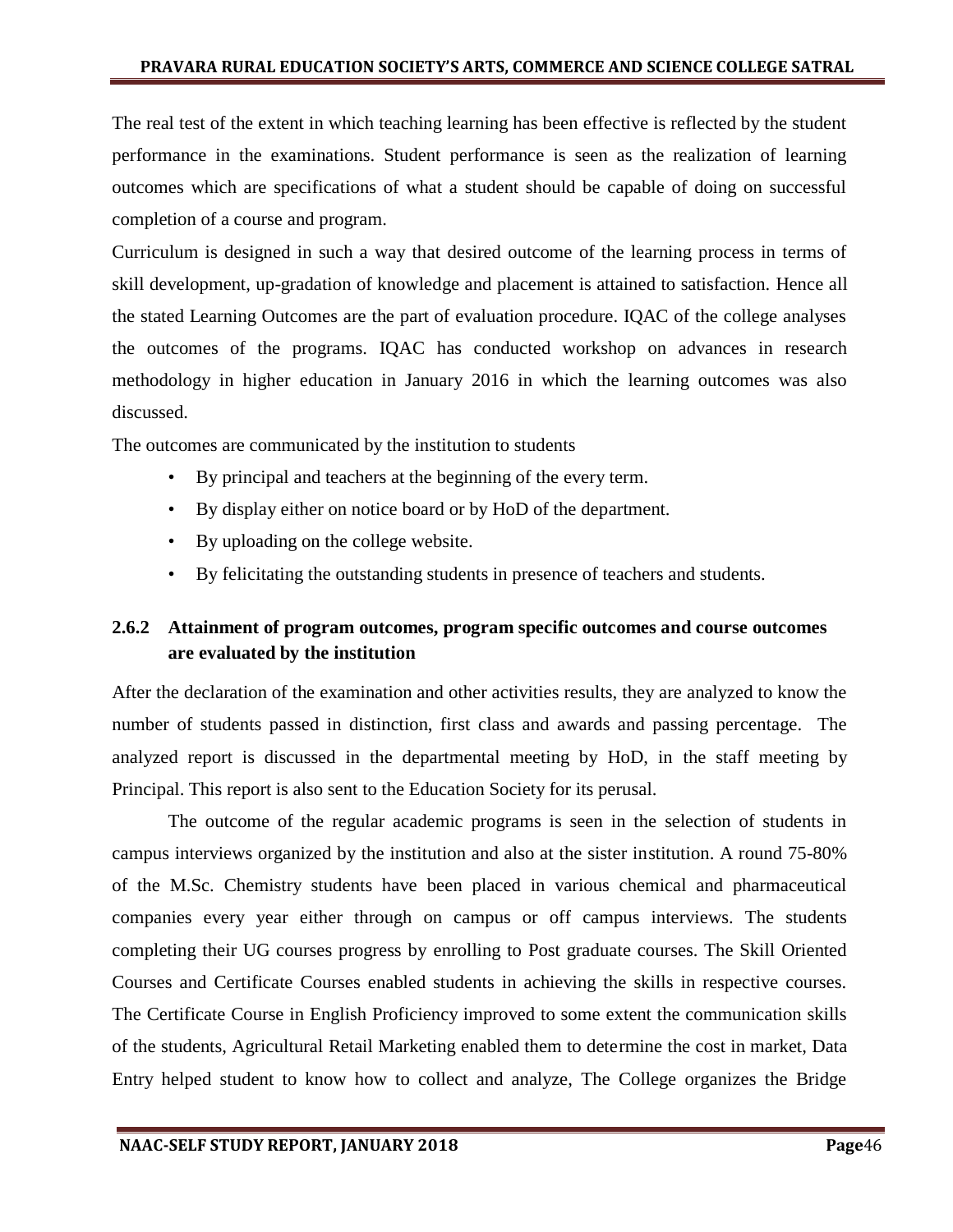Courses which helps student to cope up with the next level of education. The remedial courses improved the errors of the learners and made them more efficient in the concerned subject.

 Most of the students are from agriculture background and they have their own farms where they can get opportunities of self-employment in agriculture or allied sectors. The program outcome information is obtained from students either oral or written feedback.

#### **2.6.3 Average pass percentage of students**

Answer: 70.21

**Key Indicator- 2.7 Student Satisfaction survey**

#### **2.7.1 Online Student Satisfaction survey with regard to teaching learning process**

**(Database of all currently enrolled students need to be prepared and shared with NAAC along with the online submission of QIF)**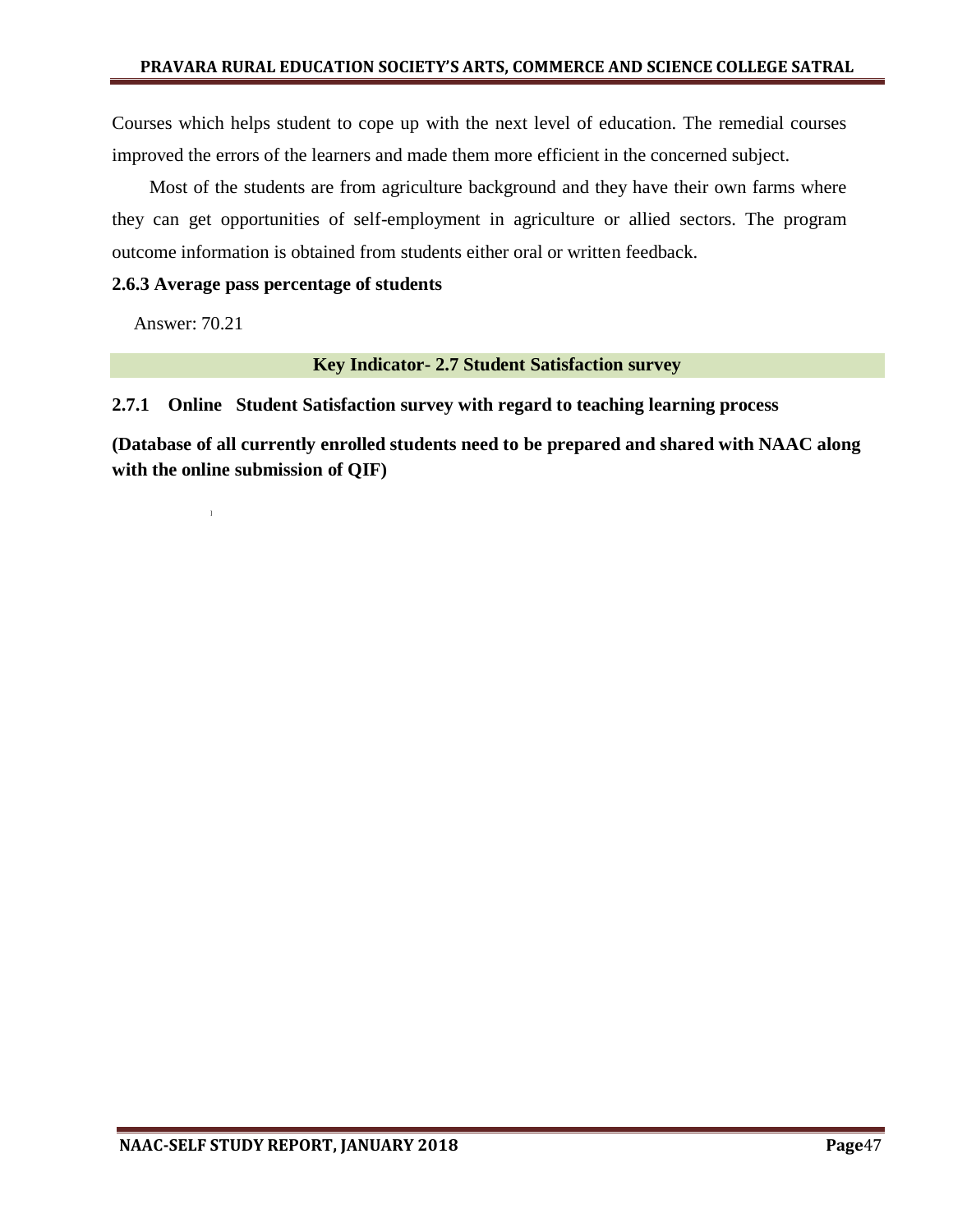# **CRITERIONIII – RESEARCH, INNOVATIONS AND EXTENSION**

#### **Key Indicator - 3.1 Resource Mobilizations for Research**

## **3.1.1 Grants for research projects sponsored by the non-government sources such as industry, corporate houses, international bodies, endowments, Chairs in the institution during the last five years**

Dr. Anil Kurhe from Department of Zoology received the Erasmus Mundus Fellowship for one month under Research Scheme to exchange the new and innovative ideas in research during the academic year 2015-16 in Polytechnic University of Valencia, Spain under Namaste Program. Under his research collaboration, institute has submitted a proposal to get research grants of one crore from international funding agencies Horizon 2020 of European group.

#### • **Percentage of teachers recognized as research guides at present**

Answer: 10.25 %

Average number of research projects per teacher funded by government and non**government agencies during the last five years**

Answer: 0.43

#### **Key Indicator - 3.2 Innovation Ecosystems**

## **3.2.1 Institution has created an eco- system for innovations including Incubation centre and other initiatives for creation and transfer of knowledge.**

### **VERMICOMPOSTIG INCUBATION CENTER**

The idea of having an incubation center for innovations was discussed in the staff meeting in 2013. The discussion of the meeting was communicated to management for suggestions and guidance. The management was kind enough to approve our idea and suggested to produce bio-fertilizer from the plant waste and garbage on college campus.

Accordingly, two Vermi-composting beds were developed in college premises near botanical garden by Department of zoology. The size of the vermi-bed is 8x4x3m. The organism used in the process is *Eisenia foetida* obtained from Krishi Vigyan Kentra, Babhaleshwar and multiplied to develop sufficient inoculums. Every week about half a tone biomass is collected and used for Vermin-composting. The duration for composting is 3-4 months and about 1-2 tonnes of compost produced are used for plants in college campus. This unit is helping in recycling of biowaste. Two workshops in two years were conducted in which the knowledge of Vermi-composting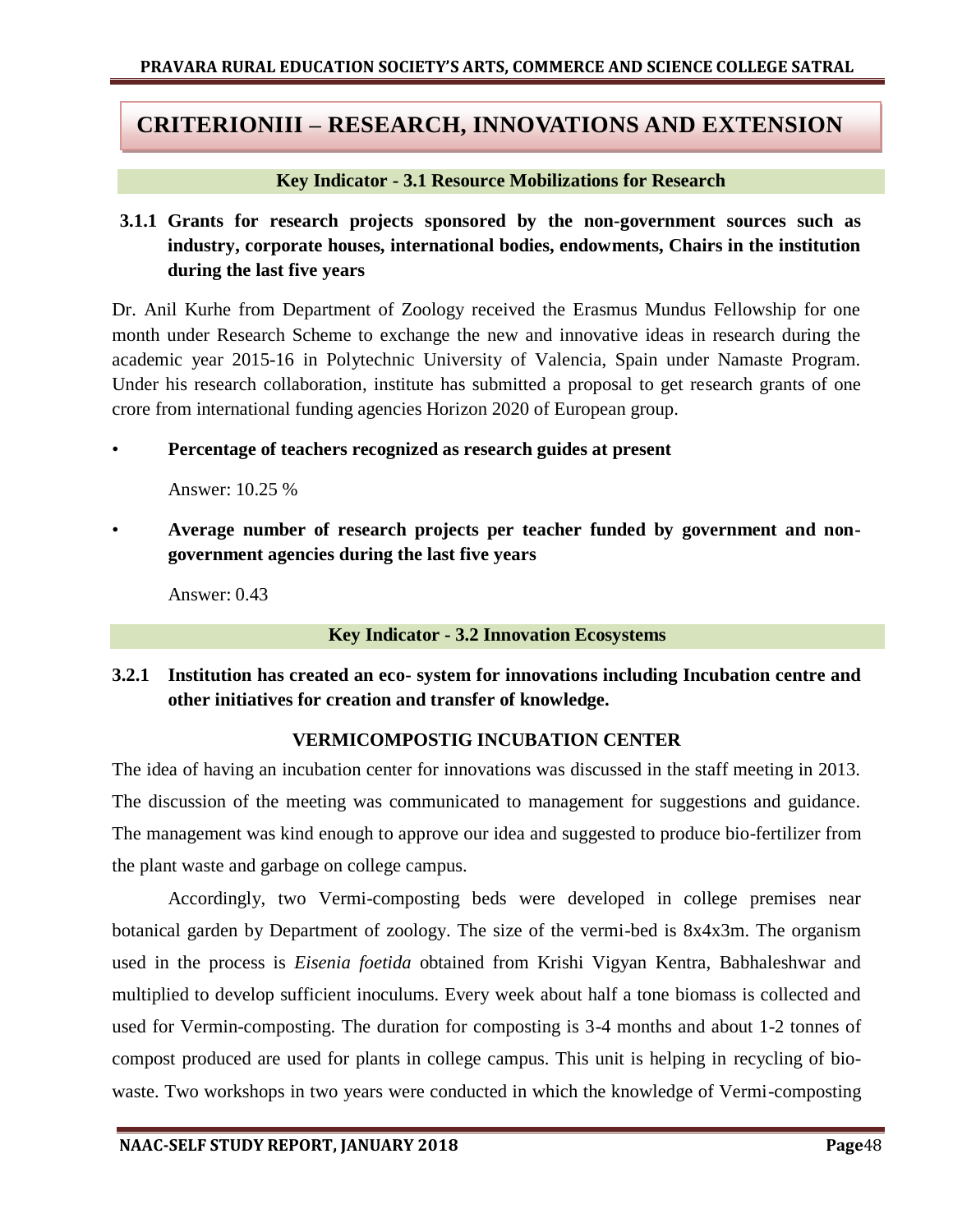and techniques were given to farmers. The inoculums is also given free of cost to local students for their own Vermi-composting unit in their farms.

## **3.2.2 Number of workshops/seminars conducted on Intellectual Property Rights (IPR) and Industry-Academia Innovative practices during the last five years**

Answer: 04

#### **Key Indicators - 3.3 Research Publications and Awards**

## **3.3.1:- The institution has a stated Code of Ethics to check malpractices and plagiarism in Research**

Answer**:** Yes

#### **Arts, Commerce and Science College Satral Institution Code of Ethics to check malpractices and plagiarism in Research**

The institute has decided to cultivate healthy research culture and not to compromise on malpractices and plagiarism in project and research work. Accordingly, the Research Committee has stated the following code of ethics in 2015-16 to be adhered by the researchers.

- Research activities should be carried out in accordance with the accepted standards.
- Plagiarism is strictly not allowed.
- The thesis, dissertation, technical papers or any other such documents should be verified by the committee for plagiarism if any.
- For all other non-core cases, plagiarism would be quantified into following levels
	- i. Similarities upto10%.-excluded

ii.Above10%-suggest for revision of work

- Every supervisor/ guide shall submit a certificate stating that the work done by the researcher under him/her is plagiarism free.
- Researchers should cite all references and sources of information and data used in research work.
- Every researcher should give an undertaking that the research work is original and unpublished.
- Academic integrity should be ensured in the research work.
- All the sources should be duly acknowledged and credited.
- Research work as far as possible should be useful to the society or common people*.*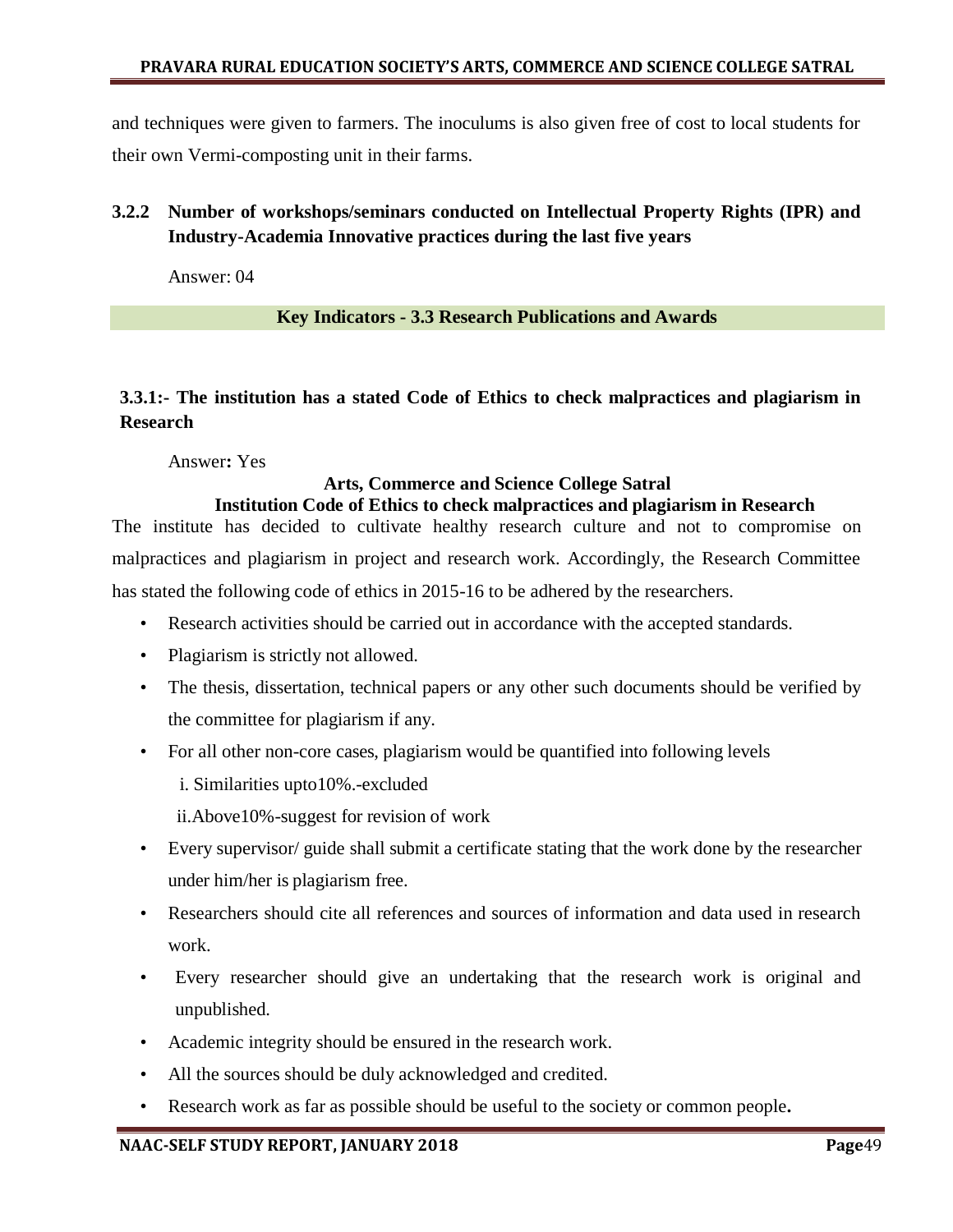- **3.3.2 The institution provides incentives to teachers who receive state, national and international recognition / awards** Answer: Yes
- **3.3.3 Number of Ph.D.s awarded per teacher during the last five years**

Answer: 1

**3.3.4 Number of research papers per teacher in the Journals notified on UGC website during the last five years**

Answer: 2.95

**3.3.5 Number of books and chapters in edited volumes / books published, and papers in national/international conference-proceedings per teacher during the last five years**

Answer: 3.43

#### **Key Indicators - 3.4 Extension Activities**

## **3.4.1 Extension activities in the neighborhood community in terms of impact and sensitizing students to social issues and holistic development during the last five years**.

The Institute has always been striding to bring an impact on the students and sensitize them to various social issues in the neighborhood community through various activities under NSS, Awareness Rallies and expert lectures and also bring about holistic development. In this aspect, students enrolled in NSS involve themselves in dealing with the social issues throughout the year and more particularly during the specific camp period. The activities carried out by NSS students are noteworthy and appreciable.

### **Prime activity:**

**Special Camp Program:** Every year the institute has been organizing a Seven Days Special Camp in the month of December in nearby villages. During this period the students are made aware of the significance of personality development, leadership qualities, health awareness and health checkup, blood donation, female feticide, kanyaratna abhiyan, women empowerment, biodiversity conservation, social forestry, energy conservation and use of renewable energy, Swach Bharat Abhiyan, eradication of superstitions, de-addiction, employment opportunities, swawlambi sanjivak sheti, cultural and socio-economic survey etc. and are motivated to involve personally so as to get sensitized to such social issues and find out solutions or ways to overcome or prevent them.During last five years Special Camp has been organized at following places.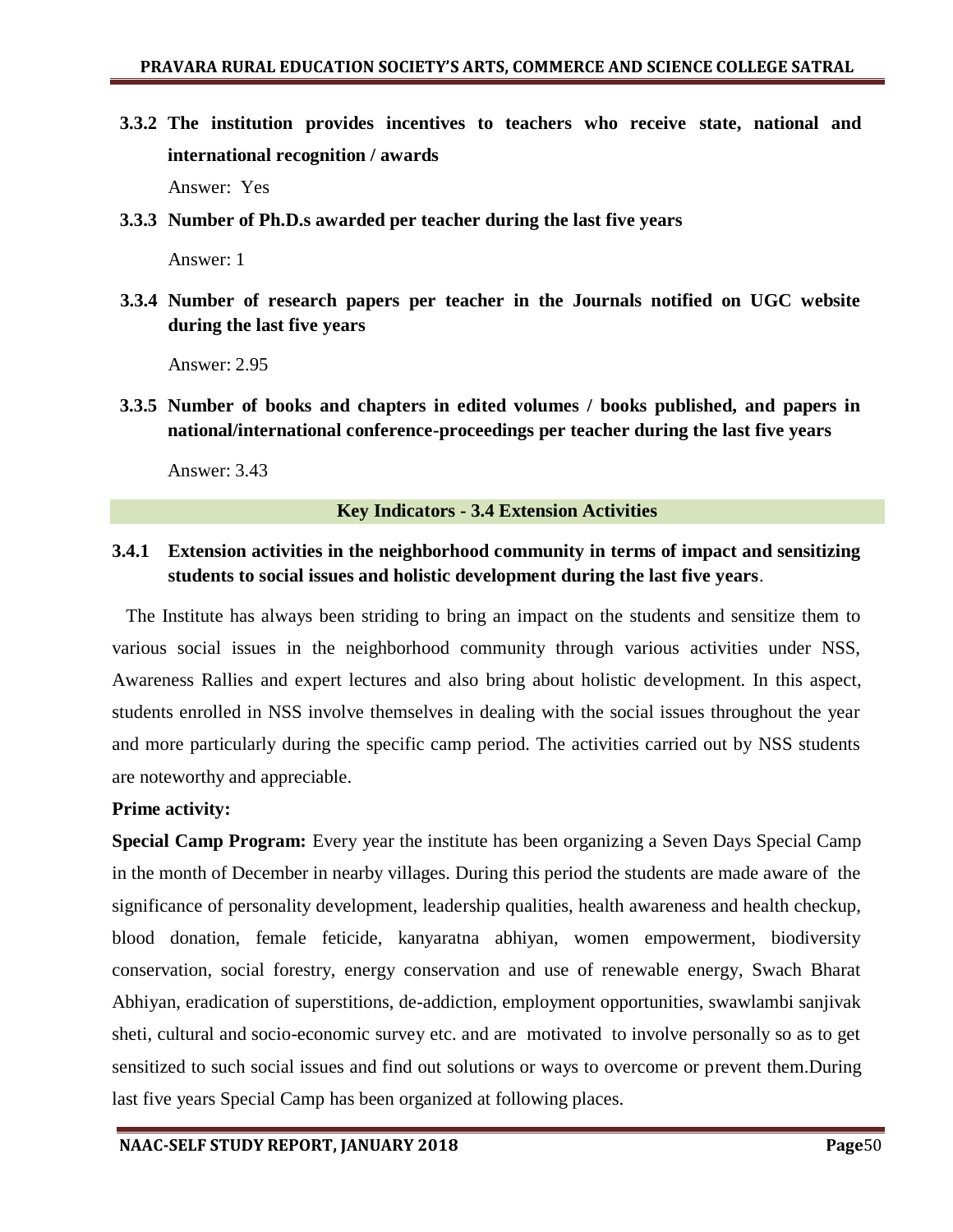#### **2012-13**

**Place:** Hanumantgaon. Date:  $16<sup>th</sup>$  to  $22<sup>nd</sup>$  Dec. 2012.

**Participants**: Boys: 61 Girls: 64 Teachers: 06

#### **2013-14**

**Place:** Rampur. Date:  $14<sup>th</sup>$  to  $20<sup>th</sup>$  Dec. 2013.

**Participants**: Boys: 62 Girls: 63 Teachers: 06

#### **2014-15**

**Place:** Dadh (Kd). Date:  $11<sup>th</sup>$  to  $17<sup>th</sup>$  Dec. 2014.

**Participants:** Boys: 62 Girls: 63 Teachers: 06

#### **2015-16**

Place: Anapwadi. Date:  $12^{th}$  to  $18^{th}$  Dec. 2015.

**Participants**: Boys: 58 Girls: 67 Teacher: 06

```
2016-17
```
**Place:** Tandulner. Date:  $10^{th}$  to  $16^{th}$  Dec. 2016.

**Participants**: Boys: 67 Girls: 58 Teacher: 06

During the last five years, following activities were conducted

**Pravara Krida Mahotsav:** On the occasion of Golden Jubilee year of Pravara Rural Education Society, the students participated in Pravara Krida Mahotsav held during 26.12.2014 to 24.01.2015

**Self Defence Workshop:** Institution has organized Self Defence workshop for girl students under the guidance of Dr. Rohit Tambe

**Rally**:On 4th Sep. 2016, voter awareness, 6<sup>th</sup> Oct 2016 Road safety, Gram Swachhata Abhiyan, Blood donation, Tree plantation in month of January 2017.

**Mahila Melawa (Mata College Chya-Dari):** Interaction between mother parent and staff

**Minimarethon.(Fun run for Health).** Every year all staff and students participate in mini marthon organized by Pravara Medical Trust in the month of February.

**National Mathematics Day:** Mathematics Department organized National Mathematic Day on the birth anniversary of mathematician Srinivasa Ramanujanam through poster presentation.

**Constitution Day:** A rally was organized to bring awareness among common people regarding the constitution and fundamental rights.

**Nirbhay Kanya Ahiyan:** A lecture by Dr. Laxman Ghayvat on leadership qualitieswasorganized on 7.12.2016.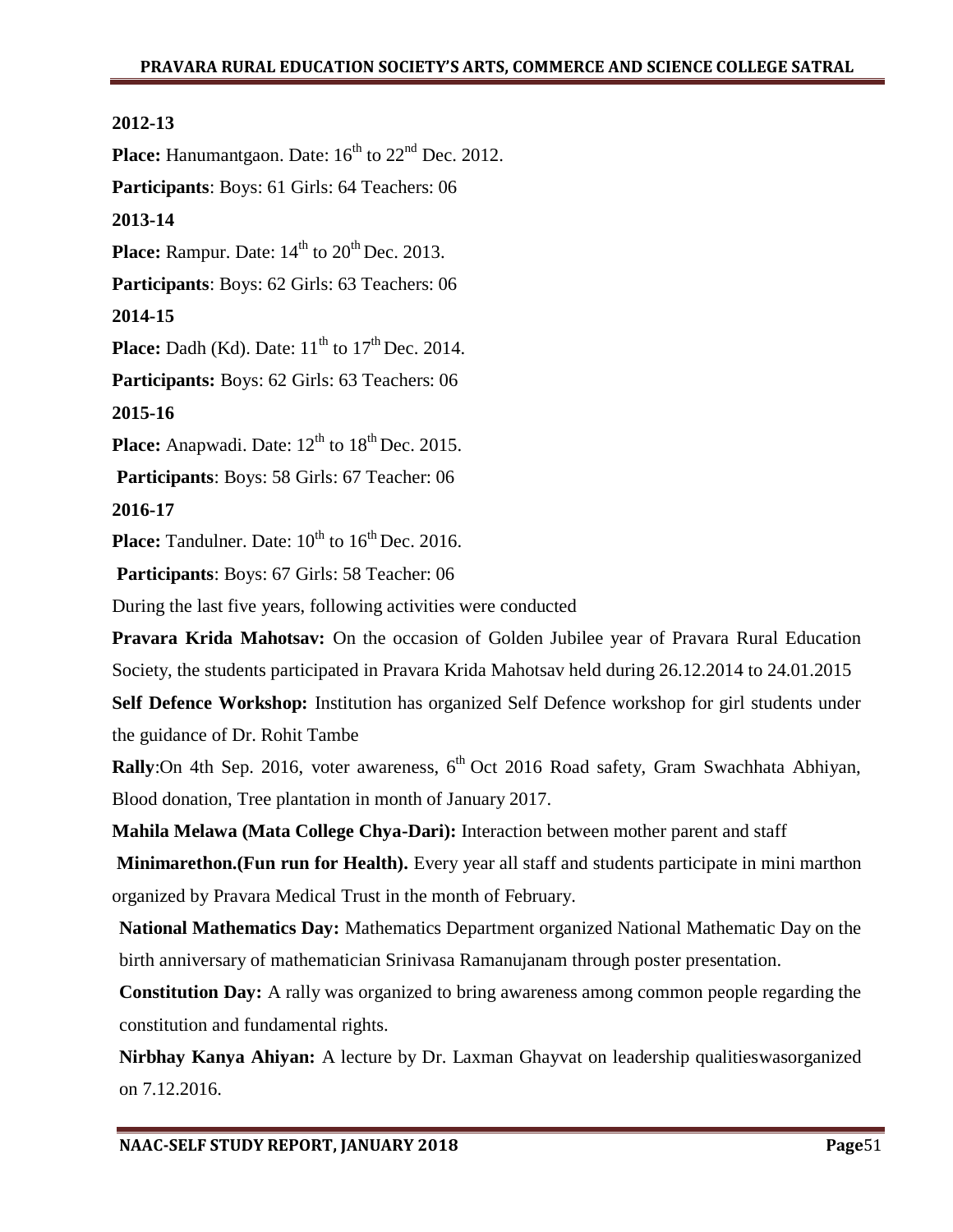**Padmabhushan Day:** On occasion of Padmabhushan day (12 Feb.2017) Street Play was organized on Burning Issues of farmers.

Annual cultural program, sports events and local market survey organized by the Institute which provided platform for the students to show their talent, skills and responsibility leading to holistic personality development as good citizen. In addition, student"s welfare wing extends all possible help to the needy students.

## **3.4.2 Number of awards and recognition received for extension activities from Government /recognized bodies during the last five years**

The Institute has received Best College Award of the year 2016-17 Under Student Welfare Department Savitribai Phule Pune University, Pune.

**3.4.3 Number of extension and outreach programs conducted in collaboration with industry, community and Non - Government Organizations through NSS/NCC/Red cross/YRC etc., during the last five years**

Answer: 14

**3.4.4 Average percentage of students participating in extension activities with Government Organizations, Non-Government Organizations and programs such as Swachh Bharat, Aids Awareness, Gender Issue, etc during the last five years.**

Answer: 143.44

**Key Indicator - 3.5 Collaborations** 

**3.5.1 Number of linkages for faculty exchange, student exchange, internship, field trip, onthe-job training, research, etc during the last five years**

Answer: 10

**3.5.2 Number of functional MoUs with institutions of national, international importance, other universities, industries, corporate houses etc. during the last five years (only functional MoUs with ongoing activities to be considered)**

Answer: 03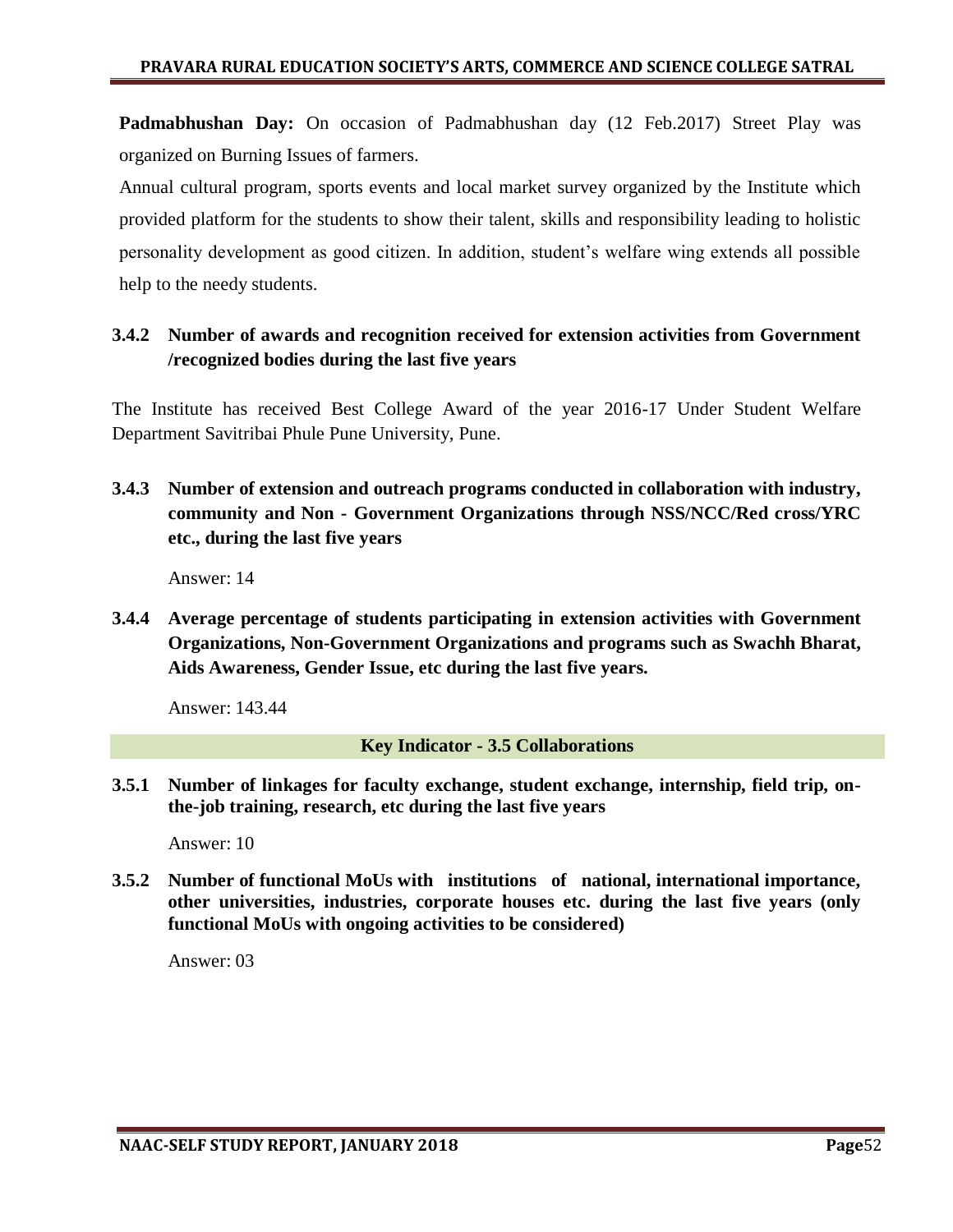# **CRITERIONIV – INFRASTRUCTURE AND LEARNING RESOURCES**

#### **Key Indicator – 4.1 Physical Facilities**

## **4.1.1 The institution has adequate facilities for teaching – learning, viz., classrooms, laboratories, computing equipment, etc.**

The institution has the following facilities for conducting teaching –learning process efficiently. **Classrooms:** 8 classrooms supported with Wi-Fi or Internet facility.

**LCD Facilities:** in the departments of English, Geography, Commerce, Zoology, Computer and seminar hall

**Laboratories:** 12 well equipped laboratories for Chemistry (4), Botany (2), Zoology (1), Physics (1), English (1), Geography (1) and Commerce (1) , Computer Lab (1)

The institution has an independent computer lab with an open access to the students. It is well equipped with 20 desktops in LAN with all the required amenities like printer, scanner, and broadband internet facility with UPS and inverter facility. English Language Lab enhances learning of English language and communication skills through 11 desktops in LAN with Language laboratory software. All the laboratories have adequate equipment for practical.

Department of Chemistry has established a separate laboratory with sophisticated instruments (Atomic Absorption, spectrophotometer, potentiostat, Double beam UV- spectrophotometer etc.) with the grant sanctioned by DST under FIST program.

**Library:** library has computer, book bank, Web OPAC, reprography facilities. It has Audio Visual and e-library resources. It also provides User Orientation and WI FI facility. The institution has a collection of **15178** books, 28 Journals and periodicals.

**Computing Equipment:** Students are provided with 53 computers with internet connectivity and LAN. Students use e-resources with the help of 22 computers in Library and various departments. The computer laboratory having 20 computers runs add- on courses like Tally, CCC. English language laboratory provided 11 computers with Internet and LAN connectivity and Acoustic *Engineers* Language laboratory software.

## **4.1.2 The institution has adequate facilities for sports, games (indoor, outdoor, gymnasium, yoga centre etc.,) and cultural activities**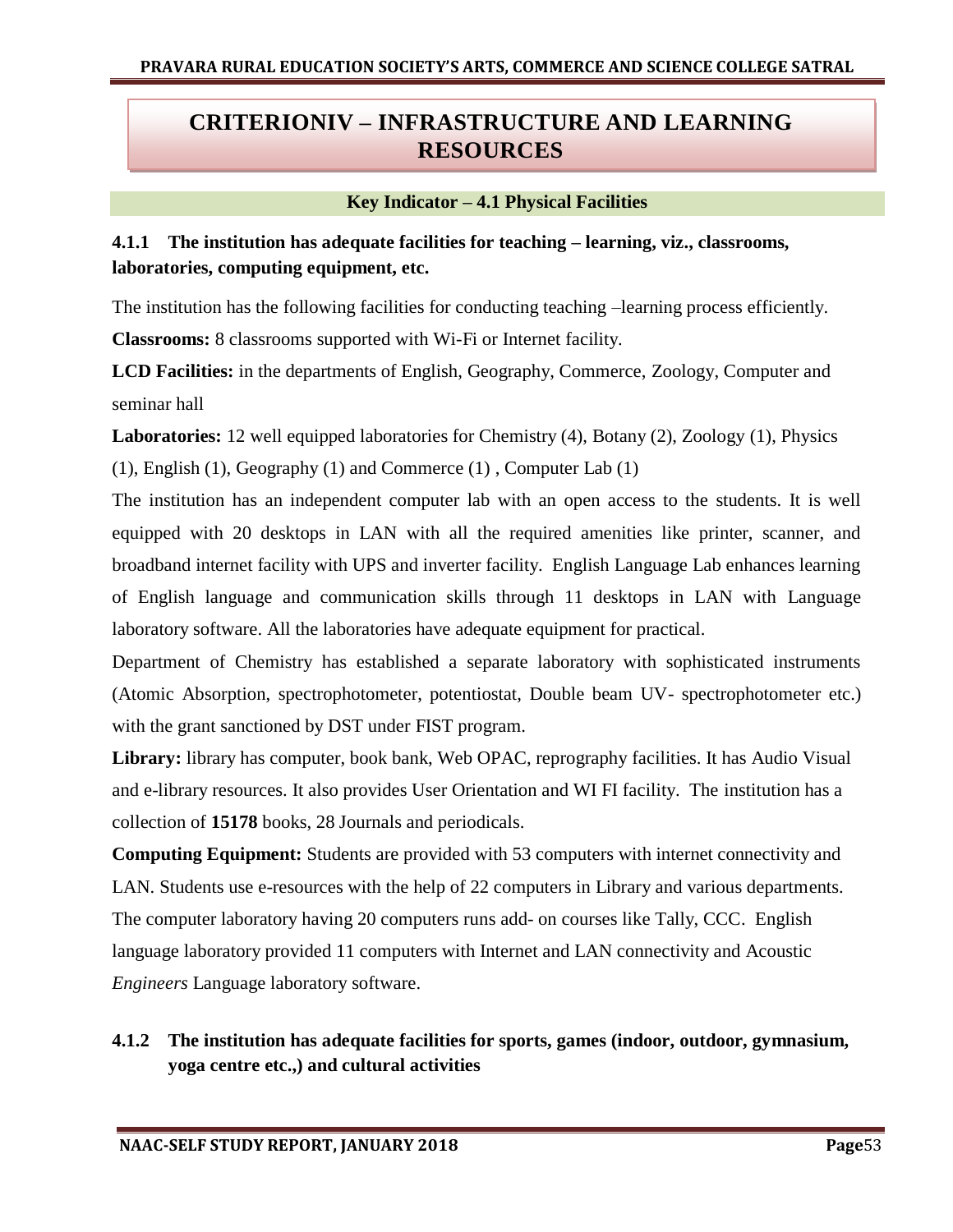Institution encourages the students in sports. Students with outstanding performance in sports are provided with required facilities so that they can perform well at intercollegiate, University and National competitions. It has all the sport equipment necessary to indoor and outdoor games.

**Year of Establishment:** The Physical Department was established in 1998.

**Facilities for sports:** Students are provided with the following sports facilities:

Gymnasium (1200 Sq. ft.) with Seven Station Multi-gym.

Indoor games like Chess, Table Tennis, Carom, Weight- Lifting etc. Outdoor games: such as

Cricket, Volley Ball, Kho-Kho, Kabbadi, Long Jump, High Jump, Javelin, Shot Put (Men/Women),

Discus throw (Men/Women).

Running Track: 400 Meters running Track.

The programs like self defense for girl students, Marshal Art (Judo & Karate), Weight Loose Program, body building program, physical Fitness and Sport Skill test for First year student are conducted by Physical Department.

#### **The specification about area and size are as follows:**

| Sr.No     | Playgrounds            | Quantity | Area/Size (meter.) |
|-----------|------------------------|----------|--------------------|
| $\bullet$ | <b>Running Track</b>   |          | 400                |
| $\bullet$ | Volly ball Ground      |          | 18.x9              |
| $\bullet$ | Kho-Kho                |          | 29 x16             |
|           | Kabbaddi Ground        |          | $13 \times 10$     |
| $\bullet$ | <b>Football Ground</b> |          | 100x90             |
|           | <b>Cricket Ground</b>  |          |                    |

**User Rate:** 130 students use sports and gymnasium facilities per day.

**Cultural Activity:** Students are actively engaged in Cultural activities. They participate in the competitions such as singing, dancing, one act play, mime, street play, music etc. Every year annual gathering program is organized in a huge multipurpose auditorium and playground. The winners in these activities are rewarded.

## **4.1.3 Percentage of classrooms and seminar halls with ICT – enabled facilities such as smart class, LMS, etc.**

Answer: 100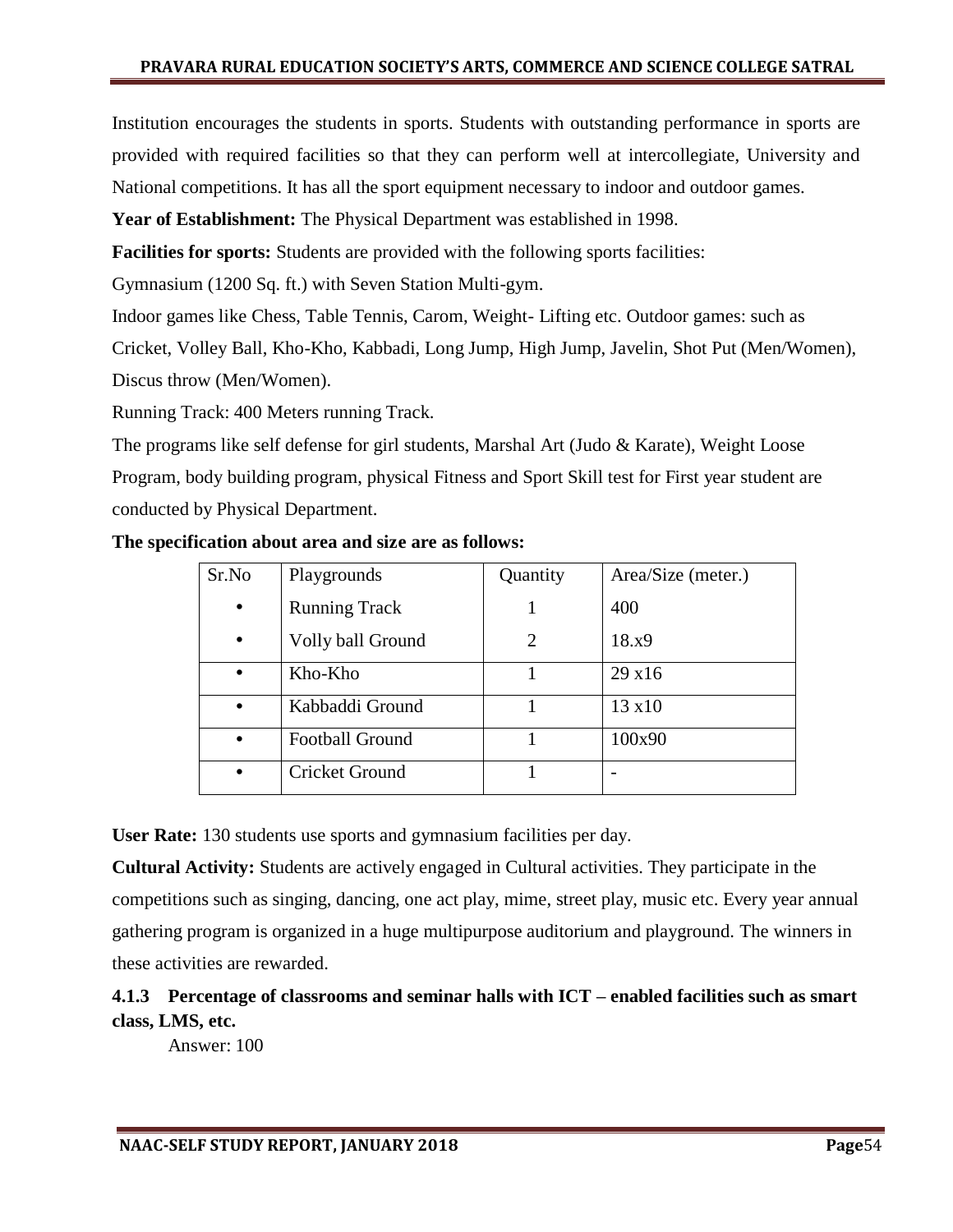## **4.1.4 Average percentage of budget allocation, excluding salary for infrastructure augmentation during the last five years**

Answer: 32.2662

#### **Key Indicator – 4.2 Library as a Learning Resource**

#### **4.2.1 Library is automated using Integrated Library Management System (ILMS)**

Library has a collection of **15178** books (as on 31.3.2017), and for proper organization of the library material, library has *Vriddhi* software. In addition, the college has purchased "KOHA" Library Software as well which is a cloud hosting on Microsoft azure.

Software is upgraded from time to time through the regular annual maintenance contract. One terminal is reserved for students to search information of availability and issue of Books. Web based Library Software provides OPAC (Online Public Access Catalogue), E-mail & SMS alert. The software works as a single window where the record of the users along with circulation status, fine status, contacts details, reading & circulation history is maintained.

Various types of reports can be generated with the use of above mentioned software like usage report, issue report etc. Books database is created along with users" database.

Issue and return process is fully automated and manual cards are kept as supporting documents for students and faculty.

## **4.2.2 Collection of rare books, manuscripts, special reports or any other knowledge resource for library enrichment**

| <b>S. No.</b> | <b>Name of Book</b>  | Name of               | <b>Name of Author</b> | Number of     | Year of           |
|---------------|----------------------|-----------------------|-----------------------|---------------|-------------------|
|               |                      | <b>Publisher</b>      |                       | <b>Copies</b> | <b>Publishing</b> |
| 1.            | Laughter is the best | <b>Readers Digest</b> | <b>Readers Digest</b> | 01            | 2014              |
|               | medicine             | New York              |                       |               |                   |
| 2.            | The Origins of       | <b>Readers Digest</b> | <b>Readers Digest</b> | 01            | 1998              |
|               | Everyday Things      | New York              |                       |               |                   |
| 3.            | Family Word Finder   | <b>Readers Digest</b> | <b>Readers Digest</b> | 01            | 2006              |
|               |                      | New York              |                       |               |                   |
| 4.            | India 2020           | Penguin Book          | <b>ARJ Karam</b>      | 01            | 1998              |
| 5.            | India Shastra        | <b>ALEPH</b>          | Shashi Tharoor        | 01            | 2001              |
| 6.            | Semantics            | Cambridge             | John Lyons            | 02            | 2009              |
| 7.            | Chemo metrics in     | <b>RSC</b>            | Adams Mike J.         | 01            | 2004              |
|               | Analytical           | Cambridge             |                       |               |                   |

The library has a repository of rare knowledge resources and digital material. The details are as follows: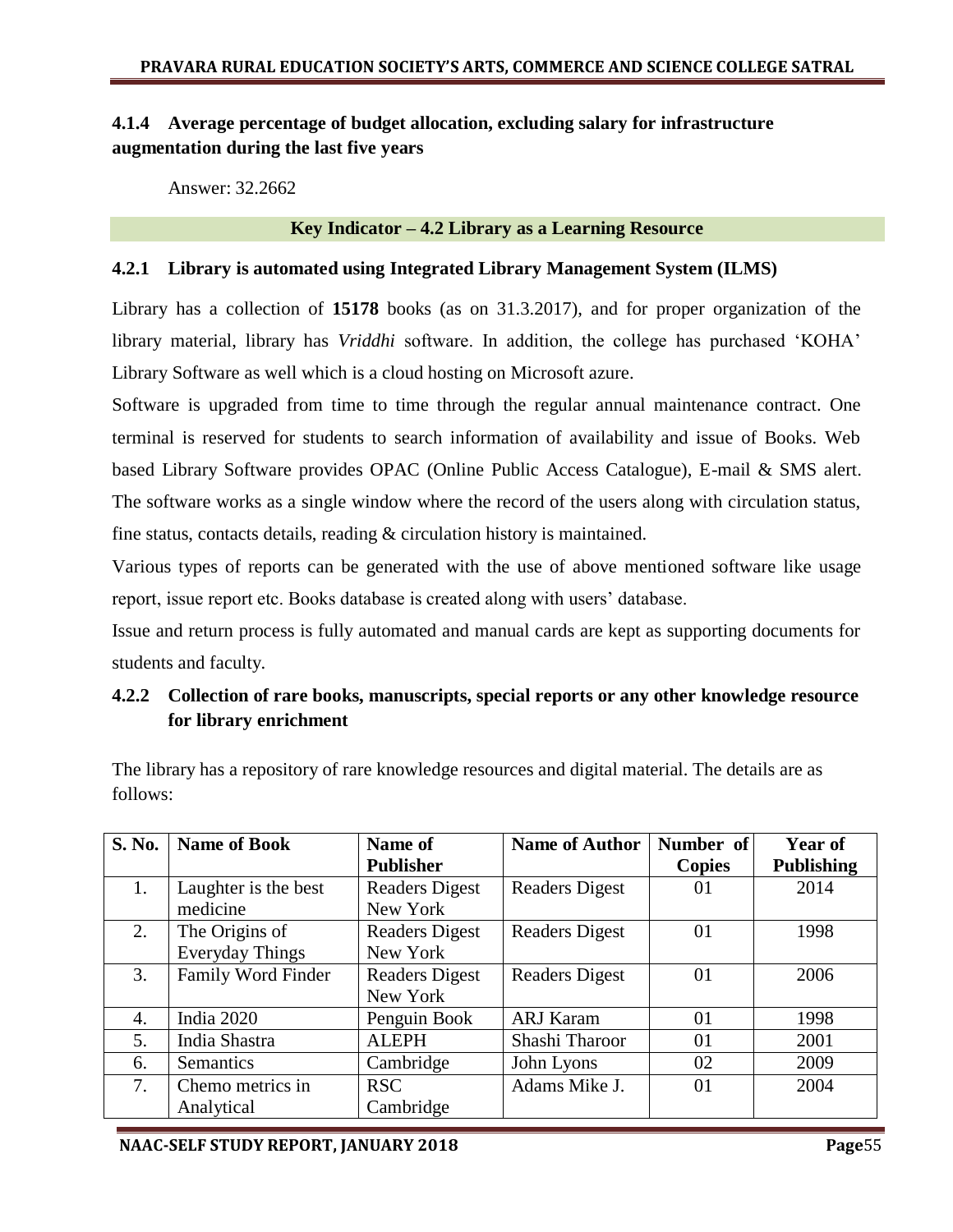#### **PRAVARA RURAL EDUCATION SOCIETY'S ARTS, COMMERCE AND SCIENCE COLLEGE SATRAL**

|     | Spectroscopy          |                         |                    |    |      |
|-----|-----------------------|-------------------------|--------------------|----|------|
| 8.  | The Critical Response | <b>Mark Publishers</b>  | <b>Bharathi</b>    | 01 | 2011 |
|     | Selected Essays in    | Jaipur                  | Thummapudi         |    |      |
|     | American Literature   |                         |                    |    |      |
| 9.  | Companion to English  | Oxford                  | <b>Birch Dinah</b> | 01 | 1932 |
|     | Literature            | <b>University Press</b> |                    |    |      |
|     |                       |                         |                    |    |      |
| 10. | Biochemistry          | Elsevier                | Satyanarayana V    | OI | 2015 |

### **4.2.3 Does the institution have the following?**

- $\bullet$  e journals
- e-Shodh Sindhu
- Shodhganga membership
- e-books
- Databases

### **Options:**

- Any 4 of the above
- **Any 3 of the above**
- Any 2 of the above
- Any 1 of the above
- None of the above
	- **= Option- B**
- **4.2.4 Average annual expenditure for purchase of books and journals during the last five years**

Answer: ₹ 119827.6 per year

- **4.2.5 Availability of remote access to e-resources of the library**  Answer: Yes
- **4.2.6 Percentage per day usage of library by teachers and students** Answer: 25

### **Key Indicator – 4.3 IT Infrastructures**

**4.3.1 Institution frequently updates its IT facilities including Wi-Fi Upload a description of IT facilities including Wi-Fi with date of updation and nature of updation** 

The Institution frequently updates its IT facilities and Wi-Fi. The college provided the broadband

Internet facilities to various departments. English Language Laboratory is updated with LAN facility in October 2015.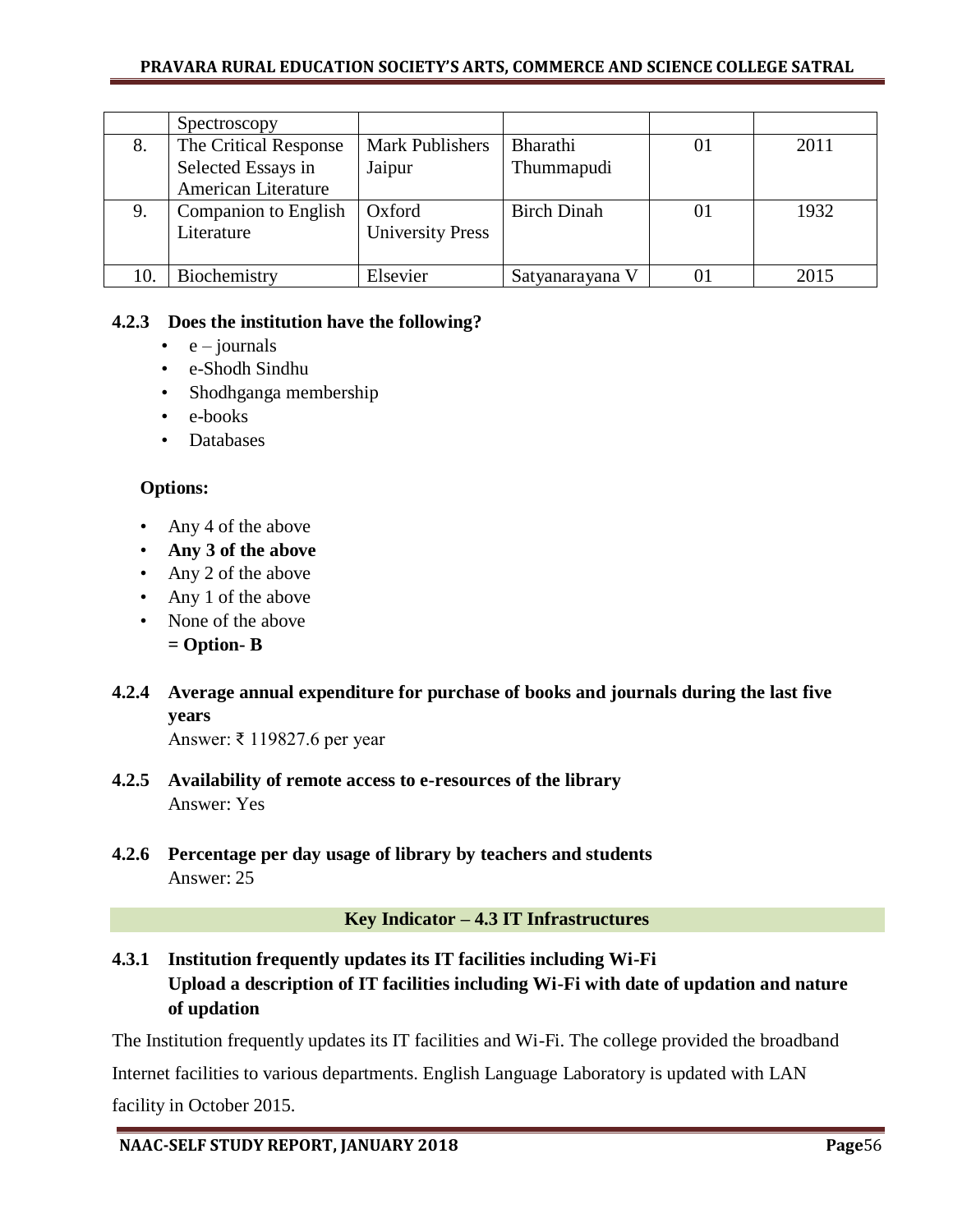The college has BSNL OFC line with the speed of 24 Mbps. Internet facilities is provided in every administrative and academic department, laboratory and library. The BSNL leased line plan is updated from limited data to unlimited data.

The following IT facilities are installed or updated in the last five years.

| <b>S. No.</b> | <b>IT Facilities</b>               | Quantity | Date of Installation/Updation |
|---------------|------------------------------------|----------|-------------------------------|
| 1.            | Multitask Programmable Auto bell   | 01       | 27.07.2012                    |
| 2.            | <b>CCTV</b> Camera                 | 17       | 24.11.2014                    |
| 3.            | <b>Generator Set</b>               | 01       | 16.12.2014                    |
| 4.            | Acer Computers (Windows 7)         | 11       | 16.09.2015                    |
| 5.            | Headphones iball                   | 11       | 16.09.2015                    |
| 6.            | D- Link 24 port switch             | 01       | 08.10.2015                    |
| 7.            | <b>English Language Laboratory</b> | 01       | 09.10.2015                    |
|               | Software (Acoustic Engineers       |          |                               |
|               | Pune)                              |          |                               |
| 8.            | Wi-Fi Modem (Router Digital HR     | 04       | 13.10.2015                    |
|               | 3400 with Wi-Fi)                   |          |                               |
| 9.            | <b>Computer and Monitor Lenovo</b> | 03       | 24.03.2016                    |
|               | <b>Think Centre</b>                |          |                               |
| 10.           | LCD Projectors (Sony Make)         | 02       | 01.03.2017                    |
| 11.           | Colour Printer (Epson)             | 01       | 27.02.2017                    |
| 12.           | <b>LCD</b> Projector Screen        | 02       | 27.02.2017                    |
| 13.           | Video Recorder                     | 01       | 28.12.2017                    |
| 14.           | <b>LCD</b> Projector Screen        | 02       | 28.12.2017                    |
| 15.           | Printer (All in One)               | 01       | 28.12.2017                    |

### **4.3.2 Student - Computer ratio**

Answer: 1:15

### **4.3.3 Available bandwidth of internet connection in the Institution**

Options:

- $\geq 50$  MBPS
- 35-50 MBPS
- **20-35 MBPS**
- 5-20 MBPS

## **Option- C**

**4.3.4 Facilities for e-content development such as Media centre, recording facility, Lecture Capturing System (LCS) Yes/No** Answer: Yes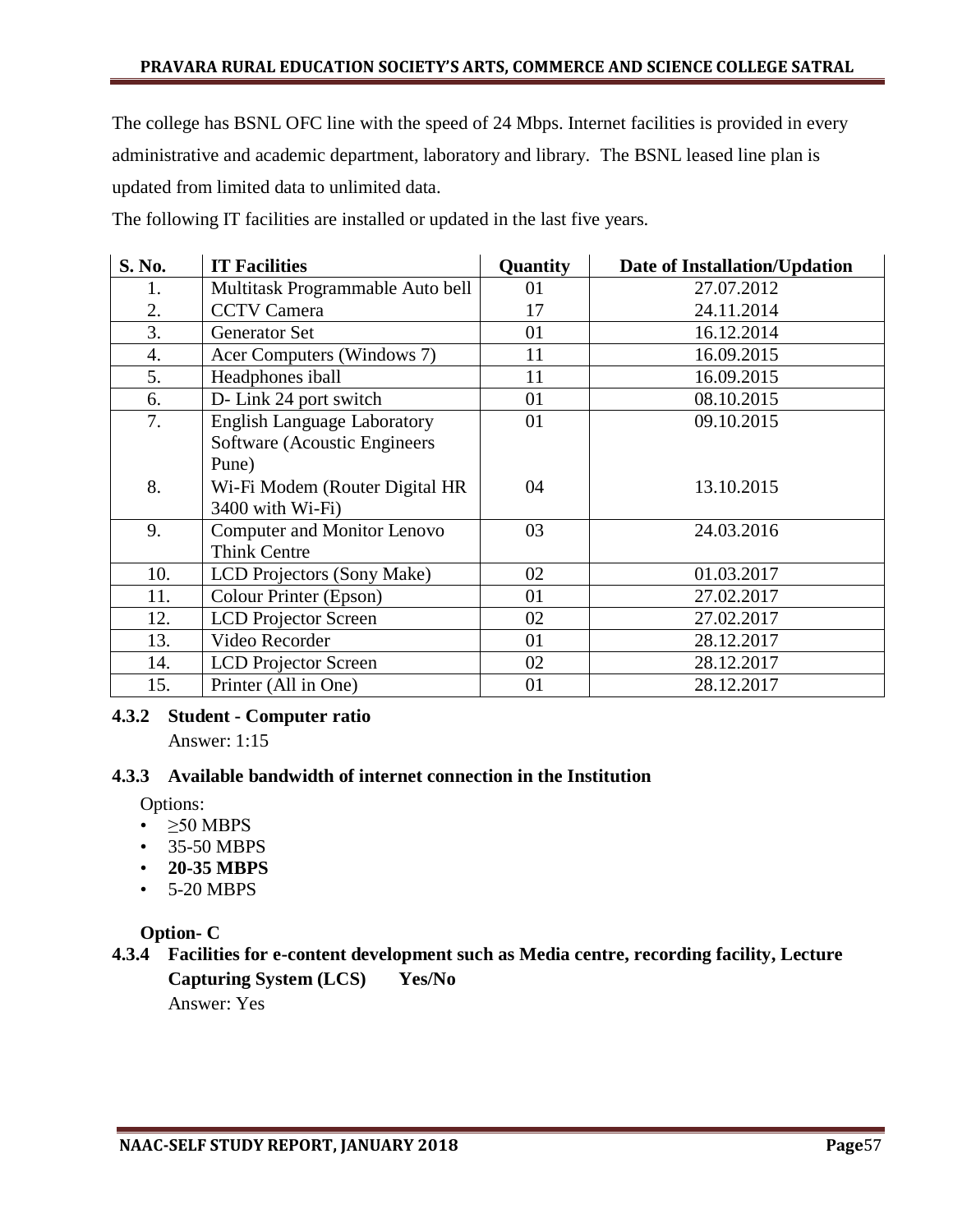#### **Key Indicator – 4.4 Maintenance of Campus Infrastructure**

**4.4.1 Average expenditure incurred on maintenance of physical facilities and academic support facilities excluding salary component, as a percentage during the last five years**

Answer: 69.94

**4.4.2 There are established s y s t e m s a n d procedures for maintaining and utilizing physical, academic and support facilities laboratory, library, sports complex, computers, classrooms etc.** 

The institution has standard procedure for maintenance and optimal use of infrastructure. There is a provision of allocating budget for the maintenance of physical, academic and support facilities. Separate budget is allocated for Under-Graduate and Post Graduate programs. A separate committee from Pravara Rural Education Society regularly takes the stock of physical facilities and academic support facilities and accordingly budget is allocated for various purposes such as Internet fees, laboratory expenses, educational tours, organizing various college related programs and seminars, college magazine, electrical charges, repairs and maintenance of garden, buildings, electricity, water supplying system, furniture, sanitation etc.

The Institution plans and ensures the optimal use of available infrastructural facilities in 8 classrooms and 12 Laboratories, Library, Playground and Gymnasium. Some laboratories are optimally used in two shifts according to time table from 8A.M. to 5 P.M. Library is kept open from 8.30 am to 5.30 p.m. during working days whereas during examination period, library time is extended up to 6.00 p.m. Virtual Learning Center is made available for students and villagers as per the schedule.

Gymnasium and college ground facility is also used by local people for sports, morning and evening walk and yoga activities.

Thus, the institution utilizes its infrastructure optimally.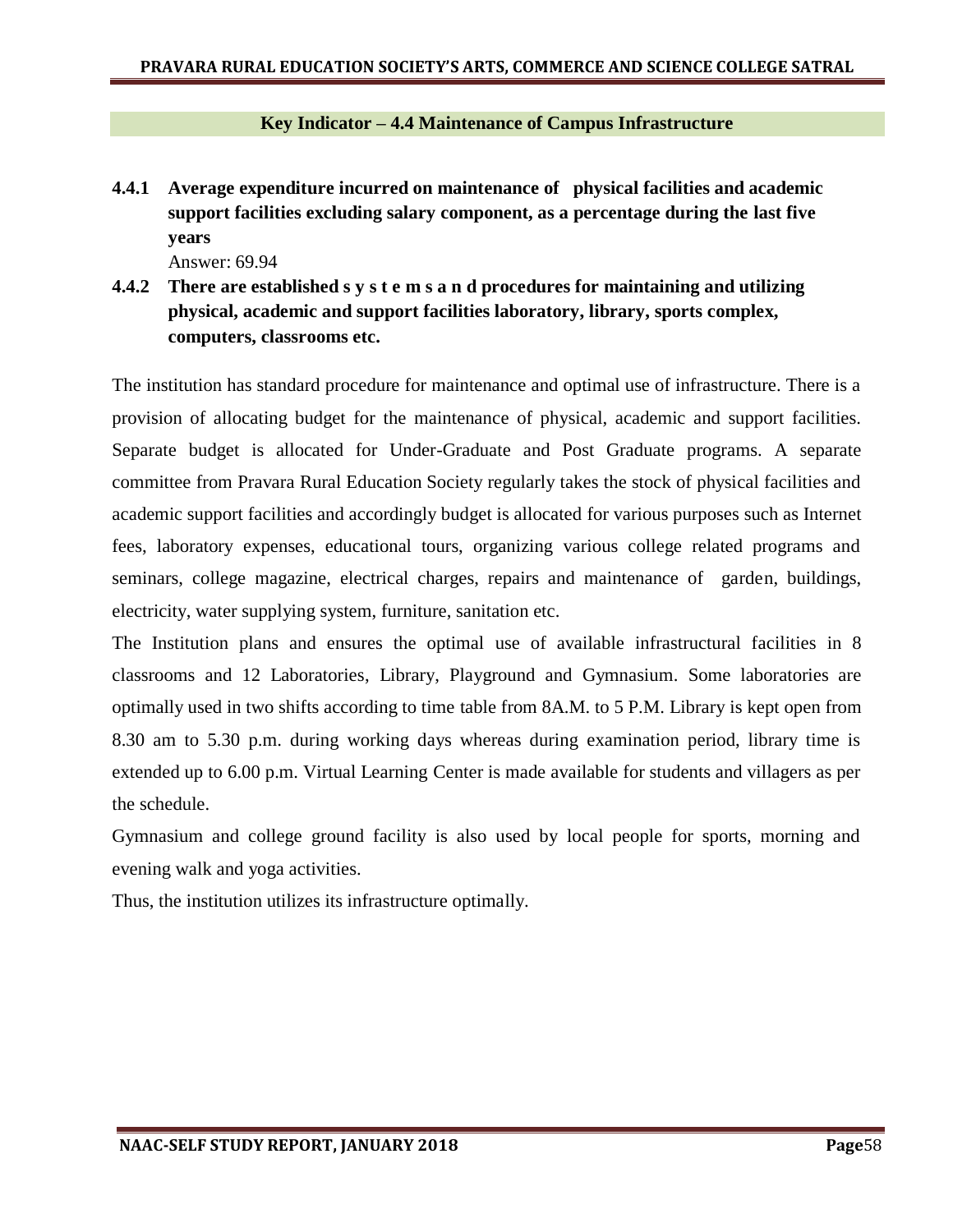## **CRITERIONV – STUDENT SUPPORT AND PROGRESSION**

#### **Key Indicator – 5.1 Student Support**

**5.1.1 Average percentage of students benefited by scholarships and freeships provided by the Government during the last five years** 

Answer: 73.93

**5.1.2 Average percentage of students benefited by scholarships, freeships, etc. provided by the institution besides government schemes during the last five years**

Answer: 4.34

#### **5.1.3 Number of capability enhancement and development schemes**

- Guidance for competitive examinations,
- Career Counseling,
- Soft skill development,
- Remedial coaching,
- Language lab,
- Bridge courses
- Yoga and Meditation
- Personal Counseling

Options: **A. 7 or more of the above**

**5.1.4 Average percentage of students benefited by guidance for competitive examinations and career counseling offered by the institution during the last five years**

Answer: 11.40

### **5.1.5 Average percentage of students benefitted by Vocational Education and Training**

#### **(VET) during the last five years**

Answer: 88.20

**5.1.6 The institution has a transparent mechanism for timely redressal of student grievances including sexual harassment and ragging cases**

Answer: Yes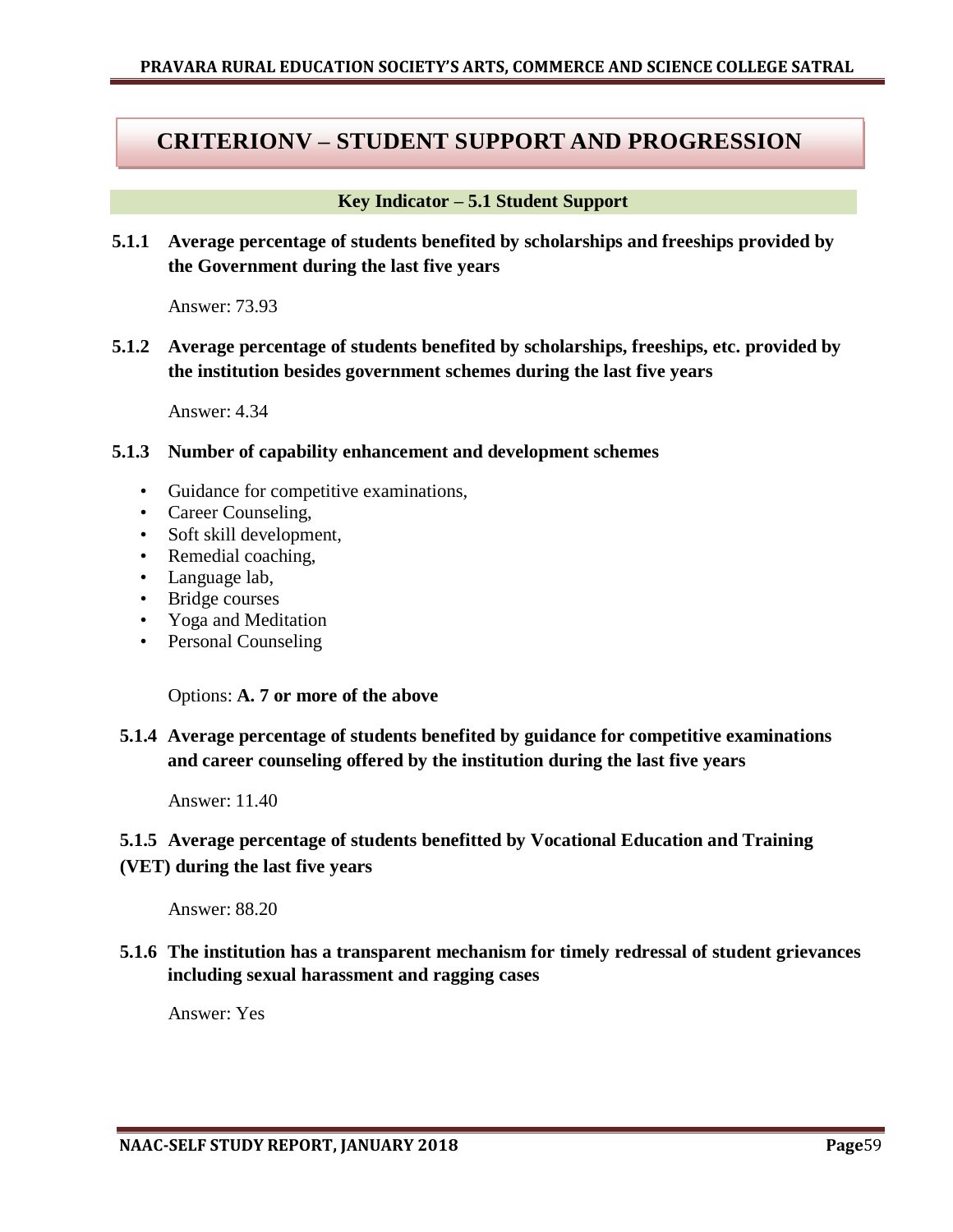**Key Indicator – 5.2 Student Progressions**

- **5.2.1 Average percentage of placement of outgoing students during the last five years** Answer: 33.16
- **5.2.2 Percentage of student progression to higher education (previous graduating batch)**

**Answer: Previous Year =** 20.9

**5.2.3 Average percentage of students qualifying in state/ national/ international level examinations during the last five years**

*(eg: NET/SLET/GATE/GMAT/CAT/ GRE/TOEFL/Civil Services/State government* 

*examinations)*

Answer: 1.19

#### **Key Indicator – 5.3 Student Participation and Activities**

**5.3.1 Number of awards/medals for outstanding performance in sports/cultural activities at national/international level (award for a team event should be counted as one) during the last five years**

Answer: 07

**5.3.2 Presence of an active Student Council & representation of students on academic & administrative bodies/committees of the institution** 

The college has the following student council which is a statutory body constituted every year in the institution as per University Act. This council is constituted after receiving the notification from the University.

| <b>S. No.</b> | <b>Member</b>                                                                       |  |  |
|---------------|-------------------------------------------------------------------------------------|--|--|
| 1.            | Principal                                                                           |  |  |
| 2.            | One faculty nominated by Principal                                                  |  |  |
| 3.            | N.C.C. Officer                                                                      |  |  |
| 4.            | One N.S.S. Program Officer                                                          |  |  |
| 5.            | Director, Physical Education                                                        |  |  |
| 6.            | All Class Representatives and students nominated from Sports, N.C.C., N.S.S. and    |  |  |
|               | Cultural Association.                                                               |  |  |
| 7.            | Two women representatives from reserved categories nominated by Principal           |  |  |
| 8.            | University representative elected from among those mentioned in column no. 6 and 7. |  |  |
|               | The student council conducts and monitors following activities throughout the year. |  |  |

Teachers' day

Participation in inter collegiate activities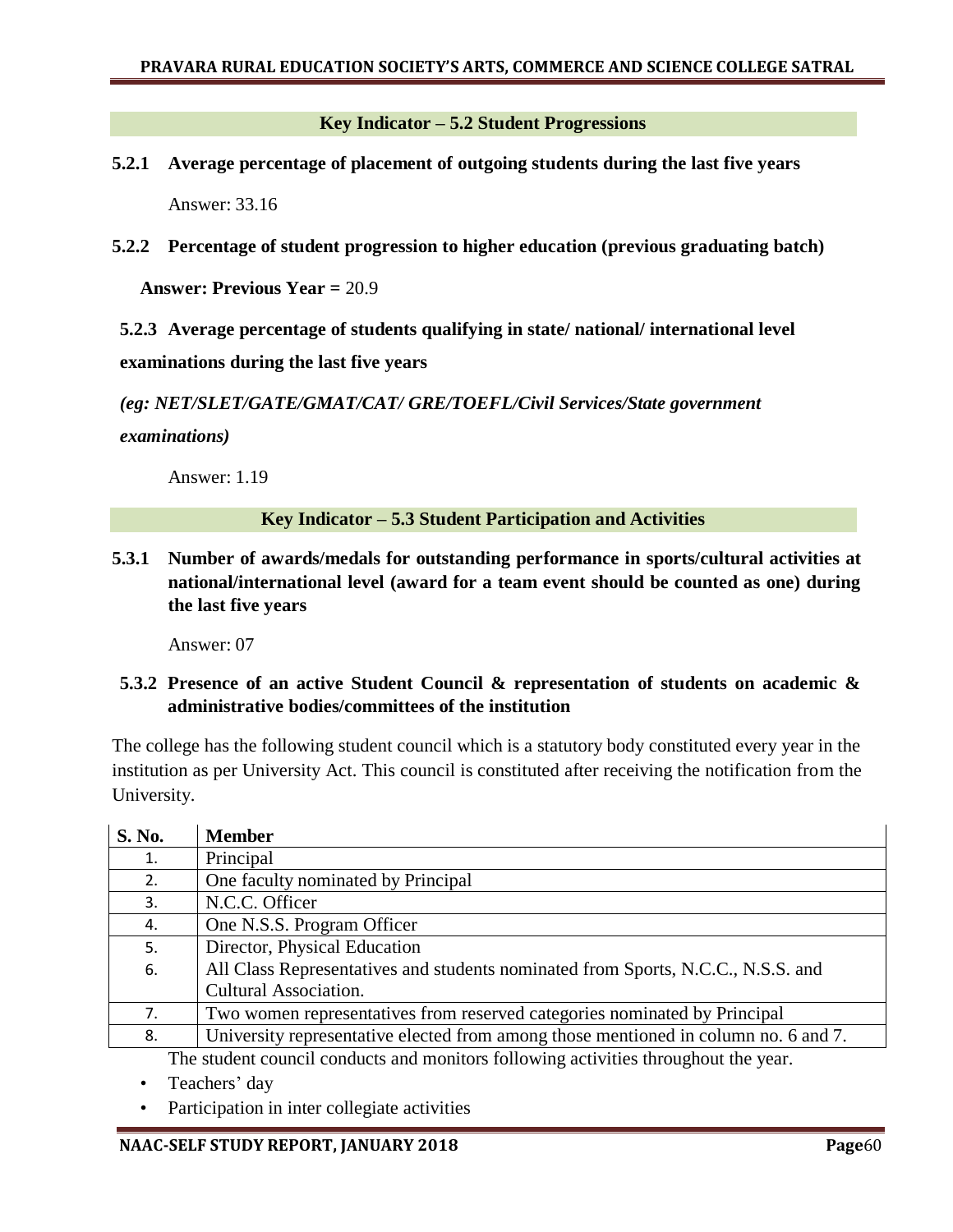- Annual gathering
- Well-come and Farewell function
- Food festival
- Sports activity
- Commerce festival
- Science exhibition
- Poster presentation on social and environmental issues
- Celebrating birth and death anniversaries of important National personalities The student council conducts meeting regularly for the smooth functioning of college and note student issues. The institution has various academic and administrative bodies in which the student representatives are the members. The following bodies have the student"s representation:
- Student Council
- Gymkhana Committee
- NSS Advisory Committee
- Earn and Learn Committee
- Science Association
- Commerce Association
- Literary Association
- Alumni Association
- Cultural Committee
- Tours and Excursion Committee
- Magazine Committee
- Library Advisory Committee
- Canteen Committee
- Women Empowerment Cell
- Prevention of Sexual Harassment Cell
- Anti-Ragging Committee
- Biodiversity Club
- IQAC
- Dr. Abdul Kalam Ignited Group IQAC conducts meeting with student council in every term to take feedback on the college and infrastructural facilities.

## **5.3.3 Average number of sports and cultural activities / competitions organized at the institution level per year.**

Answer: 15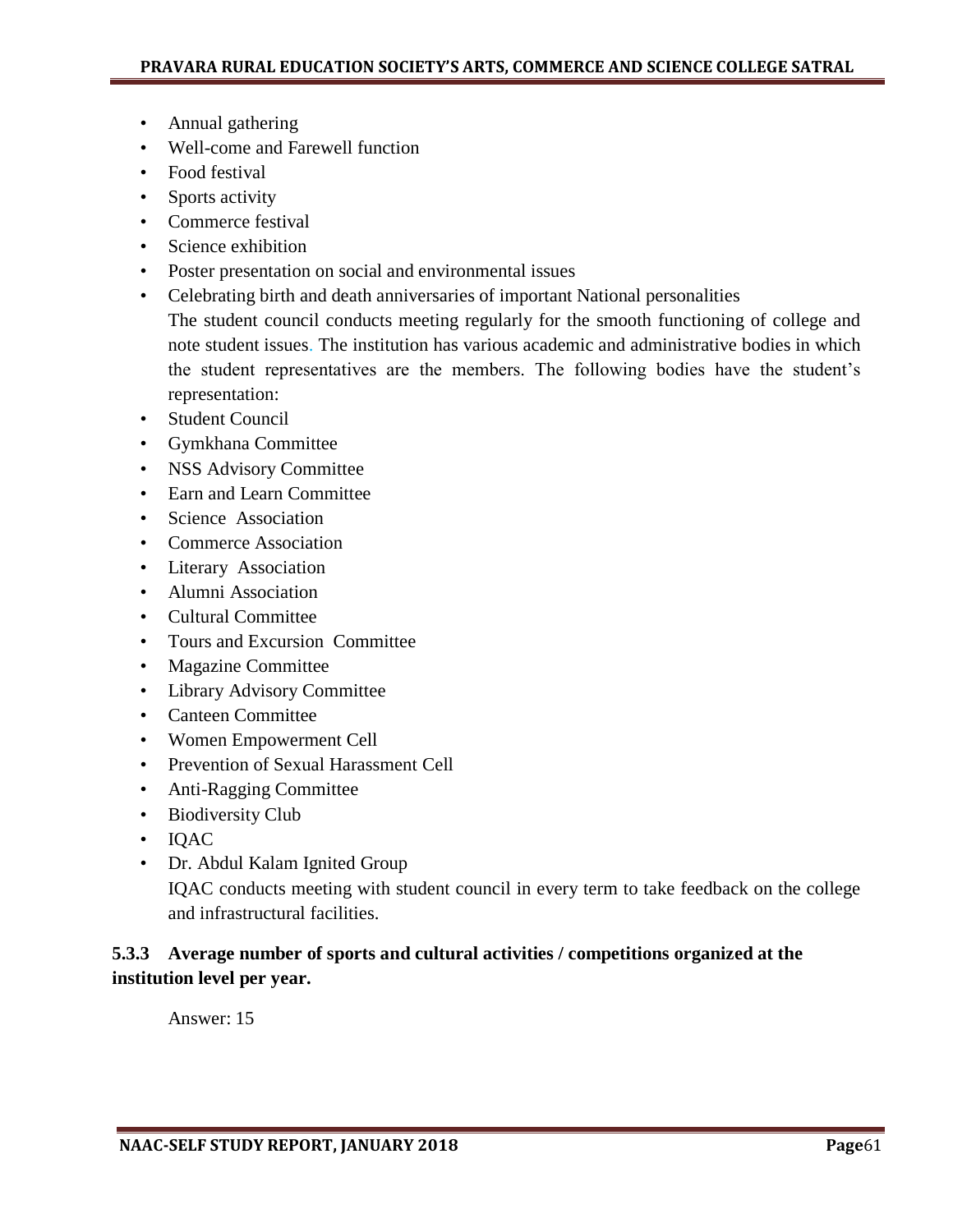#### **Key Indicator – 5.4 Alumni Engagement**

## **5.4.1. The Alumni Association/Chapters (registered and functional) contributes significantly to the development of the institution through financial and non financial means during the last five years**

Alumni Association is one of the important wings involved in the growth and development of the Institution. It provides a platform to the stakeholders of institution to connect with alumni across the world working in various sectors. The association was registered on 14th August 2012 under the Societies Registration Act, 1860: 21 (Registration Number (Maha /207/2012/Ahmednagar). The alumni association provides assistance to existing students and faculties to reciprocate between Industry and institution. Approximately we have 1033 alumni, who are representing our college globally.

- The alumni provide food grains, vegetables, cooking oil and other cooking material for students during weeklong special NSS camp every year.
- The alumni provide material during campaigns and rallies organized by the institution for social awareness.
- It contributed scientific, innovative, mind igniting and motivational books to the Kalam library established in college.
- Alumni delivered lectures on their experiential success stories to motivate the students.
- It provides expertise for the vocational education training program.
- Students willingly surrender the laboratory or library deposits to the development of college.
- Organize alumni meets for better exchange of views and guidelines for the growth of Institution.
- It provides information and guidance regarding the placement opportunities and also helps the students in getting jobs`.
- **Alumni contribution during the last five years** Answer: Nil

### **Options:**

- $\geq$  5 Lakhs
- 4 Lakhs 5 Lakhs
- 3 Lakhs 4 Lakhs
- 1 Lakh
- $<$ 1 L- 3 Lakhs akh
- **5.4.3 Number of Alumni Association /Chapters meetings held during the last five years**  Answer: 10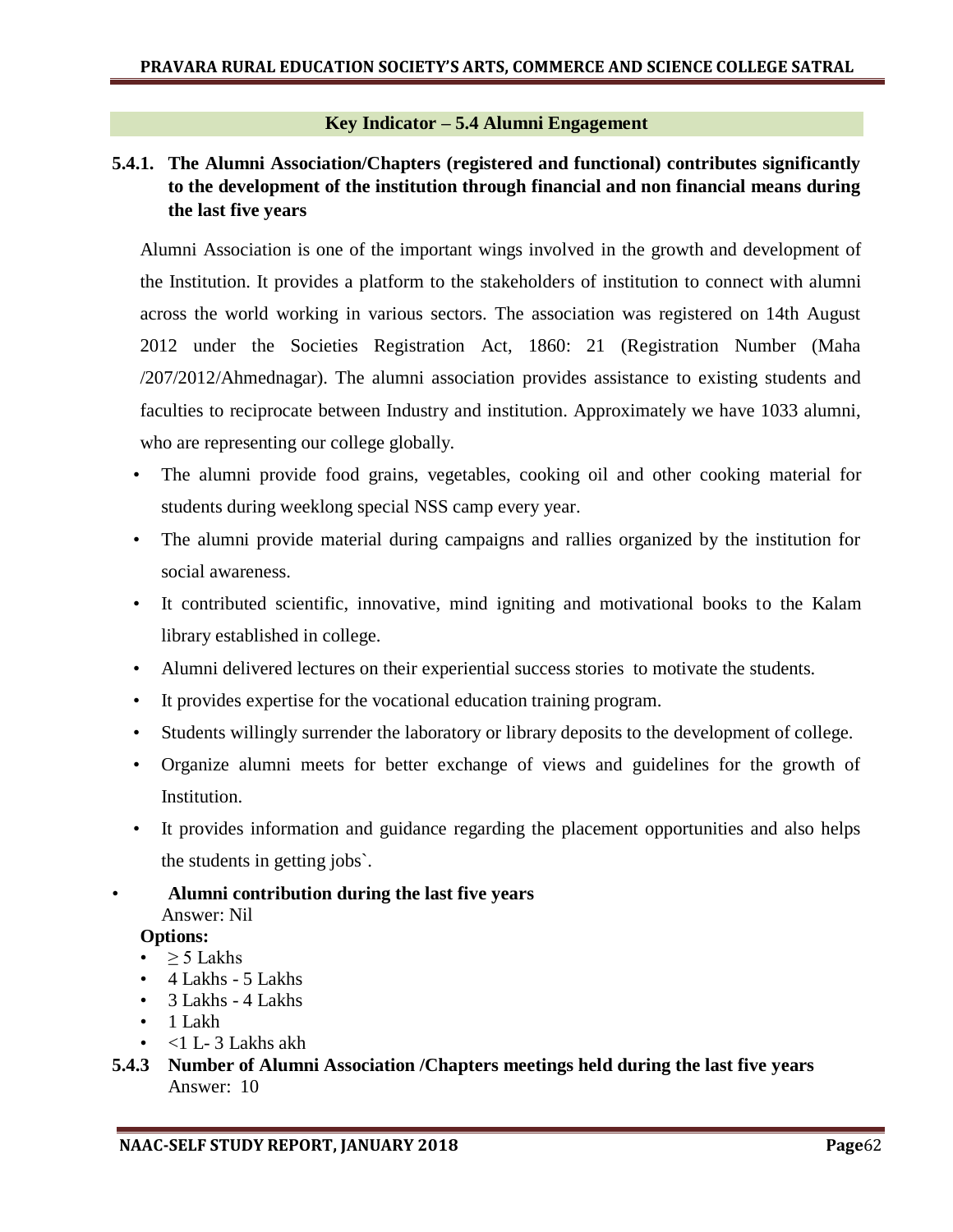# **CRITERIONVI – GOVERNANCE, LEADERSHIP AND MANAGEMENT**

#### **Key Indicator - 6.1Institutional Vision and Leadership**

# **6.1.1- The governance of the institution is reflective of an effective leadership in tune with the vision and mission of the Institution.**

The leadership in the college encourages the participation of the staff in the process of decisionmaking in the meetings for the institutional functioning. The Principal of the college is constantly engaged in meetings with the other bodies of higher education such as Joint Director of Higher Education, Government of Maharashtra, the University Authorities, the UGC, the Top Management, and Social Organizations etc. The leadership in the Pravara Rural Education Society (top management) is very dynamic and always with the new ideas and plans running with the time which are implemented in the college through action-plans and the stated vision is realized in terms of output at the end of the year. The management constitutes different committees which work according to the vision and mission of the Institution. The leadership regularly analyses the activities in the light of the goals and objectives of the college to the satisfaction of stakeholders and the community at large. The policy statements are channelized through guidance, instructions and feedback. The management through constant vigilance analyses the functioning and growth and development of the college in the interest of beneficiaries.



The precise and artistic emblem of the collegesymbolizes the philosophy and objectives of our college.

Lit the Light Within which means "One should raise oneself with the help of self." It `means that the soul only can uplift itself. There is no external agency which can help the soul in its liberation. Man can, with his spiritual efforts, transcend the senses, the mind, the intellect and the vital. Just as no one can help the soul except himself, we want the students to realize that they only can bring about their intellectual, physical, cultural and finally spiritual development. They should not depend upon anyone else for such development. Such strong students will contribute building civilized and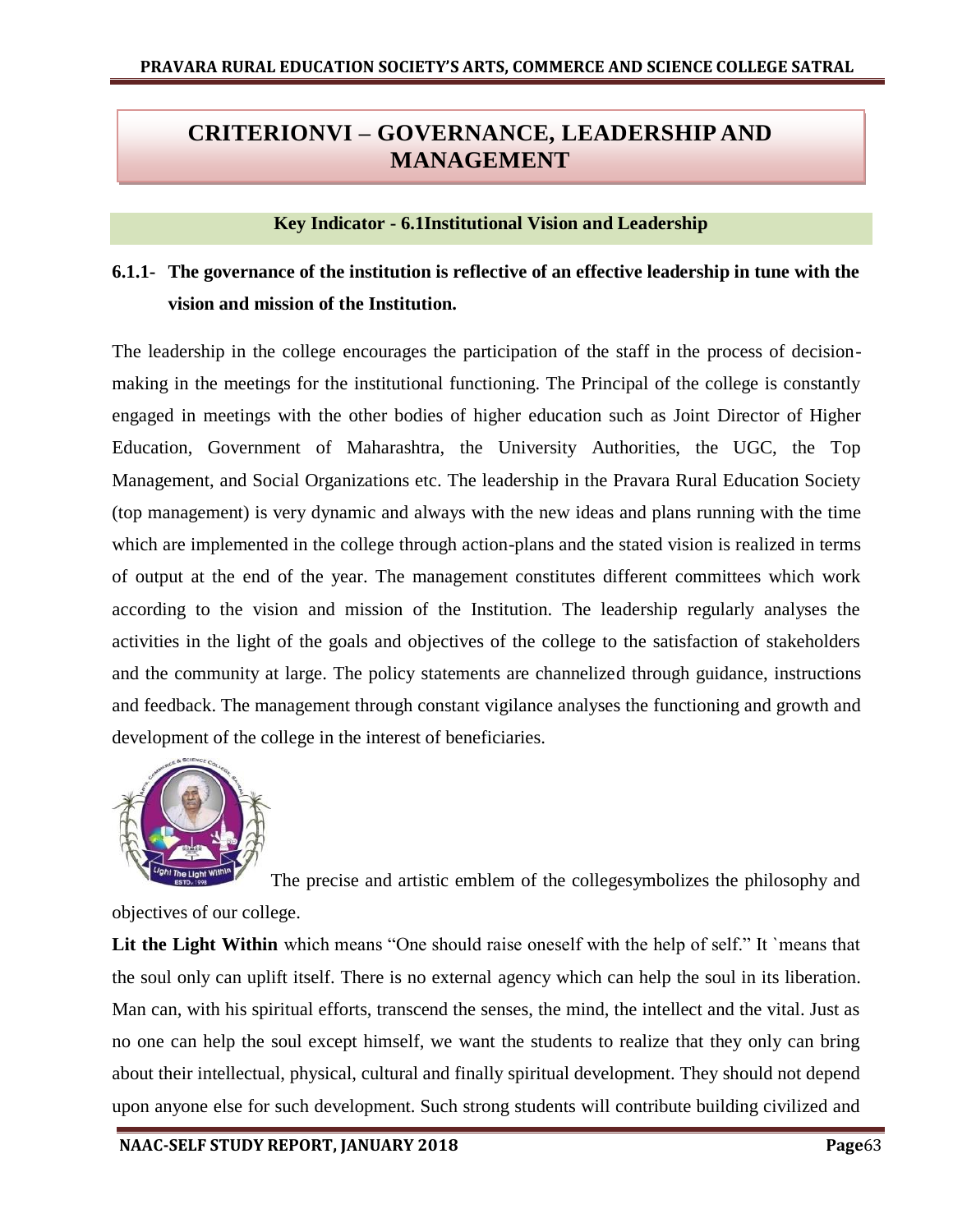strong nation. The book in logo symbolizes the support of knowledge represents **Arts faculty.** The transaction symbolizes the **Commerce faculty.** The rocket and the burette stand for the **Science faculty**, Computer symbolizes new emerging technology and Sugarcane symbolizes the clean, healthy, pollution free, and eco-friendly atmosphere in college.

**Vision:** "Providing quality education in emerging fields to produce knowledgeable and cultured human resource, contributing to the process of national development".

**Mission:** Upliftment of rural masses through appropriate education, to empower the socially, economically and educationally marginalized sections of the rural society of the region and to augment a new generation of students for contributing to the future knowledge economy.

**Mission Statement:** "Lit the Light Within"

**Vision & Mission statement is communicated through:** The prospectus, Website, through display boards at prominent and accessible places in the college premises, annual college magazine "Panchkroshi", meetings of students, parents, alumni, LMC and General Body.

### **6.1.2 The institution practices decentralization and participative management A Case Study Showing Practicing Decentralization and Participative Management in the Institution:**

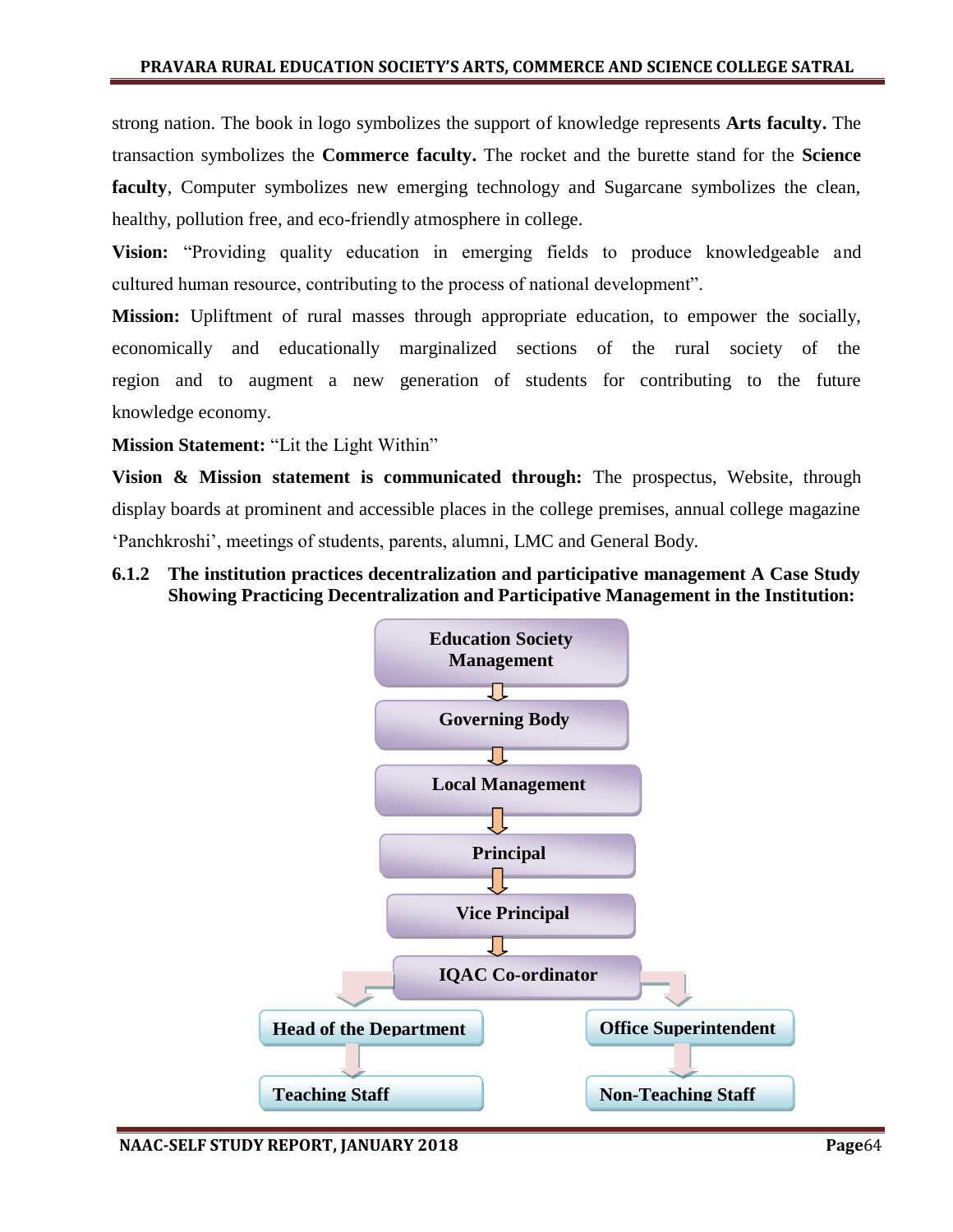|     | S. No. Management of PRES                                     | <b>Designation</b>     |
|-----|---------------------------------------------------------------|------------------------|
|     | Hon'ble Shri. Radhakrishna Eknathrao Vikhe Patil,             |                        |
| 1.  | Leader of Opposition, Legislative Assembly, Maharashtra State | Chairman               |
| 2.  | Hon'ble Shri. Dr. Rajendra Eknathrao Vikhe Patil              | Member                 |
| 3.  | Hon'ble Shri. Annasaheb Sarangdhar Mhaske Patil               | Member                 |
| 4.  | Hon'ble Shri. Bhagavantrao /Aabasaheb Ganpatrao Kharde        | Member                 |
| 5.  | Hon'ble Shri. Annasaheb/Savleram Gabagi Bhosale Patil         | Member                 |
| 6.  | Hon'ble Shri. Bansi Balu Tambe                                | Member                 |
| 7.  | Hon. Shri Dnyandev Laxmanrao Maske                            | Member                 |
| 8.  | Hon'ble Shri. Bhagvatrao Bapuji Gholap                        | Member                 |
| 9.  | Hon'ble Shri. Kachru patilba Aher Patil                       | Member                 |
| 10. | Hon'ble Advocate. Appasaheb Karbhari Dighe                    | Member                 |
| 11. | Hon'ble Shri. Kishorkumar shrikisan Navandhar                 | Member                 |
| 12. | Hon'ble Dr. Bhaskrrao Nivrutti Kharde                         | Member                 |
| 13. | Hon'ble Shri. Sangev Shankarrao Joshi                         | Member                 |
| 14. | Hon'ble Shri. Dattatray Marutrao Shirsath Patil               | Member                 |
| 15. | Hon'ble Shri. Chand Masthan Patel (death -12/10/2017)         | Member                 |
| 16. | Hon'ble Sau. Uama Vijayrao Gune                               | Member                 |
| 17. | Hon'ble Shri. Bhart Vasantrao Ghogare Patil                   | <b>Joint Secretary</b> |

### **MANAGEMENT BOARD**

## **LOCAL MANAGEMENT COMMITTEE**

| <b>S. No.</b> | <b>Local Management Committee member</b>                             | <b>Designation</b> |
|---------------|----------------------------------------------------------------------|--------------------|
| 1.            | Hon'ble Shri. Radhakrishna Eknathrao Vikhe Patil,                    | Chairman           |
|               | Leader of Opposition, Legislative Assembly, Maharashtra State.       |                    |
|               | Trustee, PRES.                                                       |                    |
| 2.            | Hon'ble Shri. Dr. Rajendra Eknathrao Vikhe Patil                     | Member             |
| 3.            | Hon'ble Advocate. Appasaheb Karbhari Dighe                           | Member             |
| 4.            | Hon'ble Shri. Sopanrao Paraji Dighe Patil                            | Member             |
| 5.            | Hon'ble Shri. Bhart Vasantrao Ghogare Patil, Secretary PRES.         | Member             |
| 6.            | Hon'ble Dr. Haribhau Ramrao Aher Educational Director                | Member             |
|               | PRES.                                                                |                    |
| 7.            | Hon'ble Dr. Ram Shivaji Tambe Teacher Representative                 | Member             |
| 8.            | Hon'ble Prof. Jayshri Ramrao Singar Teacher Representative<br>Member |                    |
| 9.            | Hon'ble Shri. Mahendra Shivaji Tambe Non-Teaching                    | Member             |
|               | Representative                                                       |                    |
| 10.           | Hon'ble Dr. Sopan Narayan Shingote I/C Principal                     | Secretary          |

• The college delegates authority and provides operational autonomy in all areas of academic performance, decision taking and implementation of plans and polices in curricular programmes.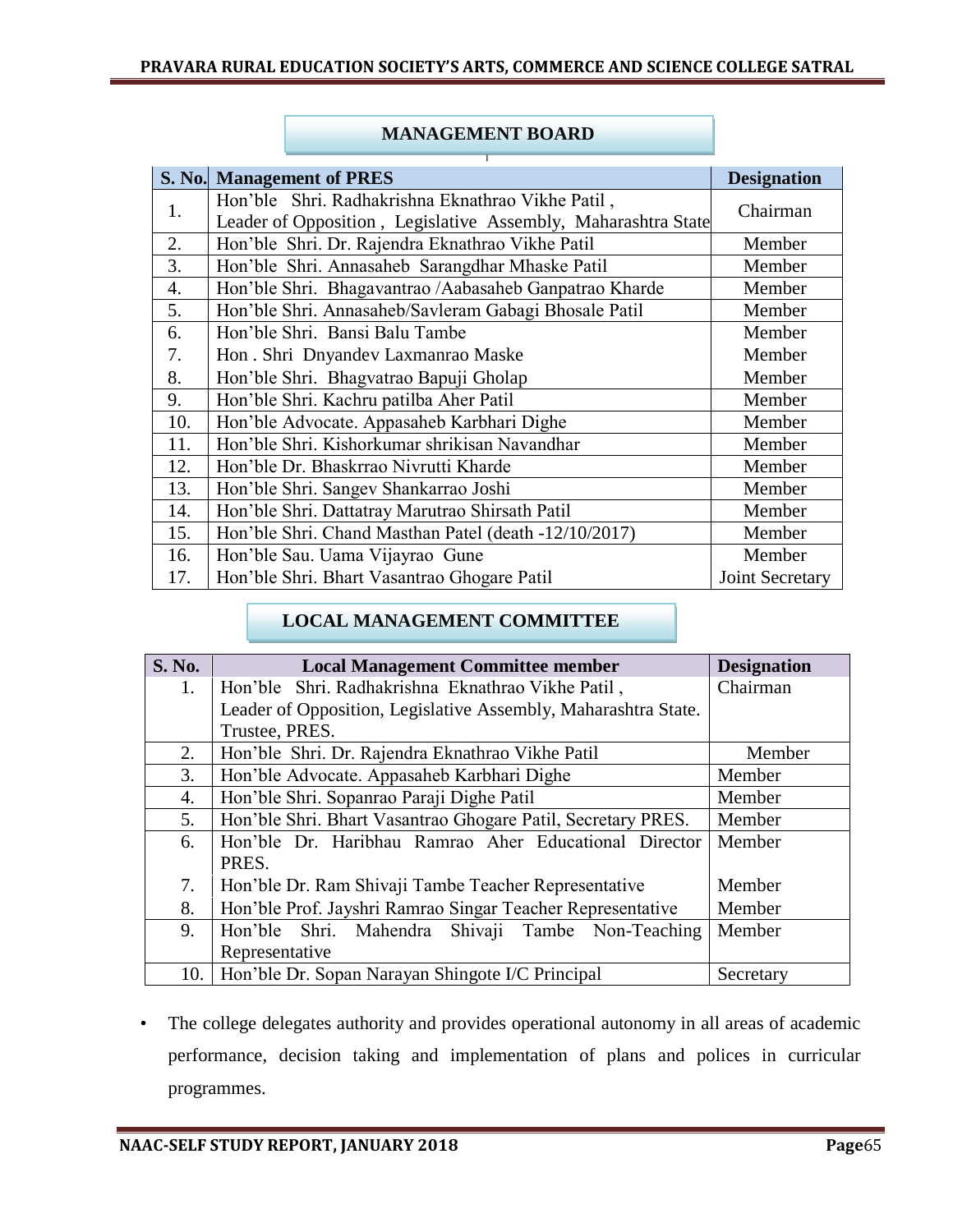- The Principal provides freedom to departments, librarian, and college office, various curricular committees and students' council.
- The Principal permits the HODs and staff members in performing freely in the academic activities and administrative programmes such as departmental activities, allotment of workload, various academic committee programmes, association and conducting departmental test, teaching and learning process and evaluation regularly.
- The college provides autonomy to organize competition, guest lecture, seminars, conferences, workshop, and faculty development programmes by inviting external experts and resource persons also gives autonomy in organizing and participating intercollegiate competitions and to plan budget for activities of associations.
- The HODs of the department perform the academic programmes with coordination and support of faculty members and student representatives.
- The departments decide the requirements for whole academic year like equipments, books and infrastructural facilities.
- Placement officer freely conducts training and counseling for job opportunities and invite the experts and resource persons for placement interview.
- The college promotes participative management. The participative management consists of President, Secretary, Treasurer and members of the college committee, the Principal, Vice Principal, HODs of departments, teaching and non teaching staff members, students" council, office bearers, class representatives and members of academic council.

### **Key Indicator - 6.2-Strategy Development and Deployment**

#### **6.2.1 Perspective/Strategic plan and deployment documents are available in the Institution**

The IQAC takes the cognizance of the feedback from various levels. Based on the needs and demands, prepares plans for the growth and smooth functioning of college. The committee submitted plans for introduction of new courses and skill oriented courses, constructing separate parking sheds for girls and boys and parking place for four wheeler vehicles, facilities for sports activities, development of running track, reading room in library and establishment of new research laboratory.

The Institution has planned to promote research activities by creating facilities in Science Stream. This plan was communicated to the management for discussion and approval. The

•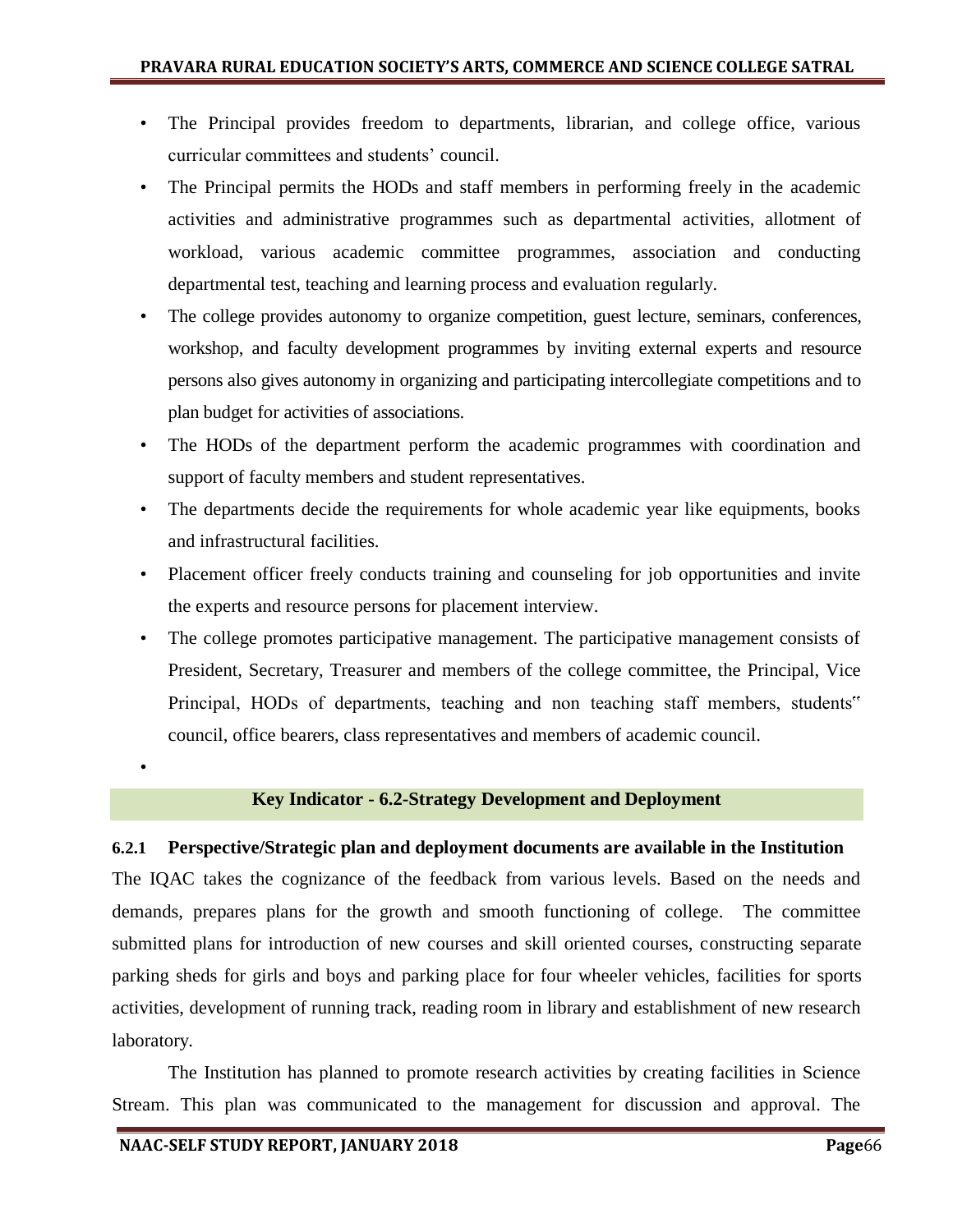management agreed to establish a research laboratory in chemistry since M. Sc. Analytical Chemistry is offered in the college. The management also suggested getting grants from the funding agencies for this purpose. Accordingly, a proposal outlining the plan and need of the planned research laboratory was submitted to DST in the year 2013-14.

The DST sanctioned our proposal and provided grant amount of Rs.39.00 lakhs under FIST program. In addition UGC also sanctioned our proposal with a grant amount of Rs. 10.00 lakhs for procuring Basic Scientific Requirements in the laboratories. Using the grant amount, sophisticated instruments like Hydride generator Atomic Absorption Spectrophotometer, Double Beam Ultra Violate Spectrophotometer, Potentiostat, Icematic etc. and seven computers with printer and books were purchased and kept in the research laboratory. The facilities in the research laboratory are used by the UG and PG students and also staff for regular practical, project or research work.

Due to the availability of facilities, the UG and PG students are able to carry out their project work which is part of curriculum and the staff members could under take research work and publish research findings. So far, two students completed Ph. D course, one student M. Phil course, two staff members completed minor research project work. A number of research papers have been published in the National and International journals.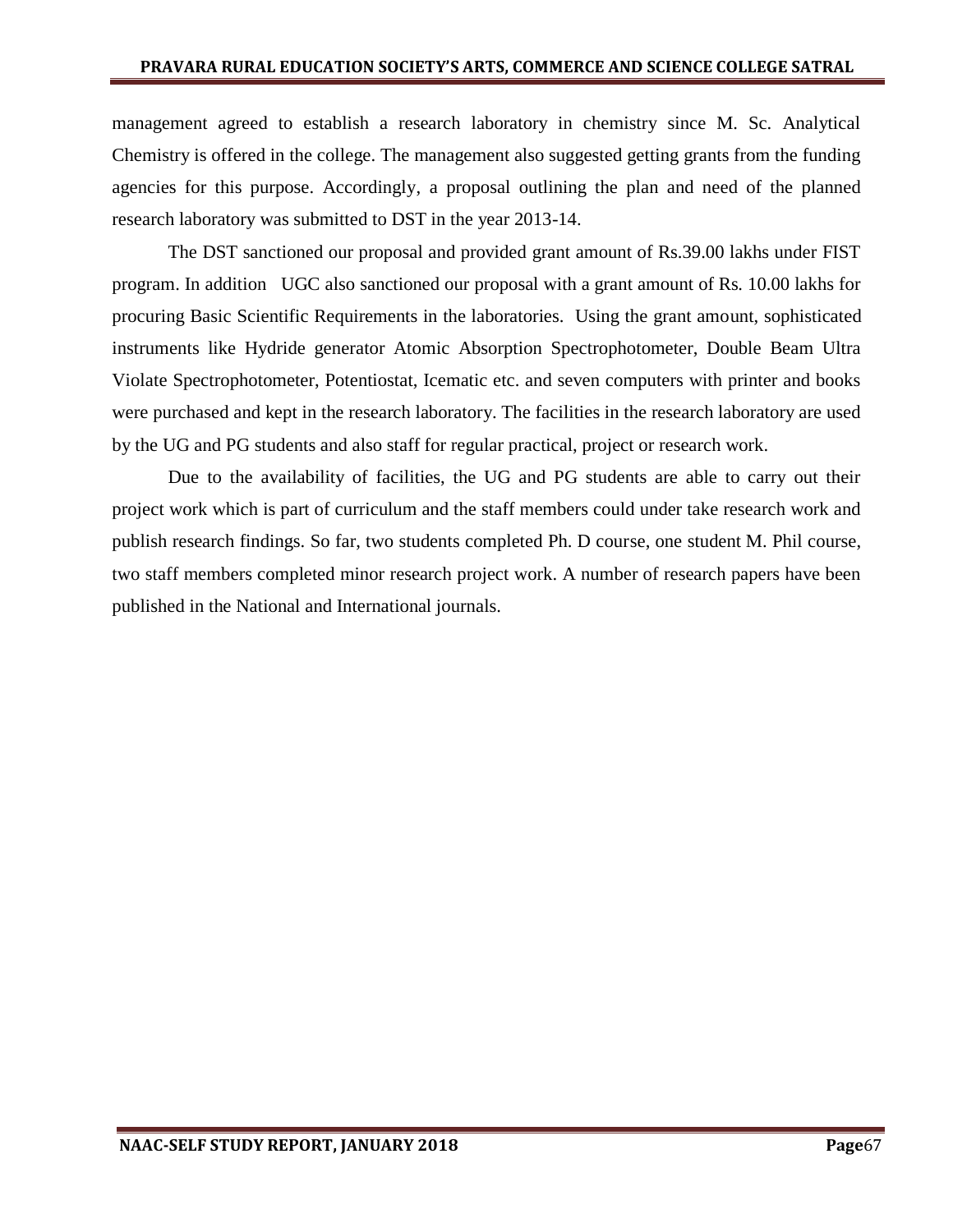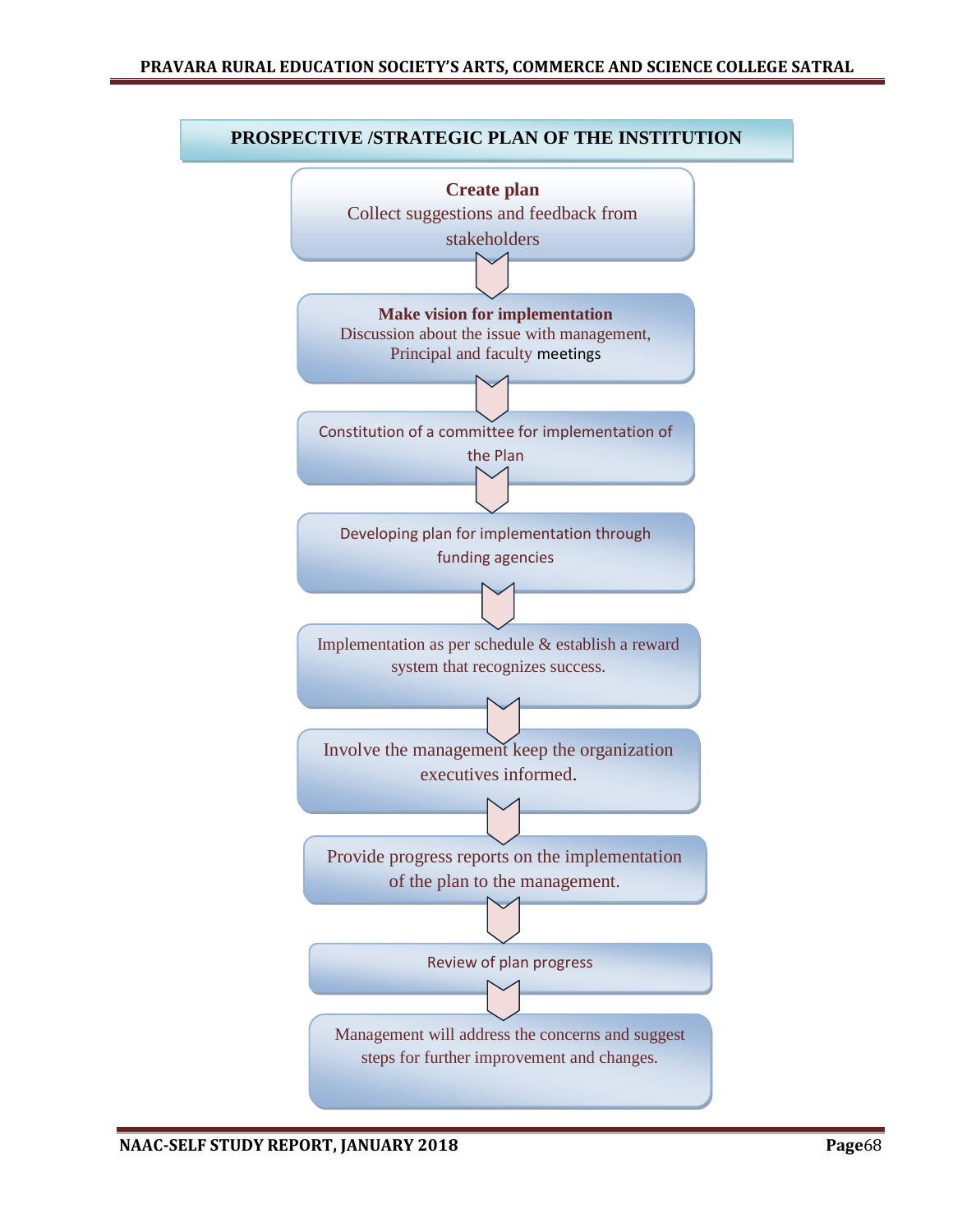#### **6.2.2.1 Organizational structure of the Institution including governing body, administrative Setup, and functions of various bodies, service rules, procedures, recruitment, promotional policies as well as grievance redressal mechanism.**

The college has internal organizational structure, co-ordination and harmony for imparting higher education with qualitative standards. This internal structure consists of administrative authoritiesthe Principal, Vice Principal, Office Superintendent, Heads of all the Departments

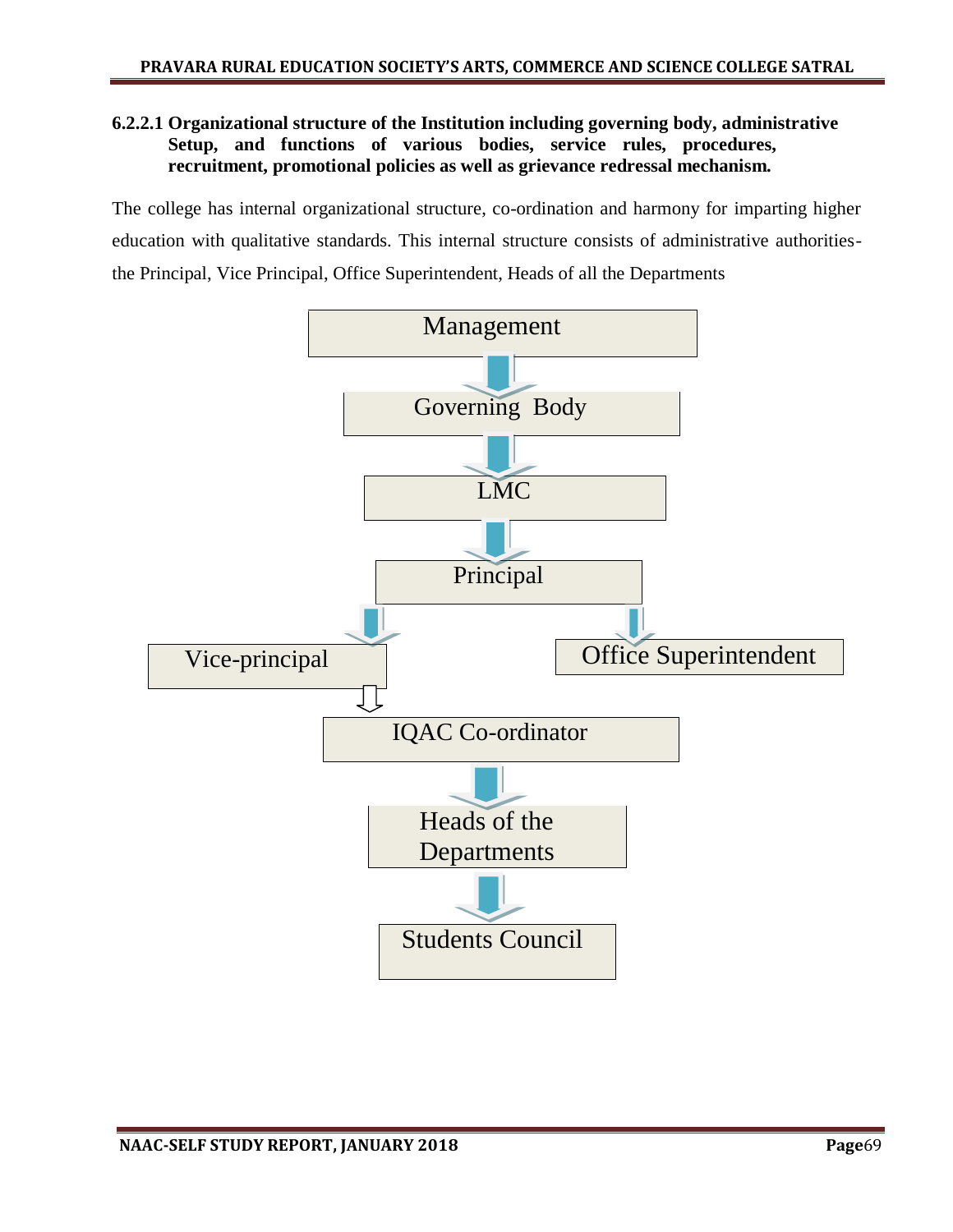

- $\triangleright$  The administrative body takes decision and plan for all academic and administrative activities with the coordination of the principal, Vice principal, HODs and staff for the whole academic year. The governing council decides all the development activities of the college, introduction of new academic programmes, taking policy decision and faculty recruitment.
- $\triangleright$  The staff academic council is responsible for academic matters, framing academic programmes, policy approval, courses and time allotment to staff, scheme of examination, unit test and rules and regulations for conducting exam and evaluation.
- $\triangleright$  Members participate in decision making process, giving counseling to students and analyzing feedback mechanism. The IQAC with Principal as chairperson is responsible for quality enhancement, quality sustenance in all academic activities and propose recommendations for educational services in academic and administration for further extension.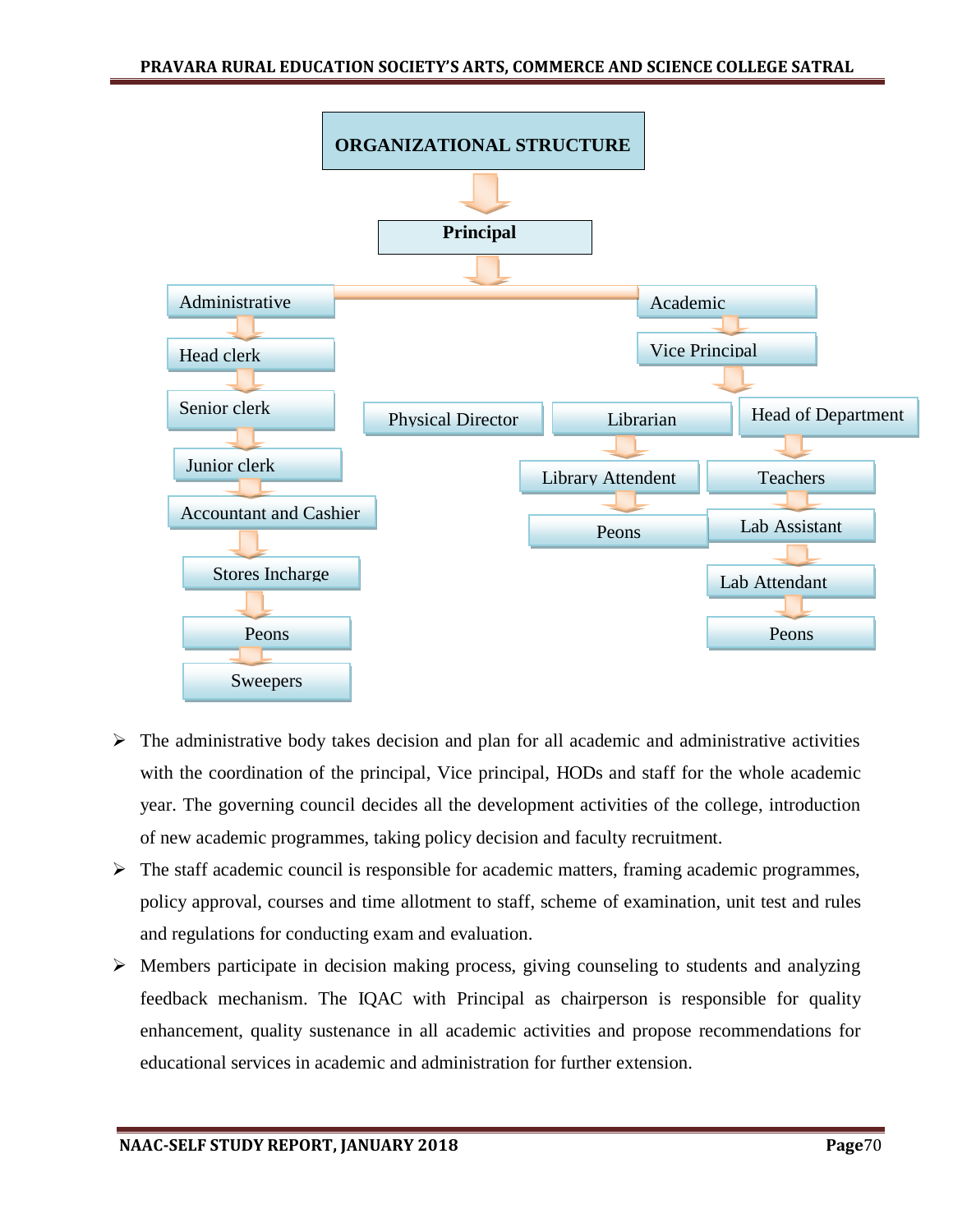- $\triangleright$  The college has established student grievances redressal cell comprising four senior staff of various departments. The cell meets and interacts with students regularly.
- $\triangleright$  Students are asked to come to cell and represent their personal, professional and academic grievances freely and frankly.
- Grievances of students related to academic performance, infrastructure, laboratories, library requirements, transportations, health, water supply, teaching learning process, and programmes for slow learners, for arrear students, games, curricular and extra- curricular activities and other personal grievances are represented to redressal cell by students. The Grievances redressal cell takes action to redress the grievances represented by the students immediately and effectively.
- $\triangleright$  A suggestion box is also installed in the campus to put letters of grievances.

**Service rules, Recruitment, Promotional policies and Procedures:** In accordance with UGC, Government of Maharashtra, Savitribai Phule Pune University and Pravara Rural Education Society.

 **Grievance Redressal Mechanism:** The grievances of the students and staff are addressed through a Grievance Redressal cell in the college. The complaints are received either personally or through complaint boxes installed in the college. The complaints are scrutinized and as far as possible redressed at the college level. If the individual is not satisfied with the redressal, he/she is free to approach top management.

### **The Details of Academic and Administrative Bodies of the Institution**

#### **Function of Academic and Administrative Bodies of the Institution:**

| Governing body                       | Plan for providing and augmenting educational<br>$\bullet$<br>facilities, review and provision of budget,<br>development of infrastructural facilities. |
|--------------------------------------|---------------------------------------------------------------------------------------------------------------------------------------------------------|
| <b>Local Management</b><br>Committee | To give advice on College functioning, maintenance,<br>٠<br>quality improvement and act as local guardian of the<br>college.                            |
| Anti-ragging Committee               | To make preventive action plans and create<br>$\bullet$<br>awareness about ragging as a social evil and<br>repercussions thereafter.                    |
| Academic Committee                   | Plan and monitor teaching, learning and evaluation<br>process                                                                                           |
| <b>Staff Academy</b>                 | To arrange lectures on various topics for enriching the<br>staff                                                                                        |
| Students council                     | Involvement in various college activities and also for<br>holistic development                                                                          |
| Library Advisory                     | Advice about up gradation of resources, annual<br>$\bullet$                                                                                             |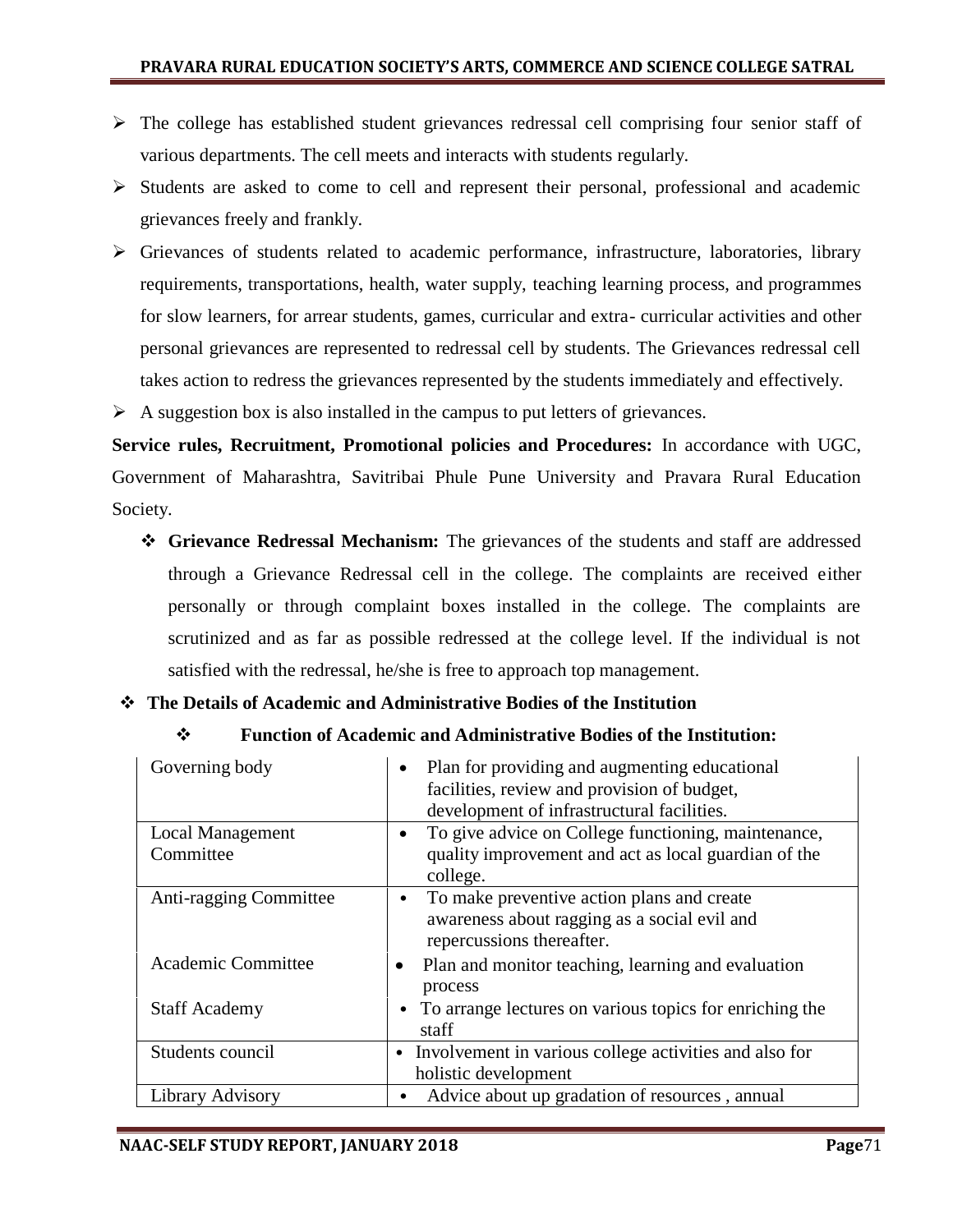#### **PRAVARA RURAL EDUCATION SOCIETY'S ARTS, COMMERCE AND SCIENCE COLLEGE SATRAL**

| Committee                    | budget and verification of the stock                               |
|------------------------------|--------------------------------------------------------------------|
| <b>Examination Committee</b> | Conduct and monitor examination process<br>$\bullet$               |
| <b>Research Committee</b>    | Coordinate research activities<br>$\bullet$                        |
| <b>Science Association</b>   | Cultivate scientific temperaments through lectures,<br>$\bullet$   |
|                              | exhibitions, poster presentations etc.                             |
| <b>Commerce Association</b>  | Organize food festival, poster presentation, seminar<br>$\bullet$  |
|                              | on current commercial issues etc.                                  |
| Grievance Redressal Cell     | Collect and redress the grievances.<br>$\bullet$                   |
| <b>Admission Committee</b>   | Counseling students and providing admissions.<br>$\bullet$         |
| Women Empowerment            | Organize and conduct programs related to women<br>$\bullet$        |
| Cell                         | empowerment                                                        |
| Gymkhana Committee           | Planning, executing and monitoring sports activities<br>$\bullet$  |
| <b>Magazine Committee</b>    | Publish articles written by students and reports by<br>$\bullet$   |
|                              | various committee chairmen.                                        |
| <b>Sexual Harassment</b>     | Create awareness against sexual harassment and<br>$\bullet$        |
| <b>Prevention Cell</b>       | repercussions thereafter.                                          |
| Career Guidance and          | Counsel, motivate, inform about career and<br>$\bullet$            |
| Competitive Exam             | competitive examinations and display schedule of                   |
| Guidance                     | examinations.                                                      |
| Placement Cell               | Counsel and arrange on and off campus interviews<br>$\bullet$      |
|                              | for the students.                                                  |
| Alumni Association           | Interact with alumni through Alumni meet<br>$\bullet$              |
| OBC Cell                     | Ensuring proper implementation of reservation                      |
|                              | policy in the College                                              |
| SC and ST Committee          | Ensuring proper implementation of reservation<br>$\bullet$         |
|                              | policy in the College                                              |
| <b>Minority Cell</b>         | Support and solve issues relating to the <i>minorities</i> .       |
| <b>Internal Compliance</b>   | Collect and resolve complaints from the staff and<br>$\bullet$     |
| Committee                    | students.                                                          |
| Feedback committee           | Collect and analyze feedback from stakeholders and<br>$\bullet$    |
|                              | submit the report for necessary action                             |
| IQAC                         | To ensure the quality in teaching, learning and                    |
|                              | evaluation process. To make plans for further                      |
|                              | development and supervise college activities                       |
| <b>NAAC</b> Steering         | To collect and process the data for inclusion in Self<br>$\bullet$ |
| Committee                    | Study Report and to assist the NAAC Peer Team                      |
|                              | during their visit.                                                |

### **6.2.3 Implementation of e-governance in areas of operation.**

Answer: Yes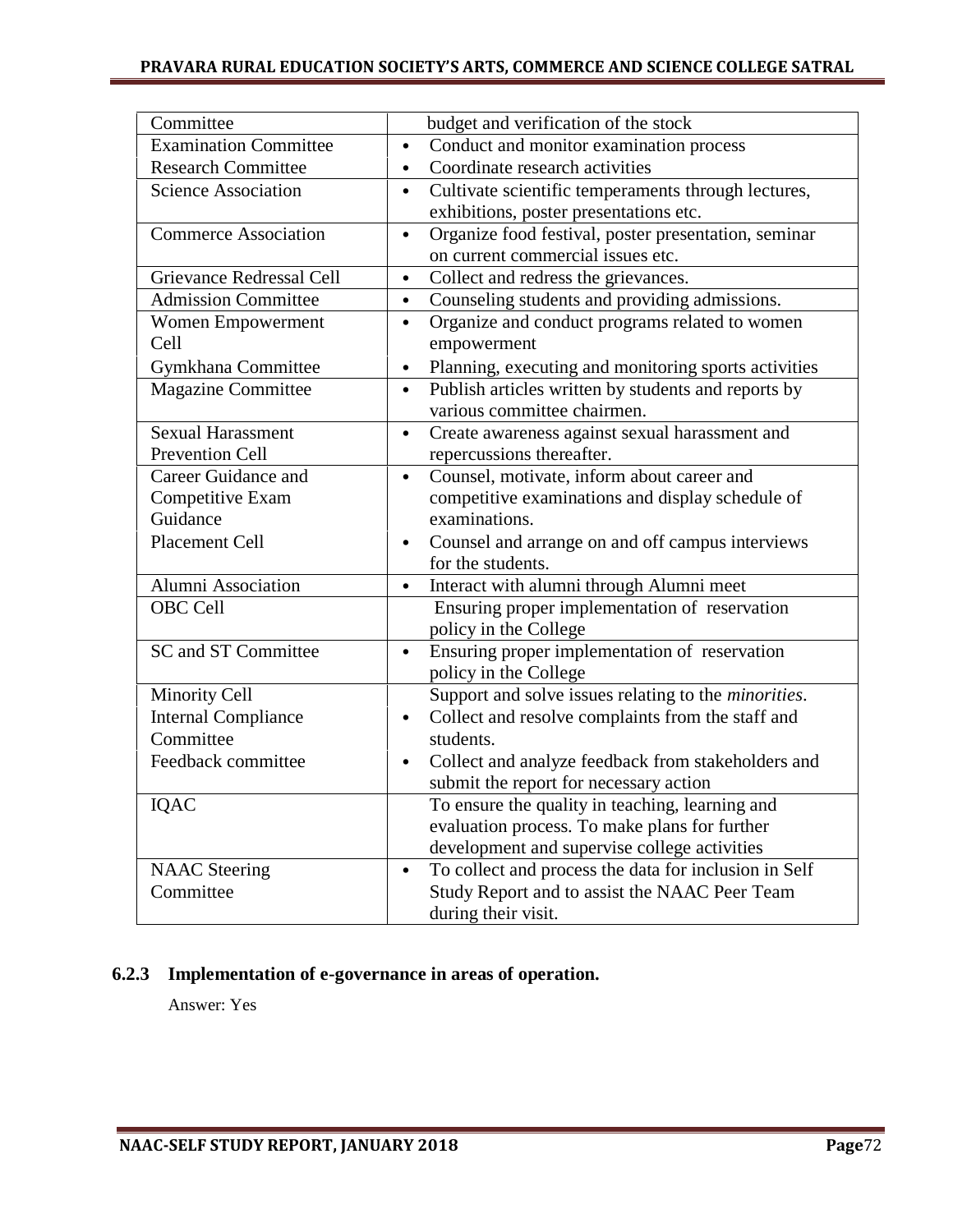## **6.2.4 Effectiveness of various bodies/cells/committees is evident through minutes ofmeetings and implementation of their resolutions.**

The college has academic and non academic bodies or committees headed by chairmen and assisted by members. These committees discuss on various issues in the meetings chaired by the Principal or Head of the Department. The resolutions of the meetings are noted and submitted to the higher authorities for implementation.

The Internal Quality Assurance Cell (IQAC) of college plays vital role to initiate, plan and supervise various activities that ensure quality standards in teaching, learning and evaluation process. IQAC resolved to purchase instruments for the purpose of teaching and learning based on ICT tools. Accordingly the IQAC planned and submitted a proposal with approximate budget requirement to the management. It agreed and purchased the ICT equipment (LCD projectors, computers, CCTV, LED TV, Handy Cam, Wi-Fi modem etc.) which are installed in department of English, Chemistry, Physics and IQAC Cell etc. It has brought about effective change in teaching learning process and has added an element of interest in learning. It has also worked as a time saving method for teacher as they could spare time for giving more knowledge in the subject. Also, students showed improvement in their independent learning with the use of Internet.

## **Key indicator -6.3-Faculty empowerment strategies**

## **6.3.1 The institution has effective welfare measures for teaching and non-teaching Staff.**

The institution has effective Welfare schemes available for teaching and non-teaching staff.

- Home loans up to 7 to 12 lakh available at Pravara Patsanstha.
- Gratuity as per government norms
- Group medical Insurance of each employee with family cover.
- Teachers are granted T.A./ D.A. and registration fee for attending Seminars / Conferences / Workshops / Symposium as per norms laid down by Joint Director, Higher Education. Basic laboratories and library facilities are provided for research work.
- Teachers are relieved for paper setting, central assessment program and for working in various committees if they are appointed by the University.
- Internet facility has been provided to all departments in the institution.
- Health awareness camp for stress management of teaching and non teaching staff.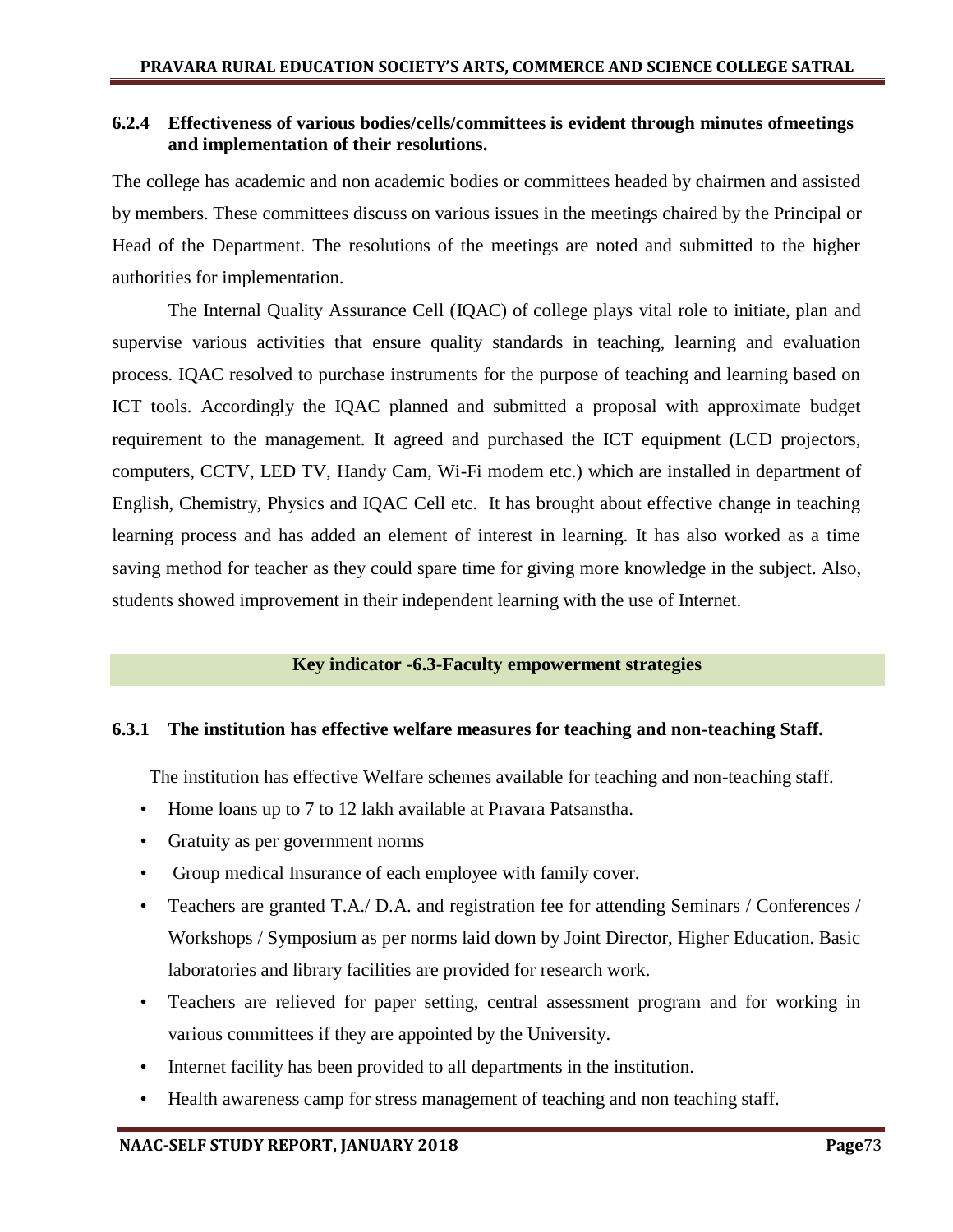- Provision of canteen in campus.
- Educational loan for higher studies in deserving cases.
- Vehicle loan.
- Home loan.
- Grants of 10,000/- for marriage for the teaching and non teaching staff.
- Emergency advance provided.
- Employment to the dependents of the deceased employee on compassionate grounds.
- Waiving of the outstanding loan amount by the Pravara Rural Employees Co-operative Credit Society in case of demise of the employee.
- Provident fund scheme
- Emergency loan up to 40,000/-
- LIC Insurance
- Medical leave
- Earned leave
- Special Casual leave
- **6.3.2 Average percentage of teachers provided with financial support to attend conferences / workshops and towards membership fee of professional bodies during the last five years.**

Answer: 15.89 %

**6.3.3 Average number of professional development/ administrative training programs organized by the institution for teaching & non teaching staff during the last 5 years.**

Answer: 2.6 %

### **6.3.4 Average percentage of teacher attending professional development, program-Viz. Orientation /Refresher/Short term/FDP programs during last five years.**

Answer: 22.56 %

#### **6.3.5 Institution has Performance Appraisal System for teaching and non-teaching Staff.**

The Institution has performance appraisal system monitored by IQAC committee. Every teacher is provided with a daily teaching diary and performance appraisal form. The teaching diary is checked by the head of department towards month end. In every term teachers are asked to submit the details in performance appraisal form prescribed by UGC. The self appraisal score given by individual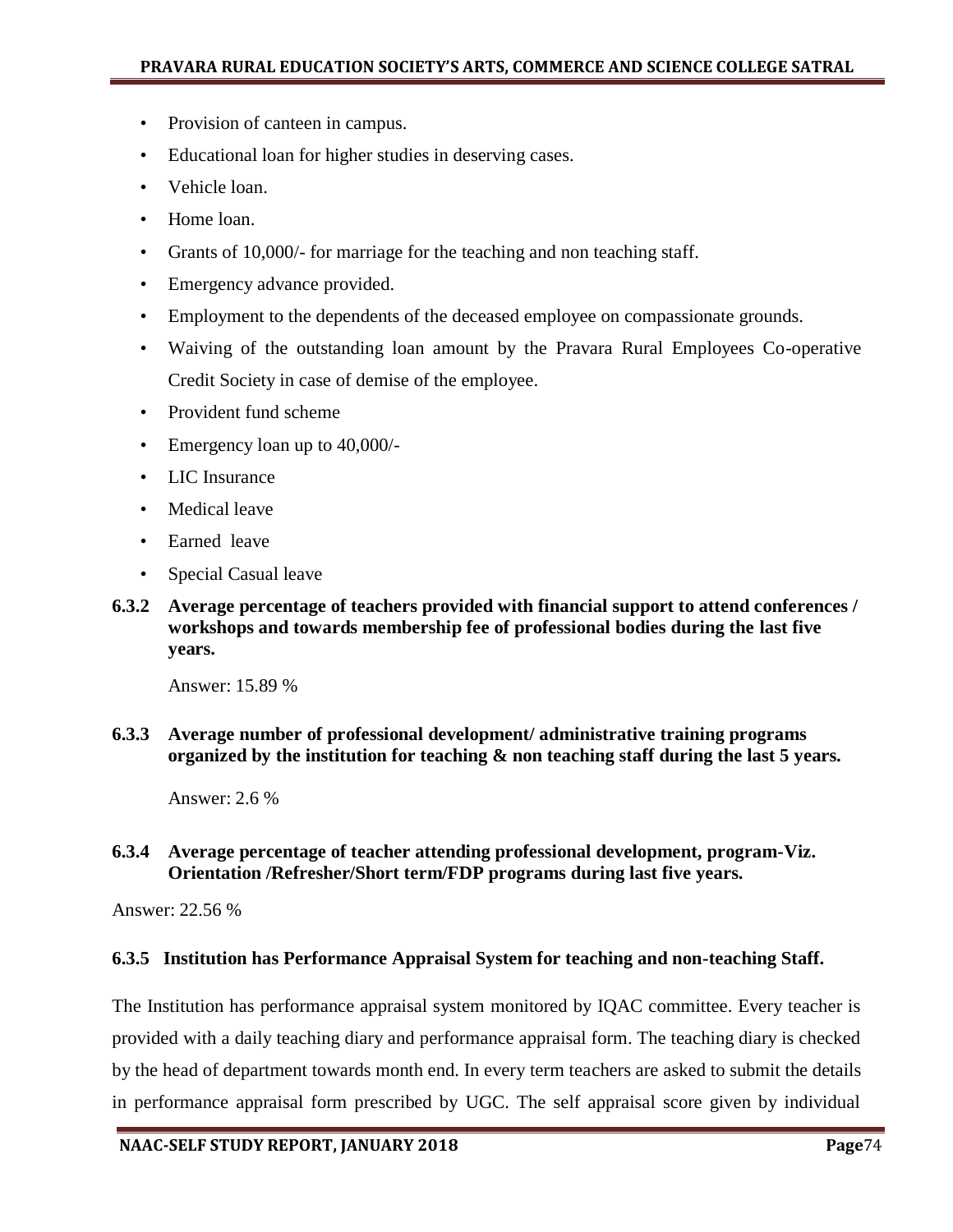teacher is verified by the IQAC chairman. The strengths and weaknesses that are reflected in the performance appraisal form is brought to the notice of concerned teacher with an advice to make improvements in the weak areas. This API score is mandatory for promotion through the Career Advancement Scheme (CAS) the teachers.

The performance appraisal of the non-teaching staff is done by the committee consisting of the Principal, Vice-Principal, Heads of the Departments, Office Superintendent. Performance of the Non-teaching staff is communicated to the management through confidential reports.

Head of the Department prepares confidential reports of the teaching and non-teaching staff while Principal prepares such reports that of all HODs.

The satisfactory or unsatisfactory performance of the staff member is first discussed with Local management Committee and then as per their suggestions necessary action is taken at the college level or communicated to the management for further necessary action.

#### **Key Indicator – 6.4 = Financial Management and Resource Mobilization**

#### **6.4.1 Institution conducts internal and external financial audits regularly.**

The college has internal and external audit system. The internal audit is done every year by the registered Chartered Accountant appointed by the Pravara Rural Education Society (Head Office) while the external audit is carried out by Joint Director of Higher Education and Account General Mumbai. Objections in the audit report are complied as per the discussions and suggestions of the management and Chartered accountant.

| S. No | <b>Financial Year</b> | <b>Date of Audit</b> |
|-------|-----------------------|----------------------|
| 1.    | 2012-13               | 25/06/2013           |
| 2.    | 2013-14               | 26/06/2014           |
| 3.    | 2014-15               | 08/07/2015           |
| 4     | 2015-16               | 25/06/2016           |
| 5.    | 2016-17               | 22/08/2017           |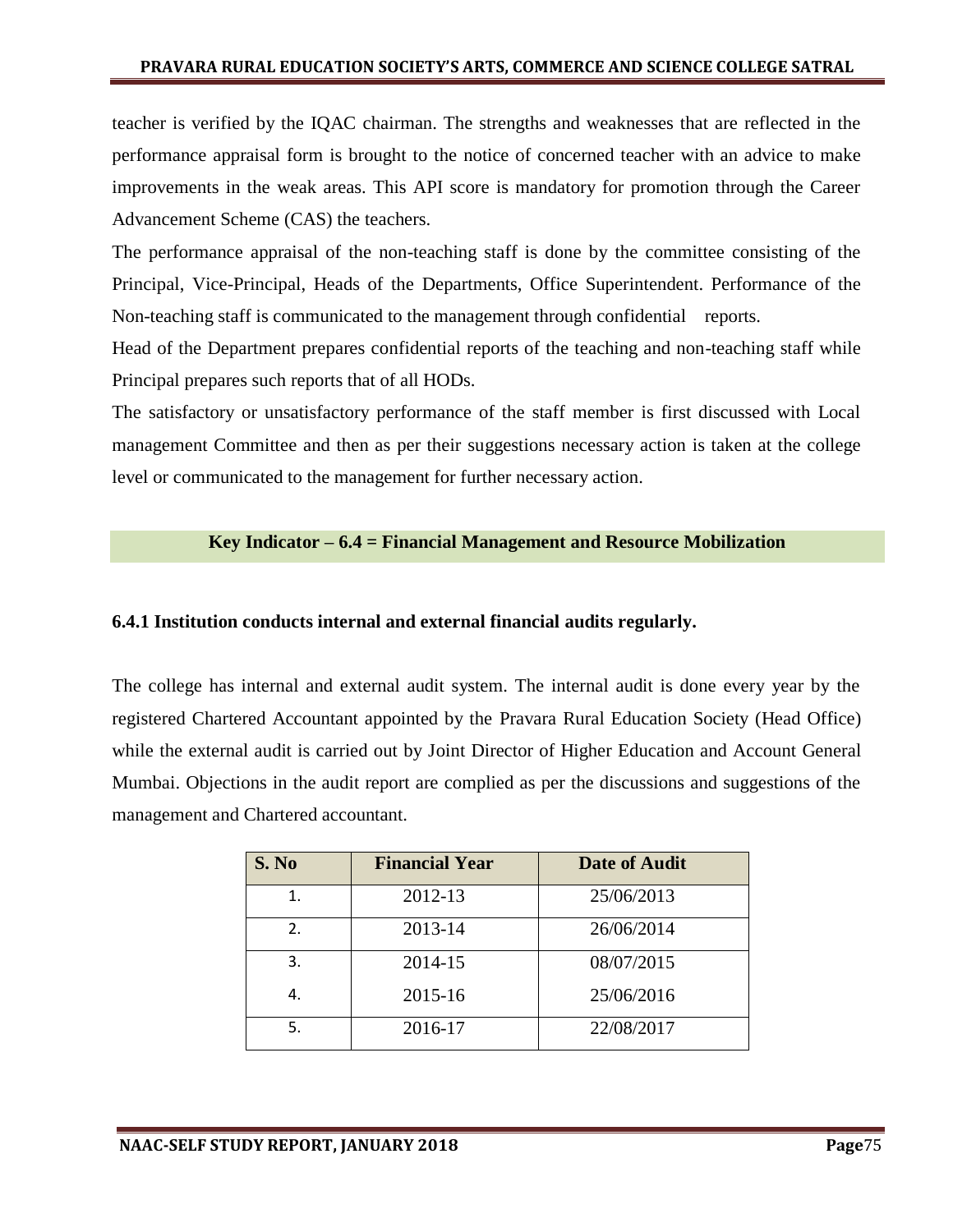## **6.4.2 Funds / Grants received from non-government bodies, individuals, philanthropers during the last five years (not covered in Criterion.III)**

Answer: Yes

## **6.4.3 Institutional strategies for mobilization of funds and the optimal utilization of Resources.**

The information on funds received from various sources is discussed with the management for evolving strategies for mobilization of funds and optimal utilization of resources. The funds are used under the head for which they are sanctioned. If needed, the funds are transferred from one head to the other based on the suggestions made by the management. The requirements submitted by the heads of the departments are scrutinized, priorities are identified and pooled together with budget estimation and submitted to the Pravara Rural Education Society. After discussions in the management committee necessary steps like calling for quotations and placing purchase orders, are taken by the education society. Grants received from BSR UGC Rs.10.00 lakh has been utilized for developing infrastructure for new chemistry laboratory and DST-FIST program of Rs.32.50 lakh has been utilized for purchasing sophisticated instruments like Atomic Absorption Spectrophotometer, Potentiostat, etc. Grants received under quality improvement program from SP Pune University has been utilized for construction of parking shades for boys and girls student and also purchasing equipments like LCD projectors, colour printers, computers etc.

Grants from major, minor research project has been utilized for enhancing research areas and from seminar, workshop, and conference for up gradation of knowledge.

## **Key Indicator - 6.5 Internal Quality Assurance Systems**

## **6.5.1 Internal Quality Assurance Cell (IQAC) has contributed significantly for institutionalizing the quality assurance strategies and processes**

The Internal Quality Assurance Cell has planned the strategies to ensure that the quality of teaching-learning and administrative work is sustained. Some of the strategies developed by IQAC are: yearly Audit of Academic and Administrative works, obtaining yearly feedback from various levels, daily recording of the teaching periods in the register, monthly review of the academic work instead of term end review by head of the departments, ensuring that no theory and practical class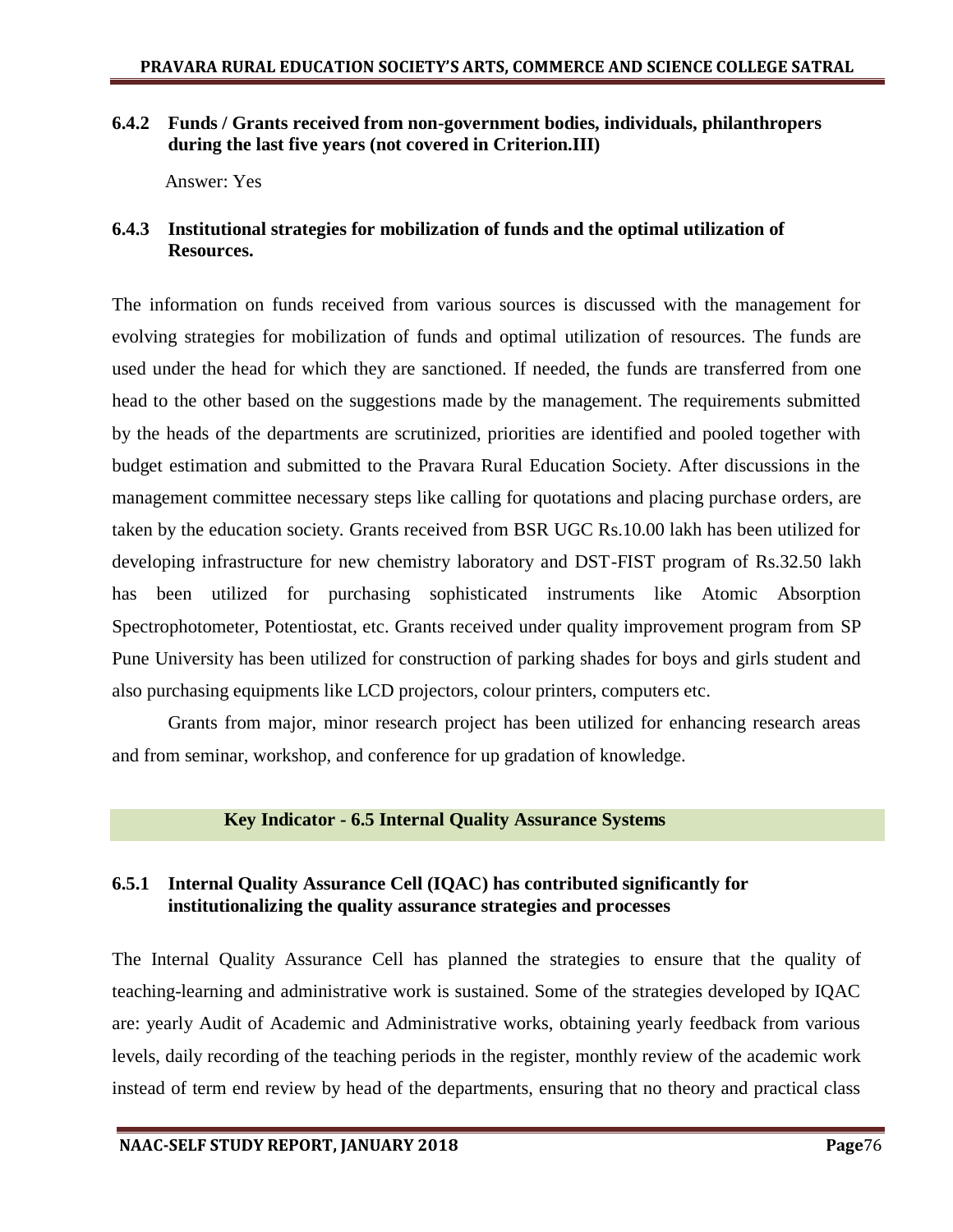goes off, adding at least five new standard reference books and required text books to the library, up-gradation of the sports facilities every year, constitution of internal squad to avoid malpractices in the examination, to organize at least two knowledge enriching seminars/workshops, providing ICT facilities to the students, introduction of Skill Oriented Courses and continuation of Bridge and Remedial Courses.

## **Academic and Administrative Audit:**

The staff is asked to furnish information of their daily work in the prescribed format developed by IQAC and also in teaching diaries which is audited once in a year by the IQAC. The audit report highlighting shortcomings, strengths and weaknesses, areas for improvement etc is submitted to the Principal. The Principal then brings the contents of the report to the notice of concerned staff member and counsel him/her for better performance. However, the strengths in the report do not go unacknowledged and unappreciated.

## **Constitution of Internal Squad:**

The institution has constituted an Internal Squad consisting of Vice-Principal, four staff members out of which two are female. During the examination period, the squad enters in examination halls and physically checks for any objectionable or copying material with the students and seizes them. It also ensures that all the examinations are conducted without any malpractices or other undesirable methods. If any student is detected indulging in malpractice, the internal squad can expel the student from the examination hall for the particular day.

## **6.5.2 The institution reviews its teaching learning process, structures & methodologies of operations and learning outcomes at periodic intervals through IQAC set up as per norms.**

The institution has academic council in which Principal, Vice- Principal, heads of the departments and IQAC coordinator are the members for policy plans and effective implementation of teachinglearning process. The members of academic council observe the lectures of the staff members occasionally and give suggestions to them for improvement in their teaching methods and techniques. Teaching learning process is monitored through teaching diary maintained by the subject teacher and assessed by the head of the department. The assignments and tests are assessed in a stipulated time and record of marks is maintained. This helps in evaluating the academic progress of the students. Daily attendance of the students is maintained and irregular students are counseled first and then brought to the notice of the parents. After the declaration of the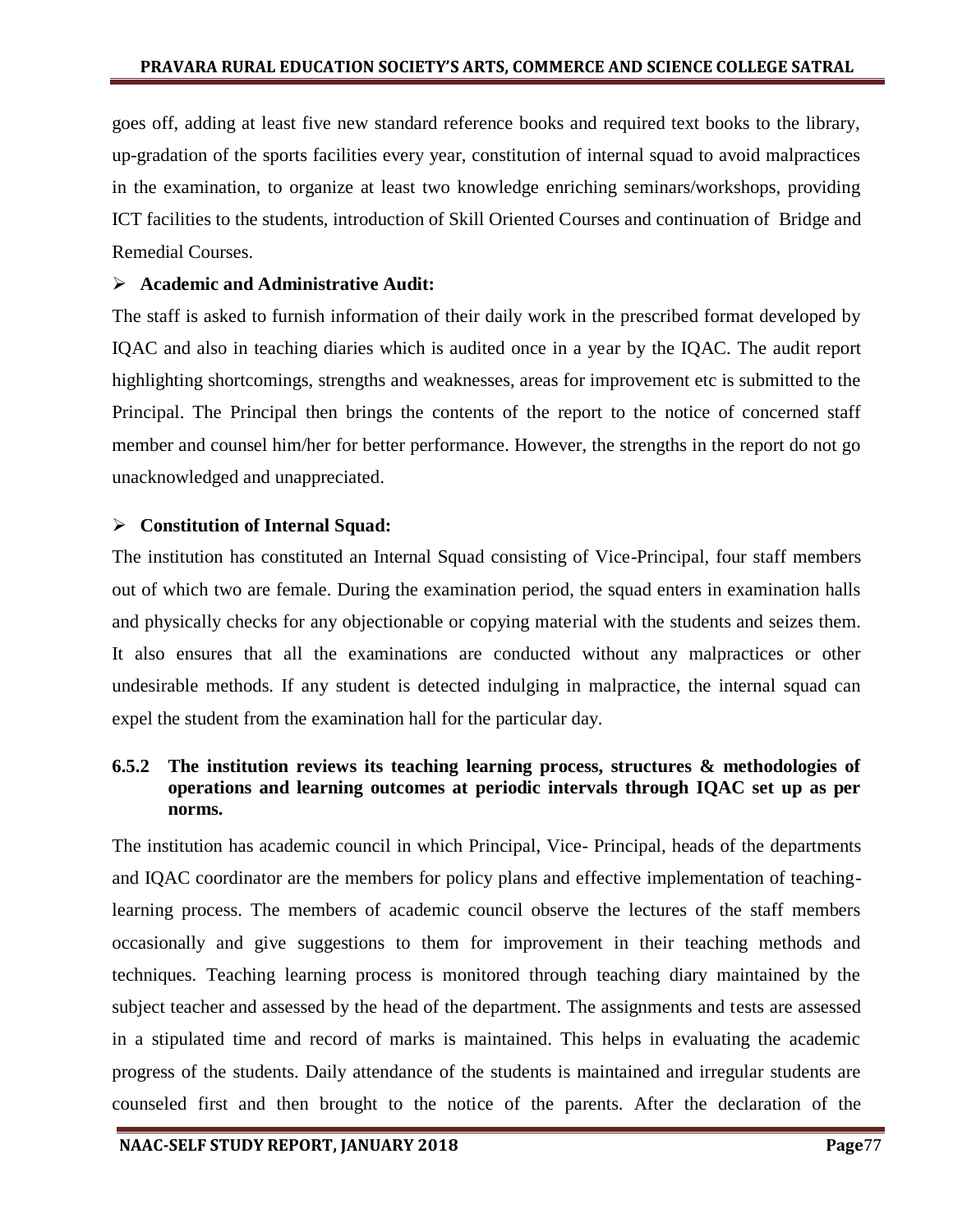examination results, they are analyzed and the report is submitted to the Principal and explanation for the poor performance of the students in a particular subject is sought from the concerned teacher. The academic council evaluates teaching-learning process through feedback mechanism.

## **Teaching Diary:**

The institution has provided Teaching Diary to staff members and asked them to write the teaching plan and record the daily curricular, co-curricular and extra-curricular work, tests and tutorials to be conducted, leave record etc. This diary is checked by the Head of the Department at the weekend. Teaching diary is helping us to plan for the completion of the syllabus in time and they are extremely useful for planning future activities.

## **Feedback Mechanism:**

The feedback obtained from students, Alumni, Faculty and Parents is analyzed by the IQAC to assess the SWOT in the system. IQAC collects feedback from the students through well designed questionnaire, Members of the LMC, Parent"s Meet, Alumni Meet. The suggestions or needs and demands given in the feedback are analyzed and sent to the higher authorities for further actions.

## **6.5.3 Average number of quality initiatives by IQAC for promoting quality culture per year**

Answer: 1.2

## **6.5.4 Quality assurance initiatives of the institution include**

## **Answer: B. Any 3 of the above**

## **Quality initiatives**

- AQARs prepared/submitted
- Academic administrative audit(AAA) and initiation of follow up action
- NBA or any other certification received (best College award by SPPU and Green Audit)
- **6.5.5 Incremental improvements made during the preceding five years** (in case of first cycle) **Post accreditation quality initiatives** (second and subsequent cycle)

For second accreditation cycle, college made following quality initiatives during the last five years:

Online admissions: The institution initiated online admissions from the academic year 2014-15.

It helps to maintain the record of enrolled students.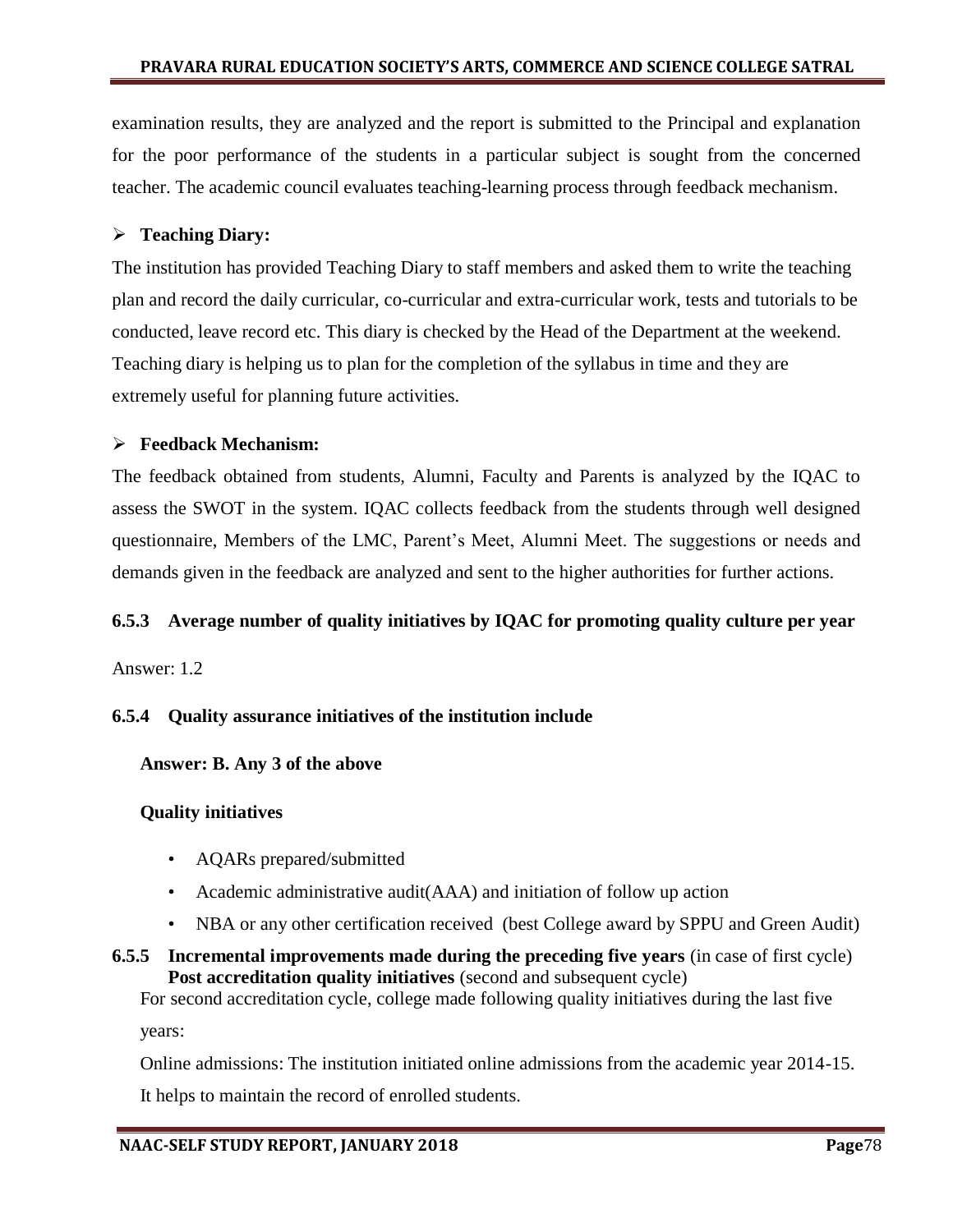- Up-gradation of e-governance: The institution started online filling of the exam forms from the students and downloading of examination question papers from university.
- Purchase of equipments for ICT based learning: The institution increased number of computers and LCD projectors.
- Research Laboratory: Research laboratory was established in chemistry department and there was purchase of sophisticated science equipments.
- Enrichment of library: The college library installed the new software (KHOA) in library and increased number of books, reference books, articles as well as e-resources such as e-books, e-journals etc.
- CCTV surveillance: The institution installed 17 CCTV surveillance cameras in the college campus.
- AAA (Academic and Administrative Audit): The Academic and Administrative Audit as a quality enhancement initiative can be claimed as one of the best practices that have been institutionalized.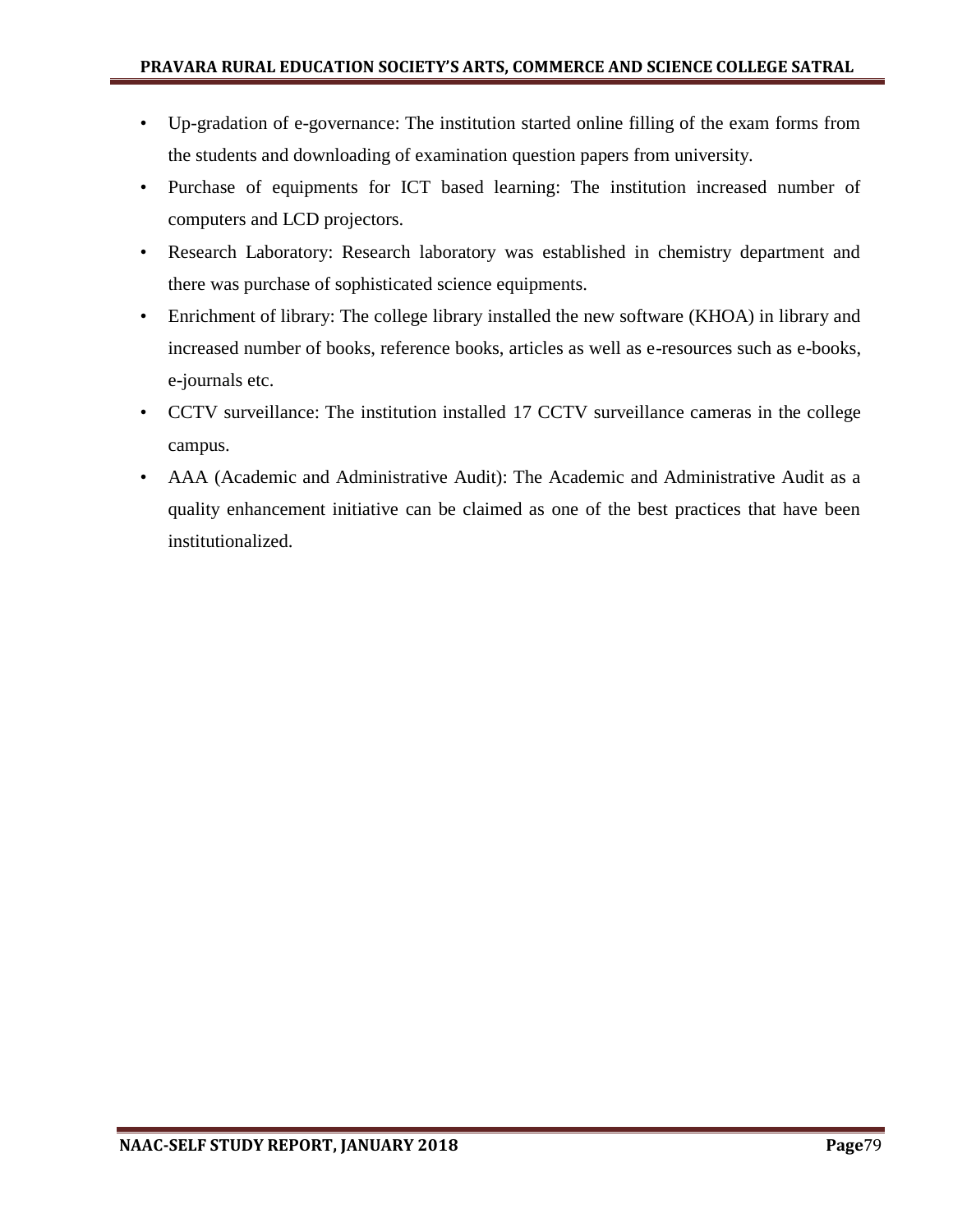# **CRITERIONVII – INSTITUTIONAL VALUES AND BEST PRACTICES**

### **Key Indicators-7.1 Institutional Values and Social Responsibilities**

#### **7.1.1 Gender Equity**

**1. Number of gender equity promotion programs organized by the institution during the last five years.**  Answer: 47

### **2. Institution shows Gender Sensitivity in Providing Facilities Such As**

- **Safety and security**
- **Counseling**
- **Common Room**

The college has given top priority towards gender sensitivity with a view to safe guard safety, security and interest of the girl students. To comply with this, the college has appointed a woman Vice Principal exclusively to attend to the needs and problems of the girl students. The college has also appointed a lady security guard to ensure the security of the girl students on the campus. The college has formed a separate committee consisting of only women staff who constantly keeps a vigil with regard to safety and security of the girls in the college building, playground, library and also while commuting. Separate space for parking vehicles and bicycles, common room for keeping their baggage"s, first-aid-box and sick room is provided to girl students. A workshop on selfprotection for girl"s students was organized by the college from 21 to 27 Jan 2016.

A programme on Traffic Rules was organized by the college on 12/09/2016 in which Mr. Sanjay Patil (Police Inspector) Rahuri Police Station explained to the students about the traffic rules and safety measures to be followed for the safety of every one. Training on the security to be provided to the students under emergency situations given to the college security staff by Chief security officer of Pravara Rural Education Society.

The College has women empowerment and redressal, anti-ragging and anti molestation counseling centers. The female teachers with a constant vigil ensure that no undesirable events or incidents take place on the campus that may molest any girl student. The teachers also counsel the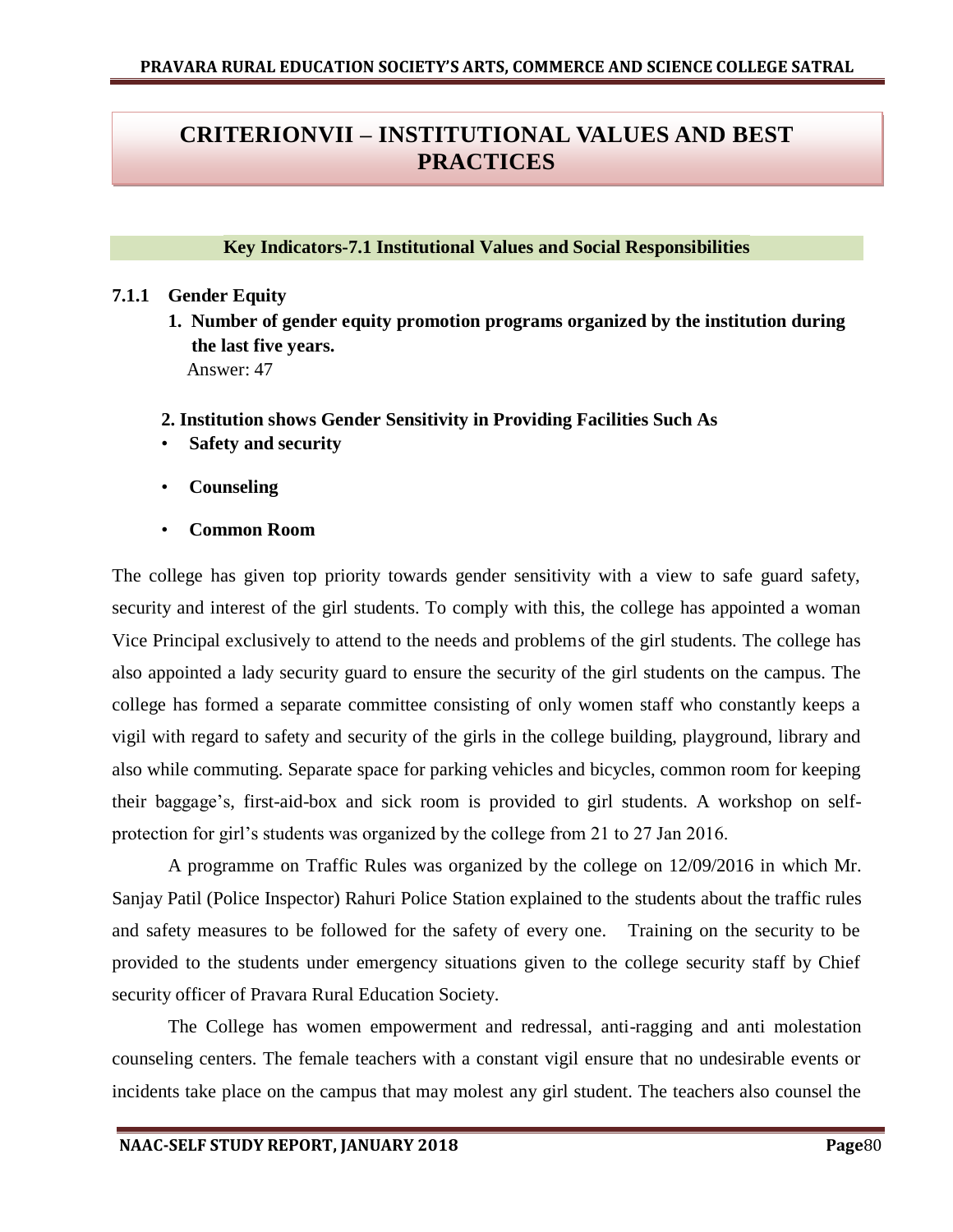students and instill confidence in them and make them aware of their power and status in the country. If any girl is harassed or molested, the lady teacher tries to drive away the fear or inferiority complex in them and tells them to face the challenges and situations with courage The college organizes workshops, seminars, guest lectures, poster presentations, rallies to create awareness among girl students with regard to the empowerment, weaknesses, health care, ragging, molestation, precautionary measures to be taken for safety and security. Training programs such as taekwondo, karate and other self defence programs are also organized from time to time.

The college has also installed CCTV cameras at suitable places which are helping to identify any unpalatable incident on the campus. The college has a common room for girls students with all the necessary facilities required for students' relaxation and entertainment. A CCTV camera is installed in front of the common room.

### **7.1.2 Environmental consciousness and sustainability**

Alternate Energy Initiatives such as:

• **Percentage of power requirement of the institution met by the renewable energy sources**:

Answer: 1.44%

• **Percentage of Lighting power requirement met through LED bulbs**:

Answer: 57 %

- **Waste management steps including** 
	- **Solid waste management,**
	- **Liquid waste management and**
	- **e-waste**

The college has separate waste management committee which gives guidance for the proper collection and disposal of solid, liquid and e-waste and also supervises the disposal mechanism. The solid waste includes plant litter, broken glass pieces, broken furniture, paper waste, electrical etc. The liquid/chemical waste is categorized into hazardous and non-hazardous waste and collected in separate cans. All the liquid, solid and e - waste that is collected following safety steps is then submitted to the wastage collection centre in the Pravara Rural Education Society for the proper disposal. The water from the toilets and wash basins is drained into a separate soak/septic pit. The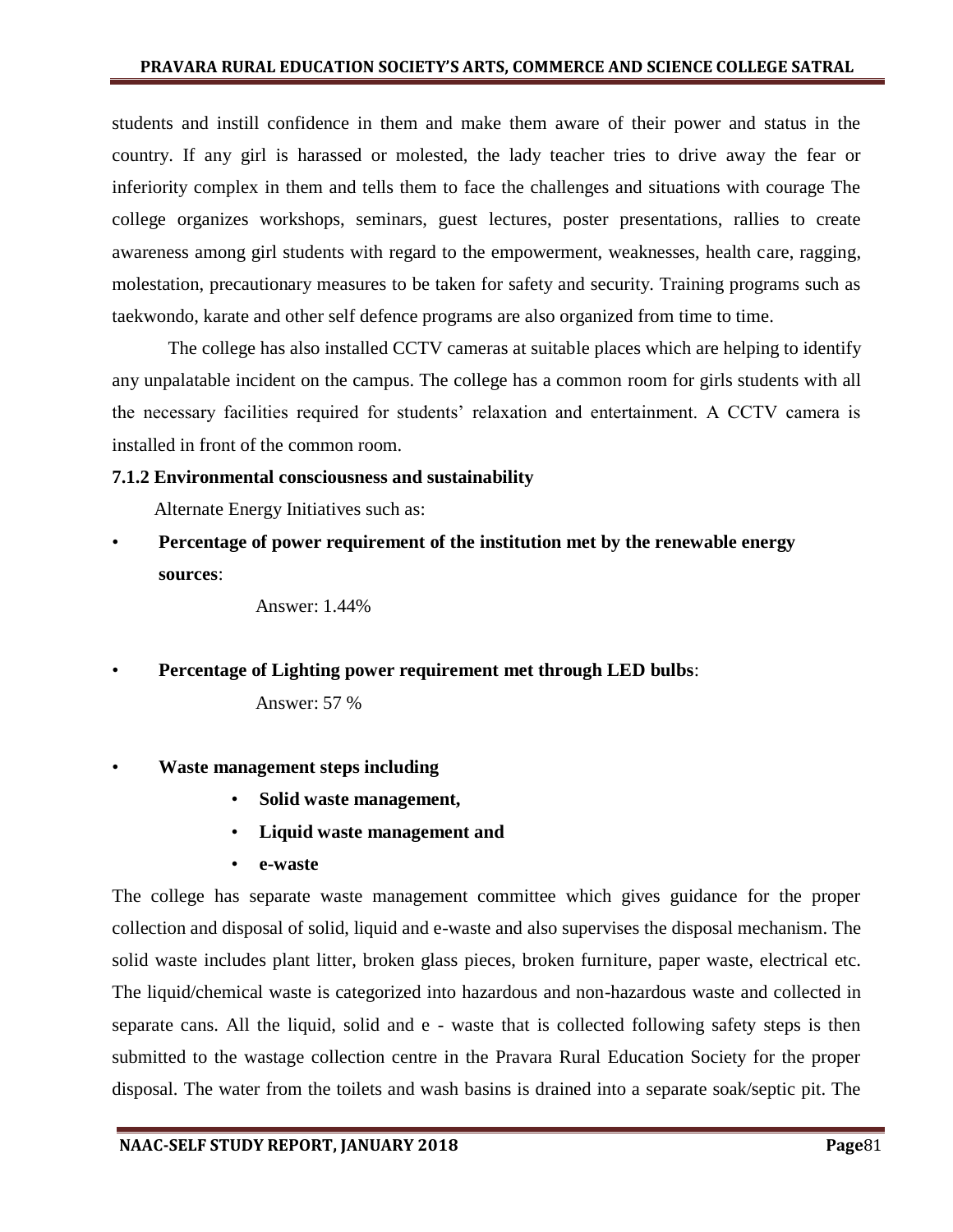plant waste is converted to bio-fertilizer through vermin- composting process. The **vermi-compost** thus produced is used as bio-fertilizer for the garden plants in college campus.

#### • **Rain water harvesting structure and utilization in the campus**

Satral village where the college is located comes under the rain-shadow and drought prone area, hence receives less rainfall that too not continuously during the season. Considering this cause and with an aim to meet water requirements, the college decided to harvest the rain water and store. Accordingly PVC pipelines at appropriate places were fixed and interconnected in the college main and adjacent buildings in 2013-14 for collecting rainwater from the terrace which is 2200 sq. ft in area. The rain water thus collected is stored in a fibre tank of 7000 liters in front of chemistry laboratory and also drained into the soak-pit for recharging the ground water to increase the water level in the bore-wells and other well on the campus in botanical garden. The collected water in the fiber tank is used for chemistry laboratory and also watering the lawns and ornamental plants around the buildings.

#### • **Green Practices:**

The college has rich vegetation with a variety of plants, bushes and green lawns in the campus and a well planned botanical garden spread in three acres. There are 118 ornamental, forest and medicinal plants in the garden. A separate place nearby the garden is used for raising the nursery plants and mulberry plants. The college has also developed a separate "Nakshatra Garden" with medicinal and endemic plants. Every year trees are planted on important occasions. Moreover, the college goes for green audit once in every two years. Weekly once the students and staff are advised to observe "No Vehicle Day" in the campus. About Eighty Percent of the students come on bicycles or on foot. The college is not connected to any highway hence no regular transport is seen. Therefore, we experience less air and sound pollution in the campus, thus we claim our campus to be eco-friendly. The students are also made aware of the harmful effects of the plastic and they are asked to do away with the usage of plastic in the campus.

As far as possible the college communicates through internet, mobile, e-mail IDs. The office records are also maintained in the software. Thus, this practice is helping to use less paper thereby minimizing the paper wastage.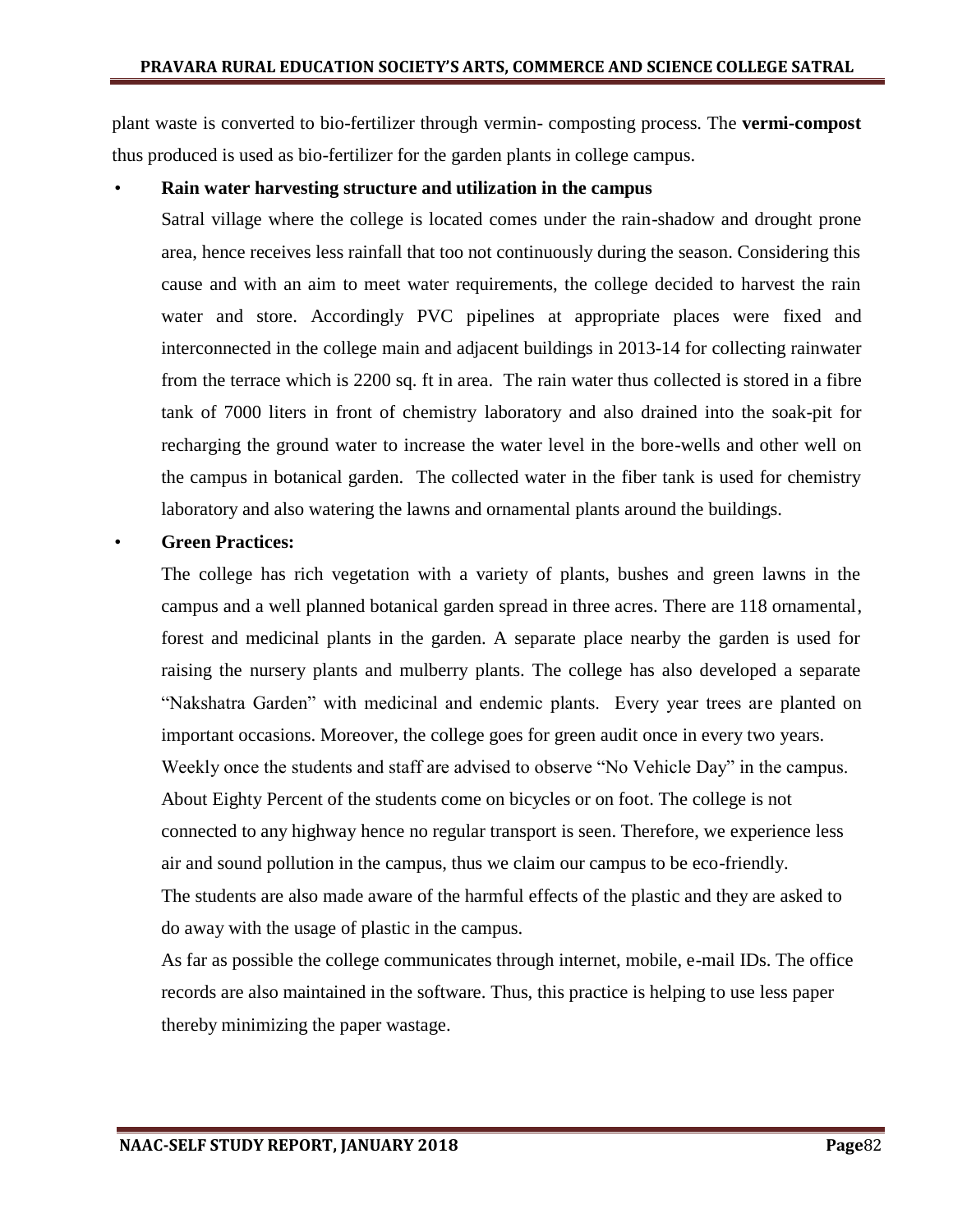The college is located amidst the agricultural fields far away from industrial and residential area. The campus is lush green with variety of plants and bushes thereby giving a greenery look.

**6. Average percentage expenditure on green initiatives and waste management excluding salary component during the last five years**.

Answer: 1.74%

## **7.1.3 Differently abled (Divyangajan) friendliness**

- **Resources available in the Institution:**
	- 1. Physical facilities
	- 2. Provision for lift
	- 3. Ramp/Rails
	- 4. Braille Software /facilities
	- 5. Rest Rooms
	- 6. Scribes for examination
	- 7. Special skill development for differently baled student
	- 8. Any other similar facility (speatify)

Options:

A.7 and more of the above

#### **Answer: B. At least 6 of the above**

- C. At least 4 of the above
- D. At least 2 of the above
- E. None of the above

## **7.1.4 Inclusion and situations:**

**1. Number of specific initiatives to address locational advantages and disadvantages during the last five years.**

Answer: 17

**2. Number of initiatives taken to engage with and contribute to local community during the last five years.(Not addressed elsewhere ):** 

Answer: 07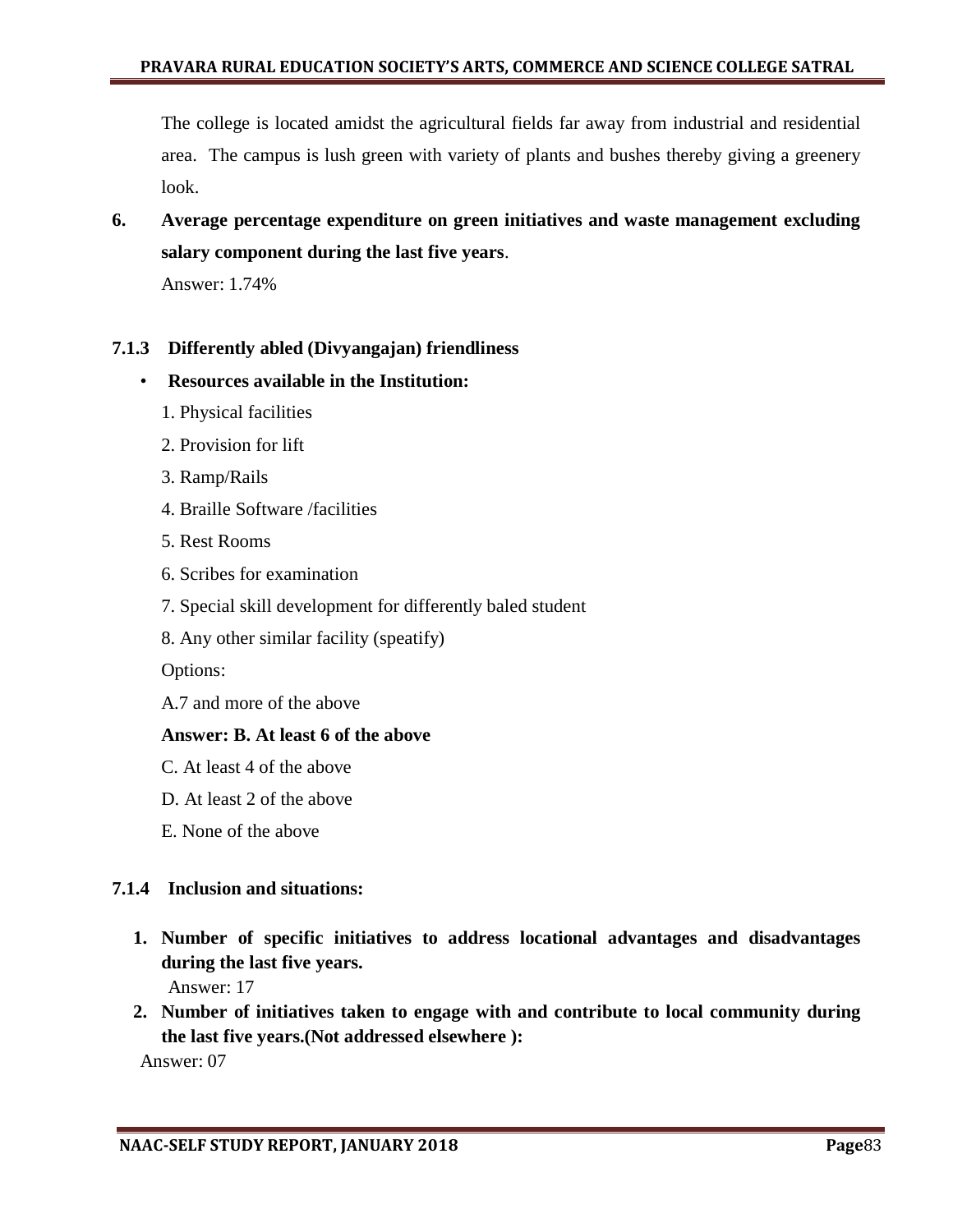#### **7.1.5 Human Values and Professional ethics**

- **1. Code of conduct handbook exist for students, teachers, governing body, administration including principal/officials and support staff** – Yes
- **2. Display of core values in the institution and on its website**  Yes
- **3. The institution plans and organizes appropriate activities to increase consciousness about national identity and symbols; Fundamental Duties and rights of Indian citizens and other constitutional obligations = Yes**
- **4. The institution offers a course on human values and professional ethics** –Yes
- **5. The institutional functioning is as per professional code of prescribed/suggested by statutory bodies / regulatory authorities for different professions.** – Yes
- **6. Number of activities conducted for promotion of universal values (Truth, Righteous conduct, Love, Non-Violence and Peace): National values, Human values, National Integration, Communal Harmony, and Social Cohesion as well as for observance of fundamental duties during last five year**: 13
- **7. Institution organizes national festivals and birth/death anniversaries of the great Indian personalities** – Yes
- **8. The institution maintain complete transparency in its financial, academic, administrative and auxiliary functions** –Yes

Amount received by college from various sources is deposited in college saving and current accounts in Co-operative and Nationalized banks.

For better transparency, the college has adopted following steps.

- $\triangleright$  No cash is accepted in the office directly, therefore the office is cashless
- $\triangleright$  Students are advised to pay fees in the bank through the challans
- $\triangleright$  Permission for spending for any purpose is sought from the Head office (PRES)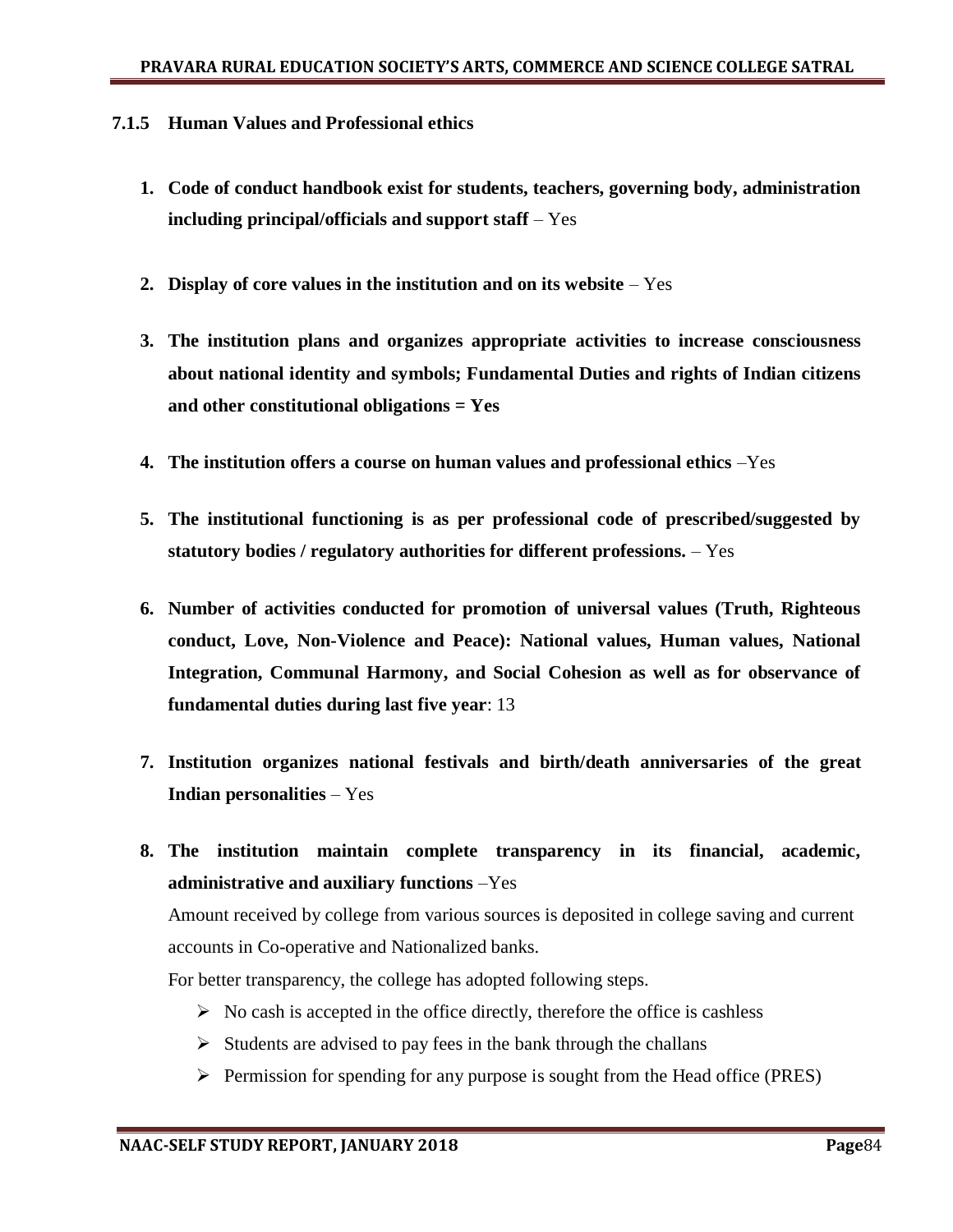- $\triangleright$  Grants received from funding agency under faculty development scheme is intimated to the concerned teacher and released.
- $\triangleright$  Scholarship amount is displayed on students notice board and transferred to the students' savings accounts in banks.
- $\triangleright$  Every transaction is made either through cheque or online.
- $\triangleright$  The accounts are audited every month by internal auditors deputed by the Pravara Rural Education Society.
- $\triangleright$  Quarterly period audit is done by the external auditors. Audited statement is submitted in time wherever and whenever demanded.
- $\triangleright$  Transparency in academic work is maintained by recording daily academic work as per time table, publishing the academic calendar and display of related notices.
- $\triangleright$  Transparency in administrative work is ensured by the Head of Institution in every aspect as per code of conduct and ethics.

## **Key Indicator-7.2 Best practices**

## **7.2.1 Describe at least two institutional best Practices**

Our college has adopted the best practices some of which are as below.

- Dress code for the students and staff
- Daily recording of the theory and practical periods
- Appointment of woman vice-principal to take care of women students and staff and solve their problems.
- Facilities and activities for the empowerment of women
- Rest and sick room for women
- Lady security guard to ensure more security for women
- Birthday celebration of the physically disabled students to make them feel of their inclusiveness in the mainstream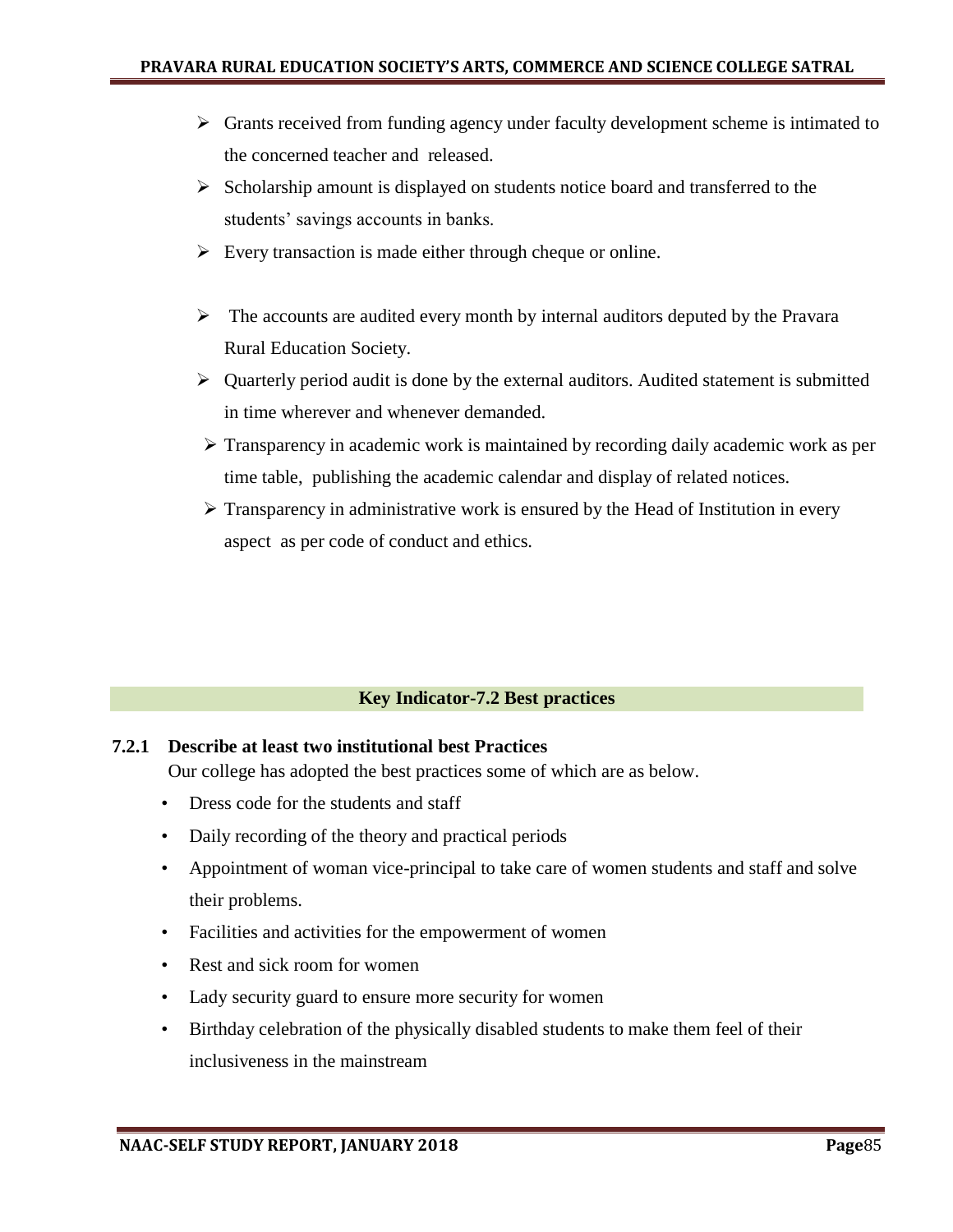- Establishment of Dr A.P.J. Abdul Kalam library to promote creativity and innovation in students.
- Minimum electricity consumption due to more natural light and ventilation in building
- Students voluntary group for maintaining cleanliness of the campus
- Internal squad to ensure the smooth conduct of examinations without any malpractices
- Women empowerment Best Practice –Kalam library Project
- Recording of the daily academic work
- Staff pays the fees for one or two poorest students.
- Through contribution by staff, a bicycle was purchased for a poor girl student for attending the college.
- Every year students from earn and learn scheme are provided woolen sweaters and blankets.

#### **Title of the practice –Kalam Library: Journey from Young Minds to Noble Minds**

- **Objectives of the Practice:** The College has established Dr. Kalam Library in 2016-17 in his memory and also as a responsibility to respond to his appeal with the mission of providing opportunities to create a nation of lifelong learners and with the following objectives stated by him.
	- $\checkmark$  To ensure that every child has access to knowledge in the form of books.
	- $\checkmark$  To involve the whole community to work towards education for children.
	- $\checkmark$  To create awareness about social causes amongst children who become brand ambassadors of promoting the message within their communities.
	- $\checkmark$  To bring a better change for the future generations by empowering the present generation.
	- **Context:**

Dr. Kalam during his visit to the educational hub in Pravaranagar on  $5<sup>th</sup>$  January, 2015, strongly advocated that every child of the nation should have access to library and asked the parents and institutions to develop a small library that would ignite the young minds so that they can come up with innovative plans and ideas for the welfare of human beings and also contribute towards the nation building exercises.

The college contemplated to provide the library facilities at three levels namely:

– Trishul (50 to 100Books)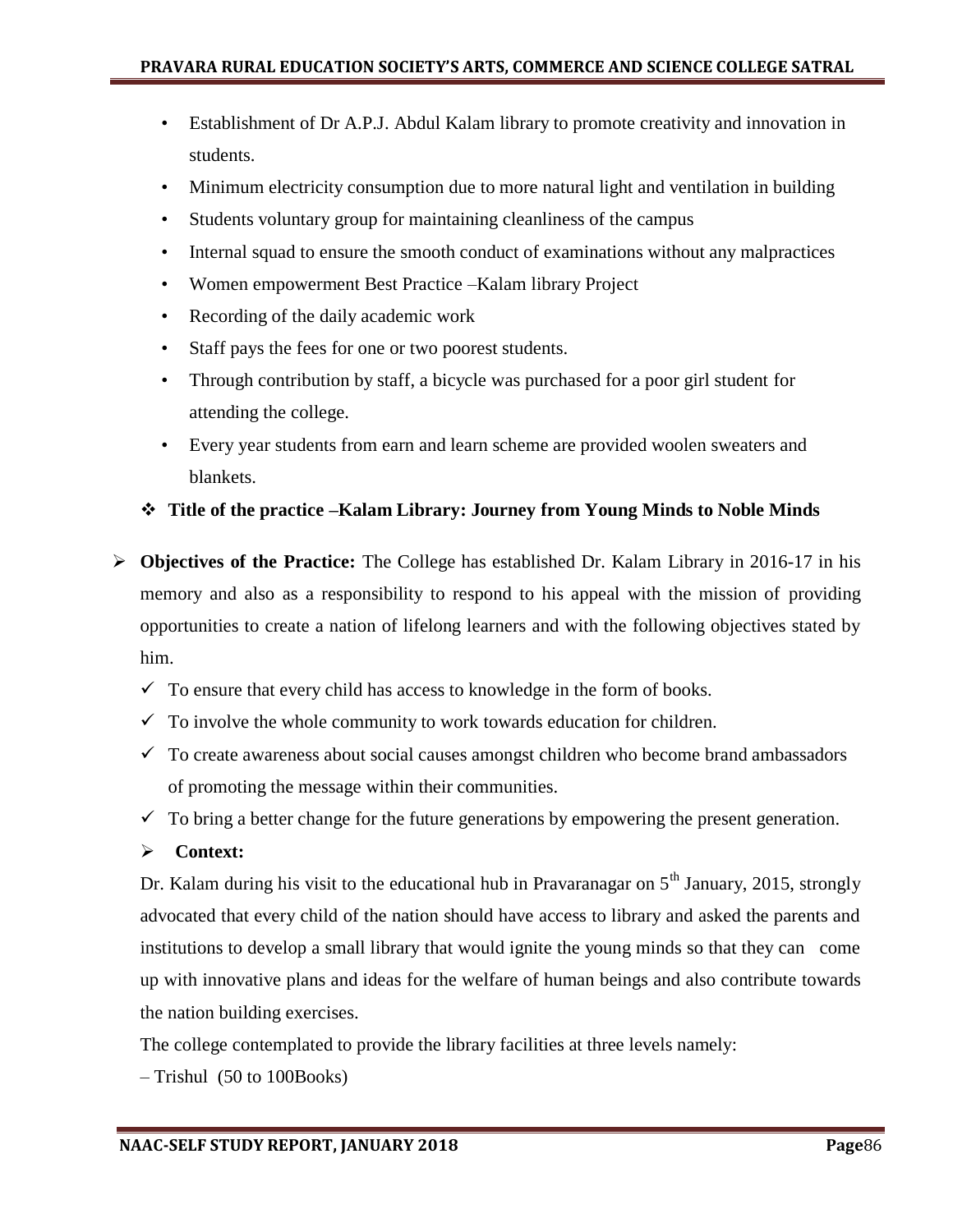– Prithvi (101 to 200 Books)

– Agni (201 and above)

With the challenge of inspiring the donor read the book and make a précis of the content. The books available in Kalam library are those that inspire, motivate, trigger, ignite the reason, and narrate success stories and also biographies of the great personalities in the area of Philosophy, Education, Science, Technology, Business and Economics.

## **The Practice**:

Initially, this library was established at Trishul level and in a span of two years has reached Prithvi level. The college aims at reaching Agni level in the next couple of years. All the books are donated by the staff and students. The donor is asked to review the book and write a summary of the contents of the book and paste on the first page of the book to enable the other readers to have the gist of the book. In the present context, we observe that the students do not have the reading habits, thinking and analyzing ability, and finding solution to the problem. The students are spoon fed and the knowledge given to them is examination oriented. As a result most of the students are not referring or reading the enriching books available in the library. Through the Kalam library, the college is striving to ensure that every student goes to the library and develop reading and thinking habit.

The college is based in rural area and the students are come from educationally back families who have taken education in Marathi which is their mother tongue hence they find it difficult to grasp the contents of the books in English version.

Besides, the students from Arts and Commerce streams are apathetic towards scientific books. With the establishment of Kalam library we could see change in the students' attitudes that have developed reading and thinking habits to some extent. Every year, the idea is to depute 20 students who read the books in library and share their knowledge in other institutions of primary and secondary levels.

## **Evidence of Success:**

Every staff member read a book and prepared summary of it and pasted on the book. The students could develop some models and idea that were exhibited in the college in the last year. Some of our students shared their knowledge with others in the community.

Problems Encountered and Resources Required: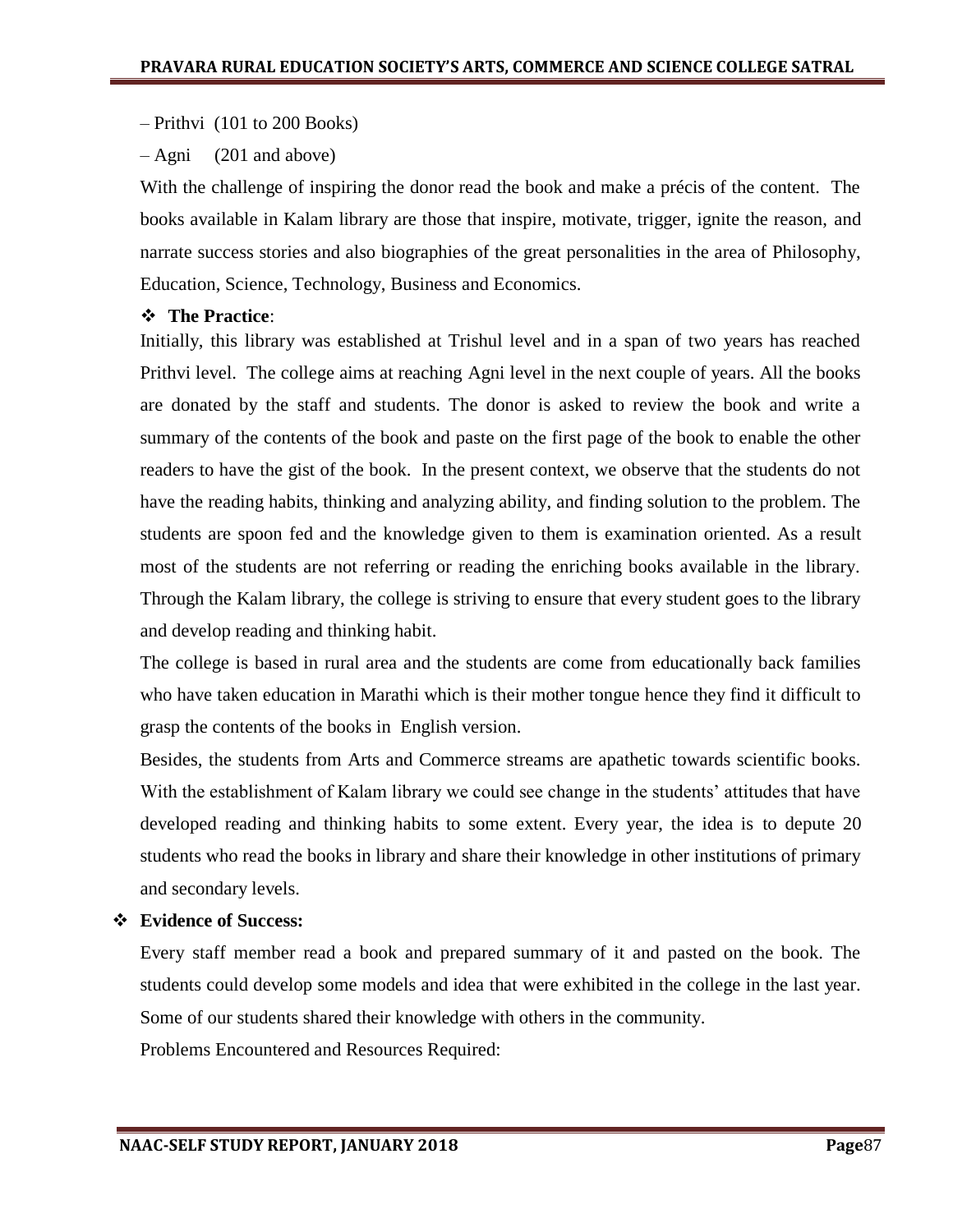Our college is located in rural area and students are from families of rural background. The students are busy in the regular college work and do not get enough time to read the books in the library. They have a sort of inferiority complex as they had their school education in Marathi medium. In addition to this, most of the students are lacking in the reading habits and they are totally examination oriented. Since the college is away from the village, girl students go home immediately after their lectures are over for security and safety reasons and hence they are unable to sit in the library for extra hours till evening.

Financial constraints due to lack of funds is the major problem faced in implementing this practice. The college being in a rural area, donations from the take holders are not received and the common people are not getting convinced for donating cash or books for the library.

#### **Title of the practice: Noting of the daily academic work**

#### **Objectives of the Practice:**

- $\checkmark$  Every period is conducted without any loss in the academic work
- $\checkmark$  To ensure completion of teaching work in prescribed time
- **Context:** the management has instructed the Principal to ensure that every teacher engages the lectures regularly as per the schedule so that the students are not put to academic loss. In accordance with the instructions, the Principal has decided to note the every period every day in the register and the decision has been put into practice and implemented daily. As soon as the bell rings, the person entrusted to the responsibility of noting the academic work goes around and notes down the names of the teacher and the class and time.
- **The Practice**: Noting of the daily academic work is entrusted to the person specially appointed for this purpose. It keeps check on absenteeism of the teachers from the class. Moreover, the record assists the administration to plan academic strategies. The practice also makes the students alert and makes them to feel that the academic work is regularly carried out as per the time table. Since the periods are regularly conducted, the attendance of the students also increased. The students feel that the college has a check on the punctuality of the teacher. The teacher also feels that he or she should not miss the lecture as it is recorded. This record is brought to the notice of principal every day. The Principal asks for the explanation from the teacher if the class is not engaged as per the time table. This has been helping in the smooth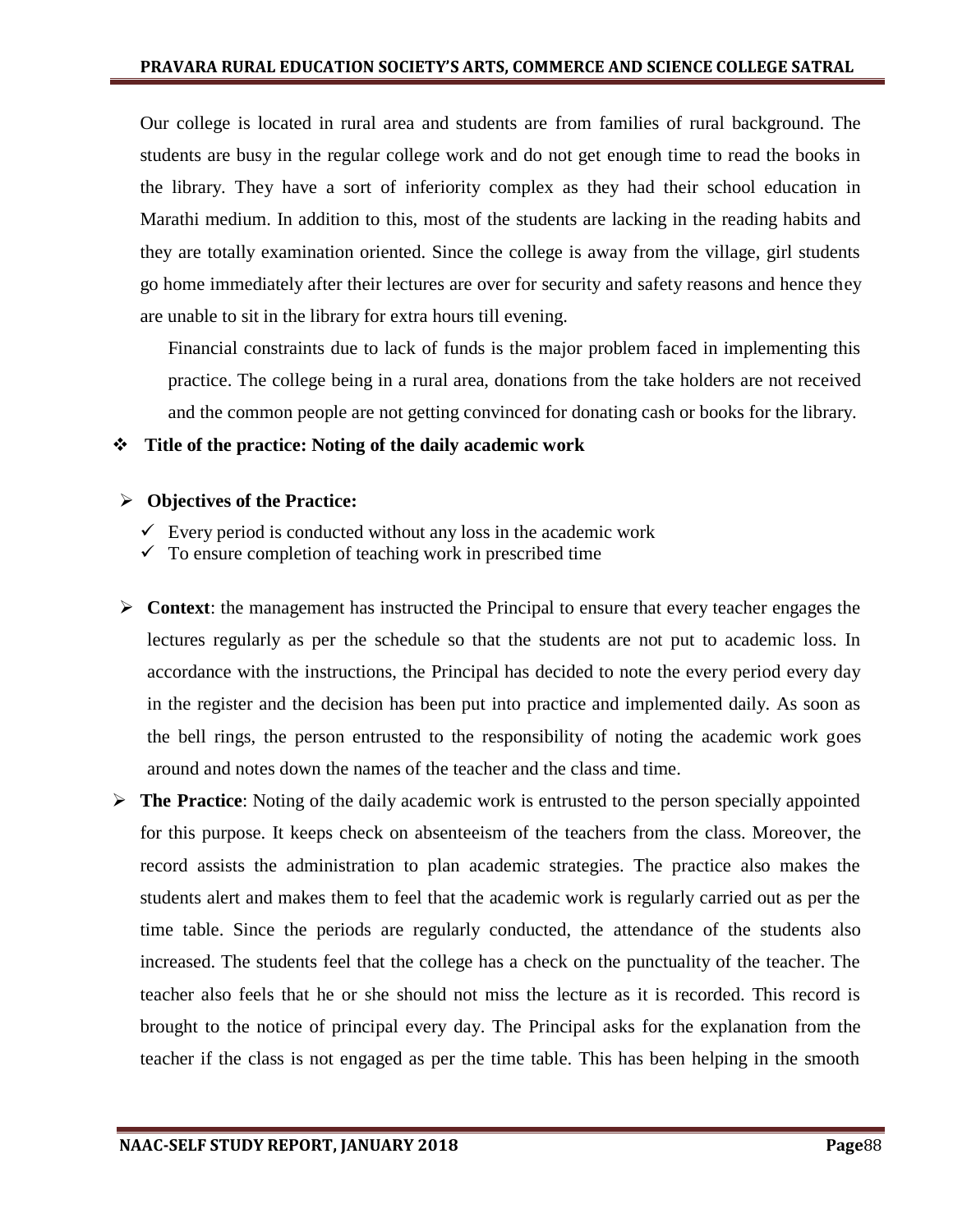conduct of the academic work. As a result, the teachers are compelled to request other teachers to engage their class when they go on leave.

- **Evidence of Success:** Teachers have been engaging the lectures punctually and regularly thereby avoiding the academic loss to the students.
- **Problems Encountered and Resources required:** There are some subjects taught by single faculty who finds it difficult to adjust lectures of that particular subject when wanted to go on leave. Even if it is adjusted it is not beneficial to the students learning other subjects.

#### **Key Indicator-7.3 Institutional Distinctiveness**

## **7.3.1 Describe/Explain the performance of the institution in one area distinctive to its vision, priority and thrust**

Upliftment of the rural masses by providing adequate and necessary facilities for offering the quality education is an area distinctive to the vision of the institution. The institution under the guidance and dynamic leadership of the Pravara Rural Education Society, aims at bringing the students into main stream by offering them academic programs in the faculties of Arts, Commerce and Science along with the fifteen skill-oriented, vocational and certificate courses to make them confident and independent. The education process in addition to classroom interactions is also facilitated through advanced teaching techniques and tools such as power point presentations, 3D models, charts, films based on literary works, GPS, slide-share, online study guides etc. For the holistic development of the students, apart from curricular activities, co-curricular and extracurricular activities are also conducted. To tap and bring out the hidden talents among the students, activities such as sports, cultural, debating, elocution, exhibitions, presentations etc. are organized. Considering the need for vocational education in the present competitive world, the institution has introduced skill development courses viz. Spoken English and Communication Skills and Mulberry Sapling Producer.

The institution prioritizes to empower socially, economically and educationally marginalized sections of the society through appropriate education with an objective to cultivate the qualities among the students that would transfer them into a cultured and knowledgeable human resource. The objective is realized by facilitating learning and involvement of students in various